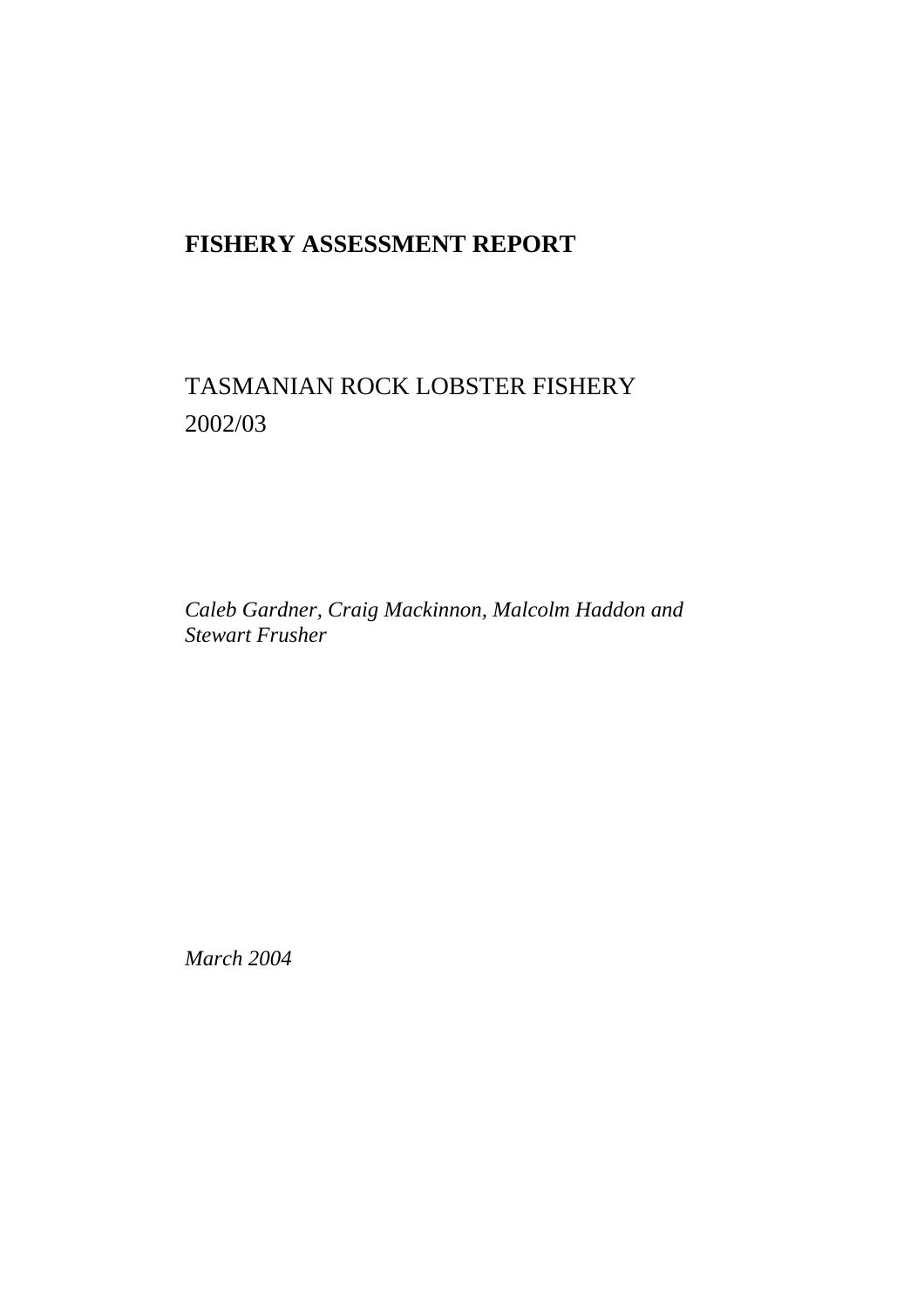This assessment of the Tasmanian rock lobster resource is produced by the Tasmanian Aquaculture and Fisheries Institute (TAFI) and uses input from the Rock Lobster Assessment Working Group (RLAWG). These reports provide summaries of our current understanding of the state of the stocks rather than management recommendations.

*Tasmanian Aquaculture and Fisheries Institute, University of Tasmania, Private Bag 49, Hobart, Tasmania 7001. E-mail: caleb.gardner@utas.edu.au* 

*Ph. (03) 6227 7277 Fax (03) 6227 8035*

 *Tasmanian Aquaculture and Fisheries Institute, University of Tasmania 2003.* 

Copyright protects this publication. Except for purposes permitted by the Copyright Act, reproduction by whatever means is prohibited without the prior written permission of the Tasmanian Aquaculture and Fisheries Institute.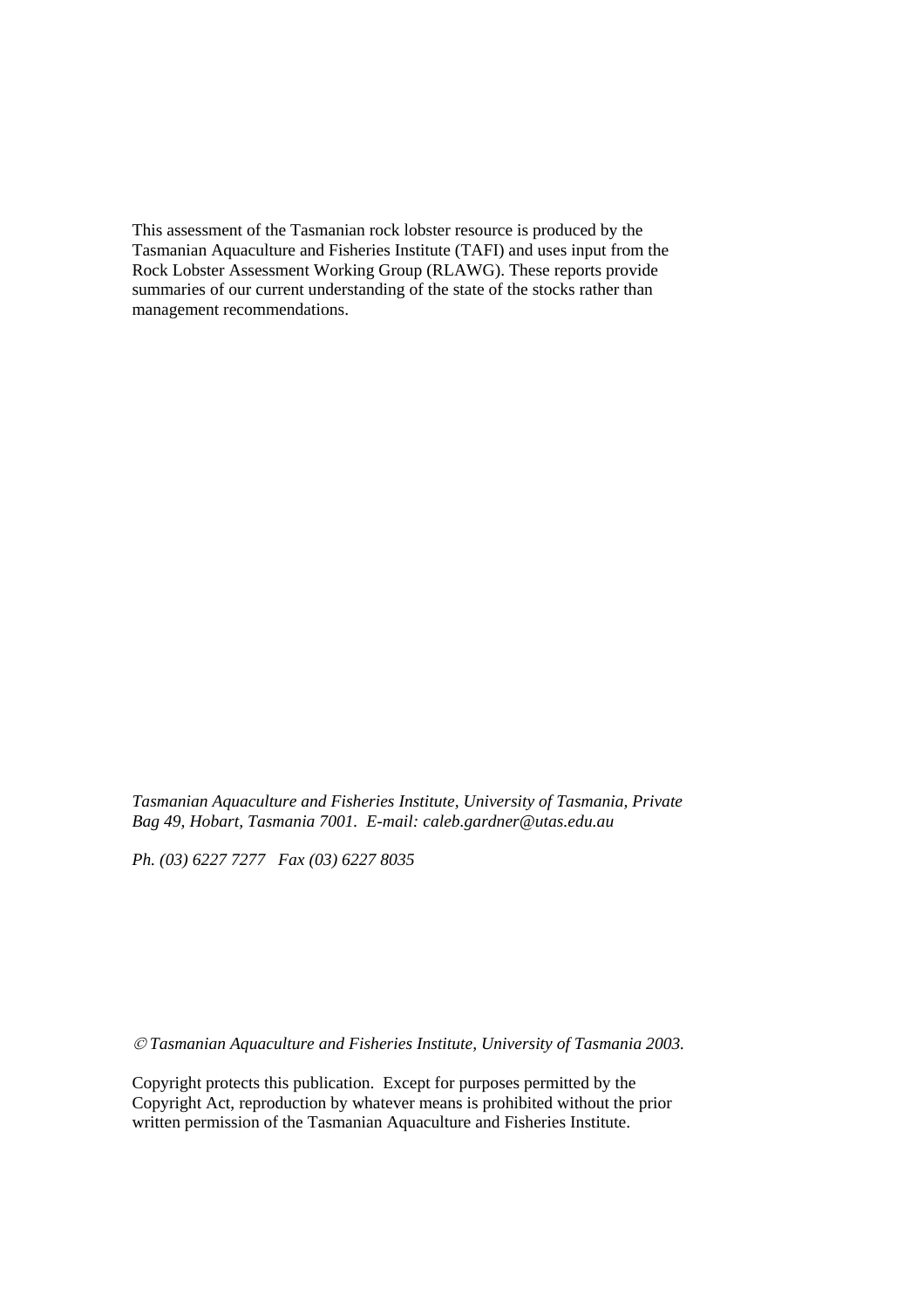# <span id="page-2-0"></span>Rock Lobster Fishery Assessment: 2002/03

## **Executive Summary**

The economic value of the Tasmanian rock lobster fishery contributes significantly to the State's regional economy. The fishery has recreational and commercial components, the latter generating an estimated \$184.5 million p.a. (\$65 million directly from landed value) and 1350 full-time-equivalent jobs in the harvesting and processing sectors in 2002. Recreational fishing also has a significant impact on the economy of regional centres with a recent national survey estimating the direct economic impact of all recreational fishing in Tasmania at \$50 million. The Tasmanian rock lobster fishing industry is a source of significant economic growth to the State, with an 24.1% and 16.3% increase in the value of landed product in 2001 and 2002 respectively. Annual rate of growth in revenue has been matched by an increase in capital value at a compound rate of 18% per annum over the last decade. This increase in economic benefit has come at a time when some other marine industries in Tasmania have exhibited stalled growth in profitability and a loss of capital value.

Opportunities for further growth exist through both increasing catches and increasing the value of product. However, in the commercial fishery trading conditions are currently difficult due to the impact of Severe Acute Respiratory Syndrome (SARS), adverse exchange rates and reduction of demand for small  $(\leq 800 \text{ g})$  and large  $(>1500 \text{ g})$ lobsters; these factors are expected to impact on the next assessment. The basis of the industry is, of course, the resource and this report is part of the annual process of reviewing the health of the stocks to secure future harvests and to identify potential for growth.

The state of the resource is formally evaluated against a series of performance indicators. These were evaluated for the most recent quota year: March 2002 to February 2003. Although trends were generally positive with no trigger points activated, some aspects warrant scrutiny in discussion of ongoing management.

Statewide commercial catch-rates rose slightly to 1.1 kg per potlift with a sharp increase of 21% in area 6 on the NW coast. This is an encouraging development because this area has had declining catch-rates in previous assessments. A standardisation routine for catch-rates was developed this year to account, at least partially, for the influences of seasonal and spatial fishing patterns on catch-rates. This analysis indicated that the increase in catch-rates seen over the last 10 years is a true reflection of change in stock abundance, rather than an artefact of fishing patterns. The analysis indicated that commercial catch-rate data might have slightly under-estimated the rate of rebuilding of the stocks.

Area 1 in the SE had the lowest catch-rate in the State (0.74 kg/pot lift) and in 2002 catch-rate declined by 9% relative to 2001. This area experienced higher recreational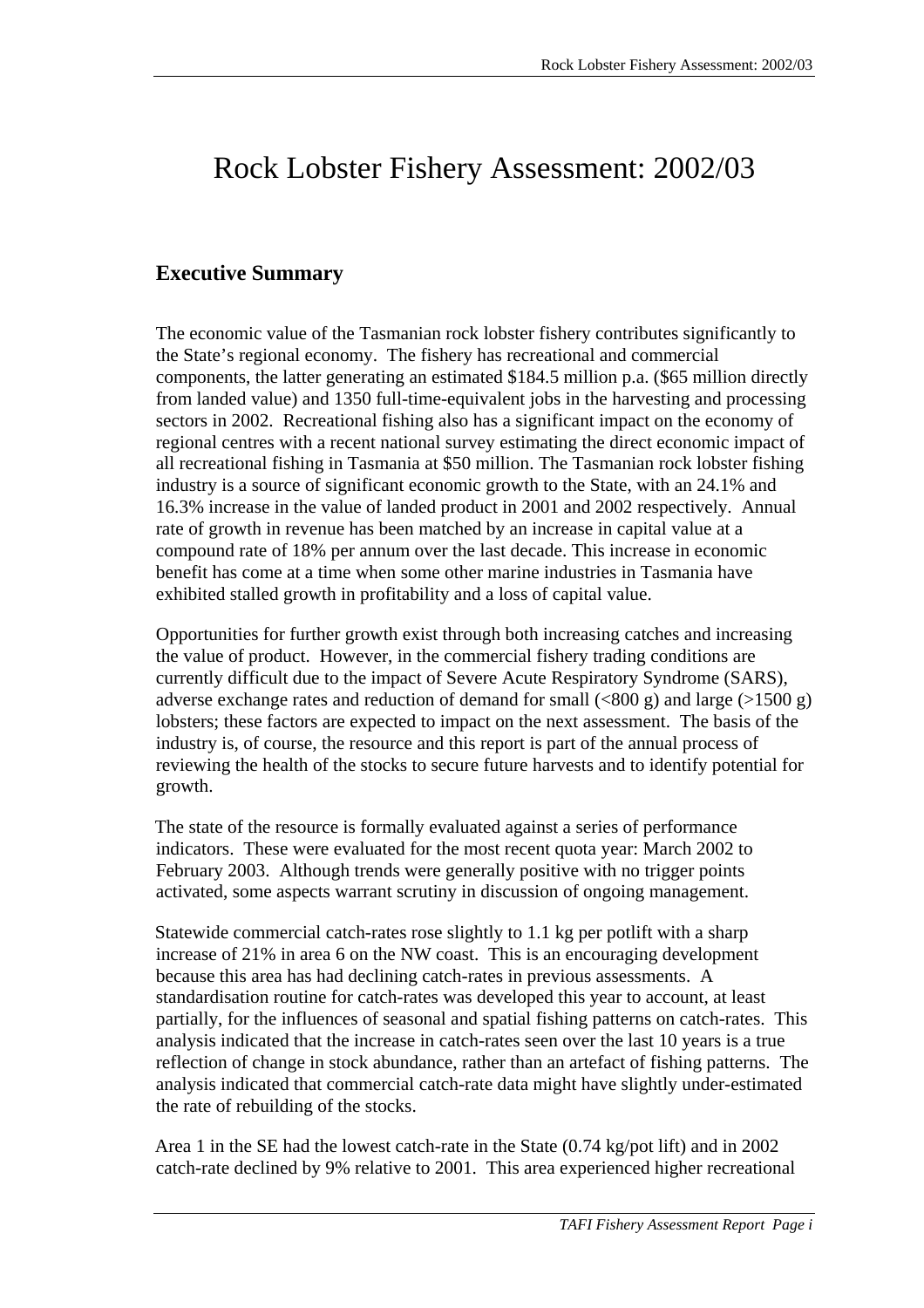effort than any other area and there were indications that recreational effort had continued to climb with a rapid increase in licenses (doubling over the last 8 years). The increase in number of license holders since 2000/01 was used to scale-up previous estimates of recreational catch. This showed that the trigger point, "recreational catch exceeding 10% of commercial catch", was around this limit in 2001/2002. A survey of recreational rock lobster fishing was conducted during 2002/03 and results are expected early in 2004, which should provide more precise information on this matter.

Commercial catch-rates in Area 8 (SW) fell this year by a small amount (3%) and this downward trend was also reflected in research catch-rates of both legal sized animals and undersized animals. The basis for this change was unclear and there was some concern that it may be associated with increased effort in the area during September around the time of the male moult.

The assessment presents information on both legal-sized biomass (the estimated total weight of legal-sized lobsters on the sea floor) and catch-rates (the average weight of lobsters captured per pot-lift). The trend in estimated legal-sized biomass was often contrary to the trend in commercial catch-rate. All southern areas (1 (SE) and 8 (SW)) showed an increase in legal sized biomass compared to declines or stability in northern areas (4 (NE), 5 (NW) and 6 (NW)). These differences between biomass and catch-rate trends were caused by the time of year when fishing occurs – catchability of lobsters having distinct intra-annual trends.

This assessment saw an end to the rise of biomass and egg production in these northern areas that had occurred in previous assessments. Egg production Statewide was very high for a lobster fishery with current production estimated at 31% of virgin production. However, in the northern areas (4, 5 and 6), egg-production was relatively low at 13-18% of virgin production and declined in 2002/03 by between 1 and 11% relative to the previous year.

Projections for the resource over the next few years at current levels of quota indicated that legal-sized biomass was likely to continue increasing. However, this increase was expected to be mainly in male lobsters as egg-production was projected to remain stable rather than increase with legal-sized biomass. The regional decline in both egg production and legal-sized biomass was expected to continue in the north of the State, although there was less confidence in regional projections this year due to recent trends in the behaviour of the fleet. This made forward projections more uncertain than in the past. The spatial spread of fishing effort was less predictable by catch-rate, area and time of year than it was previously. Presumably commercial fishers were choosing to distribute their effort based on factors external to the resource, such as weather and market value.

The structure of the commercial industry continued to change, with a steady decline over the last decade in the number of active licenses and the number of vessels involved in lobster fishing (there were 330 active licenses in 1993 compared to 242 in 2002).

In summary, the continued rebuilding of the stock was encouraging, but the rate of rebuilding was not rapid. Current levels of harvest appear to be sustainable, although attention should be given to the size and rate of increase of recreational catches (which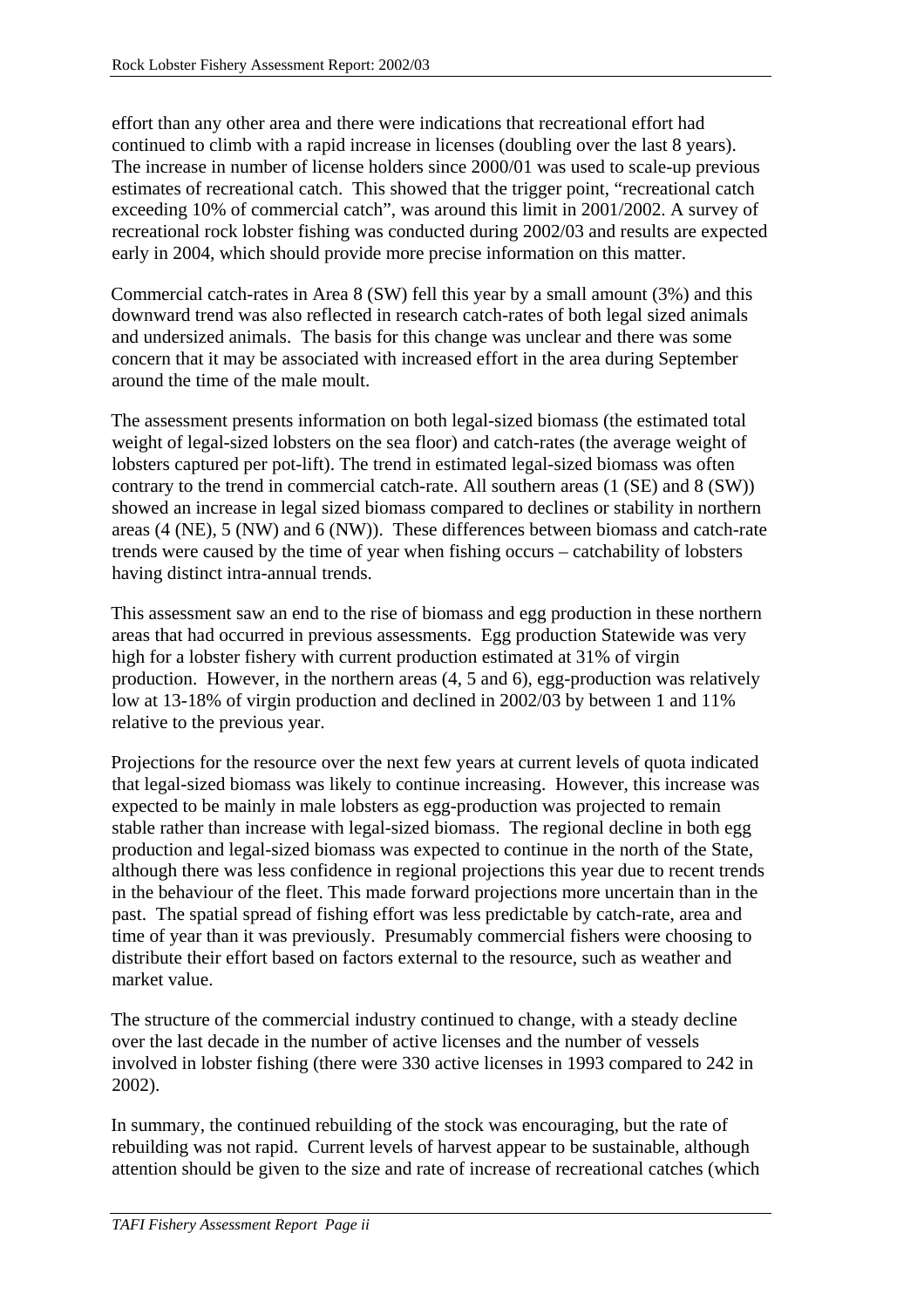may have breached the trigger point of 10% of commercial catch), and the spatial location of catches from both sectors (fleet dynamics). None of the performance indicators for the fishery are of concern although issues have been identified that may require management intervention to optimise usage of the resource. One spatial issue that is apparent is the stability/decline in egg production in the north, rather than increase as targeted in the management plan. Also of some concern for optimal management is the decreasing harvest in deeper water at the expense of shallow water areas. Recreational catch appears to be growing steadily and may require management review, although additional data to that presented here is expected early in 2004 through a specific recreational fishing survey.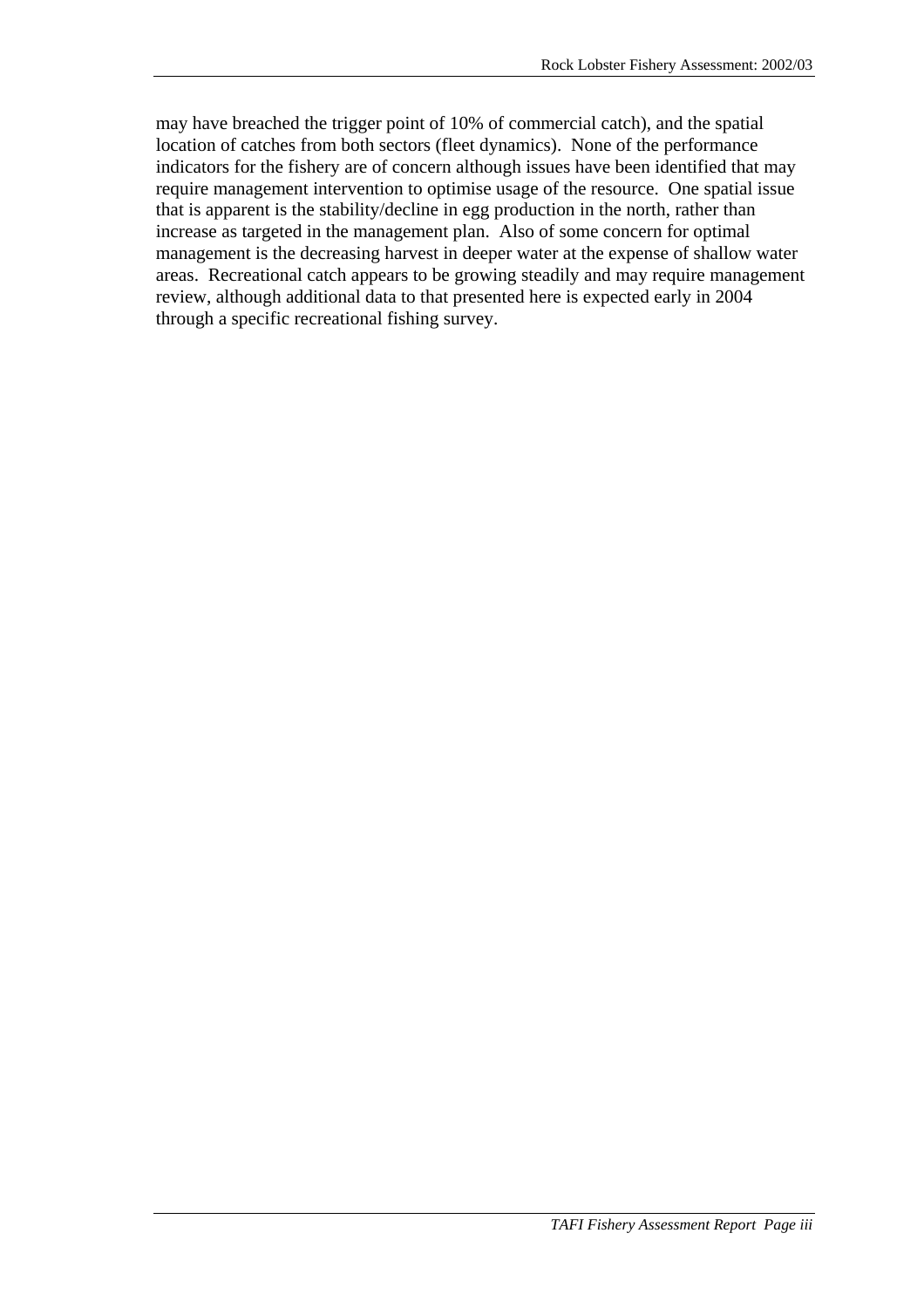# **Table of Contents**

| 1.           |                                                                   |  |  |  |  |  |
|--------------|-------------------------------------------------------------------|--|--|--|--|--|
|              | 1.1                                                               |  |  |  |  |  |
|              | 1.2                                                               |  |  |  |  |  |
|              |                                                                   |  |  |  |  |  |
| 2.           |                                                                   |  |  |  |  |  |
| 3.           |                                                                   |  |  |  |  |  |
|              | 3.1                                                               |  |  |  |  |  |
|              | 3.2                                                               |  |  |  |  |  |
|              | 3.2.1                                                             |  |  |  |  |  |
|              | 3.2.2                                                             |  |  |  |  |  |
|              | 3.2.3                                                             |  |  |  |  |  |
| $\mathbf{4}$ |                                                                   |  |  |  |  |  |
|              | 4.1                                                               |  |  |  |  |  |
|              | 4.1.1                                                             |  |  |  |  |  |
|              | 4.1.2                                                             |  |  |  |  |  |
|              | 4.1.3                                                             |  |  |  |  |  |
|              | 4.1.4                                                             |  |  |  |  |  |
|              | 4.1.5                                                             |  |  |  |  |  |
|              | 4.1.6                                                             |  |  |  |  |  |
|              | 4.1.7                                                             |  |  |  |  |  |
|              | 4.1.8                                                             |  |  |  |  |  |
|              | 4.2                                                               |  |  |  |  |  |
|              | 4.2.1                                                             |  |  |  |  |  |
|              | 4.2.2                                                             |  |  |  |  |  |
|              | 4.2.3                                                             |  |  |  |  |  |
|              | 4.3                                                               |  |  |  |  |  |
|              | 4.3.1                                                             |  |  |  |  |  |
|              | 4.3.2                                                             |  |  |  |  |  |
| 5.<br>6.     | TEMPORAL TRENDS IN THE SPATIAL DISTRIBUTION OF COMMERCIAL CATCH39 |  |  |  |  |  |
|              |                                                                   |  |  |  |  |  |
|              | 6.1                                                               |  |  |  |  |  |
|              | 6.2                                                               |  |  |  |  |  |
|              | 6.3                                                               |  |  |  |  |  |
|              | 6.4<br>6.5                                                        |  |  |  |  |  |
|              |                                                                   |  |  |  |  |  |
| 7.           |                                                                   |  |  |  |  |  |
| 8.           |                                                                   |  |  |  |  |  |
| 9.           |                                                                   |  |  |  |  |  |
| 10.          |                                                                   |  |  |  |  |  |
|              |                                                                   |  |  |  |  |  |
| 11.          | 11.1                                                              |  |  |  |  |  |
|              |                                                                   |  |  |  |  |  |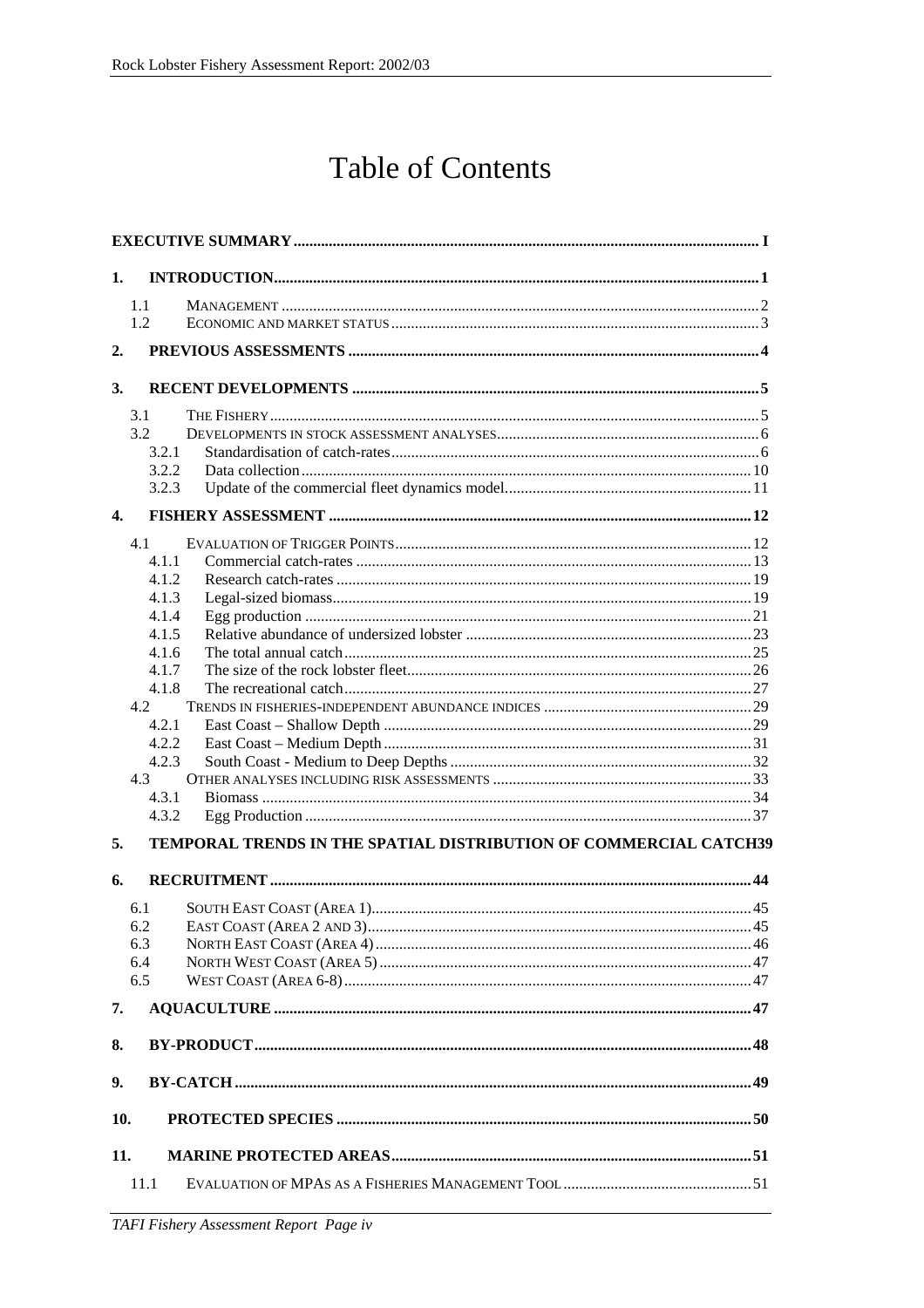| 11.2 |                  |                                                                                 |  |
|------|------------------|---------------------------------------------------------------------------------|--|
| 12.  |                  |                                                                                 |  |
| 12.1 |                  |                                                                                 |  |
| 12.2 |                  |                                                                                 |  |
| 13.  |                  |                                                                                 |  |
| 14.  |                  |                                                                                 |  |
| 14.1 |                  | PREDATION OF POT CAUGHT ROCK LOBSTERS BY THE MAORI OCTOPUS (OCTOPUS MAORUM). 59 |  |
| 14.2 |                  |                                                                                 |  |
| 15.  |                  |                                                                                 |  |
| 16.  |                  |                                                                                 |  |
| 16.1 |                  |                                                                                 |  |
| 16.2 |                  |                                                                                 |  |
| 16.3 |                  |                                                                                 |  |
| 17.  |                  | APPENDIX 2: UPDATE OF THE COMMERCIAL FLEET DYNAMICS MODEL  68                   |  |
| 17.1 |                  |                                                                                 |  |
| 17.2 |                  |                                                                                 |  |
| 17.3 |                  |                                                                                 |  |
| 18.  |                  | APPENDIX 3: LIST OF MANAGEMENT OBJECTIVES AND STRATEGIES72                      |  |
| 19.  |                  | APPENDIX 4: LIST OF PERFORMANCE INDICATORS AND TRIGGER POINT                    |  |
|      |                  |                                                                                 |  |
| 19.1 |                  |                                                                                 |  |
|      | 19.1.1           |                                                                                 |  |
|      | 19.1.2           |                                                                                 |  |
|      | 19.1.3           |                                                                                 |  |
|      | 19.1.4           |                                                                                 |  |
|      | 19.1.5<br>19.1.6 |                                                                                 |  |
|      | 19.1.7           |                                                                                 |  |
| 19.2 |                  |                                                                                 |  |
|      | 19.2.1           |                                                                                 |  |
|      | 19.2.2           |                                                                                 |  |
|      | 19.2.3           |                                                                                 |  |
|      | 19.2.4           |                                                                                 |  |
|      | 19.2.5           |                                                                                 |  |
|      | 19.2.6           |                                                                                 |  |
|      | 19.2.7           |                                                                                 |  |
| 20.  |                  |                                                                                 |  |
|      |                  |                                                                                 |  |
|      |                  |                                                                                 |  |
| 21.  |                  |                                                                                 |  |
| 22.  |                  |                                                                                 |  |
|      |                  |                                                                                 |  |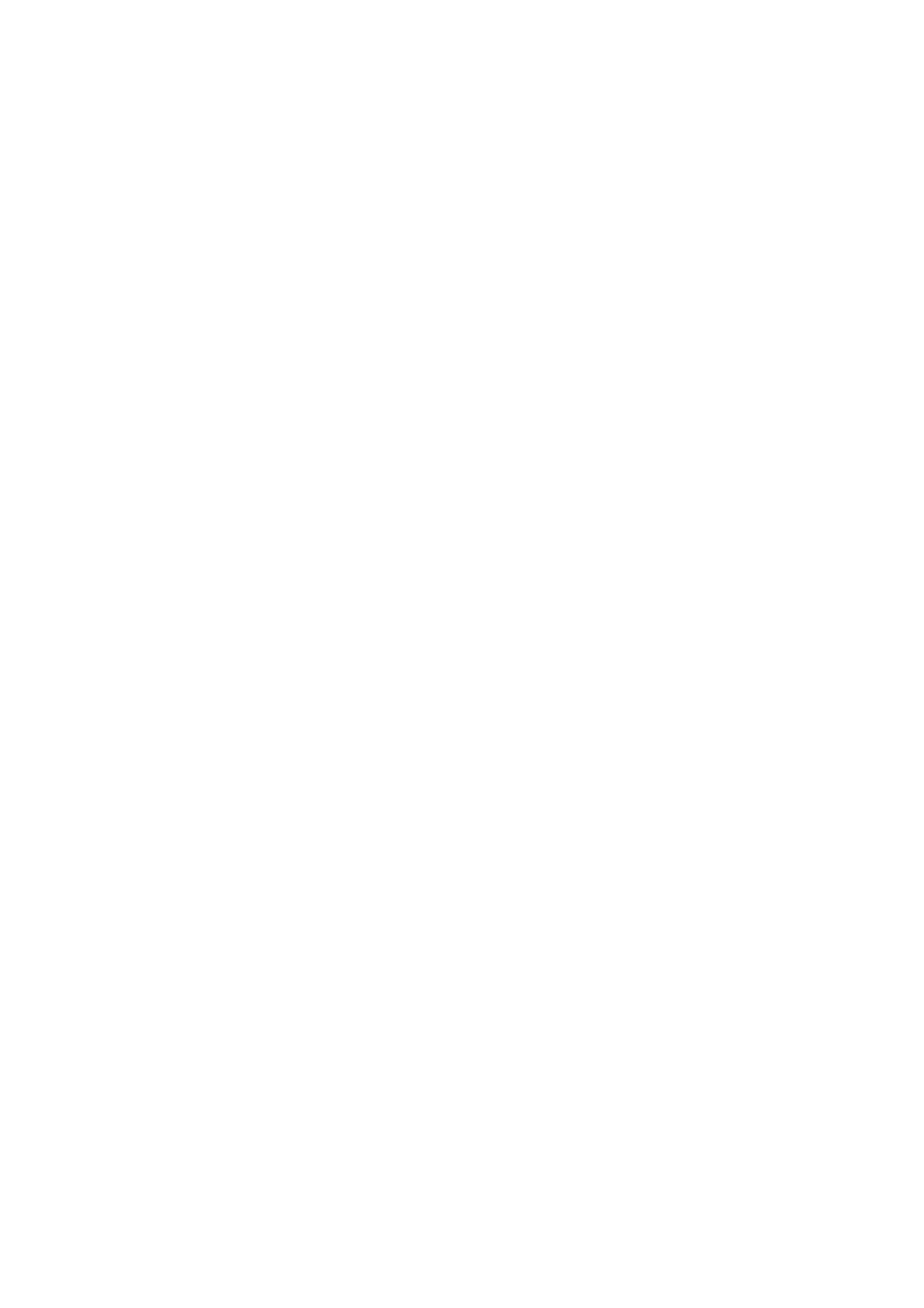### <span id="page-8-0"></span>**1. Introduction**

Tasmania's rock lobster fishery is distributed around the coast with the exception of the central north coast bordering Bass Strait. The rock lobster resource provides the basis for important commercial and recreational fisheries that provide significant benefits to regional communities.

The resource has been harvested commercially since European settlement with fishing effort initially focused on the East Coast. Earliest records show 70,000 lobsters valued at \$1,456 recorded at the Hobart fish markets in 1888. The present commercial catch is from a broader area, with around 1.5 million animals valued at approximately \$65 million taken each year. Most of this catch is taken from the deep reefs off the exposed West Coast.

There are 243 licensed commercial vessels participating in the commercial fishery, with additional catch taken by the approximately 16,000 licensed recreational fishers. Commercial harvests have been capped by a quota management system since 1998, which has resulted in substantial and steady rebuilding of stocks in most areas. This rebuilding can be seen in the historical trends in the fishery (Figure 1).



**Figure 1.** Historical trends in fishing effort (potlifts), catch-rate (kg/potlift) and estimated legal-sized biomass. Catch-rates after the 2<sup>nd</sup> world war and even before the 1960s were much greater those seen today. As fishing effort has risen, catch-rates have fallen. Legal sized biomass can only be estimated for later years commencing from a time when the resource was already fished down. The general trend in recent years is encouraging with biomass estimates showing a steady increase over the last decade.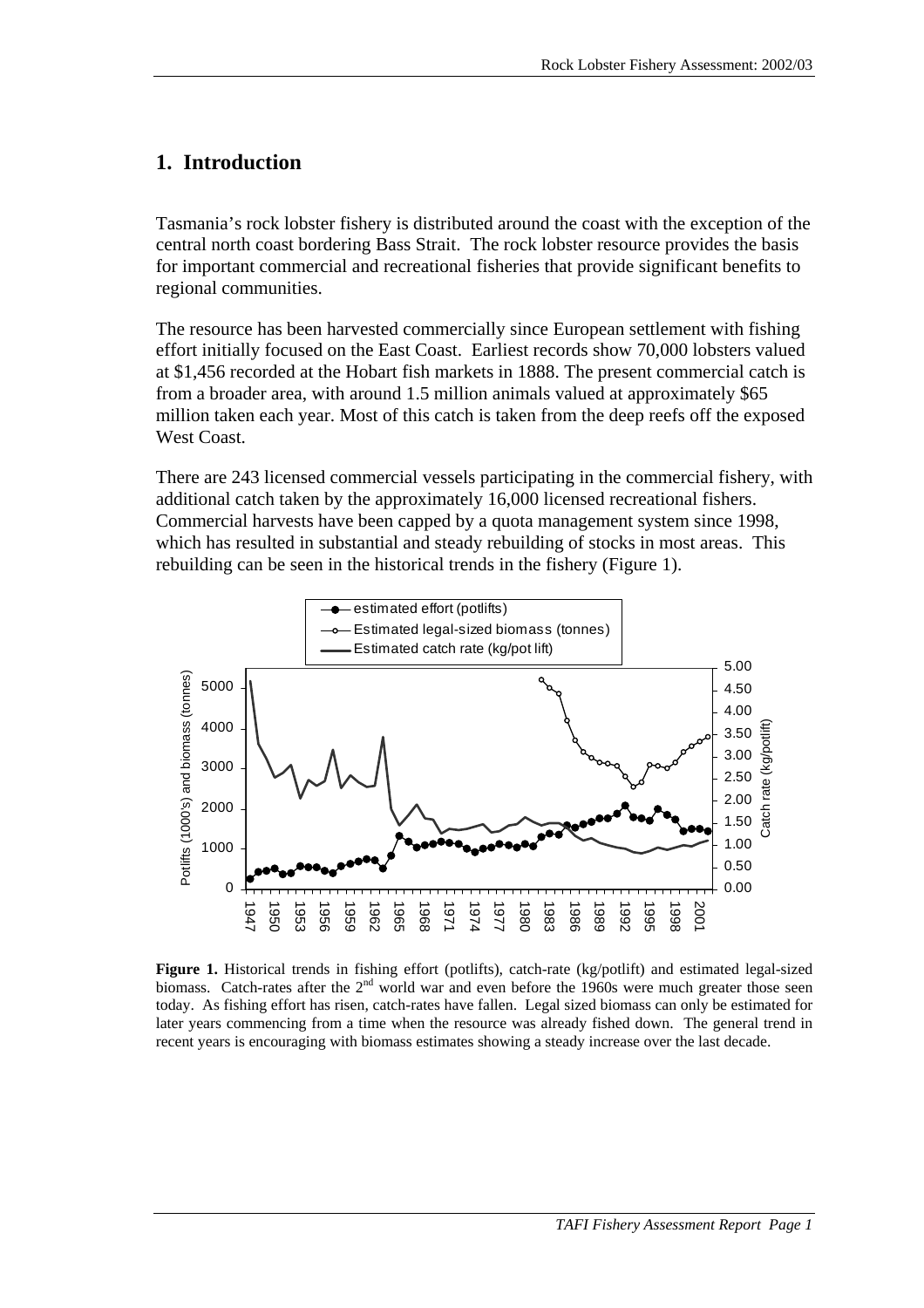<span id="page-9-0"></span>Although biomass rebuilding has been substantial, catch-rate has picked up more slowly due to dynamics of the fishery (such as time of year when catch is taken). This is where historical records are valuable because they put the current increases in biomass into context. Based on catch rate, the biomass on coastal reefs around Tasmania generally appears well below that present even 20 years ago.

Markets have adapted to change in technology throughout the development of the fishery. The adoption of diesel engines during the Second World War meant that more product could be shipped to mainland Australia, which led to expanded markets. Soon after this, the development of refrigeration enabled a rapid expansion into the American frozen tail market. Most of the commercial catch is now transported live into Asia, the world's premium market for lobsters. The increased value of lobsters that has resulted from the development of these markets is considered to be a motivating factor for the steadily increasing recreational effort.

Although lobsters are harvested from all around the State, the patterns of commercial fishing vary considerably from region to region. Biological parameters also vary dramatically from region to region and this presents a major challenge for fishery management – trying to find management solutions for the whole State that function across such a diverse range of lobster populations. An important step towards meeting this challenge is assessing different regions separately. For this purpose the State is divided into eight different assessment regions, shown in Figure 2.



**Figure 2.** The boundaries of the eight stock assessment areas in Tasmania.

#### **1.1 Management**

Rock lobsters were an important source of food for coastal aboriginal tribes and this was also the case for the first European settlers, who arrived in Hobart from 1804. In 1882, a Royal Commission into the fisheries of Tasmania produced what was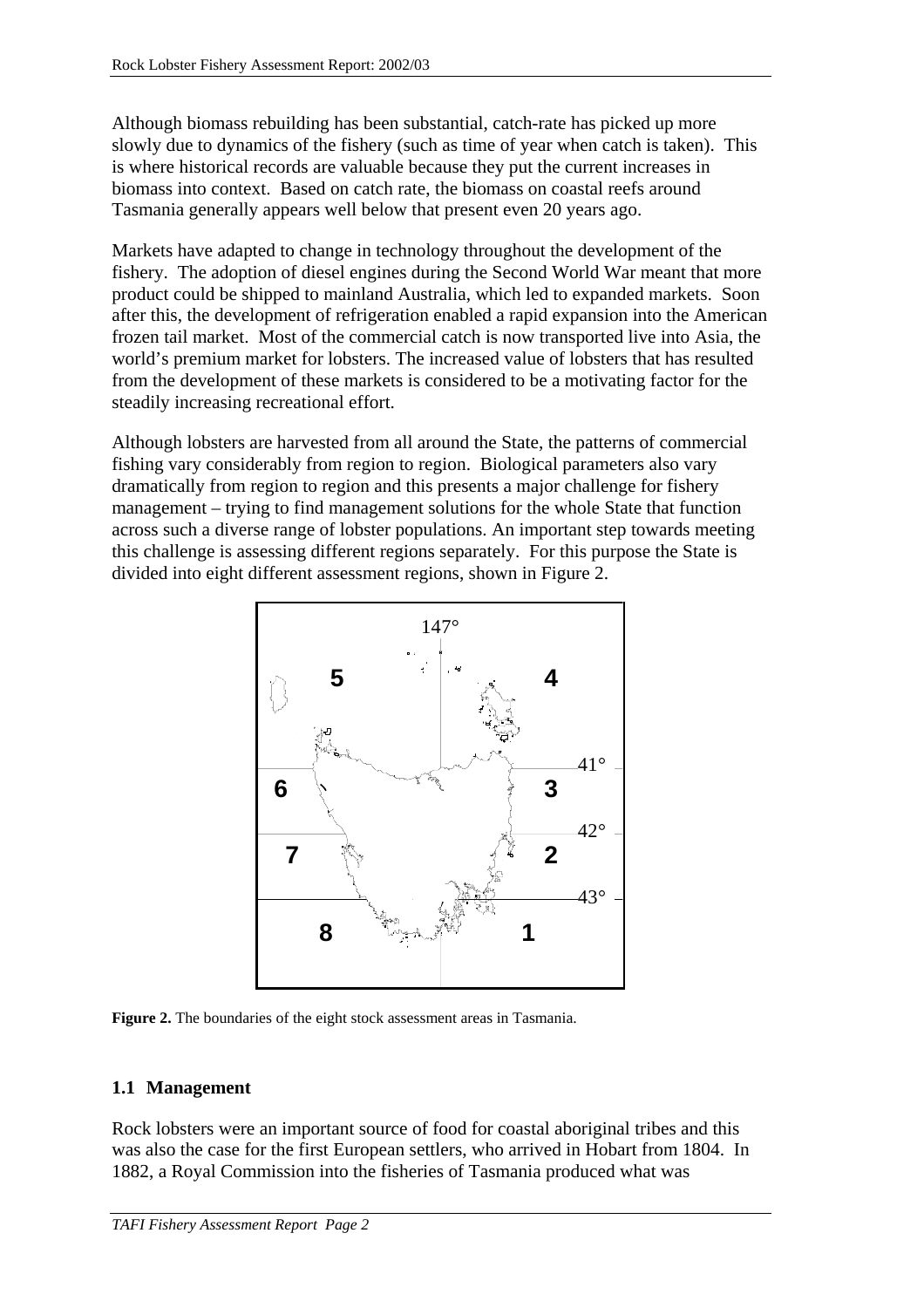<span id="page-10-0"></span>effectively the first Tasmanian rock lobster stock assessment report. Fishing in those days was concentrated around population centres but it was clearly possible to deplete stocks even then (Story, 1998).

The report led to the introduction of regulations in 1889, which included a minimum legal size, and a prohibition on taking soft shelled (recently moulted) lobsters or berried female lobsters. These input controls still play a role in management of the resource although soft-shelled lobsters are now protected by a seasonal closure.

Since the inception of catch records in the 1880's, the reported annual catch steadily increased in the rock lobster fishery to a high in 1984 of over 2,250 tonnes. During this time, concerns were expressed about overfishing in the commercial fishery, which resulted in government intervention. The most important changes were the legislation of design of pots in 1926, introduction of closed seasons to limit the harvest of softshelled lobsters in 1947, the restriction of the number of licenses in 1966, and a ceiling on the number of pots in the fishery set at 10,993 in 1972.

From the high in 1984, the reported annual catch declined to a low of 1,440 tonnes in 1994 reflecting a decline in the available biomass. In recognition of the declining trend in biomass, an individual transferable quota (ITQ) management system was introduced for the commercial fishery in March 1998.

Management of the commercial fishery has remained relatively stable since the introduction of quota. Quota was initially set at 1500 tonnes for the 1998/1999 fishing season. After three years of successive improvements in biomass, the quota was increased to 1523 tonnes for the 2001/2002 fishing season. In addition to increasing the quota, the length of the fishing season has increased. Lengths of seasonal closures have varied since their introduction in 1926 but complete closure of September and October was in place from 1963 to 1998. In 1998, the first 2 weeks of September were opened, to provide fishers with flexibility to take hard old-shell lobsters that command a high price at this time of the year or fish for the lower priced soft new-shell lobsters that have a higher catchability after their moult. Timing of the September closure has changed regularly since 1998 with complete access in 2000. There remains some concern about fishing in September due to possible reduced survival of released softshelled animals and negative impacts on markets.

#### **1.2 Economic and market status**

While the commercial fishery is not the largest in Tasmania by value of landed product, it is the major contributing fishery to employment in Tasmania. This economic benefit is well distributed around the state, where an estimated 1,350 Tasmanian jobs are reliant on the rock lobster fishery (EconSearch 2003).

The fishery has recreational and commercial components and the economic value of these were assessed over the last 12 months. The analysis of the Tasmanian commercial industry was part of a national southern rock lobster economic assessment by EconoSearch<sup>TM</sup>. That assessment estimated that the Tasmanian industry generated \$184.5 million p.a. (\$65 million directly from landed value) and 1350 full time equivalent jobs in the harvesting and processing sectors in 2002 (EconoSearch, 2003). Recreational Fishing also has a significant impact on the economy of regional centres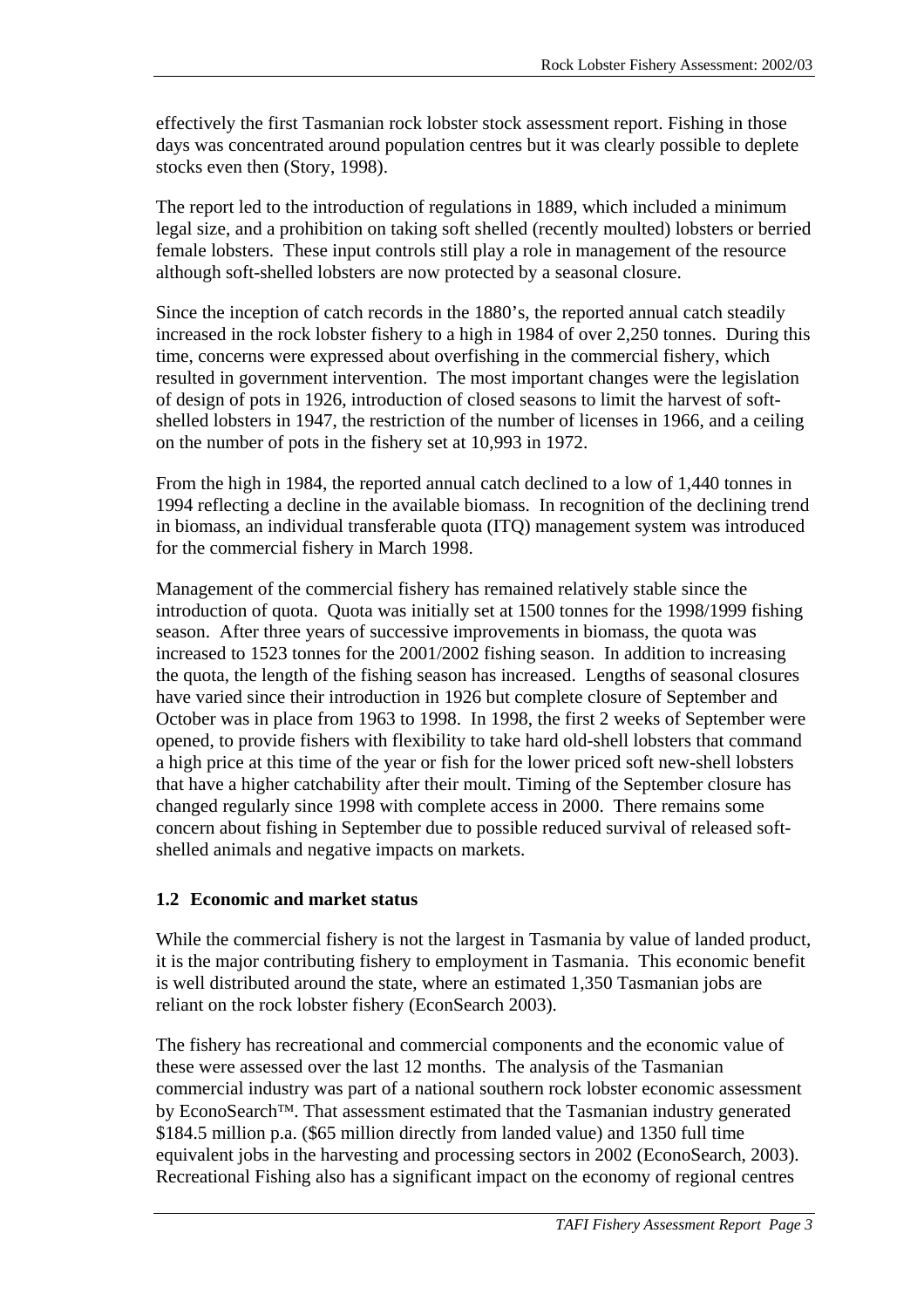<span id="page-11-0"></span>with a recent national survey estimating the direct economic impact of all recreational fishing in Tasmania at \$50 million (Lyle *et al*., 2003).

Research on public perceptions of fishing industries by Aslin and Byron (2003), included aspects on the economic value of fishing industries. That survey showed that there is a public perception that fishing industries are unlikely to contribute to economic growth, that is, they are seen as mature and stable industries. The Tasmanian rock lobster fishing industry has performed contrary to this perception as it is not only a source of economic impact, but also economic growth in the State with an 24.1% and 16.3% increase in the value of landed product in 2001 and 2002 respectively (ABARE, 2003).

Growth in revenue has been matched by an increase in capital value with growth at a compound rate of 18% per annum over the last decade (EconoSearch, 2003). This increase in economic benefit has come at a time when some other marine industries in Tasmania have exhibited stalled growth in profitability and a loss of capital value. The true capital value of the Tasmanian rock lobster fishery includes components that are difficult to quantify across the industry, such as vessel and gear value, and processing facilities. However, a large proportion of the capital value of the industry is linked to quota units, which are transferable and freely traded or leased. The commercial fishery is divided into 10500 quota units, each of which was valued at approximately \$35,000 at the end of the 2002/2003 season. This implies a total capital value for quota units of \$367 million.

Opportunities for further growth exist through both increasing catches and increasing the value of product. However, in the commercial fishery trading conditions are currently difficult due to the impact of Severe Acute Respiratory Syndrome (SARS), adverse exchange rates and reduction of demand for small  $(\leq 800 \text{ g})$  and large  $(>1500 \text{ g})$ lobsters; these factors are expected to impact on the next assessment.

# **2. Previous Assessments**

This report is the eighth assessment report since regular reporting commenced for the 1995 calendar year [\(Table 1\)](#page-12-0). This report uses data available up until  $1<sup>st</sup>$  March 2003. It includes data for the first five years since ITQ implementation.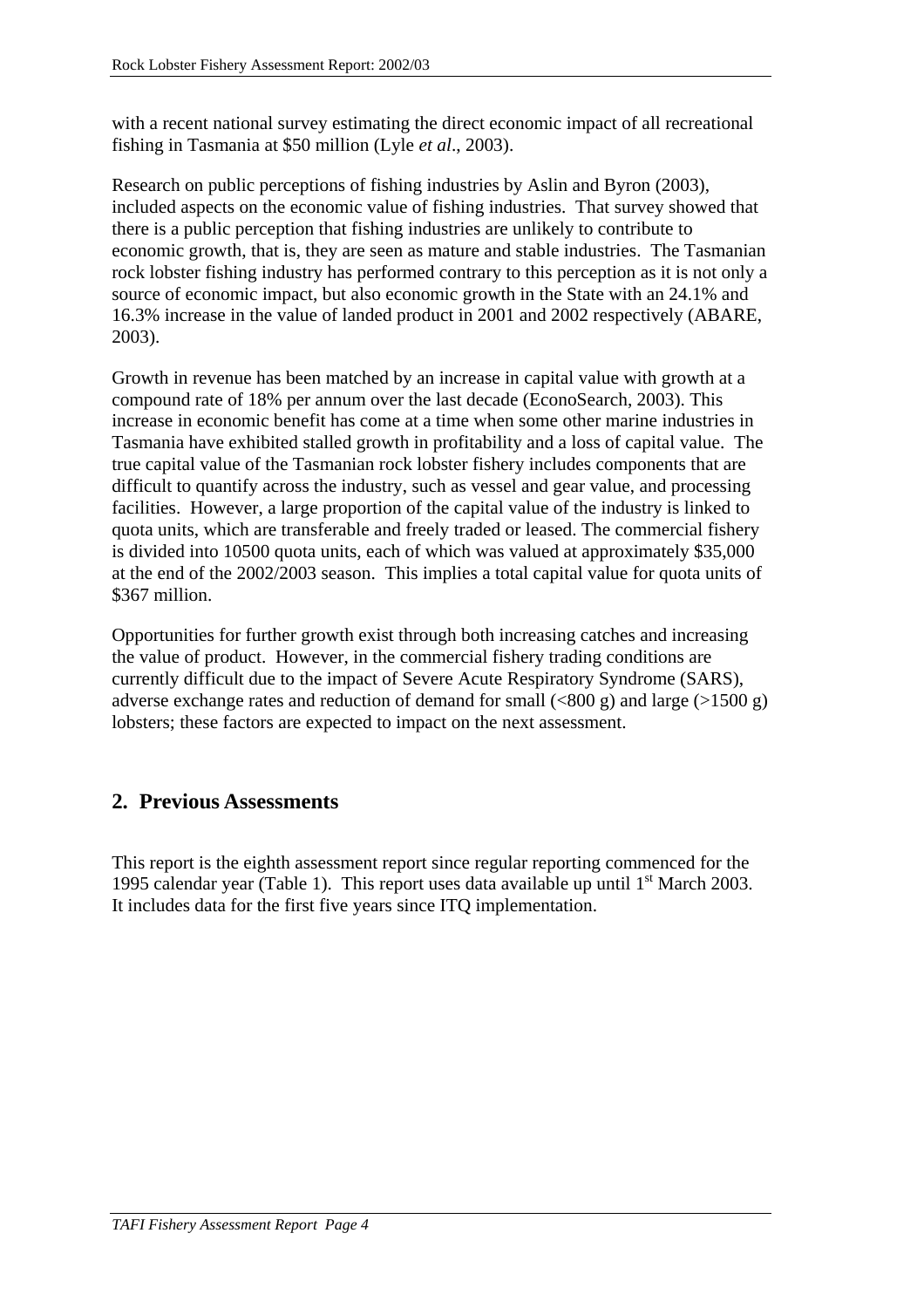<span id="page-12-0"></span>

| <b>Assessment</b> | Last month of data used | <b>Reference</b>                    |
|-------------------|-------------------------|-------------------------------------|
| Report No.        |                         |                                     |
|                   | December 1995           | Frusher, 1997a                      |
| 2                 | December 1996           | Frusher, 1997b                      |
| 3                 | February 1998           | Frusher and Gardner, 1999           |
| 4                 | February 1999           | Gardner, 1999                       |
| 5                 | February 2000           | Gardner, Frusher and Eaton, 2001    |
| 6                 | February 2001           | Gardner, Frusher, Eaton, Haddon and |
|                   |                         | Mackinnon, 2002                     |
| 7                 | February 2002           | Frusher, Gardner, Mackinnon and     |
|                   |                         | Haddon, 2003                        |

**Table 1. Previous Tasmanian rock lobster fishery assessment reports.** 

### **3. Recent Developments**

#### **3.1 The Fishery**

In March 1998, management of the Tasmanian commercial rock lobster fishery changed from an input- to an output-controlled fishery. Controls based primarily on licence limitations and closed seasons were replaced with controls centred on individual transferable quotas (ITQs). In adopting the ITQ management system, several of the input controls were also retained, including the limitation of the maximum number of pots allowed in the fishery to 10500, maximum number of pots per vessel to 50, and the seasonal closures implemented to protect moulting lobsters (at varying dates from September to November).

The quota system of the commercial fishery has resulted in an increased focus on the value of the animals landed each season. Previous assessments have discussed the change in the dynamics of the fishing fleet since the change (Gardner *et al.*, 2001 and Frusher *et al.*, 2002), the key observation being a shift in effort towards winter fishing when prices are highest. An associated change includes an extension to the open season for males during September over the last three seasons.

From 1999 the use of recreational rock lobster rings was licensed. The distribution of recreational licence combinations in 2002/03 is shown in [Table 2.](#page-13-0)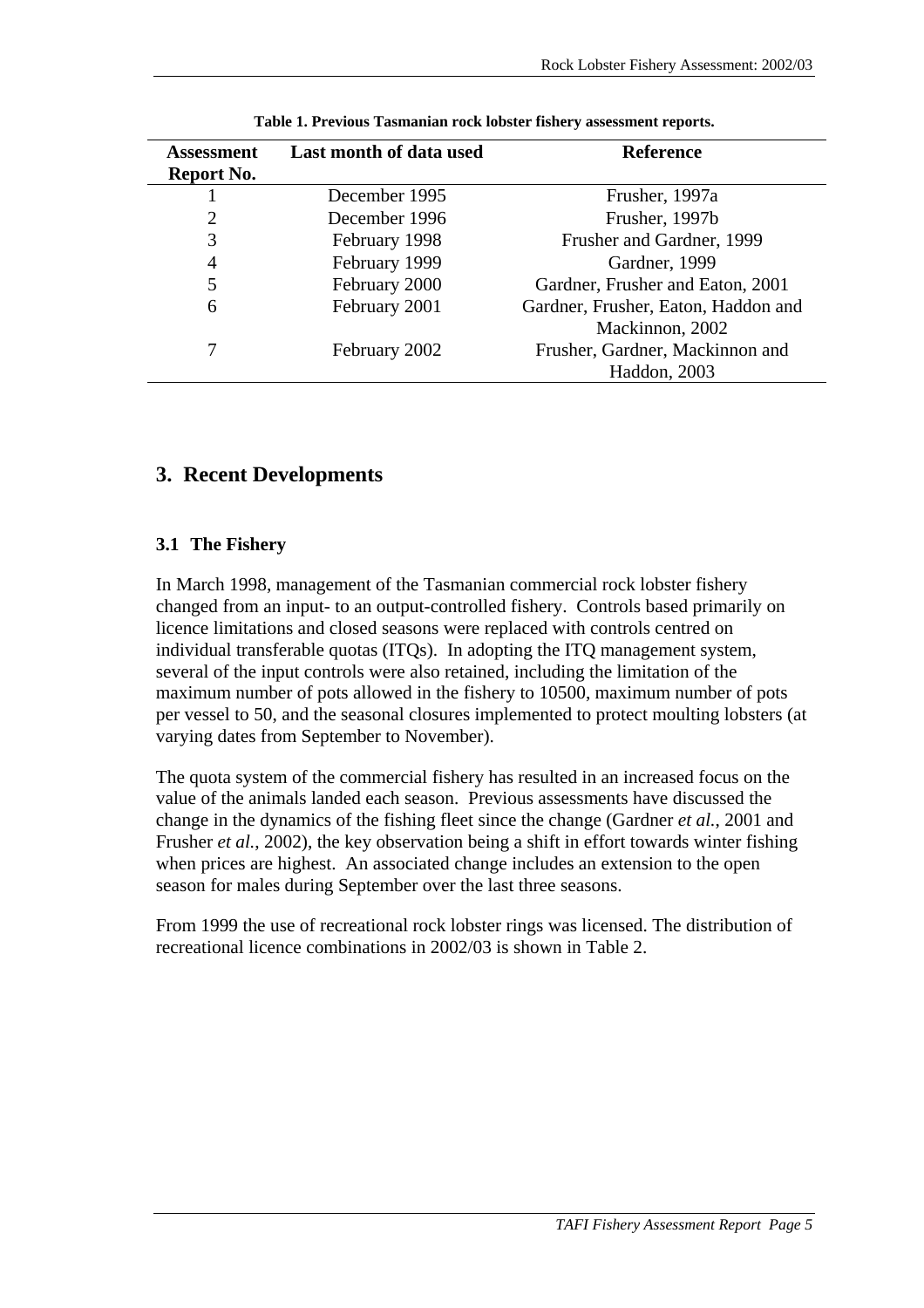<span id="page-13-0"></span>

| <b>Licence combination</b>                 | <b>Number</b> |
|--------------------------------------------|---------------|
| Pot, dive and ring                         | 964           |
| Pot and ring                               | 1774          |
| Pot and dive                               | 2686          |
| Dive and ring                              | 160           |
| Pot only                                   | 6857          |
| Ring only                                  | 352           |
| Dive only                                  | 2787          |
| Total recreational lobster licence holders | 15580         |

**Table 2. Number of recreational licenses by category.** 

#### **3.2 Developments in stock assessment analyses**

3.2.1 Standardisation of catch-rates

More detailed information on this area of development is presented in Appendix 1 (page [63\)](#page-70-0).

The Tasmanian rock lobster fishery has a long history but useful data for stock assessment purposes is only available from the 1970s. The commercial fishery constitutes the major impact on the resource for the State as a whole and, as a result of the way in which it is managed, provides the most reliable source of information. The performance of the commercial fishery is used as a proxy for the performance of the whole fishery (which includes recreational and indigenous fishing for which data collection is more problematic). The quantity and detail of information provided by the commercial fishery has increased through time. These improvements have often been associated with changes to the management. Thus, from 1970 to the early 1980s, catch and effort data were available in monthly totals for the eight assessment regions around Tasmania. After 1983, monthly data was available at the resolution of one-degree statistical blocks. After 1992, fisheries data was available at a resolution of half-degree statistical blocks with daily records of catch and effort. From the mid-1980s depth information was available as a set of depth categories and after the early 1990s it was available as an estimate of the average depth of activity.

Quota Management was introduced into the Tasmanian rock lobster fishery in 1998/1999 (with a quota year running from March  $1<sup>st</sup>$  to late February). Since then the behaviour and composition of the fishing fleet has altered significantly and this has had some effects upon the perception of the state of the fishery when such things as catchrate data are considered.

It has been reported by the commercial industry, for example, that there is now far more effort in relatively shallow water in Area 6, and perhaps in Area 7, than in the past because the shallow water animals are of a higher value as a result of their deeper red colour. The problem for the assessment is that catch-rates are lower in shallower water, This gives the impression of decreased biomass when the change is really only one of fishing behaviour. The stock assessment model that is used to assess the status of the rock lobster stock around Tasmania is primarily driven by catch-rate data. The formal basis behind this problem of changes to fishing behaviour affecting the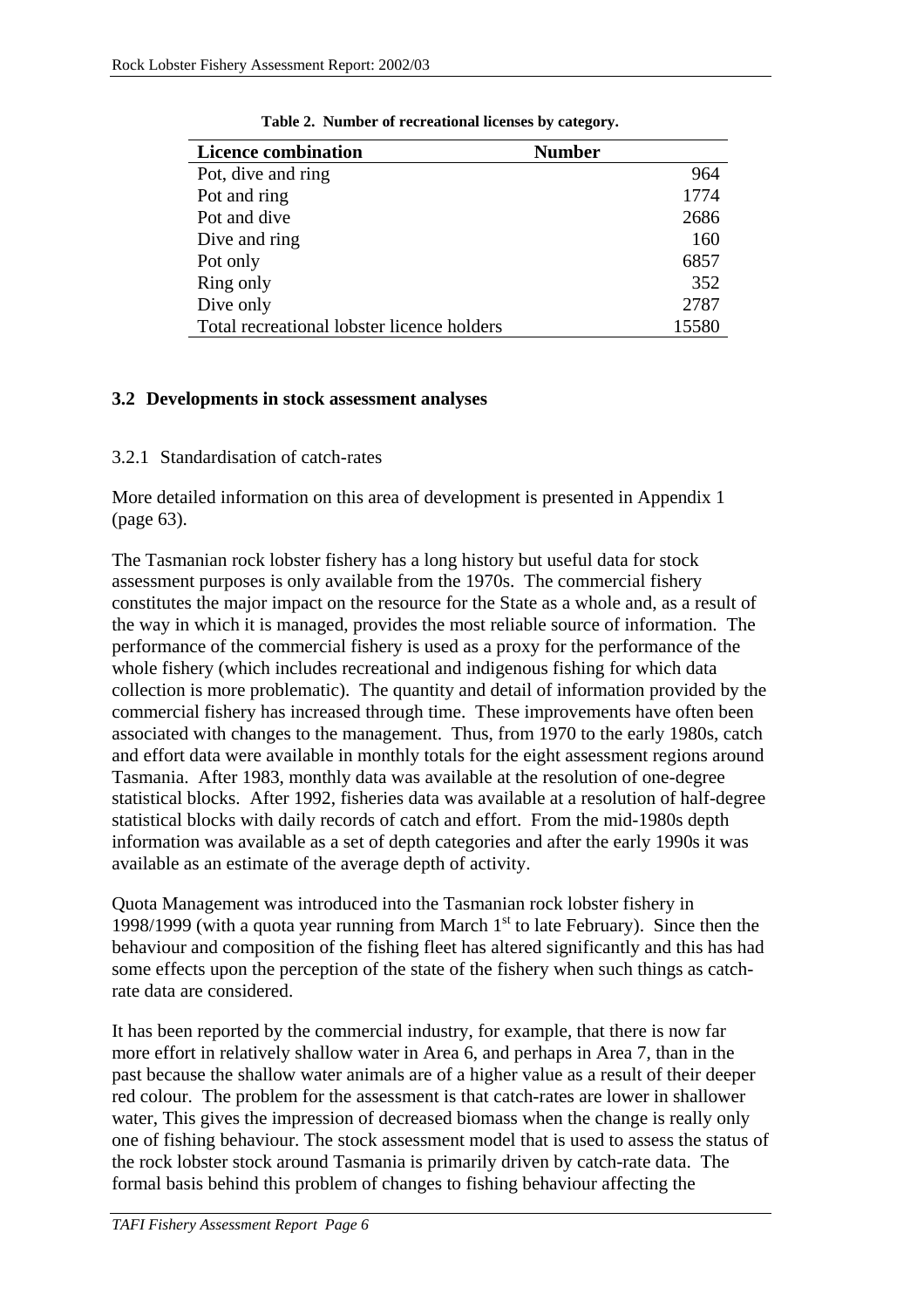assessment is the assumption that catch-rates are an index of relative stock abundance. It is clear that there are important implications to the suggestion that fisher behaviour is altering catch-rates rather than changes to the stock biomass.

In fact, there are many factors that are likely to have an impact on observed catch-rates that have nothing to do with changes in the stock biomass. These factors would include the precise location where fishing occurred, who was doing the fishing, whether they were fishing at night or at day, and, of course, the depth of fishing. It is standard stock assessment practice to standardise commercial catch and effort data in an attempt to remove the influence of such factors as location, depth, vessel, and night/day. These attempts make the assumption that any variation left in the catch-rate data after standardisation will be more closely related to what is happening to the stock biomass.

The most commonly used method of standardisation is to include the various factors thought to effect catch-rates into a general linear model (a standard statistical method) and to include year as a factor, in this way the parameters derived for each year become the indices of relative abundance. Any trends in these indices of relative abundance are assumed to relate more closely to changes in the stock biomass than the trends in the raw catch-rate data.

Detailed catch and effort data with associated vessel, depth, and location information is only available from 1993 onwards for the Tasmanian rock lobster fishery, so it was decided to provide a standardisation of data from that period to see if it were possible to detect and remove the effect of depth of fishing on catch-rates, amongst other things.

A detailed description of the methods and analysis of standardised catch-rates is given in Appendix 1(page [63\)](#page-70-0). The standardising procedure included factors of year, month, fishing block, depth category, boat distinguishing mark and day/night.

Standardised catch-rates were compared with arithmetic catch-rates (total catch divided by total effort) and geometric catch-rates. Geometric means are the catch-rate from each shot for each fisher multiplied together and then taken to the nth root. For example the geometric mean of three catch-rates of 2, 3 and 4 kg/potlift equals the cube root of 2x3x4 (24) or 2.88 kg/potlift. Geometric catch-rates are more complex to compute than arithmetic catch-rates but they tend to be less susceptible to bias from a few extreme higher catches.

Standardised catch-rates were significantly different from non-standardised catch-rates although the magnitudes of these differences were rarely large [\(Figure 3\)](#page-15-0). Encouragingly, standardised catch-rates tended to be higher than geometric and arithmetic catch-rates, which implies that changes in fishing patterns may be masking some increase in legal-sized biomass. Change in the depth of fishing over the last few years has been highlighted as an important issue to address through standardisation. Raw trends in depth data area shown in [Figure 4](#page-16-0) and [Figure 5](#page-16-0) and the impact on CPUE standardisation is discussed in more detail in Appendix 1(page [63\)](#page-70-0).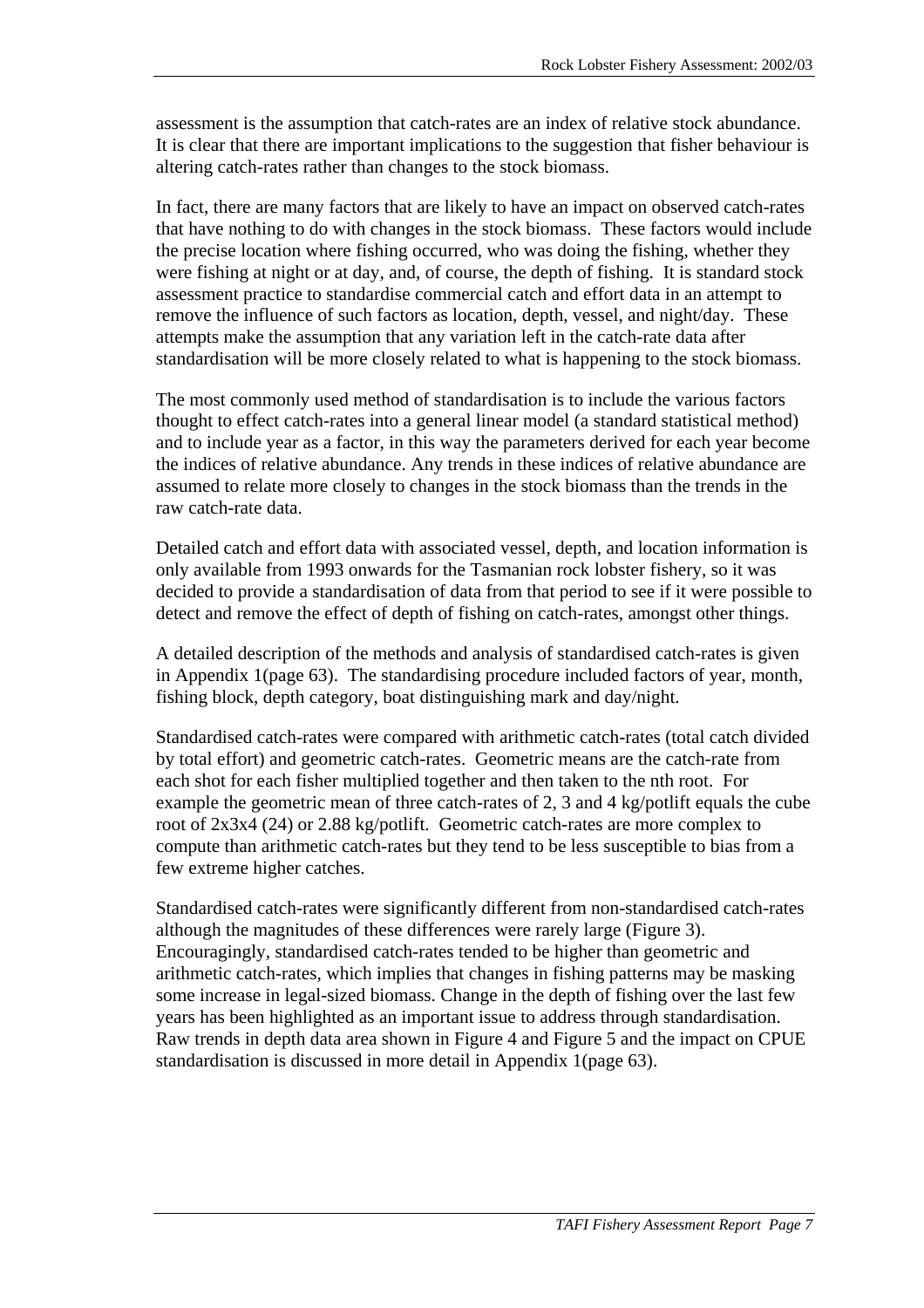<span id="page-15-0"></span>

**Figure 3.** Regional rock lobster catch-rates standardised to the 94/95 quota year. Standardised catch rate (solid line) with the Totals catch rate (dashed line) for each of the eight regions across the quota years 94/95 to 02/03. Standardisation of catch rates produces an index of catch rate , which is scaled relative to a value of 1 for the 1994/95 year. That is, the y-axis cannot be read as kg per potlift. In all cases, the solid line (standardised catch-rate) tends to lie above the other two lines, although the perceived trend is not always increasing faster than the un-standardised catch-rates (see Regions 3, 4, and 6). Fortunately, in all regions the standardised catch-rates were all higher in 2002/2003 than in 2001/2002, although in some instances the increase was only minor.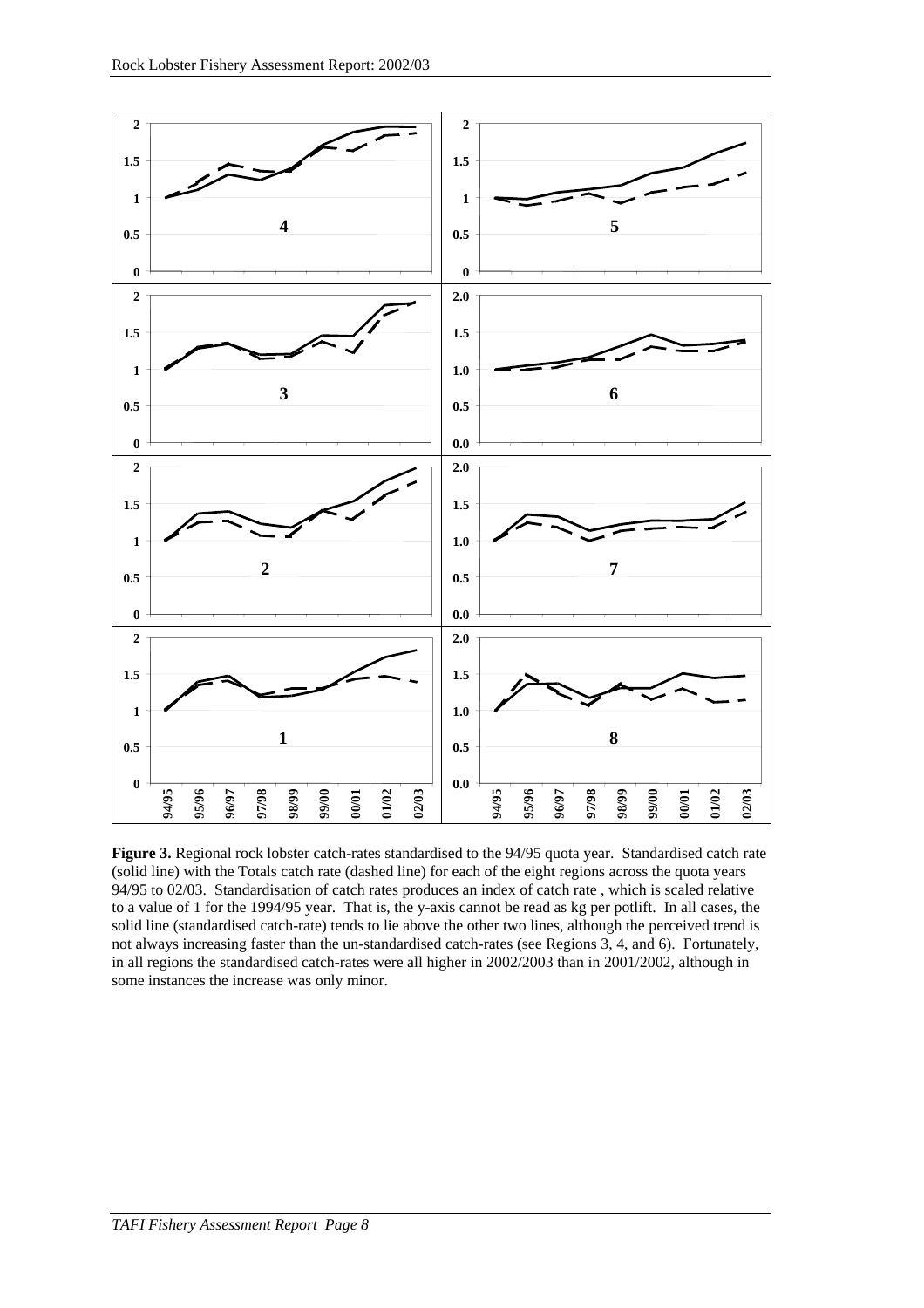<span id="page-16-0"></span>

Figure 4. Distribution of catch in relation to depth for each area (east coast upper, west coast lower).



**Figure 5.** The proportion of the catch taken in deep water for each area, 2000-2003 (east coast upper, west coast lower). Data for 2003 is incomplete which may account for the apparent increase in the proportion of catch coming from deeper water in that year.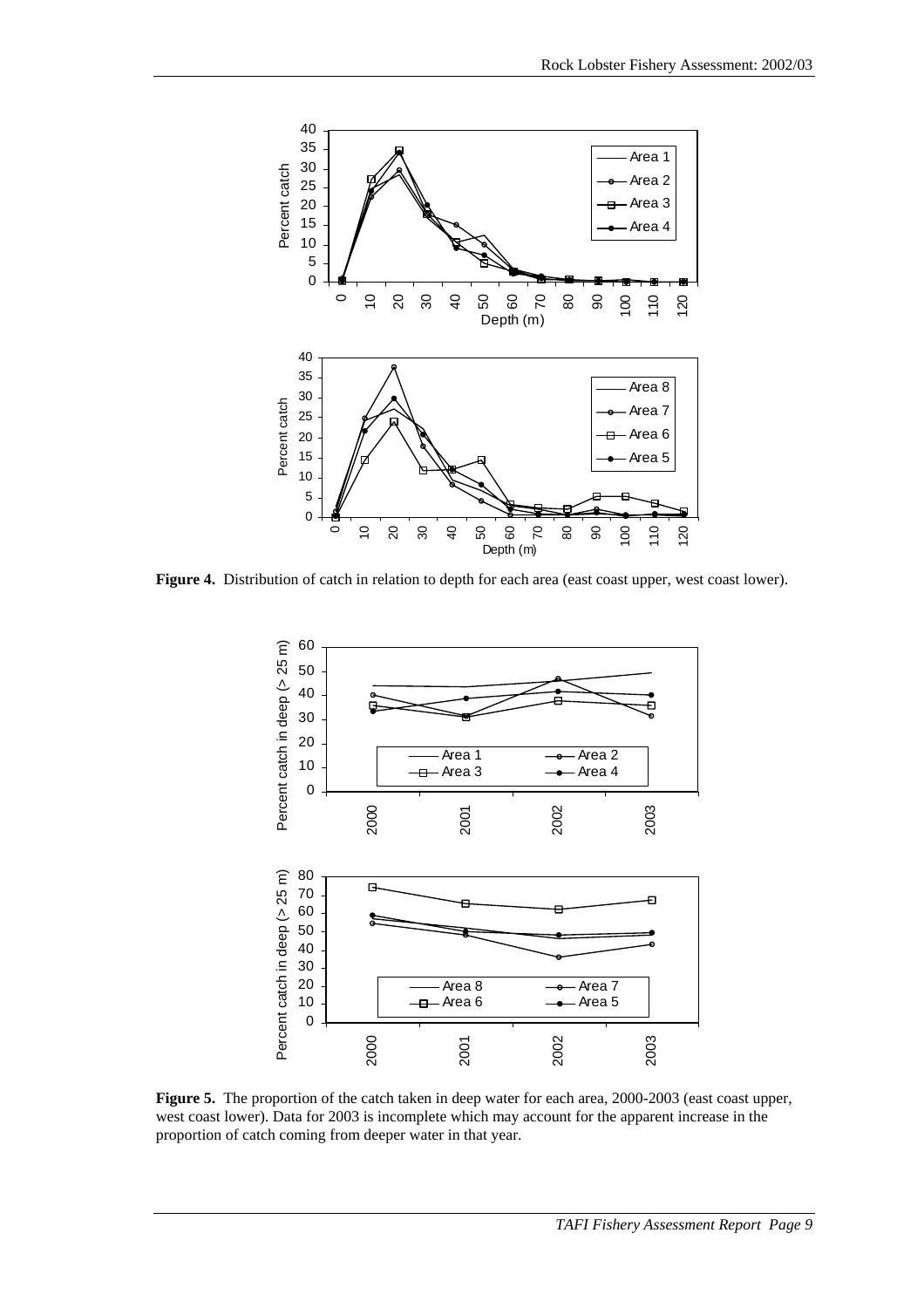#### <span id="page-17-0"></span>3.2.2 Data collection

A review of the rock lobster catch sampling project was conducted in May 2002. This review listed priority areas for future research and options available to meet these. Resource managers, researchers and stakeholders (commercial, recreational and community) all agreed that fisheries independent catch sampling was necessary as it provided crucial information for managing the fishery.

The priority areas of need indicated in the review were:

- a) Fishery independent measures of fishing mortality,
- b) increased regional coverage of size structure data,
- c) growth/selectivity from all regions of the fishery including depth stratification, and
- d) maintenance of long-term sites.

An independent measure of fishing mortality was viewed as the most important need, especially if an estimate of natural mortality could also be obtained. As the change-inratio and index-removal methods were being continually compromised by the extended season opening, further development of tagging models developed by Frusher and Hoenig (2001) was seen as the best alternate option. The FRDC has funded a study to further develop these models. This project started in August 2003 and will look at gaining estimates from broad regions of the fishery.

In the past, we have been criticised for a lack of sampling in certain regions of the fishery, for sampling in regions considered to be unrepresentative of the commercial fishery, and for using a vessel that does not reflect a 'true' fishing operation. To obtain both estimates of fishing mortality (and possibly natural mortality) and increased size structure data from broader regions of the fishery it is planned to utilise commercial vessels this coming fishing season. This will allow us to increase our coverage of the State, without compromising the quality of the data. To offset the costs of chartering these vessels, we propose to reimburse fishers by the allocation of research quota. As a result, we see the use of the *FRV Challenger* as being restricted to maintaining our long-term study areas (South Coast – Maatsuyker Is. and Port Davey, East Coast – Sandstone Bluff).

Using commercial vessels, it is proposed to cover four of the eight stock assessment areas in this coming fishing season (2003/04). Proper coverage of all 8 areas was seen as financially and logistically impractical. Therefore, four areas have been highlighted by the review as being regions of greatest importance and/or concern within the fishery. Remaining areas will be targeted in subsequent surveys.

The areas chosen for catch-sampling surveys and reasons:

Area 1 – Due to the importance of the area to both commercial and recreational fishing in shallow waters.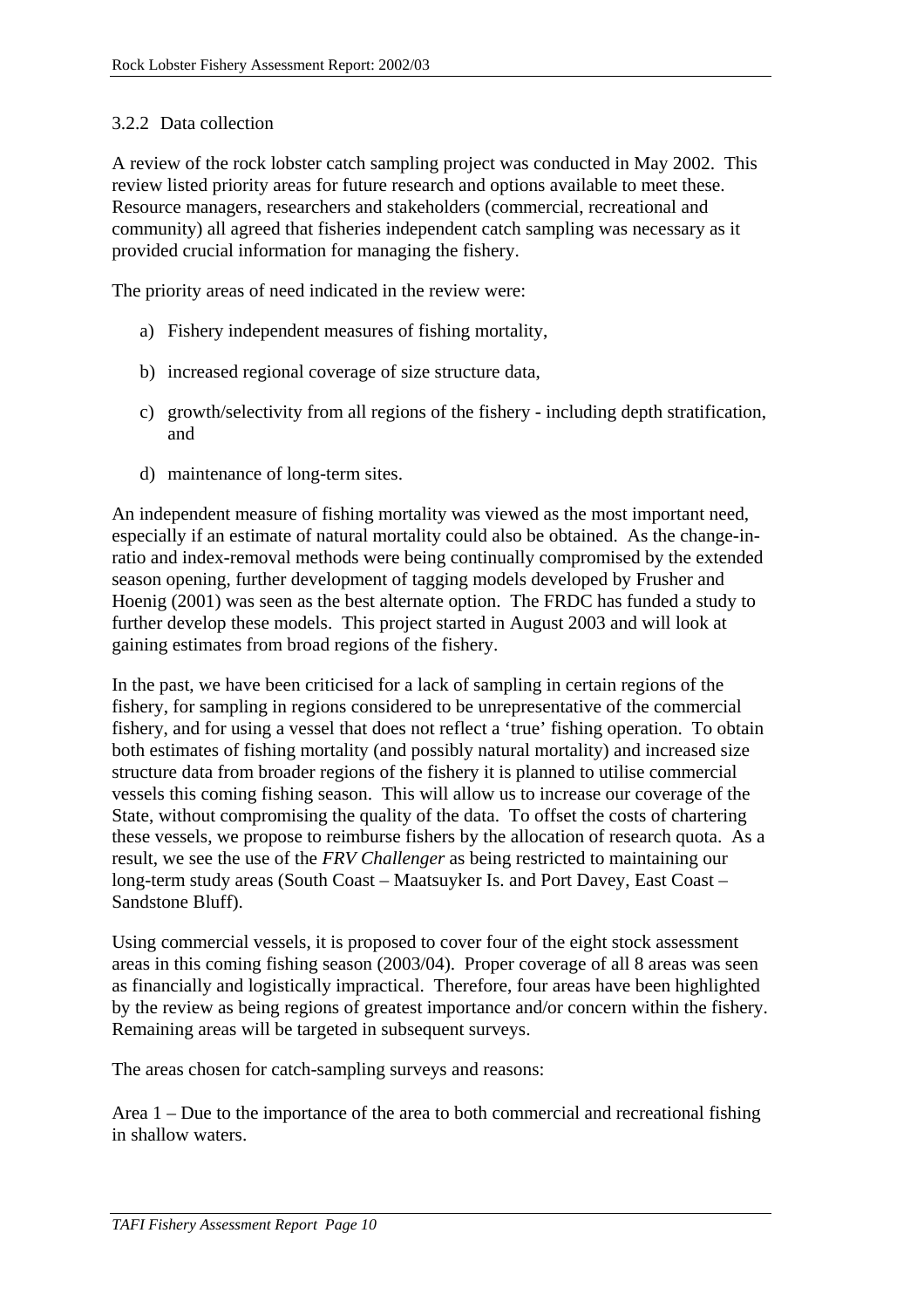<span id="page-18-0"></span>Area 4– Northern fishing region that constitutes a high proportion of the overall catch, is an area with limited data available and represents a region with fast growth rates.

Area 6 – To assess the possible rebuilding of the offshore fishing grounds due to a recent shift to shallower waters, also an area of limited data.

Area 8 – Due to its importance to the fishery and to assess several concerns relating to recent declines in assessment performance indicators

It is also proposed to survey two depth categories (deep and shallow) within each of the selected assessment areas. Consultation with the commercial fishery has been conducted to determine appropriate depth categories for each area.

|        | Shallow          | Deep              |
|--------|------------------|-------------------|
| Area 1 | $0-30 \text{ m}$ | $35-60 \text{ m}$ |
| Area 4 | $10-35$ m        | $40-70$ m         |
| Area 6 | $20-70$ m        | $100-150$ m       |
| Area 8 | $5-35$ m         | $40-80$ m         |

| Table 3. Depth ranges selected by industry for shallow and deep categories in revised catch- |
|----------------------------------------------------------------------------------------------|
| sampling program.                                                                            |

The use of the tagging models requires two sampling periods. The first of these is a pre-season sample to be conducted in October. The second needs to be after the female closure as the longer the closed period the more robust the natural mortality estimate. However, the number of lobsters tagged is also important as a compromise between catch-rate and length of the closed season is required. Consultation with the commercial fishery is needed to determine the appropriate timing of this second sampling period but the months of June and July (varies between areas) appear to have better catch-rates.

#### 3.2.3 Update of the commercial fleet dynamics model.

More detailed information on this area of development is presented in Appendix 2(page [68\)](#page-75-0). The rock lobster stock assessment model (Punt & Kennedy, 1997) is used to assess the status of the rock lobster stocks in eight separate regions around Tasmania, each independent of the others. This is valid for assessment purposes because the amount of adult movement between regions is trivial (Gardner *et al*. in press), and recruitment levels are determined separately for each region within the assessment model. Once the assessment is complete the model is also used to project the stock forward under different harvest strategies (different TACC scenarios) so as to conduct a risk assessment and test the sustainability of the different possibilities under the assumption that recruitment patterns will be similar to those previously experienced.

The assessments are conducted separately in the eight assessment regions but all regions must be considered together for the forward projections making up the risk assessment. The risk assessment requires that the TACC be distributed across the eight regions in a realistic manner in each of the years of the projection. In effect, it becomes necessary to be able to predict where the fishers are going to distribute their effort and obtain their catch. For the projections to proceed it is essential to have a model of the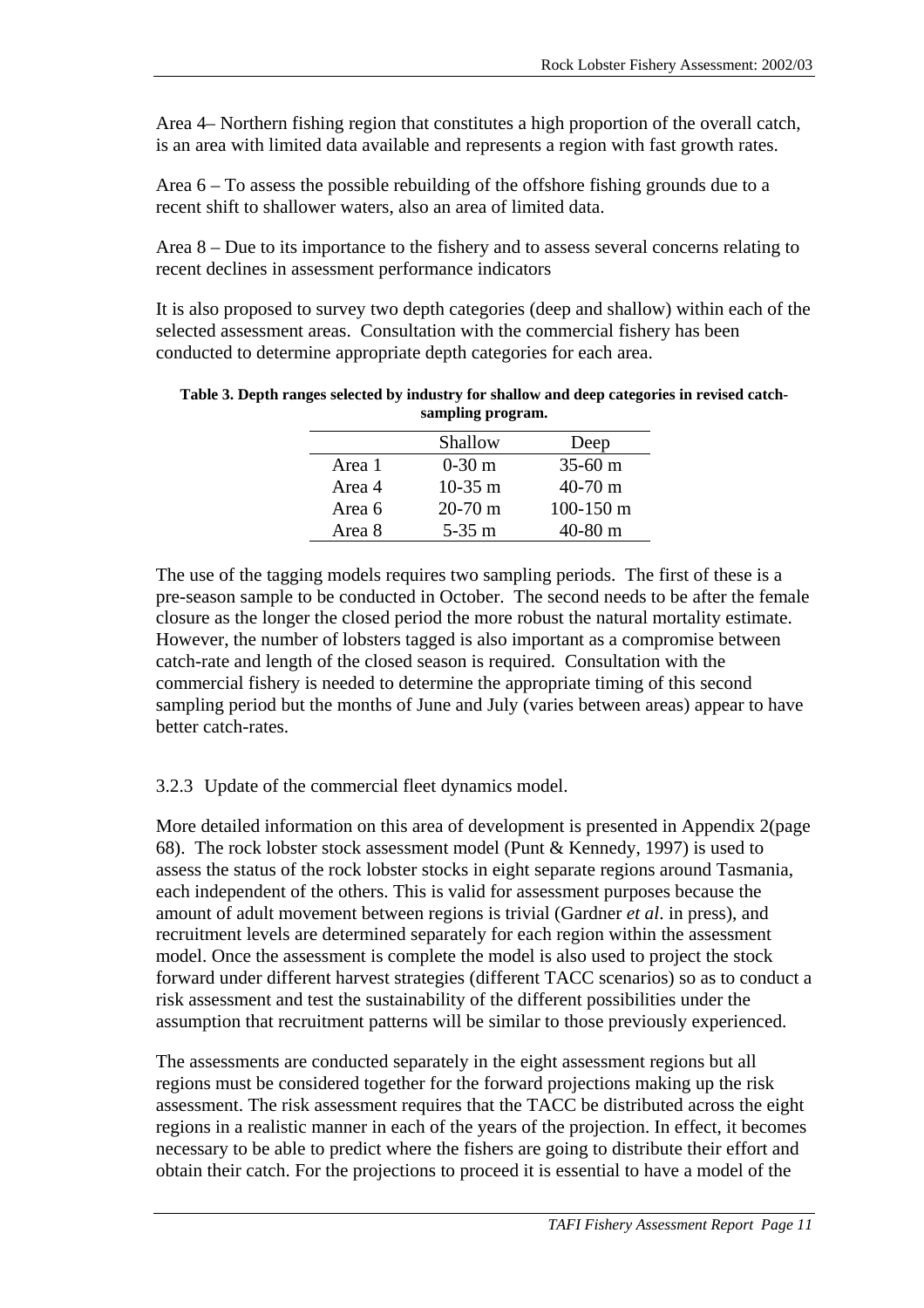<span id="page-19-0"></span>fleet dynamics (the distribution of effort or catch). The only option for generating such a model that would interact effectively with the assessment model was to generate a statistical description of how the fishers distributed their effort through the year among the eight regions.

The original fleet dynamics model developed for the Tasmanian fishery by Punt and Kennedy (1997) used a relationship between the area, the month of fishing, and the expected catch-rates in each area in each month, to predict the harvest rate in the different regions in each month. The model used data from a short period prior to quota management - the years 1990 to 1995. As part of the FRDC funded project (1999/140) "Impact of Management Change to an ITQ System in the Tasmanian Rock Lobster Fishery" (Frusher *et al*., 2003) new alternatives were investigated so as to re-calibrate the fleet dynamics model to fleet behaviour since the introduction of the quota management system. At the time of those analyses there were only two complete years of data following the introduction of the ITQ system and it was questionable whether the fleet dynamics had stabilised within the new system. In 2003 there are now 5 years of data post-introduction of ITQs for the Tasmanian rock lobster fishery and a further attempt has been made to re-calibrate the fleet dynamics model.

The final statistical model selected was similar to that used originally except that the relative importance of different factors used to predict fleet movement had changed. These factors were the assessment area, month, month and catch rate interaction and area and catch rate interaction. This means the model is predicting where fishers will expend effort in relation to the time of year, the area and catch-rates.

One important development is that the interaction term between catch rate and area was estimated and included for the first time this year. This is intended to account for fishers responding differently to changes in catch-rate depending on the area.

# **4. Fishery Assessment**

#### **4.1 Evaluation of Trigger Points**

The management plan contains performance indicators relating to:

- Commercial catch-rates
- Research catch-rates
- Estimated legal-sized biomass
- Egg production
- Abundance of undersize lobsters
- Total catch
- Size of the fleet, and
- Recreational catch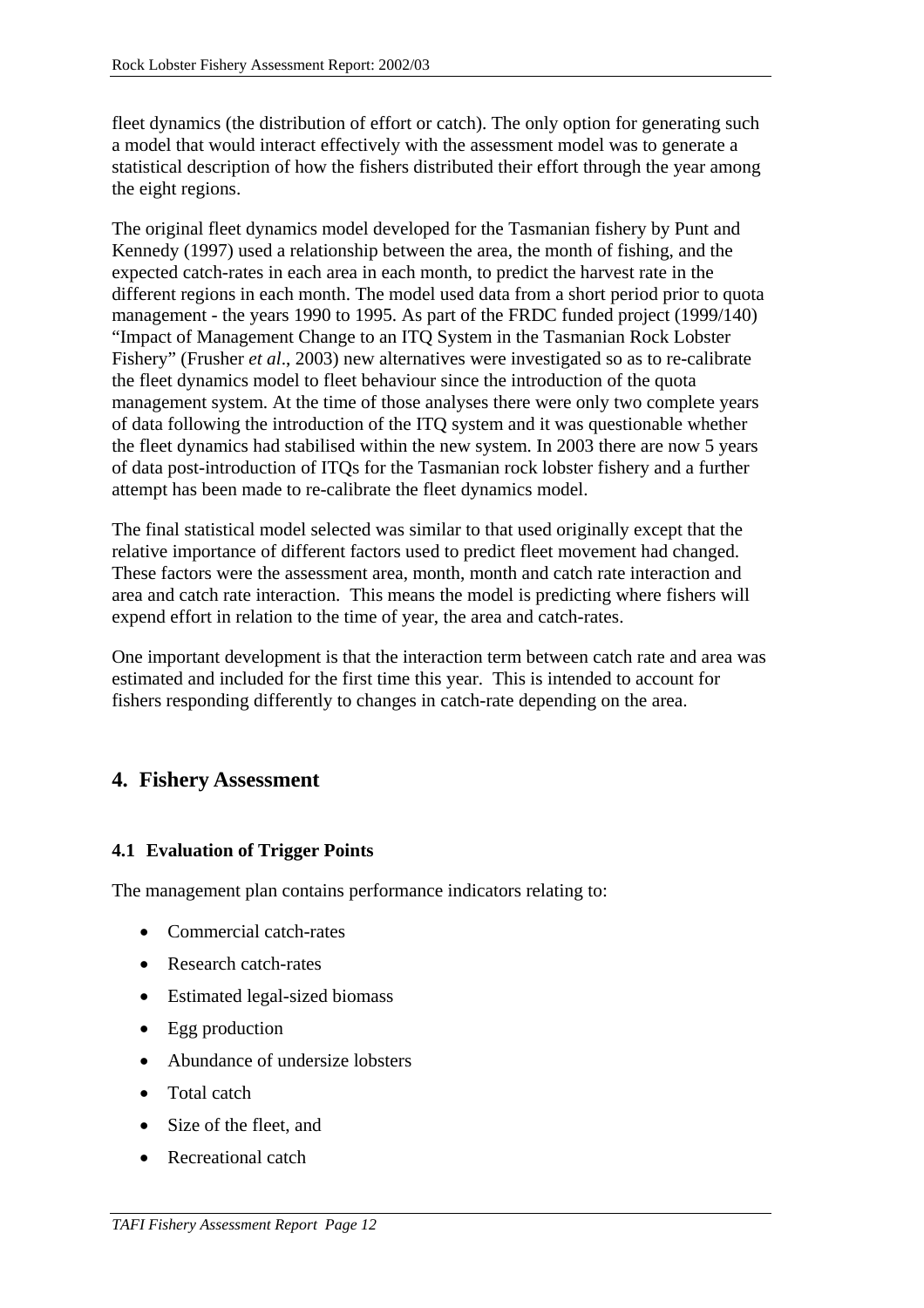<span id="page-20-0"></span>These indicators are intended to provide a guide to the status of the resource using as many sources of reliable data as possible. Acceptable limits or trigger points have been set for each of these indicators; if these limits are breached then a management review is initiated.

The trigger points are often based on the 5-year period prior to the introduction of quota. For instance, regional catch-rates for the current year are compared with those from the 5 years before quota; if the current catch-rate falls below the lowest value from those 5 years, then the trigger is activated. Many of these trigger points have been in place for several years and were established at a time when the biomass was much lower than it is today. With the increase in biomass that has occurred since the late 1990, these trigger points will require review during the formulation of the next management plan. Although the criteria used for EPBC accreditation are assessed in this report, there may be value in incorporating these in future performance indicators.

#### 4.1.1 Commercial catch-rates

Commercial catch-rates for 2002 were shown to have improved for the majority of assessment areas when compared to the previous year (Table 4). The only two areas of decline were from the southern-most Areas, 1 and 8. Despite the slightly lower catchrates for Areas 1 and 8, they are still above the reference year and have not triggered the performance indicator. An encouraging trend was the reversal of the declining catch-rates indicated over the last two seasons for Area 6. Area 6 has rebounded with the largest increase of 21% when compared to the previous year. As mentioned in the previous assessment (Frusher *et al.,* 2003), there is a substantial shift in effort in Area 6 from deep to shallow water, where generally catch-rates are lower. This trend continued in 2002 [\(Figure 6\)](#page-21-0), but improved catch-rates were recorded for both depth categories during this period resulting in the large improvement for the area [\(Figure 7\)](#page-21-0).

| <b>Region</b>  | Reference Commercial catch-rates % change in 2002 Commercial catch |      |              |      |           |           |       |                  |  |
|----------------|--------------------------------------------------------------------|------|--------------|------|-----------|-----------|-------|------------------|--|
|                | Year                                                               |      | (kg/potlift) |      |           |           |       | $2002$ (Jan-Dec) |  |
|                |                                                                    | Ref. | 2001         | 2002 | <b>VS</b> | <b>VS</b> | Catch | <b>Effort</b>    |  |
|                |                                                                    | Year |              |      | Ref.      | 2001      | (t)   | (1000)           |  |
|                |                                                                    |      |              |      | Year      |           |       | potlifts)        |  |
| Statewide      | 1994                                                               | 0.82 | 1.04         | 1.11 | $+35%$    | $+7%$     | 1437  | 1291             |  |
|                | 1994                                                               | 0.52 | 0.81         | 0.74 | $+42%$    | $-9\%$    | 119   | 166              |  |
| $\overline{2}$ | 1994                                                               | 0.54 | 0.84         | 0.97 | $+80%$    | $+15%$    | 132   | 135              |  |
| 3              | 1994                                                               | 0.44 | 0.68         | 0.81 | $+84%$    | $+19%$    | 102   | 123              |  |
| $\overline{4}$ | 1994                                                               | 0.63 | 1.08         | 1.17 | $+86%$    | $+8%$     | 240   | 206              |  |
| 5              | 1995                                                               | 0.90 | 1.19         | 1.33 | $+48%$    | $+12%$    | 339   | 255              |  |
| 6              | 1995                                                               | 1.21 | 1.49         | 1.80 | $+49%$    | $+21%$    | 188   | 105              |  |
| 7              | 1994                                                               | 1.11 | 1.31         | 1.54 | $+39%$    | $+18%$    | 106   | 69               |  |
| 8              | 1993                                                               | 0.77 | 0.93         | 0.90 | $+17%$    | $-3%$     | 212   | 236              |  |

| <b>Table 4.</b> Change in annual commercial catch-rates. Negative values indicate a decline in the change. |  |
|------------------------------------------------------------------------------------------------------------|--|
| The reference year is defined as the year with lowest CPUE among 1993, 1994 and 1995. Included also        |  |
| are commercial catch statistics for 2002.                                                                  |  |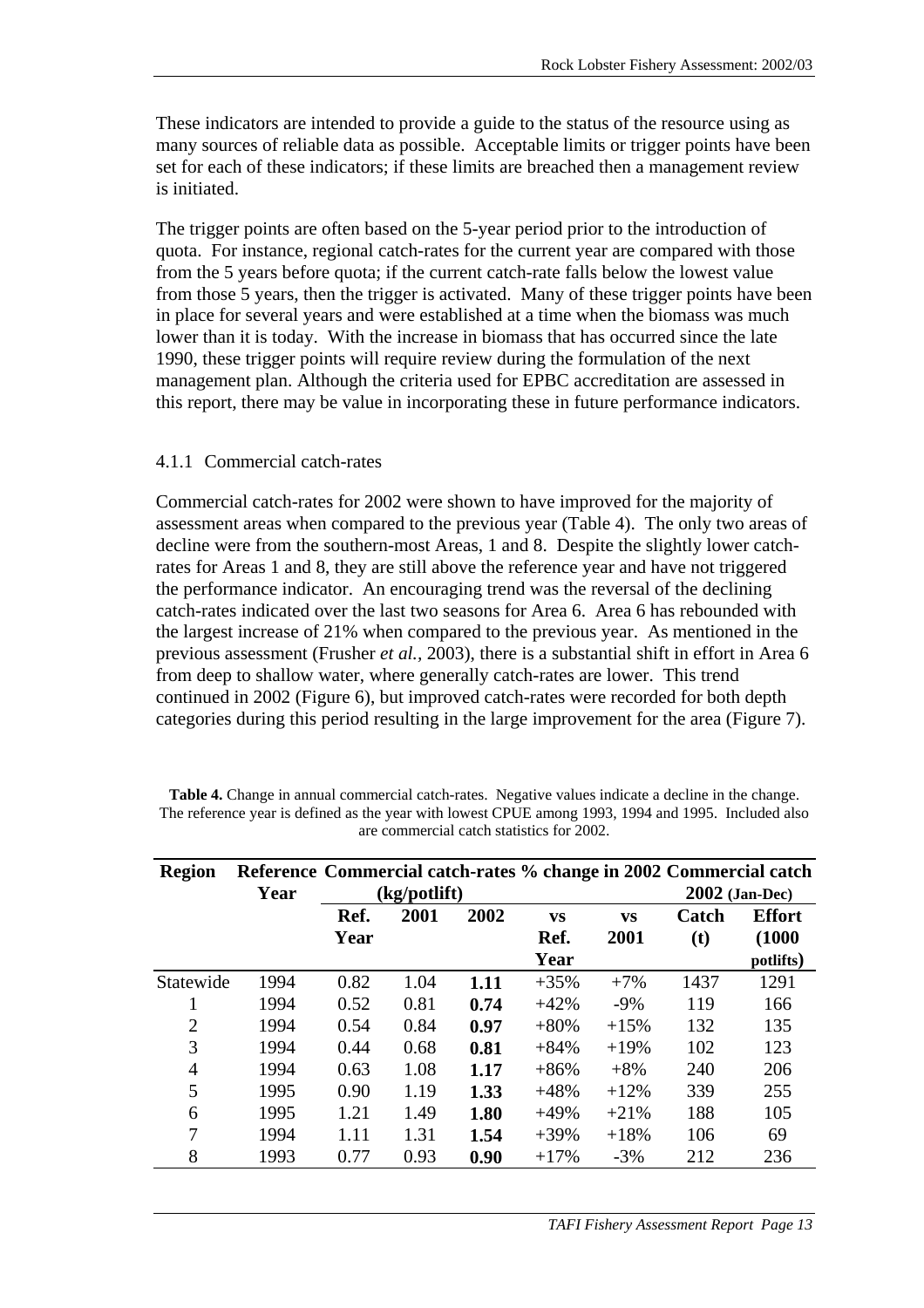<span id="page-21-0"></span>

**Figure 6.** The percentage of effort and catch from shallow water grounds (<50m) from Area 6 since 1992.



**Figure 7.** Comparison of catch-rates from shallow (<50m) and deep (>50m) water from Area 6 since 1992.

Monthly commercial catch-rates within each area continue to remain higher or equal to the representative catch-rates of the reference year [\(Figure 8\)](#page-22-0). When monthly catchrates for 2002 are compared to the previous year (2001), the improvement shown for the yearly estimate for most areas is a result of higher catch-rates recorded in late summer, early autumn (January-April). The exception was Area 8, which consistently yielded lower monthly catch-rates. Monthly catch-rate data for Area 1, the other region to record a decline in catch-rates for 2002, indicate the declines were restricted to the months of November and December.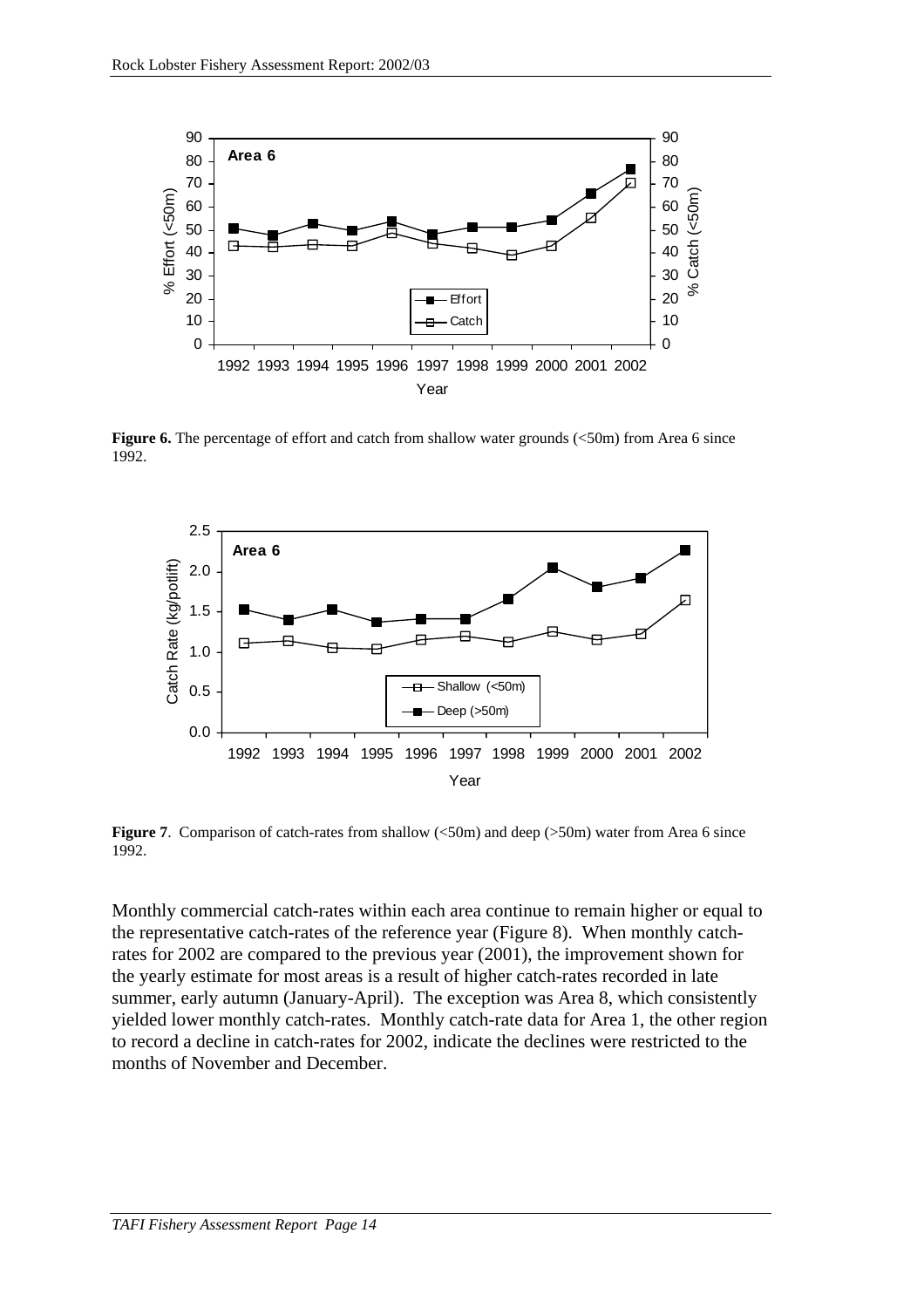<span id="page-22-0"></span>

**Figure 8.** Change in catch-rate (Y-axis; CPUE, kg/pot lift) between months (X-axis) for 2002, 2001 and for reference year for each respective assessment area. Vertical line in each plot indicates the start of the quota season. Note the vertical axis depicted catch-rates changes scale for different regions. Catch rate summaries for the whole year [\(Table 6](#page-26-0) and [Table 7\)](#page-27-0) can be affected by the time of year when fishing occurs. This figure illustrates that catch rates have improved across the year, in each area, relative to reference year.

With the shift to an ITQ managed fishery, it is perhaps more appropriate to examine commercial catch-rates based on a quota season and not a calendar year. When catchrates based on a quota year (i.e. March to February) [\(Figure 9](#page-25-0) and [Table 5\)](#page-23-0) are compared with those based on a calendar year [\(Table 4\)](#page-20-0), differences are apparent. This three-month shift in the catch-rate analysis has resulted in a reduction of the percentage increases in catch-rates in eastern regions of the fishery (Area's 2,3 and 4) and a slight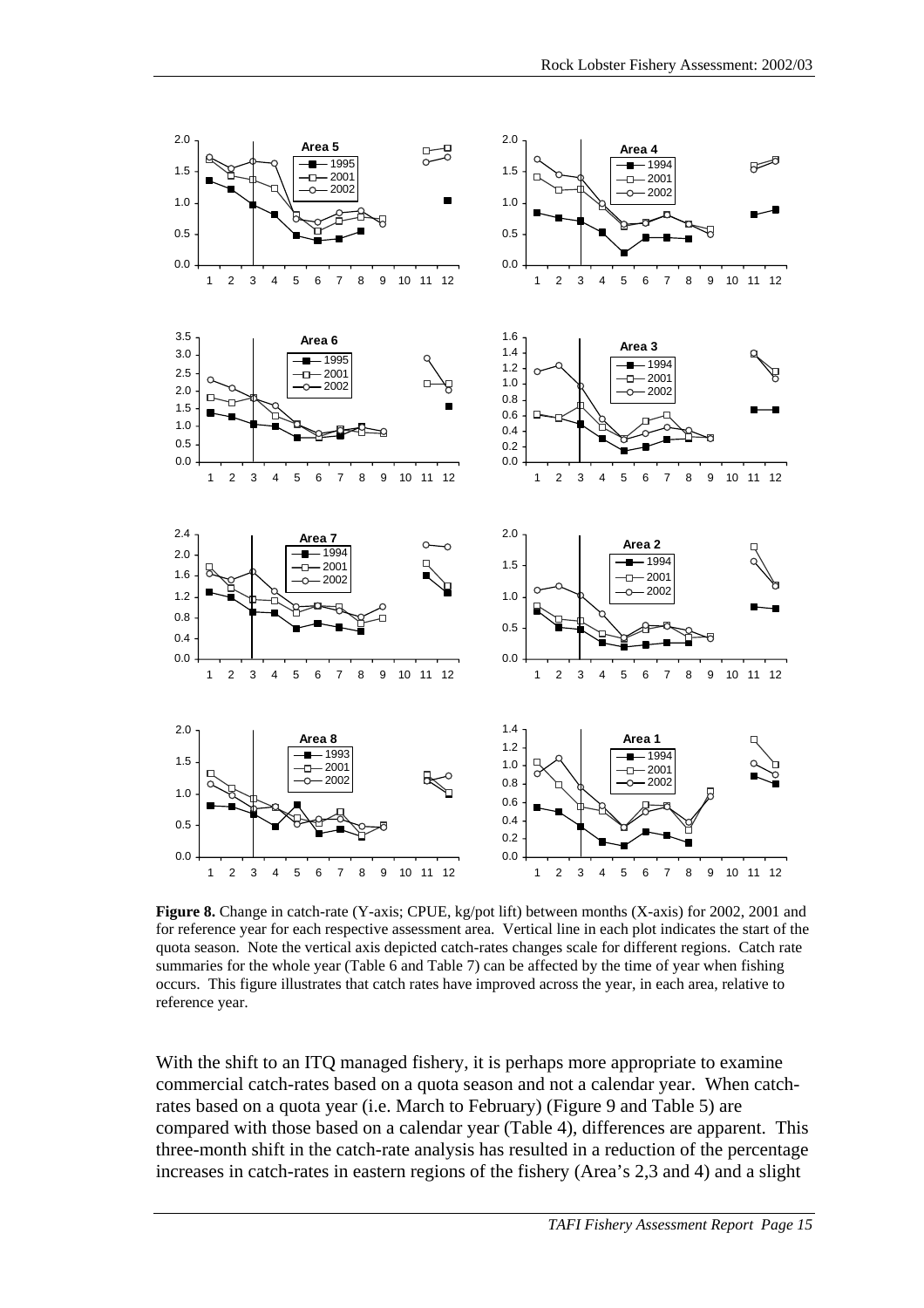<span id="page-23-0"></span>improvement in southern regions (Area 1 and 8). This would suggest that the improved catches from eastern regions based on a calendar year [\(Table 4\)](#page-20-0) are likely to decline into 2003. The increase in southern regions also suggests that catch-rates in these regions may be improving. This is particularly encouraging as Area 8 contributes substantially to the overall Tasmanian catch (Table 5).

Catch-rates from SE areas 1, 2 and 3 are the lowest for the State and area 1 was the only area to record a declining catch-rate from 2001/02 to 2002/03. Exploitation rates in this region are maintained at high levels due to several factors including the large recreational catch and the more sheltered coast line.

Table 5. Comparison of highest and lowest commercial catch-rates (kg/pot lift) regionally around Tasmania from 1970. Comparisons are between years on a quota year basis (i.e. March to February). Included is the regional catch (tonnes) for the 2002/03 season.

| Area         | <b>Highest Catch-</b> |               |                   | Lowest | $\frac{0}{0}$ |        | $\frac{0}{0}$                         | Catch |
|--------------|-----------------------|---------------|-------------------|--------|---------------|--------|---------------------------------------|-------|
|              |                       | rate          | <b>Catch-rate</b> |        |               |        | Difference 2001/02 Difference 2002/03 |       |
|              | Year                  | <b>Catch-</b> | Year              | Catch- | in Catch-     | Catch- | 2000/01 to                            | (t)   |
|              |                       | rate          |                   | rate   | rate          | rate   | 2001/02                               |       |
| <b>State</b> | 1981/82               | 1.66          | 1995/96           | 0.82   | $+51%$        | 1.11   | $+7%$                                 | 1508  |
|              | 1971/72               | 1.30          | 1994/95           | 0.54   | $+58%$        | 0.76   | $-6\%$                                | 124   |
| 2            | 1974/75               | 1.47          | 1994/95           | 0.54   | $+63%$        | 0.97   | $+11\%$                               | 131   |
| 3            | 1974/75               | 1.40          | 1994/95           | 0.43   | $+69%$        | 0.81   | $+9\%$                                | 105   |
| 4            | 1980/81               | 1.72          | 1994/95           | 0.61   | $+65%$        | 1.14   | $+1\%$                                | 248   |
| 5            | 1982/83               | 1.92          | 1995/96           | 0.89   | $+54%$        | 1.33   | $+13%$                                | 366   |
| 6            | 1984/85               | 2.43          | 1972/73           | 1.14   | $+53%$        | 1.68   | $+9\%$                                | 197   |
| 7            | 1980/81               | 2.03          | 1997/98           | 1.09   | $+46%$        | 1.53   | $+19%$                                | 115   |
| 8            | 1980/81               | 1.80          | 1993/94           | 0.77   | $+57%$        | 0.92   | $+2\%$                                | 222   |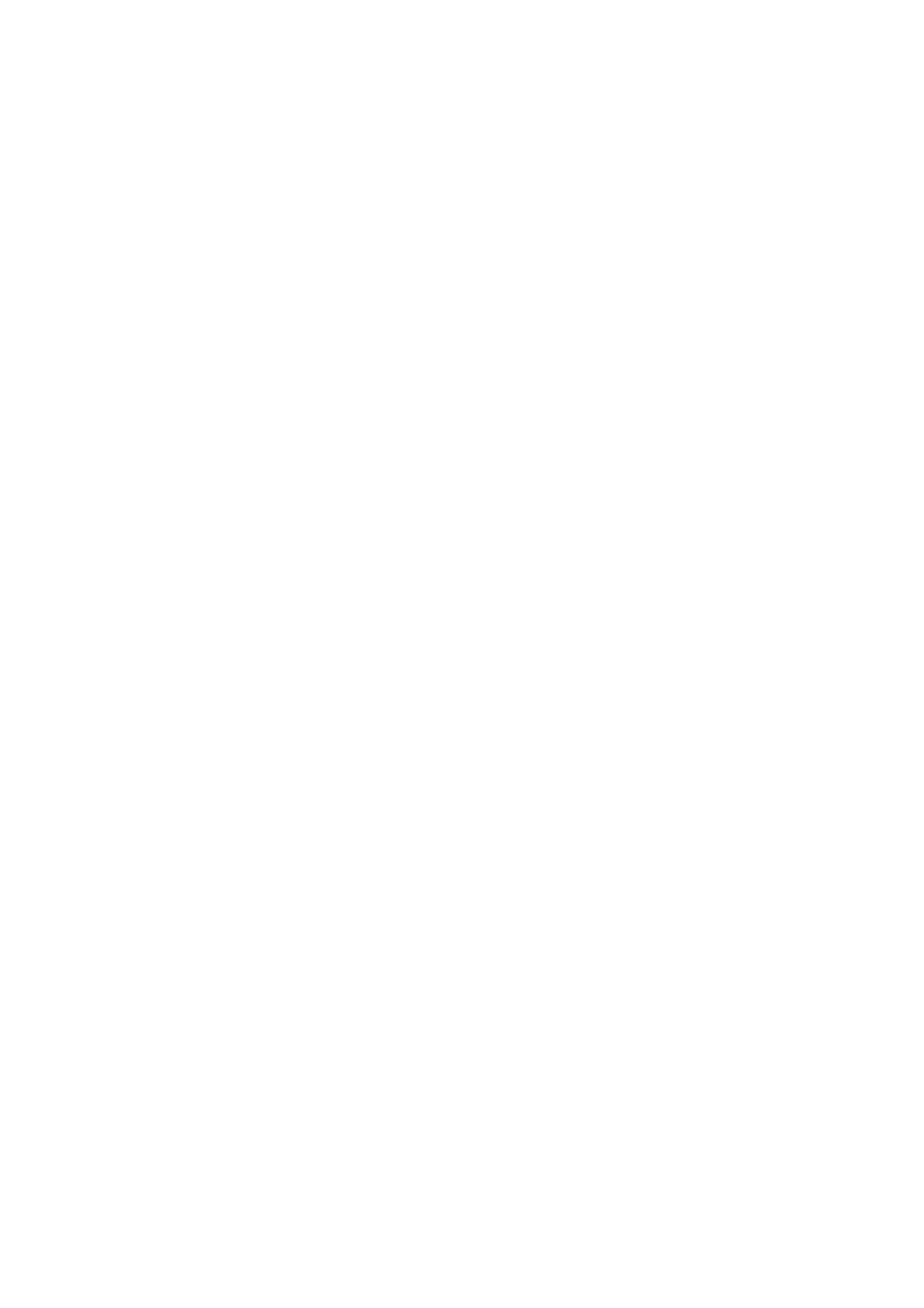<span id="page-25-0"></span>

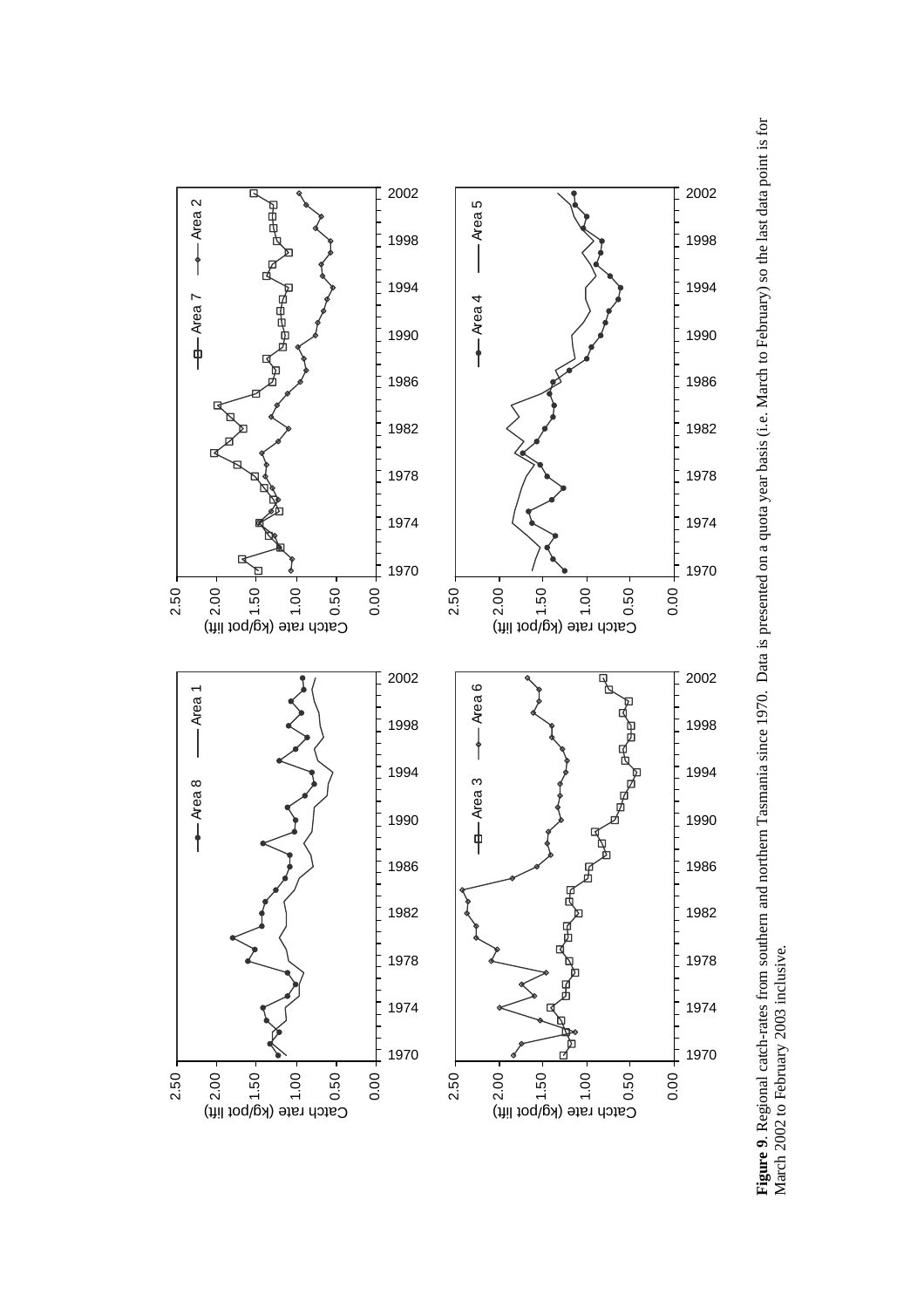#### <span id="page-26-0"></span>4.1.2 Research catch-rates

With the resumption of research catch sampling during the 2002/03 fishing season, preseason catch-rates (October/November) are available for comparison to previous estimates (Table 6). Large increases in research catch-rates were recorded in Area 2 for shallow and medium /deep waters, when compared to both the previous sampling period and the reference year. This is encouraging as it mirrors the increased commercial catch-rates recorded for this region (see Section [4.1.1\)](#page-20-0).

Deep-water research sites in Area 8 indicated a large reduction in catch-rates when compared to both the previous sampling period and the reference year (Table 6). This reduction would suggest the performance indicator has been triggered for this area. However, we believe the research survey conducted in November 2002 was affected by catchability problems due to poor weather, based on similar observations from the Crayfish Point MPA sampling project. Research catch-rates for this region are typically volatile and the sample reported here is from a single survey, rather than the more extensive 3 annual surveys reported in previous reports. Thus we believe this result is of limited concern when viewed in isolation. Pre-season research catch sampling is planned for this region for the coming fishing season (2003/04), which will provide an opportunity to investigate catch-rates further.

**Table 6.** Change in November catch-rates from research surveys on the East and South Coasts of Tasmania. Note no catch sampling survey was conducted in November 2001 so comparison is made with 2000, which was the previous research sampling year.

| <b>Region</b> |                         | Depth Commercial Reference Catch-rates (kg/ pot lift) |                   |              |             | $%$ change |         |                 |
|---------------|-------------------------|-------------------------------------------------------|-------------------|--------------|-------------|------------|---------|-----------------|
|               | (m)                     | Catch-rate<br>2002                                    | Year              | Ref.<br>Year | <b>2000</b> | 2002       | Year    | vs Ref. vs 2000 |
|               |                         |                                                       |                   |              |             |            |         |                 |
|               | Area $8 \quad 45 - 100$ | 1.46                                                  | Nov <sup>3</sup>  | 0.97         | 1.73        | 0.51       | $-47\%$ | $-71%$          |
|               | Area 2 $30 - 50$        | 2.65                                                  | Nov <sup>34</sup> | 1.36         | 2.59        | 3.69       | $+171%$ | $+42%$          |
| Area 2        | $<$ 30                  | 2.27                                                  | Nov <sup>34</sup> | 1.06         | 1.21        | 1.40       | $+32%$  | $+16%$          |

#### 4.1.3 Legal-sized biomass

The rock lobster assessment model indicates that there has been continued stock rebuilding during 2002 at a State level, albeit at only a moderate level [\(Table 7\)](#page-27-0). At a regional level, legal sized biomass tends not to reflect the changes seen in commercial catch-rates. This may be due to changes independent of biomass occurring in these regions of the fishery that are driving model estimates. Both standardised and arithmetic mean commercial catch-rates in Area 6 increased last year, but the assessment model suggests biomass is decreasing. This apparent paradox is presumably driven by estimates of seasonal change in catchability. Nonetheless, our understanding of the trend in stocks in this area is unclear so this area was targeted for fisheries independent catch sampling surveys in October 2003.

Legal sized biomass estimates for Areas 2 and 3 tend to reflect the recent increases in the commercial catch-rates, and have continued the rebuilding indicated in the previous assessment (Frusher *et al*., 2003). This continuation is encouraging, as this region of the fishery has historically had the highest exploitation rates. Although biomass has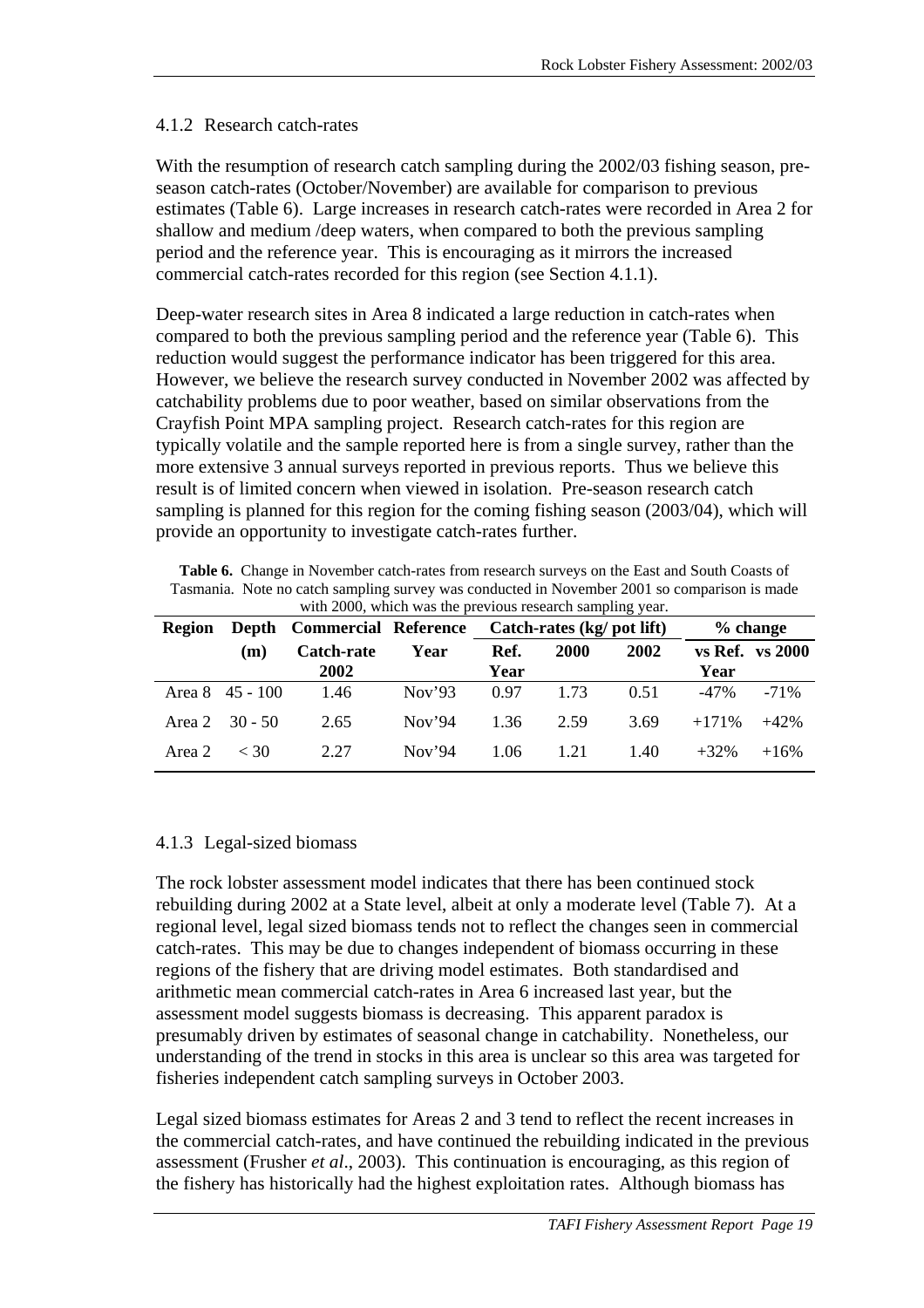<span id="page-27-0"></span>increased in all areas since the reference years of '93, '94 and '95, biomass is still below the estimates for the early 1980s (Figure 10). This is most noticeable in the productive northern regions (Areas 4 and 5). Legal-sized biomass in these northern areas did not appear to increase over the last year.

**Table 7.** Change in legal-sized biomass in October. Negative values indicate a decline in the percentage change. Shaded lines are regions with greater uncertainty in biomass estimates. "State (adj)" is Statewide data excluding regions 1, 4, and 8 where biomass is estimated poorly for recent years (i.e. includes only areas 2,3,5,6 and 7).

| <b>Region</b>            | Reference | Sized biomass estimate (tonnes) |      | $%$ change in 2002 |              |         |
|--------------------------|-----------|---------------------------------|------|--------------------|--------------|---------|
|                          | Year      | <b>Ref. Year</b>                | 2001 | 2002               | vs Ref. year | vs 2001 |
| Statewide                | 1993      | 2540                            | 3681 | 3795               | $+49%$       | $+3%$   |
| State (adj)              | 1993      | 1456                            | 2010 | 2044               | $+40%$       | $+2\%$  |
|                          | 1993      | 245                             | 460  | 498                | $+103%$      | $+8%$   |
| $\mathfrak{D}_{1}^{(1)}$ | 1993      | 132                             | 227  | 250                | $+89%$       | $+10%$  |
| 3                        | 1994      | 74                              | 135  | 141                | $+90%$       | $+4%$   |
| 4                        | 1994      | 429                             | 747  | 734                | $+71%$       | $-2\%$  |
| 5                        | 1993      | 698                             | 950  | 945                | $+35%$       | $+0\%$  |
| 6                        | 1995      | 261                             | 336  | 318                | $+22%$       | $-6%$   |
| 7                        | 1994      | 294                             | 361  | 390                | $+33%$       | $+8%$   |
| 8                        | 1993      | 394                             | 464  | 519                | $+32%$       | $+12%$  |



**Figure 10**. Regional legal-sized biomass estimates for the Tasmanian rock lobster fishery from (upper) 1970 to 2002 and (lower) from 1994 to 2002. All estimates are for October. Inter-annual changes, which are likely to be less accurate, are dashed.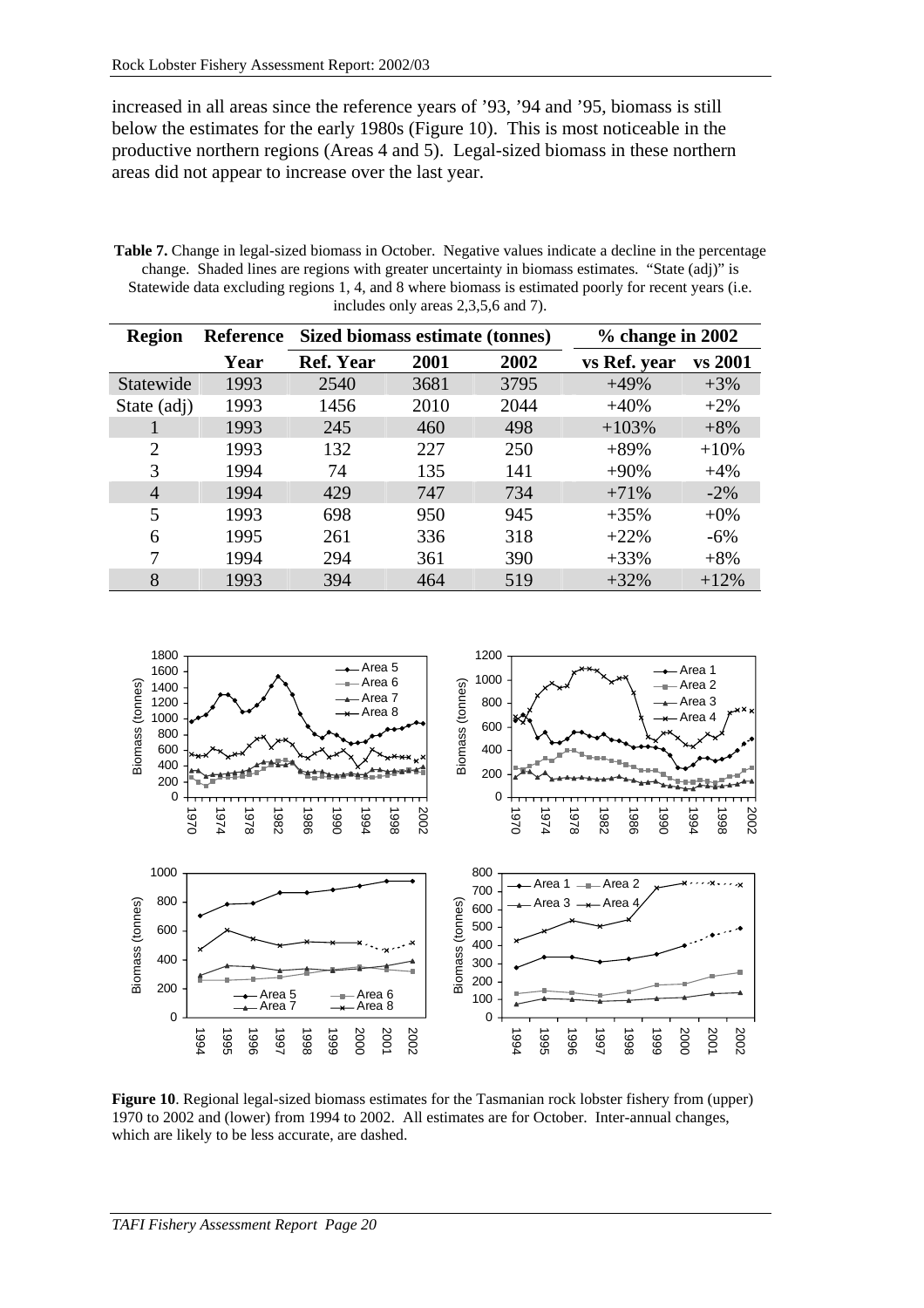#### <span id="page-28-0"></span>4.1.4 Egg production

Egg production estimates are shown in Table 8. Egg production Statewide appears stable relative to recent years, rather than increasing as it was reported in previous assessments. The apparent lack of a Statewide increase in egg production is surprising given the trend in the commercial fishery to shift fishing effort into winter months when landing of females is prohibited.

The declines in egg production in northern areas 4, 5 and 6 over the last year is of some concern (although the extent of the decline in Area 6 is uncertain as estimates from this region are often biased; Gardner, 2000). Rebuilding of egg production in the northern areas is a goal of the current management plan, which gives a target of 25% of virgin.

The decline in egg production in Areas 1 and 7 is of limited concern as estimates of the percentage of the virgin egg production are exceptionally high for a lobster fishery at 59 and 45% respectively. Reflecting the increases in legal-sized biomass, egg production has increased in Areas 2 and 3. Despite the increase, egg production in Area 3 (along with other northern regions – Areas 4,5 and 6) is still below the management target of 25% of virgin production implying further improvement is required [\(Figure 12\)](#page-29-0).

Estimates of egg production relative to virgin in area 8 exceed 100% due to difficulty in estimating egg production in this region because such a small proportion of females reach legal size. A value of greater than 100% is plausible if the harvesting of males has freed up resources to allow the population of females to increase above that in a virgin unfished state. While there is some uncertainty over the precise amount of egg production in area 8, it is clear that production in this area is massive and over double that of any other area. Density of females is extremely high with research trapping surveys averaging almost 50 animals per potlift.

**Table 8.** Change in relative egg production from the reference year to 2002, and the level of egg production in 2002 as a percentage of virgin egg production. Virgin egg production is the estimated egg production prior to commercial exploitation, assuming average recruitment is the same as that from 1970 to the present. Relative egg production is a numerical (linear) index of egg production so that a relative egg production of 200 implies twice as many eggs are being produced compared to a relative egg

production of 100. Shaded lines are regions with greater uncertainty in egg production estimates. "State (adj)" is Statewide data excluding region 6, where egg production is estimated poorly for recent years.

| <b>Region</b>  |      | <b>Reference Relative Egg Production</b> |      | $%$ change in 2002 | % Virgin     |         |         |
|----------------|------|------------------------------------------|------|--------------------|--------------|---------|---------|
|                | Year |                                          |      |                    |              |         | prodn.  |
|                |      | <b>Ref. Year</b>                         | 2001 | 2002               | vs Ref. year | vs 2001 | in 2002 |
| Statewide      | 1993 | 938                                      | 1162 | 1160               | $+24%$       | $+0\%$  | 30%     |
| State (adj)    | 1993 | 870                                      | 1080 | 1087               | $+25%$       | $+1\%$  | 31%     |
|                | 1995 | 158                                      | 146  | 143                | $-9\%$       | $-2\%$  | 59%     |
| $\overline{2}$ | 1992 | 68                                       | 128  | 142                | $+109%$      | $+11\%$ | 50%     |
| 3              | 1993 | 27                                       | 48   | 51                 | $+88%$       | $+6\%$  | 13%     |
| 4              | 1993 | 78                                       | 145  | 140                | $+80%$       | $-3%$   | 16%     |
| 5              | 1992 | 80                                       | 141  | 140                | $+75%$       | $-1\%$  | 13%     |
| 6              | 1986 | 51                                       | 82   | 73                 | $+43%$       | $-11\%$ | 18%     |
| 7              | 1989 | 133                                      | 137  | 132                | $-1\%$       | $-3%$   | 45%     |
| 8              | 1994 | 300                                      | 336  | 339                | $+13%$       | $+1\%$  | 114%    |

*TAFI Fishery Assessment Report Page 21*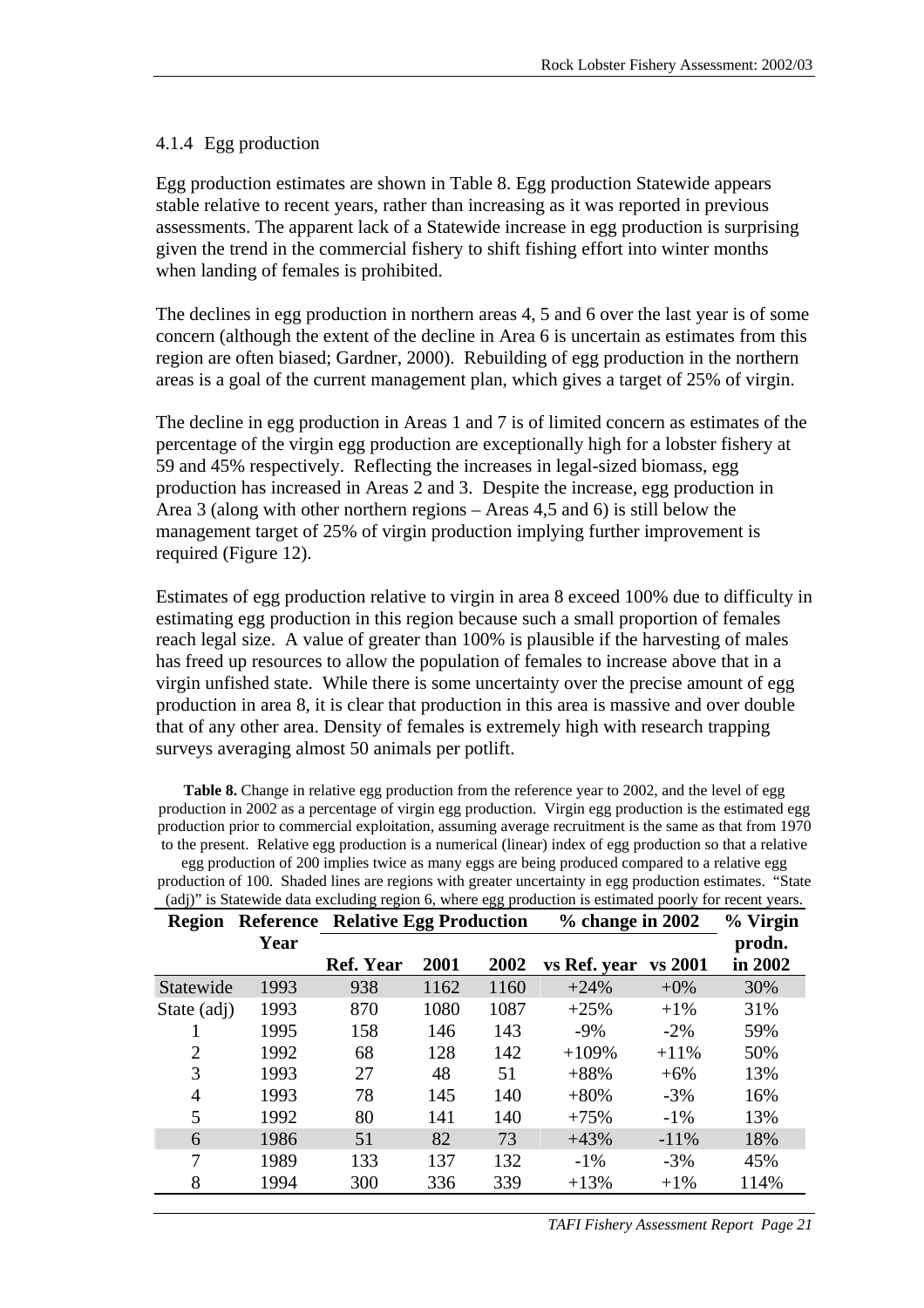<span id="page-29-0"></span>

**Figure 11.** Relative egg production from 7 Areas around Tasmania, western regions to the left, eastern regions to the right. Area 8 is not included due to problems mentioned in the text. Interannual changes, which are likely to be less accurate, are dashed.



**Figure 12.** Percentage of virgin egg production from eight Areas around Tasmania, southern Areas to the left, northern Areas to the right. The horizontal bar in each plot represents the management target of 25%. The last year of the plot for Area 6 should be accepted cautiously.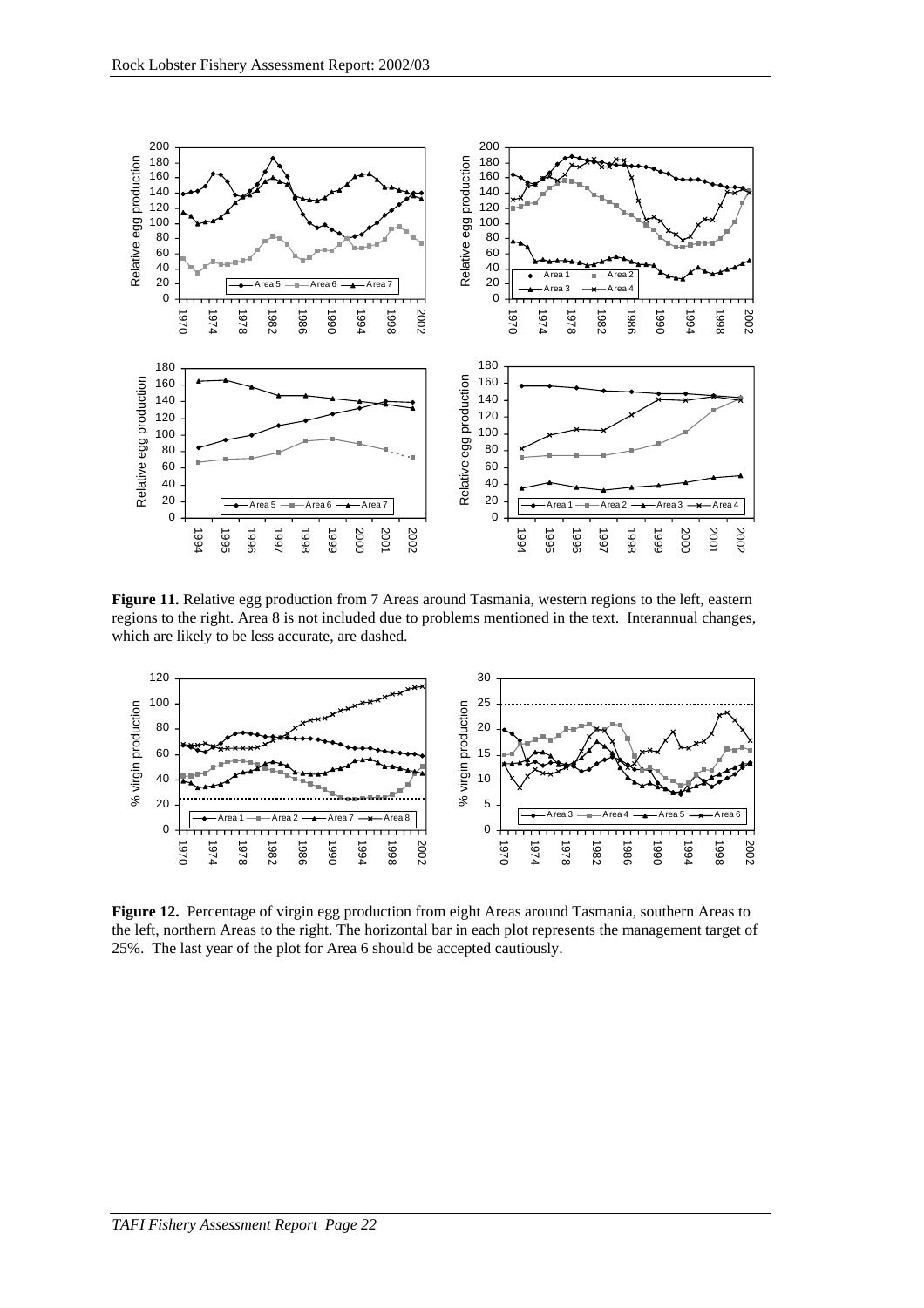#### <span id="page-30-0"></span>4.1.5 Relative abundance of undersized lobster

#### *Research estimates*

For the abundance of pre-recruit lobsters (undersized lobster equivalent to one growth increment below legal size) to be relevant as a performance indicator, a relationship between the catch-rate of pre-recruits and the catch-rate of newly recruited lobster in the following year needs to be established. A link between the abundance of undersize and subsequent catch-rates has only been defined on the south coast where catch-rates of undersize males of greater than 105 mm CL provide an index of the number of animals moulting to legal size in the following season.

With the continuation of research sampling in 2002 after a years break, undersized catch-rates of lobsters caught during preseason surveys (October/November) at Maatsuyker Island (South Coast – Area 8) could again be compared. Preseason sampling in 2002 indicated a large decrease in undersized catch-rates of lobsters at Maatsuyker Island when compared to both the reference year and the last year of sampling 2000 [\(Table 9\)](#page-31-0). The previous lowest catch-rate of undersized lobsters (1.43kg/pot lift) was achieved in the pre-season survey in 1995 (reference year). Sampling in 2002 indicated undersized catch-rates decreased to 0.47kg/pot lift or a 67% drop on the reference year [\(Table 9\)](#page-31-0). As discussed in Section [4.1.2,](#page-26-0) catchability problems influenced the catch-rates during this survey, in particular at Maatsuyker Island. Therefore, despite being substantially below the reference year and thus activating the undersize trigger, caution should be shown in regards to undersized catch-rates from this region.

From 1996, research sites at Port Davey were included to increase the number of sites sampled in Area 8. The catch-rates of pre-recruits from the Maatsuyker sites and the combined sites (Maatsuyker and Port Davey) are different and thus the combined catchrates cannot be compared to the 1995 reference year. We have included last year's catch-rates for the combined sites in [Table 9](#page-31-0) to determine if the trends in Maatsuyker are reflected in the more extensive data. Both the Maatsuyker and the combined dataset show a negative trend in fishery independent catch-rates of undersized lobsters. The percentage change in catch-rate was greater in the more southerly Maatsuyker sites, which tended to be more affected by catchability problems.

Although links between undersize catch rates and subsequent catch rate of legal size animals in the following year has only been shown for Maatsuyker and Port Davey, long term data-series are available for other sites. Total catch of undersize lobsters per pot lift are shown in [Figure 13.](#page-32-0) Although there appear to be long term trends in some of these series, samples are often drawn from different projects with different sampling regimes. These different sampling regimes can causes biases in catch rate data, especially when samples were collected from different times of the year.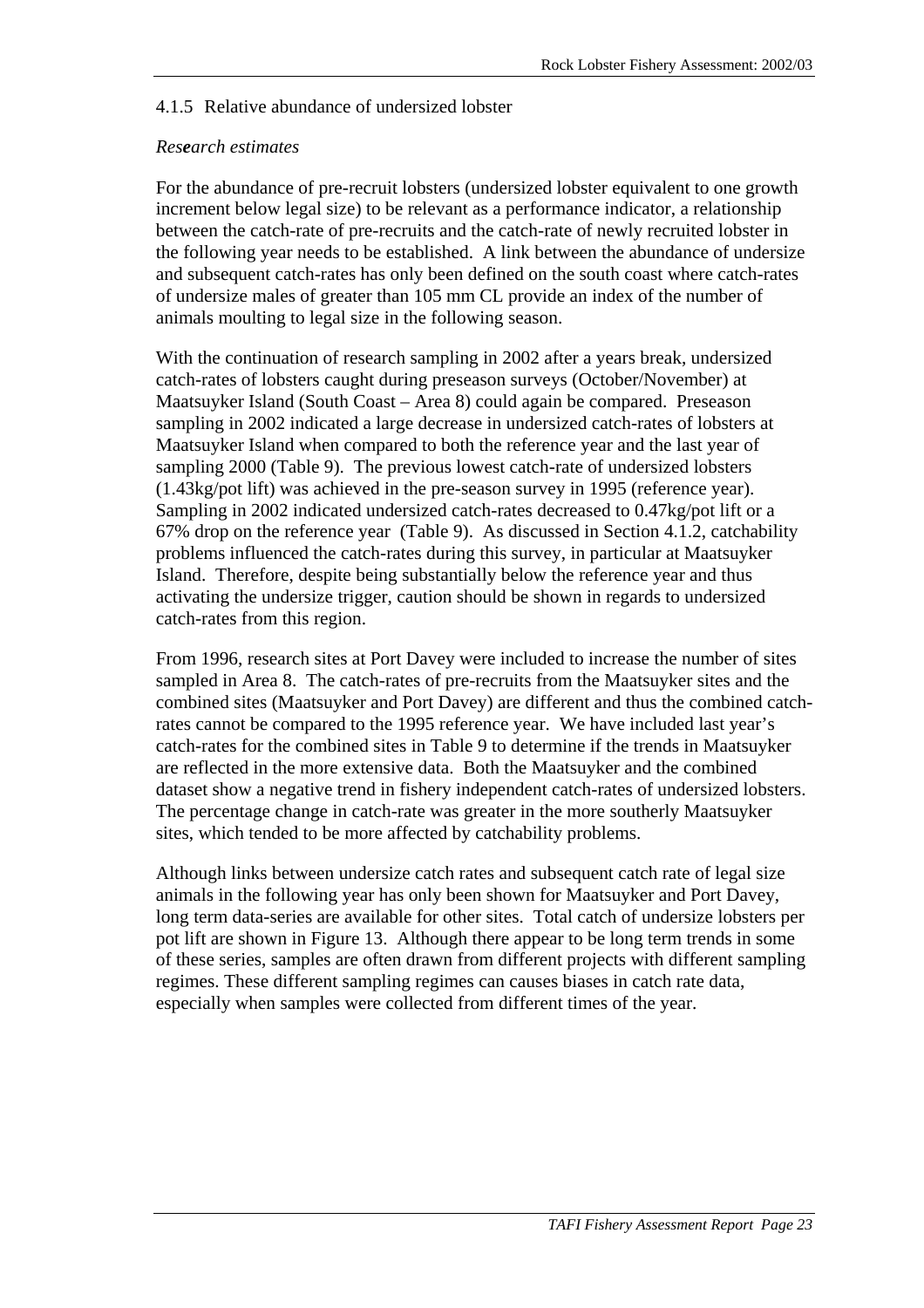<span id="page-31-0"></span>**Table 9.** Comparison of fishery independent preseason (Oct/Nov) catch-rates of undersized male lobsters (105-110 mm) sampled from waters adjacent to Maatsuyker Island (Maat) and these sites combined with sites at Port Davey (Maat + PD) in similar depths. No catch sampling survey was conducted in November 2001 so comparison is made with 2000, which was the previous sampling year. For Maatsuyker Island, 390 pot lifts were undertaken in the reference year compared to 100 in 2000 and 150 in 2002. Samples from Port Davey are based on 100 pot lifts in both 2000 and 2002. No sampling was undertaken at Port Davey in the reference year of November 1995.

| <b>Region</b> | Reference<br>Year | <b>Catch-rates</b><br>(kg/pot lift) |      | <b>Actual Change</b><br>$(kg$ /pot lift) |         | $%$ change          |         |                 |
|---------------|-------------------|-------------------------------------|------|------------------------------------------|---------|---------------------|---------|-----------------|
|               |                   | Ref.<br>Year                        | 2000 | 2002                                     | Year    | $vs$ Ref. $vs$ 2000 | Year    | vs Ref. vs 2000 |
| Maat          | Nov <sup>35</sup> | 1.43                                | 3.94 | 0.47                                     | $-0.96$ | $-347$              | $-67\%$ | $-88%$          |
| $M$ aat + PD  |                   |                                     | 4.72 | 2.42                                     |         | $-2.30$             |         | $-49%$          |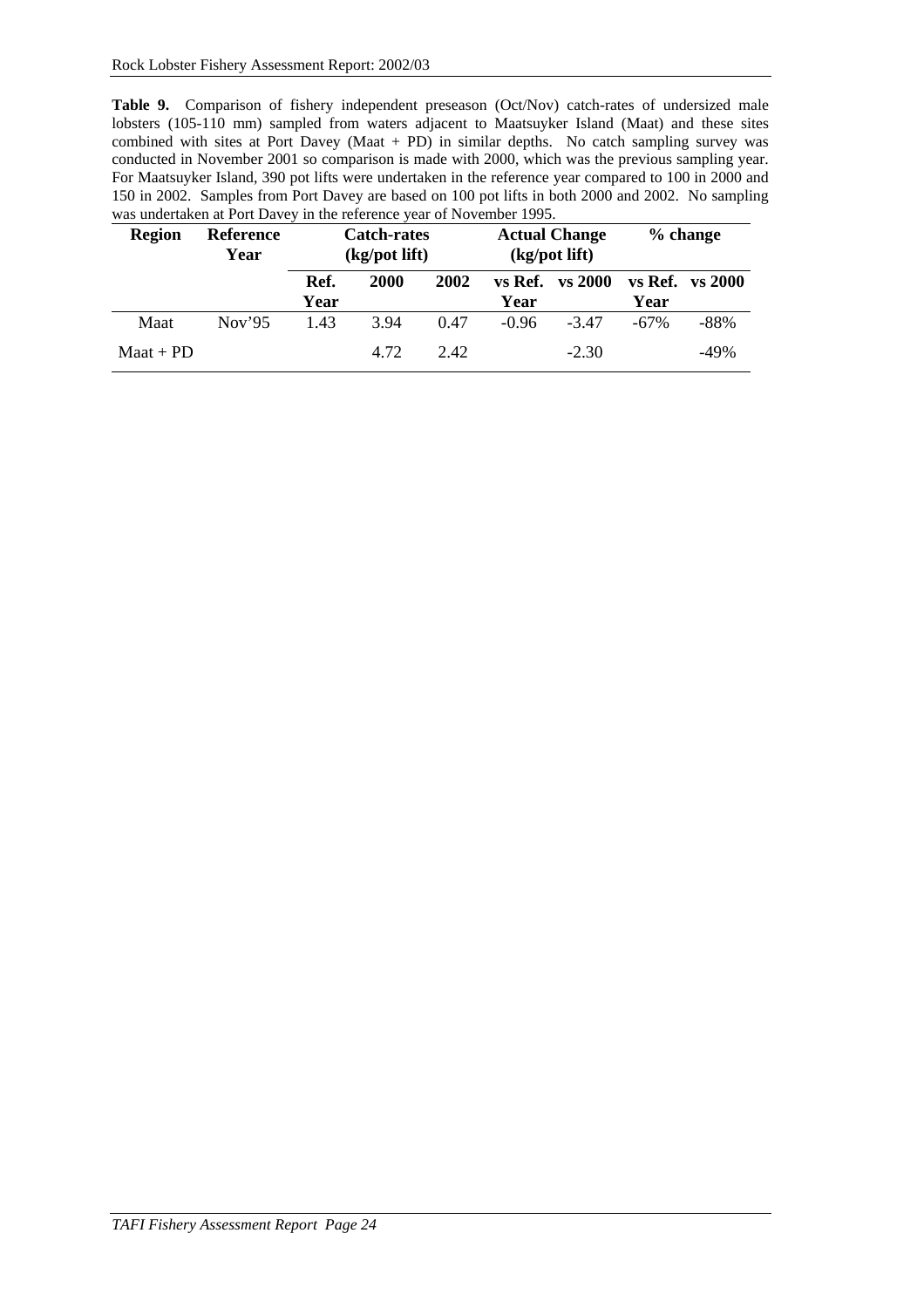<span id="page-32-0"></span>

**Figure 13.** Catch rate of undersize lobsters (total lobsters per potlift) from research sites with extended sampling history.Sampling has occurred at different times of the year, which can affect interpretation of these charts. Time series from Maatsuyker Island were affected by change in timing of sampling from 2000-2003.

#### 4.1.6 The total annual catch

The total annual commercial catch (TACC) is constrained by output controls on the fishery. A TACC of 1502 tonnes was introduced for the first time in March 1998 and was increased to 1523 tonnes in March 2002. A management trigger is set at a catch of 95% or less of this amount  $(2002/03 = 1447$  tonnes). The total catch for the period March 2002 to February 2003 (inclusive) was 1520 tonnes, which is greater than the trigger. Several fishers have reported that they retained a small amount of quota unfished, as it was not economically viable to return to sea for this small amount of catch. This implies that the TACC shortfall is not a function of lobster abundance.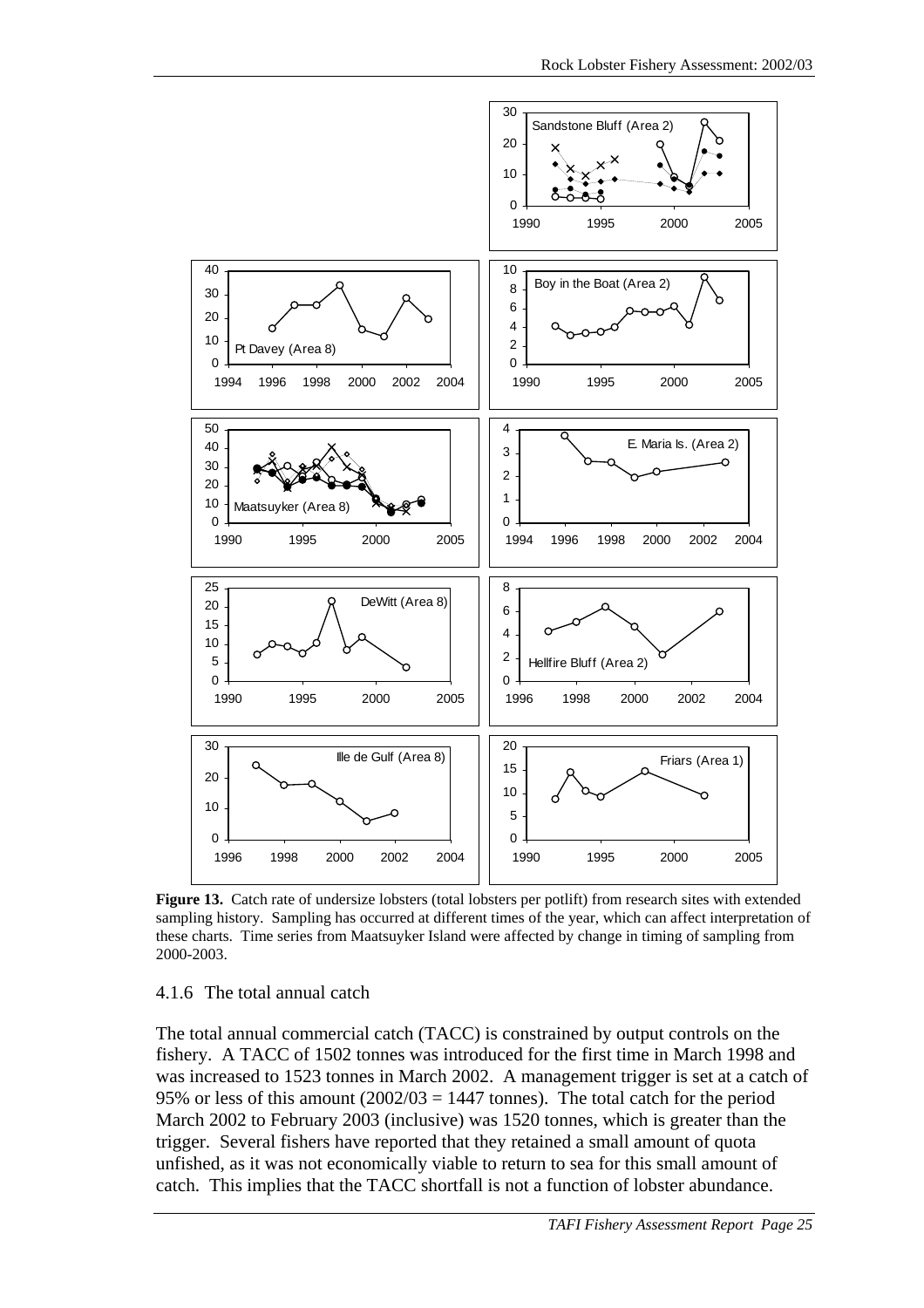#### <span id="page-33-0"></span>4.1.7 The size of the rock lobster fleet

The number of active licenses and vessels in the lobster fishery has declined steadily over the last 10 years (Figure 14). A trend of reduction in the size of the fleet was evident prior to quota. With the introduction of quota there was an immediate decrease in the number of active vessels and licences as several licences were aggregated on to a single vessel (Table 10). Since this redistribution, the rate of contraction has continued at a similar rate to that prior to the introduction of the Quota Management System (QMS). Note that the number of active vessels is influenced by several factors including the fishing of more than one license from a single vessel and the replacement of vessels so that more than one vessel is active under a single license.

**Table 10**. Changes in the number of licences and vessels in the Tasmanian rock lobster fishery in calendar years from 1993 to 2002. Licenses cannot be created so the 2001 value cannot change although it is based on partial year data. Active licenses are those that recorded catch. It is possible that the number of active licenses in 2002 is an underestimate as it is based on partial year data.

| Year   | <b>Number</b><br><b>of</b> | % change       | <b>Number</b><br>of active | $%$ change | <b>Number</b><br>of active | % change |
|--------|----------------------------|----------------|----------------------------|------------|----------------------------|----------|
|        | licences                   |                | licenses                   |            | <b>Vessels</b>             |          |
| 1993   | 337                        |                | 330                        |            | 353                        |          |
| 1994   | 334                        | $-0.9$         | 329                        | $-0.3$     | 342                        | $-3$     |
| 1995   | 331                        | $-0.9$         | 326                        | $-0.9$     | 348                        | 2        |
| 1996   | 321                        | $-3.0$         | 315                        | $-3.4$     | 332                        | $-5$     |
| 1997   | 316                        | $-1.5$         | 309                        | $-1.9$     | 330                        | $-1$     |
| 1998   | 314                        | $-0.6$         | 304                        | $-1.6$     | 314                        | $-5$     |
| 1999   | 314                        | $\overline{0}$ | 269                        | $-11.5$    | 270                        | $-14$    |
| 2000   | 314                        | $\overline{0}$ | 259                        | $-3.7$     | 254                        | -6       |
| 2001   | 314                        | $\overline{0}$ | 250                        | $-2.4$     | 246                        | $-3$     |
| 2002   | 314                        | $\overline{0}$ | 242                        | $-1.2$     | 247                        | $+0.5$   |
| 2003   | 314                        | $\overline{0}$ | 234                        | $-3.3$     | 227                        | $-8.1$   |
| (part) |                            |                |                            |            |                            |          |



**Figure 14**. Trends in number of active licenses and vessels in the Tasmanian rock lobster fishery over the last 10 years. Data for 2003 is incomplete.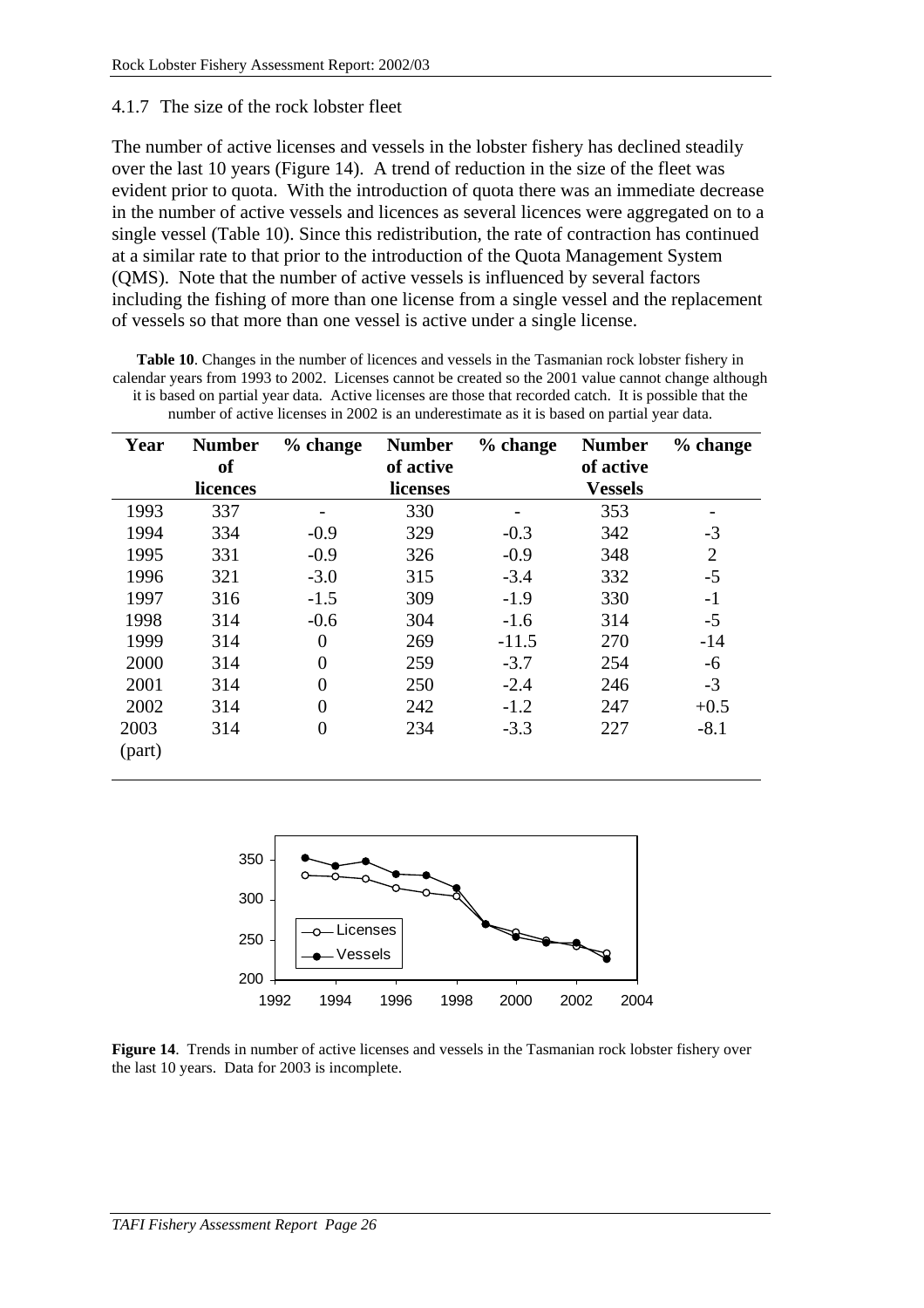#### <span id="page-34-0"></span>4.1.8 The recreational catch

A recent national survey of recreational fisheries estimated the fishing expenditure attributable to recreational fishers in Tasmania at \$416 per person, and the total recreational fishing industry at around \$50 million (Lyle *et al*., 2003).

In comparison to the commercial fishery, frequent and precise estimates of the recreational fishery are relatively difficult. Reliable estimates for the amount of lobsters harvested by recreational fishers are typically based on surveys. In recent years there has been a growing commitment by resource management agencies to regular surveys of recreational fishers. These surveys are typically less frequent than annual.

Although we have scaled previous recreational catches by the number of license holders between 2000/01 and 2002/03 in [Figure 17,](#page-36-0) it is overly simplistic to consider the number of licences or license entitlements to be a proxy for catches for earlier periods. This is because licensing arrangements have changed considerably since 1995. Prior to 1995 recreational fishers could freely use rock lobster ring but were required to have a licence for potting. If they wished to take rock lobster by diving, they could apply for a general dive licence that also provided access to abalone and scallops. In 1995 the diving entitlement was split into separate licences for rock lobster, abalone and scallop. In 1999 a licence was introduced for the use of rock lobster rings. As a result of these changes, the number of entitlements is a poor indicator of changing levels of access. The total number of individuals fishers involved in the fishery (independent of methods used) has increased by around 83% since the introduction of the present licensing system in 1995 ([Figure 15\)](#page-35-0). The changes to licensing systems in 1999 to separate licenses for ring, pot and dive methods has resulted in a more rapid increase in the total number of licences than total number of licensed recreational fishers (132% since 1995; [Figure 16\)](#page-35-0).

The rapid rise in licence numbers and apparent increase in catch taken from some regions of the fishery has caused concern for both recreational and commercial lobster fishers. Although biomass and catch-rates are increasing in most stock assessment areas, there is concern that this may be restricted to the offshore or deep water fishing regions where recreationals can't reach. It is possible that the combined commercial and recreational effort inshore in shallow waters may be resulting in declines in these areas. Fishery independent surveys of both inshore and offshore fishing waters commenced in October 2003 to improve our understanding of this issue. Area 1 (south-east) where the recreational catch for the 2000/01 season accounted for at least 45% of the total inshore catch (Forward and Lyle, 2002) was one area of the fishery that was surveyed independently.

The current management trigger point in regard to recreational catch is that recreational catch should not exceed 10% of the TACC in a year. The most recent survey estimate (2000/01 fishing season) of the recreational fishery estimated catch at 8.5% or lying between 95% confidence limits of 5.9% and 11.5% of the TACC (Gardner *et al*., 2002), 2002). Since that time, the numbers of recreational licences and license holders have increased [\(Figure 16\)](#page-35-0). If recreational catch estimates from the 2000/01 survey are scaled-up by the increased number of license holders, then it appears that recreational ca[t](#page-36-0)ch is around 10% or lying between 95% confidence limits of 6.9 and 13.4% [\(Figure](#page-36-0)  17). Thus there is a high probability that the trigger point has been activated.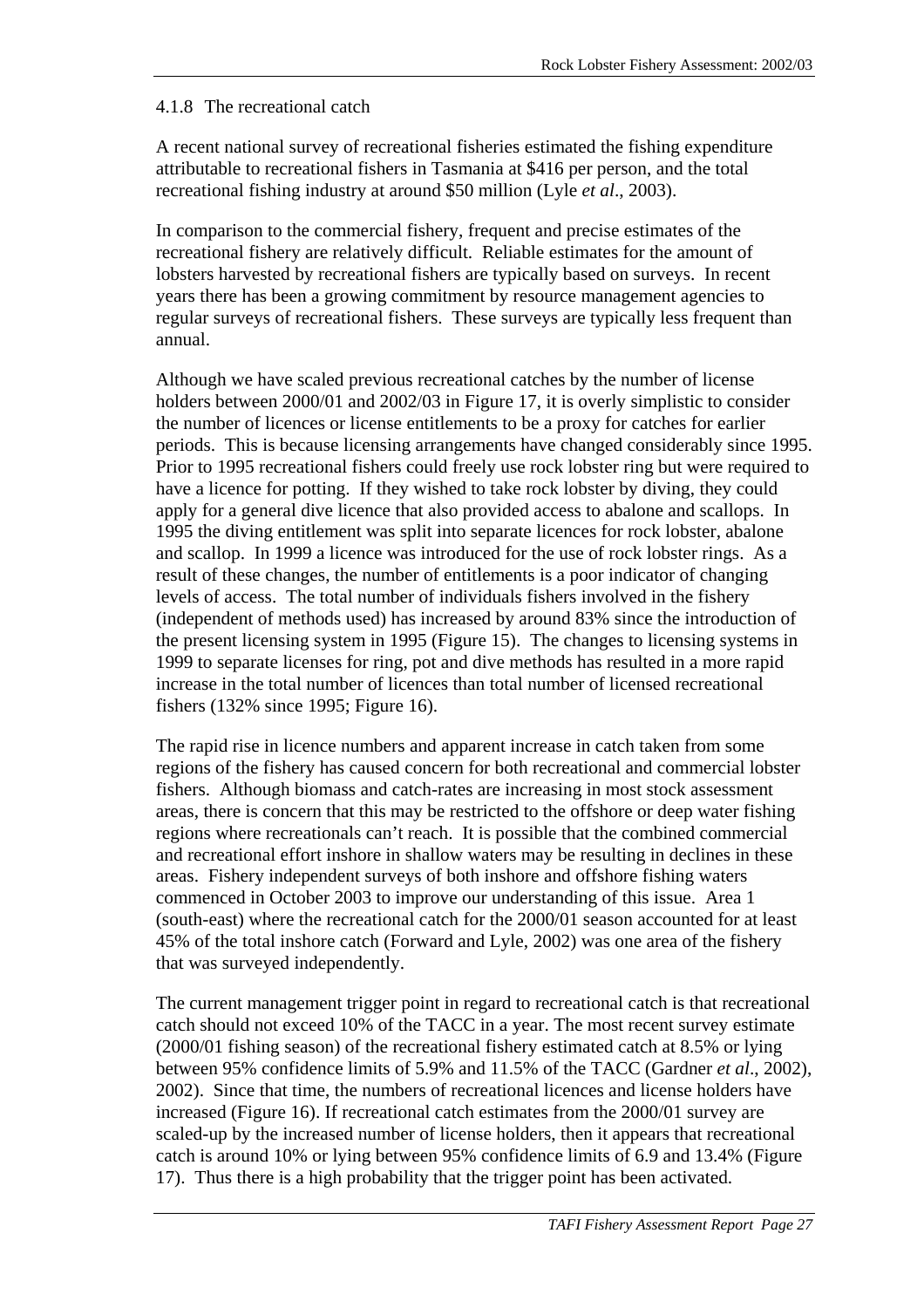<span id="page-35-0"></span>It is anticipated that a survey of recreational rock lobster licence-holders held during the 2002/03 recreational rock lobster fishing season (November 2002 – August 2003) will provide an estimate of recreational catch with improved precision to those shown here. The results of this survey will be available for discussion in next assessment report (2003/04).



**Figure 15.** Number of recreational pot, dive and ring licences issued from 1995 to 2003.



**Figure 16.** Comparison between the total number of recreational rock lobster licences issued (pots, dive and rings; solid circles) and the number of licence holders (open circles) from 1995/1996 to 2002/2003 recreational fishing season.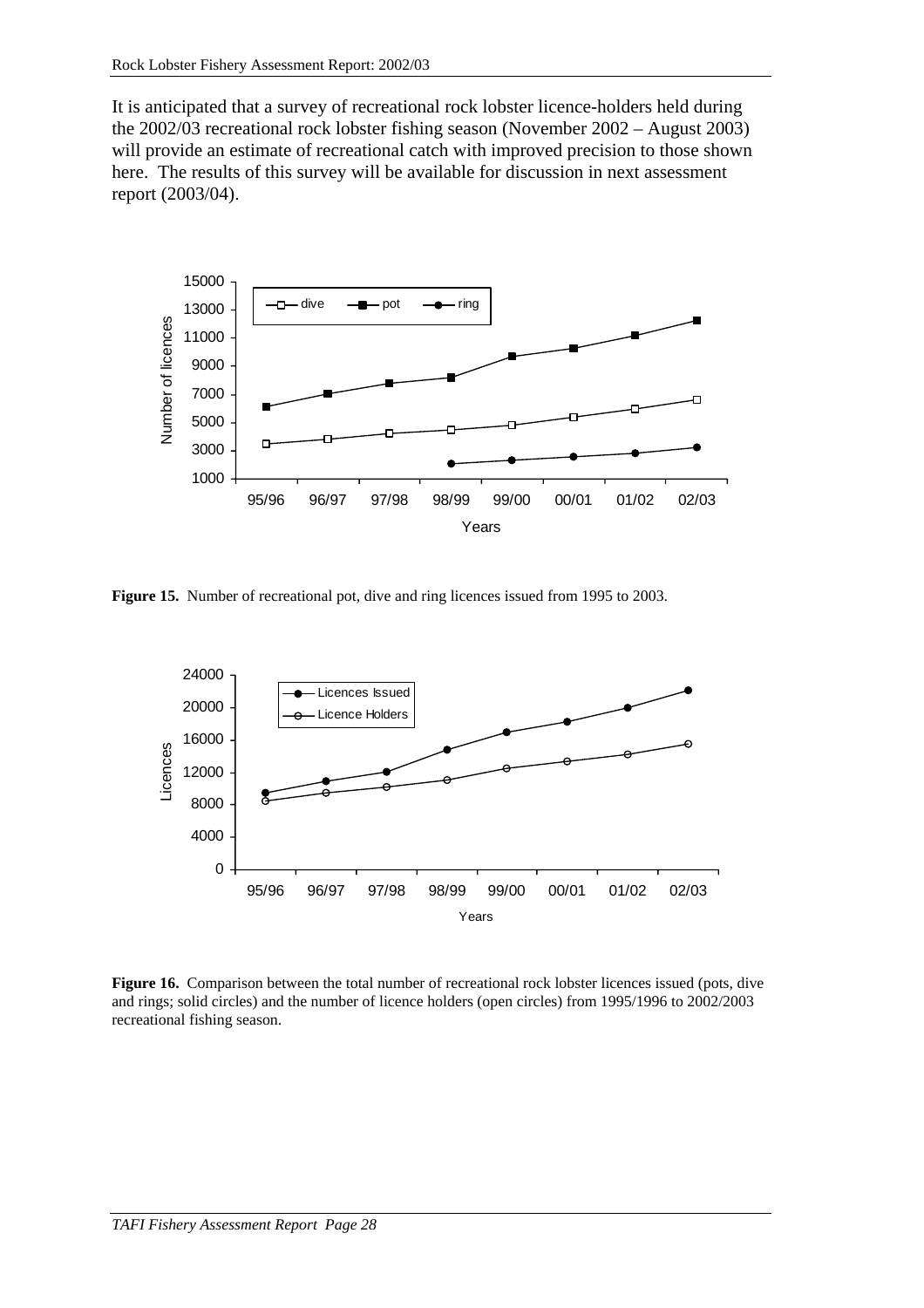

Figure 17. Estimated recreational catch as a percent of commercial catch in relation to the trigger point of 10% (+/- 95% confidence limits). Catch is based on weight, rather than numbers. The 2002/03 value is scaled up from the 2000/01 estimate based on the number of license holders and thus assumes that: (i) the spatial distribution of recreational effort is the same, (ii) the split between dive and pot/ring catch is the same, (iii) the difference in weight between dive caught and pot/ring caught is the same. Given these assumptions, there is high probability that the trigger point on recreational catch has been breached.

### **4.2 Trends in fisheries-independent abundance indices**

These abundance indices are collected through research sampling that is repeated in the same sites. This eliminates biases present in commercial catch rate data such as shifts between depths different fishing patterns of individual fishers. The limitation of fisheries-independent abundance indices is that sample sizes are typically low so that their main value is in examining longer-term trends, rather than annual fluctuations.

#### 4.2.1 East Coast – Shallow Depth

Commercial and research legal-sized catch-rates for shallow depths (<35m) were relatively similar for the first three years of sampling, after which commercial catchrates tended to be much higher [\(Figure 18\)](#page-37-0). This change probably reflected the large amount of effort expended in this area during the first few years of research sampling. Since then commercial catch-rates tends to show greater between year fluctuations than the research catch-rates. Research catch-rates would be expected to be less variable as they are obtained from the same site whereas commercial catch-rates will reflect the commercial distribution of the fishing fleet in this region during November of each year. While research catch-rates are variable, it is encouraging that mean catch-rate for 2002 was among the highest recorded for the last 10 years.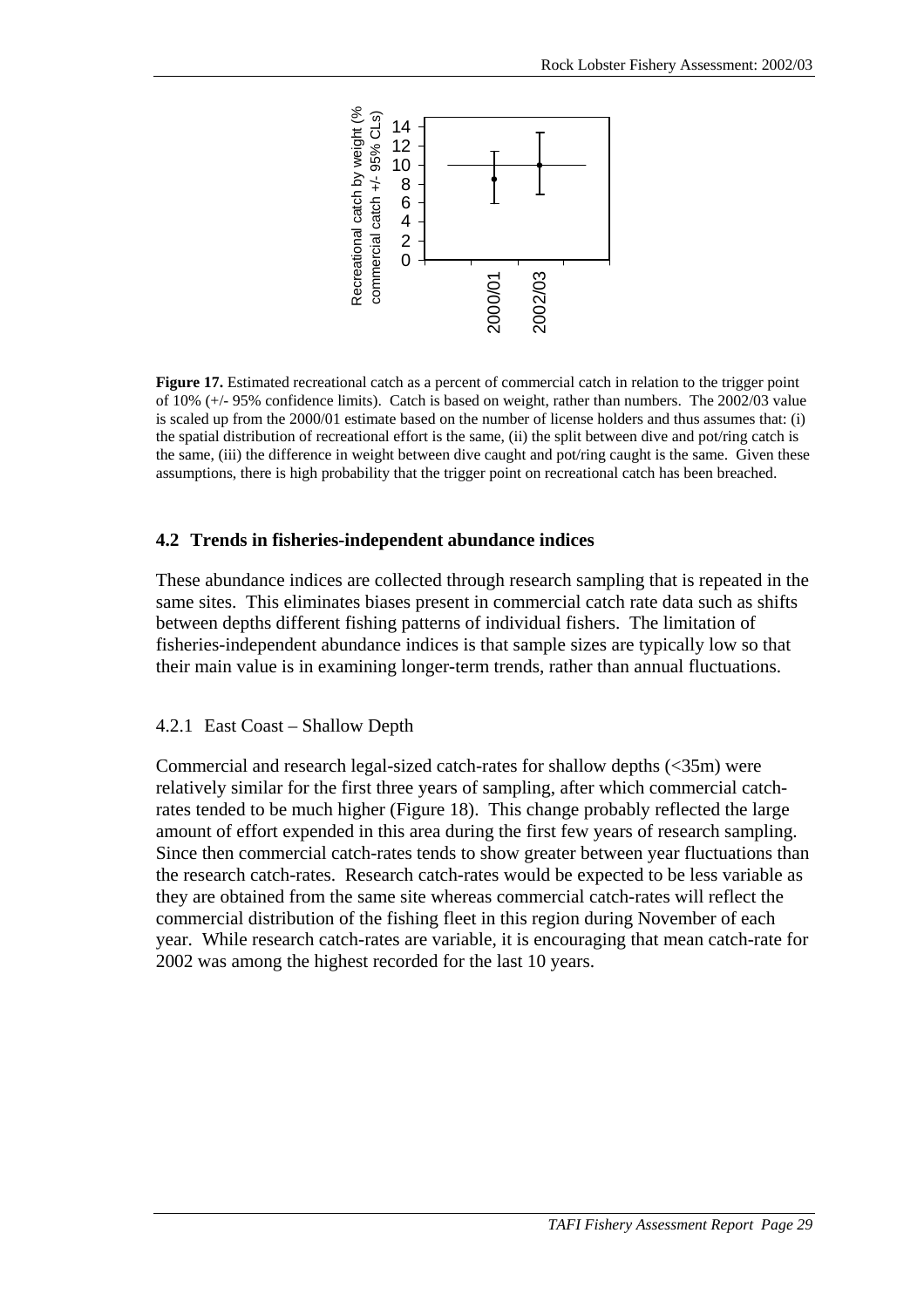<span id="page-37-0"></span>

**Figure 18.** Shallow water catch-rates (<35m) from the east coast of legal-sized lobsters from research surveys and commercial fishing.

The relationship between the catch-rates of pre-recruits (males between 102 and 110 mm CL; females between 98 and 105 mm CL) and legal-sized lobsters prior to commencement of the following year is weak (Figure 19). This is primarily due to the large catch-rate of pre-recruits in November 1997 and 2003. With the exception of these two years, the eight remaining years show a relatively flat trend in research catchrates of both pre-recruits and legal-sized lobsters. Catch-rates of pre-recruit lobsters in shallow water off the east coast were over double the previous highest which is a positive indicator.



**Figure 19.** Shallow water catch-rates (<35 m) from the east coast of legal-sized and pre-recruit lobsters from 1992 to 2000 survey periods. The pre-recruit lobsters (males between 102 and 110 mm CL; females between 98 and 105 mm CL) have been advanced by 1 year to simulate growth of undersized lobsters to legal size.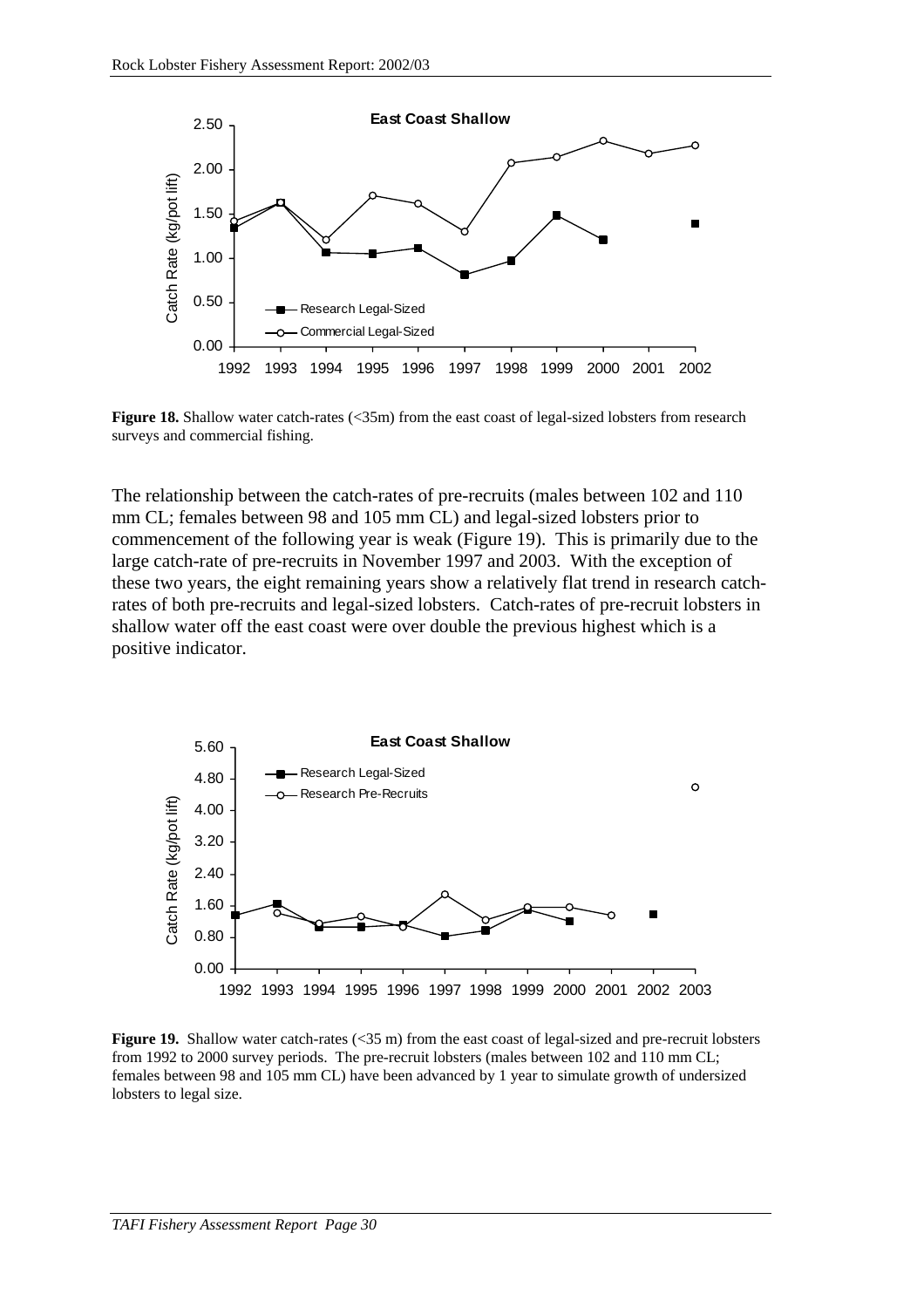#### 4.2.2 East Coast – Medium Depth

Catch-rates on the East Coast in medium water depths (35-50 m) show an increasing trend for both commercial and research legal-sized lobsters (Figure 20). The relationship between both catch-rates was close until November 1998. Unlike in shallow water, the commercial catch-rate from medium depth water tends to be more stable than the research catch-rate. There appears to be no relationship between prerecruit catch-rates and catch-rates of legal sized lobsters in the following year (Figure 21), although once again, a record high catch-rate of pre-recruits was recorded.



**Figure 20.** Medium depth (35-50 m) catch-rates for the east coast of legal-sized lobsters from research surveys and commercial fishing for the start of the fishing season.



**Figure 21.** Medium depth (35-50 m) catch-rates from the east coast of legal-sized and pre-recruit (males between 102 and 110 mm CL; females between 98 and 105 mm CL) lobsters for the 1992 to 2000 survey periods. The pre-recruit lobsters have been advanced by 1 year to simulate growth of undersized lobsters to legal size.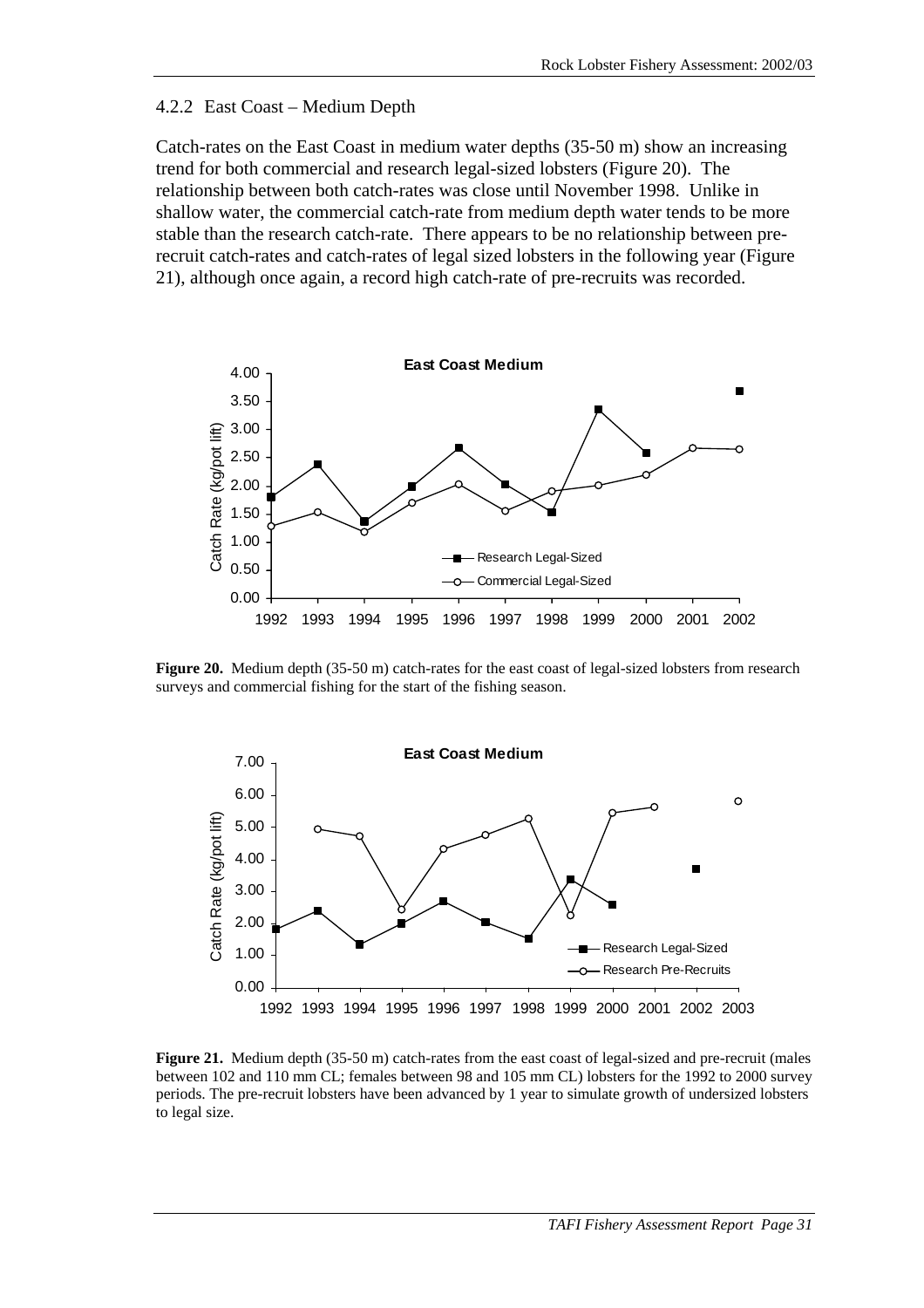## 4.2.3 South Coast - Medium to Deep Depths

When legal sized commercial and research catch-rates are compared for medium and deep-water depths (45-100m) on the south coast, substantial fluctuations are seen for the 10 years of data collection (Figure 22). Trends are broadly similar although commercial catch-rates tend to be higher.



**Figure 22.** Comparison of medium to deep water (45-100 m) catch-rates for the south coast of legalsized lobsters from pre-season research surveys (October/November) and commercial fishing for the start of the fishing season.

There appeared to be general agreement between the pre-recruits (males between 106 and 110 mm CL) and the one-year lagged legal-sized catch-rates for the first 6 years ([Figure 23\)](#page-40-0). Since this time, pre-recruit catch-rates have increased while the legalsized catch-rates have shown considerable inter-annual variation with no pronounced trend. As discussed previously, we believe that catch-rates for the last year of sampling (both legal and pre-recruits) were suppressed because of poor weather, rather than necessarily lobster abundance.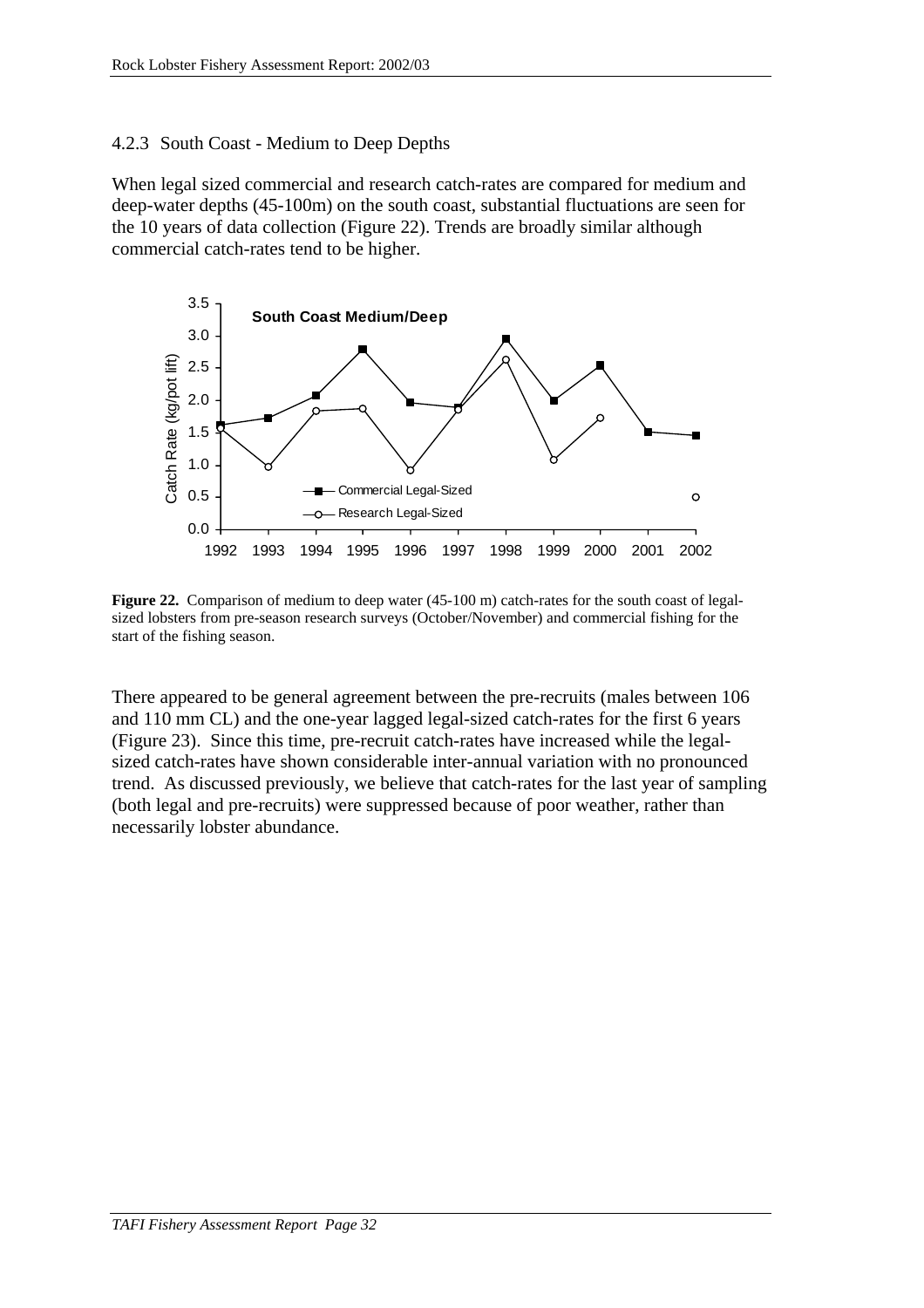<span id="page-40-0"></span>

**Figure 23.** Medium to deep water (45-100 m) catch-rates from the south coast of legal-sized and prerecruit lobsters (males between 106 and 110 mm CL) for the 1992 to 2002 Pre-season survey periods (October/November). The pre-recruit lobsters have been advanced by 1 year to simulate growth of undersized lobsters to legal size. Note no research survey was conducted for 2001.

### **4.3 Other analyses including risk assessments**

Projections of future biomass and virgin egg production were conducted using one hundred simulations with averages of these simulations shown here. Estimates of error around these averages are estimated by the variation in these different simulations.

Various projection scenarios were tested, to explore the effects of increasing the TACC while still maintaining reasonable probability of stock rebuilding. Scenarios were based on round number increases to the per-pot quota holding (with a total of 10507 pots in Tasmania).

The scenarios tested were:

- TACC of 1500 tonnes (142.7kg/pot);
- the status-quo of 1523 tonnes (145 kg/pot);
- TACC of 1550 tonnes (147.5 kg/pot).

The effects of each scenario on both egg production and legal sized biomass are presented. Note that egg production and legal sized biomass can vary independently of each other as undersize females contribute a large proportion of egg production. Furthermore, in some regions females never reach legal size and thus never contribute to legal-sized biomass.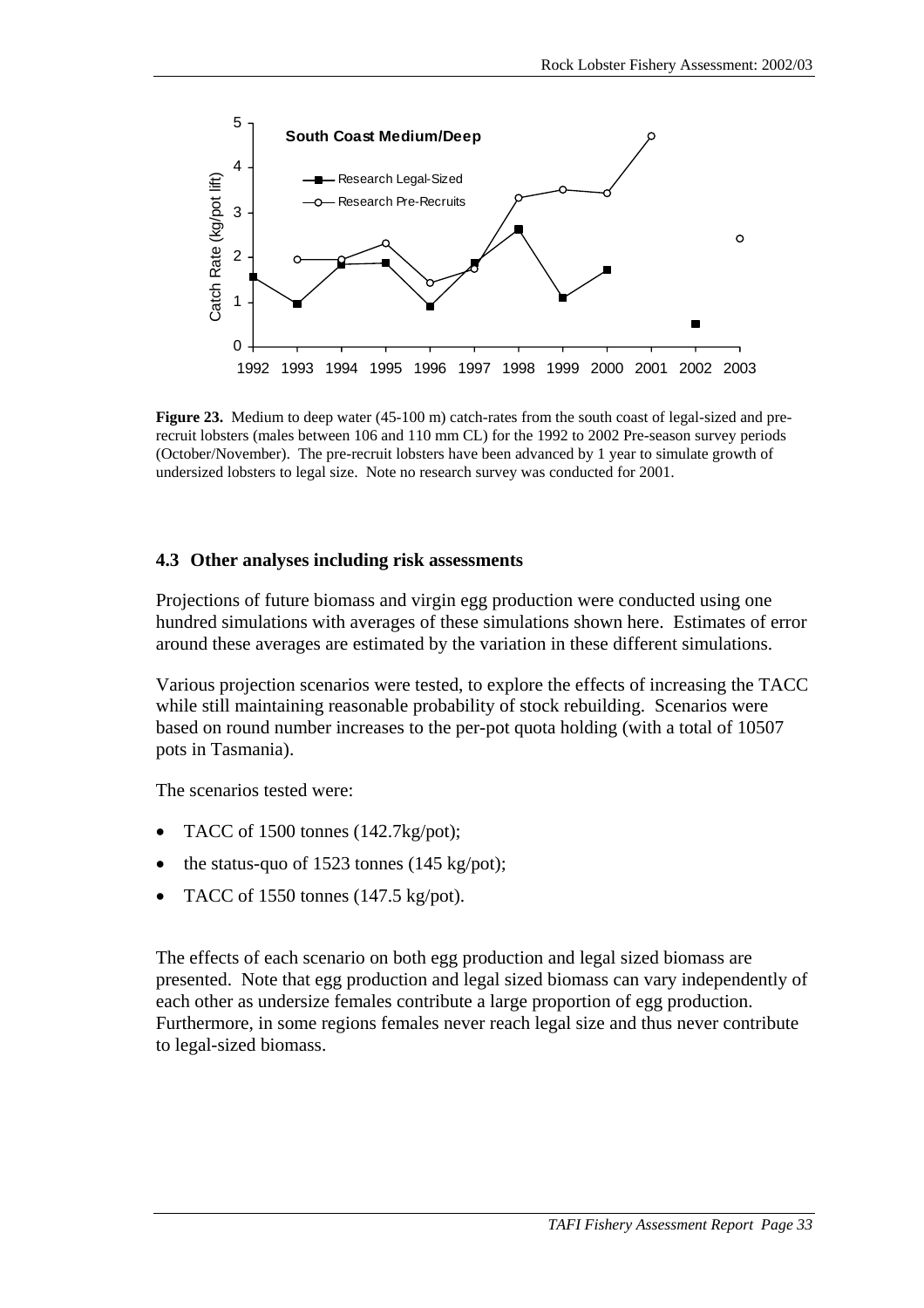### 4.3.1 Biomass

Legal sized biomass projections for the next three years show a rapid increase in the TACC for all scenarios. 95% confidence limits around these estimates are shown in Figure 25 and are based on the range of inter-annual fluctuations in recruitment that have been observed since 1970. An important point with these confidence limits is that it's quite possible that catches over the next 3 years may be driven by recruitment outside the bounds experienced over the last 3 decades.



**Figure 24.** Statewide legal-sized biomass estimates from November 1970 to November 2002 with averaged trajectories to 2005 of biomass for TACCs of 1500 (upper line), 1523 (middle line) and 1550 (lower line). Biomass estimates are for the month of March.



**Figure 25**. Statewide legal sized biomass projections showing the same data presented in the previous graph (Figure 24) but focused on projections for the next 3 years. Biomass estimates are for March. Maximum and minimum ranges of the 100 simulations are shown for the 1500 and 1550 tonne TACC scenarios (shown respectively by the dashed lines with circles and plain dashed lines).

Gardner (2000) found model estimates to have a greater bias in southern regions (Area 1 and 8) with actual changes in biomass typically falling short of that predicted. Excluding these regions [\(Figure 26](#page-43-0) and [Figure 27\)](#page-43-0), the trend of increasing biomass is consistent, although the increase is not as great. The TACC scenario of 1550 tonnes in fact results in a slight decrease in biomass for 2004.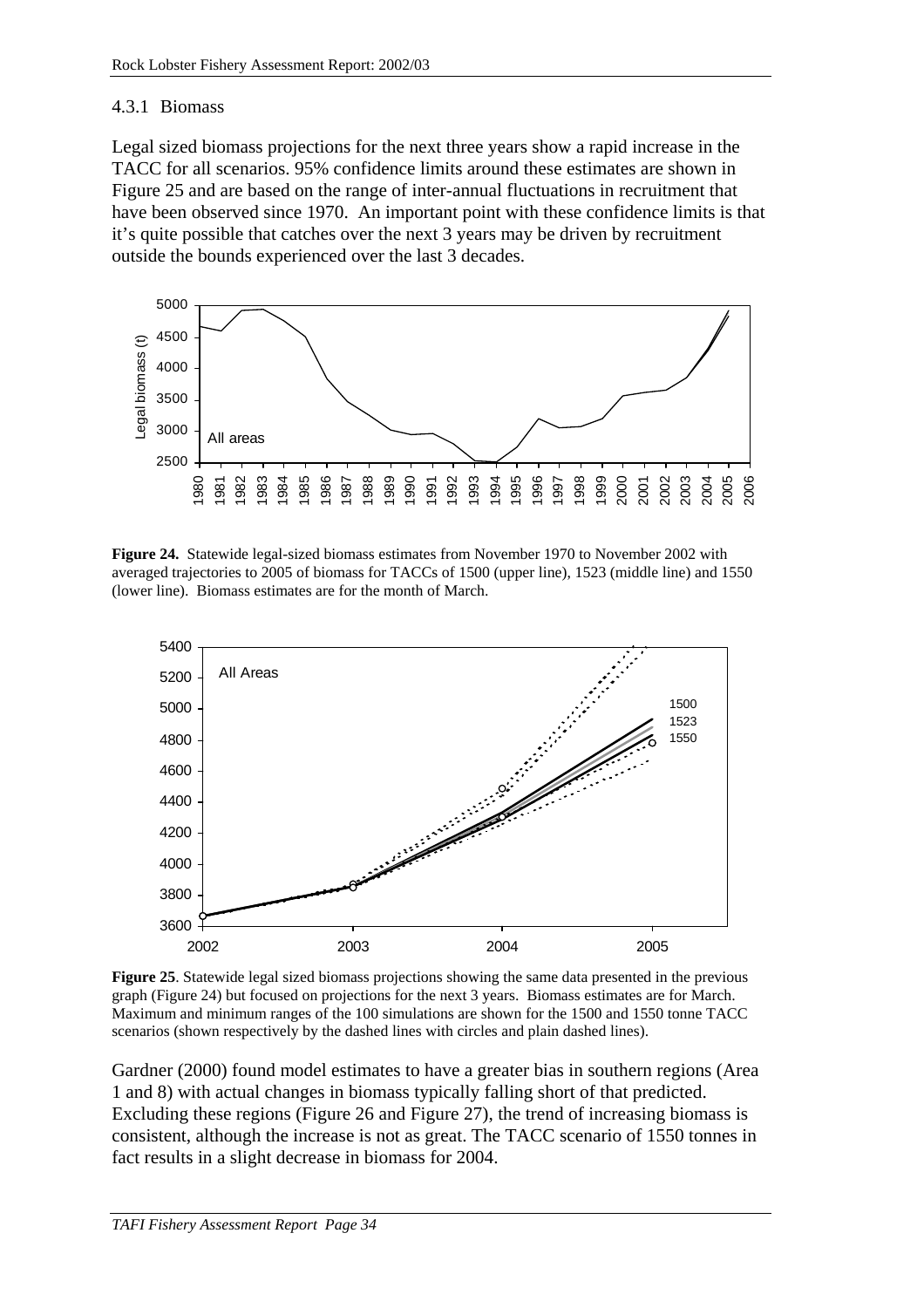The model tends to perform best in projection of biomass in northern areas 4 and 5 (Gardner 2000) so these are shown separately ([Figure 28](#page-44-0) and [Figure 29\)](#page-44-0). These projections indicate a substantial decline in 2004 under all scenarios tested with only a very slight recovery of the median trajectory in 2005.

A caveat on projections from areas 4 and 5 combined is that these represent a region of the fishery, so the assessment model must predict what proportion of the total catch will come from this region. This process of apportioning catch was unusually difficult in 2002/03 with the spatial spread of fishing effort poorly predicted. The reason for this difficulty in modelling the behaviour of the fishing fleet which behaved in an unusual manner in 2002/03; fishers reduced effort in areas with high catch-rate and shifted to areas with low catch-rate. This shift was presumably due to some other factor such as market forces or weather that cannot be captured by the assessment model.

Due to lack of confidence in the ability of the model to predict fleet dynamics in a meaningful manner this year, the predictions of regional trends in biomass are not displayed this year. Investigation of this problem is described in Section [3.2.3,](#page-18-0) page [11.](#page-18-0)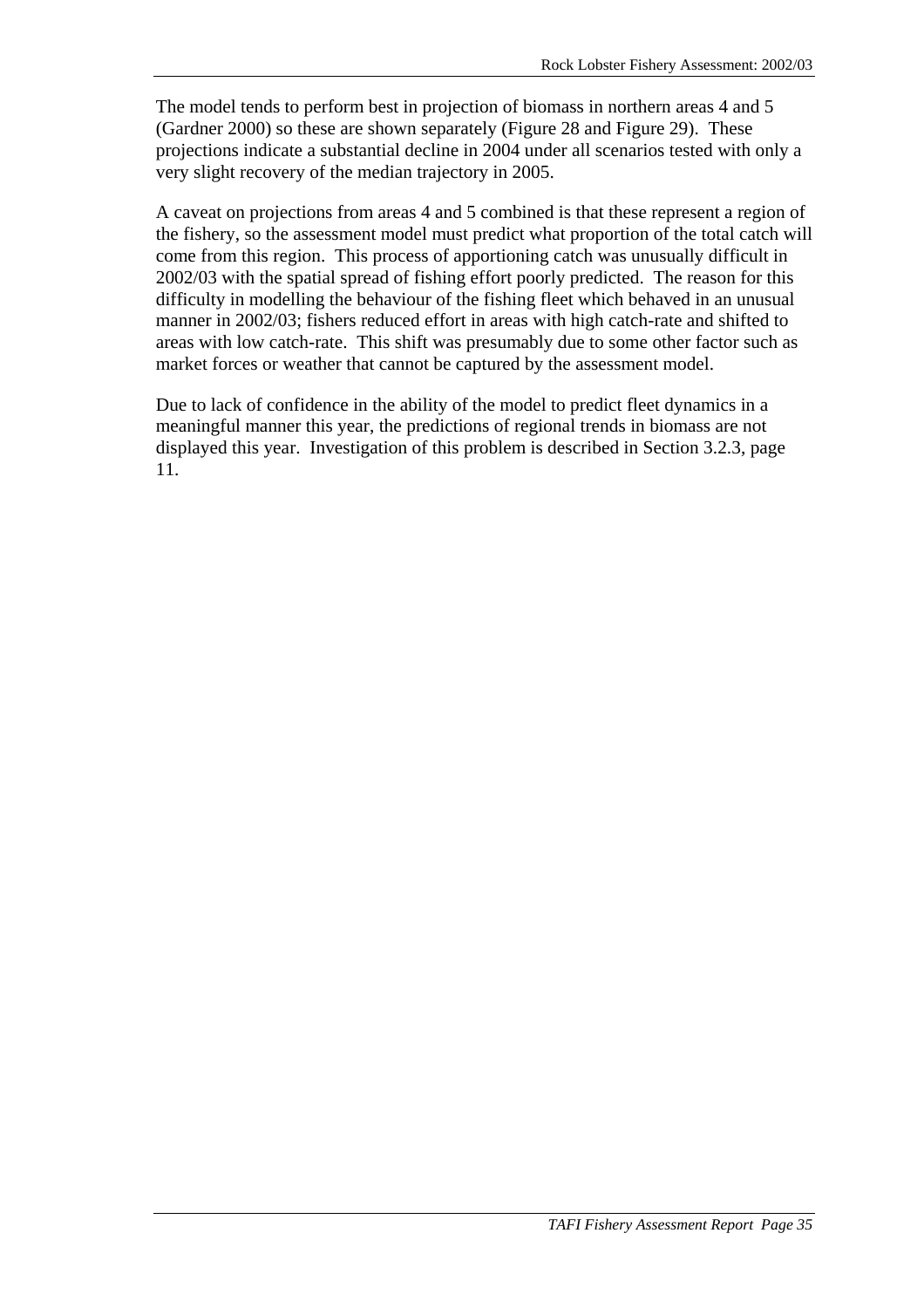<span id="page-43-0"></span>

**Figure 26.** Legal-sized biomass estimates from November 1970 to November 2002 with averaged trajectories to 2005 of biomass for TACCs of 1500 (upper line), 1523 (middle line) and 1550 (lower line) for Areas 2 to 7 (that is, with Areas 1 and 8 excluded). Biomass estimates are for the month of March. Biomass projections from Areas 1 and 8 are typically most positively biased.



**Figure 27**. Legal sized biomass projections with Areas 1 and 8 excluded showing the same data presented in the previous graph (Figure 26) but focused on projections for the next 3 years. Biomass estimates are for March. Maximum and minimum ranges of the 100 simulations are shown for the 1500 and 1550 tonne TACC scenarios (shown respectively by the dashed lines with circles and plain dashed lines).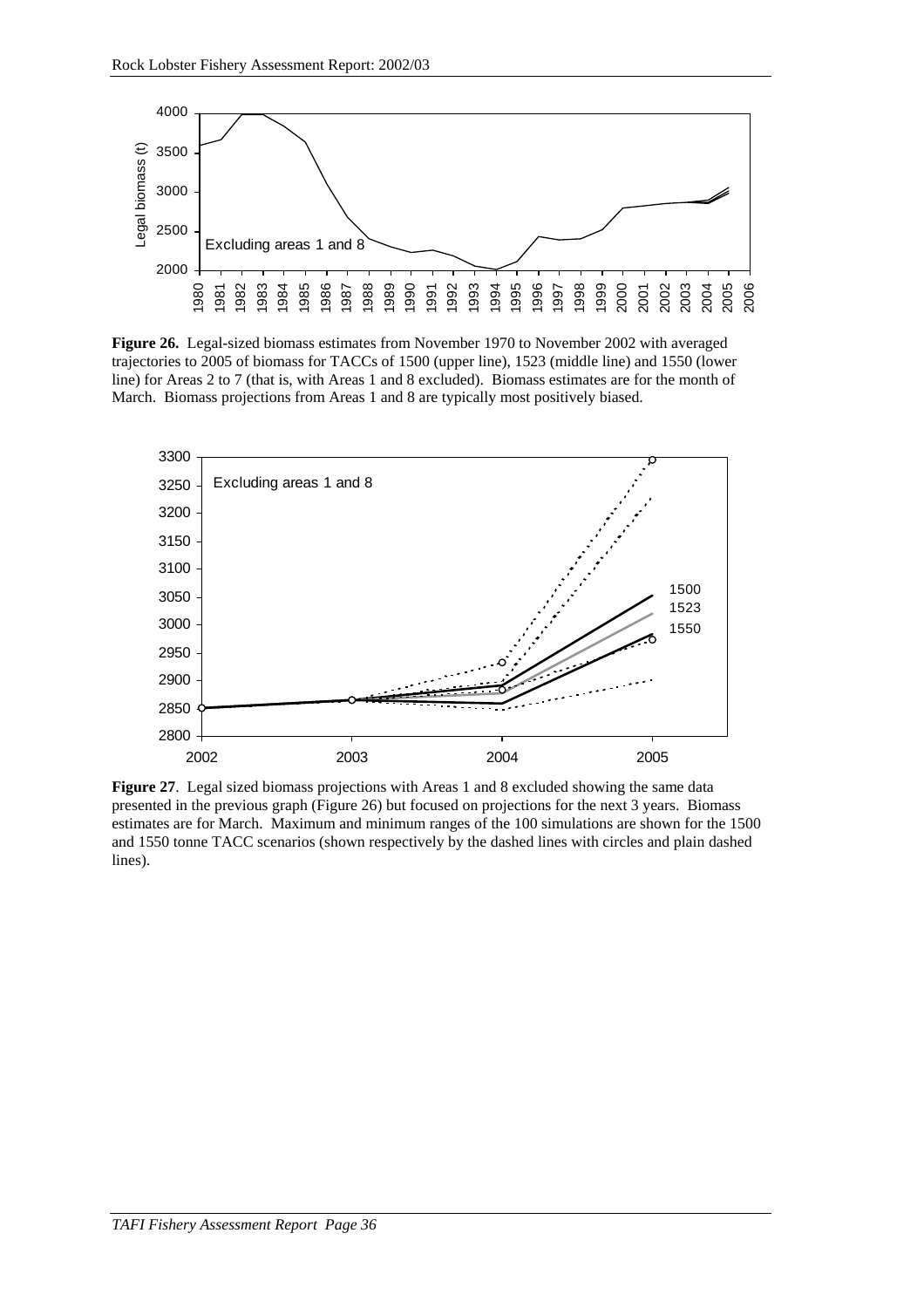<span id="page-44-0"></span>

**Figure 28.** Legal-sized biomass estimates from November 1970 to November 2002 with averaged trajectories to 2005 of biomass for TACCs of 1500 (upper line), 1523 (middle line) and 1550 (lower line) for Areas 4 and 5 only (Northern areas). Biomass estimates are for the month of March. Biomass projections from Areas 4 and 5 are typically least biased.



**Figure 29.** Legal sized biomass projections for Areas 4 and 5 only showing the same data presented in the previous graph (Figure 28) but focused on projections for the next 3 years. Biomass estimates are for March. Maximum and minimum ranges of the 100 simulations are shown for the 1500 and 1550 tonne TACC scenarios (shown respectively by the dashed lines with circles and plain dashed lines).

#### 4.3.2 Egg Production

Model estimates of Statewide egg production over the last two years have shown a turn around of the rapid increases of the late 1990's [\(Figure 30\)](#page-45-0). Projections indicate a possible continuation of this downward trend for 2003 (approximately 1%), before a marked increase in 2004 and 2005 [\(Figure 31\)](#page-45-0). The northern region of the fishery (Areas 4 and 5), where there is greater certainty with the model outputs, demonstrates a slightly different trend [\(Figure 32](#page-46-0) and [Figure 33\)](#page-46-0). Projections suggest egg production will decrease by approximately 2% over the next two years before a slight increase in 2005.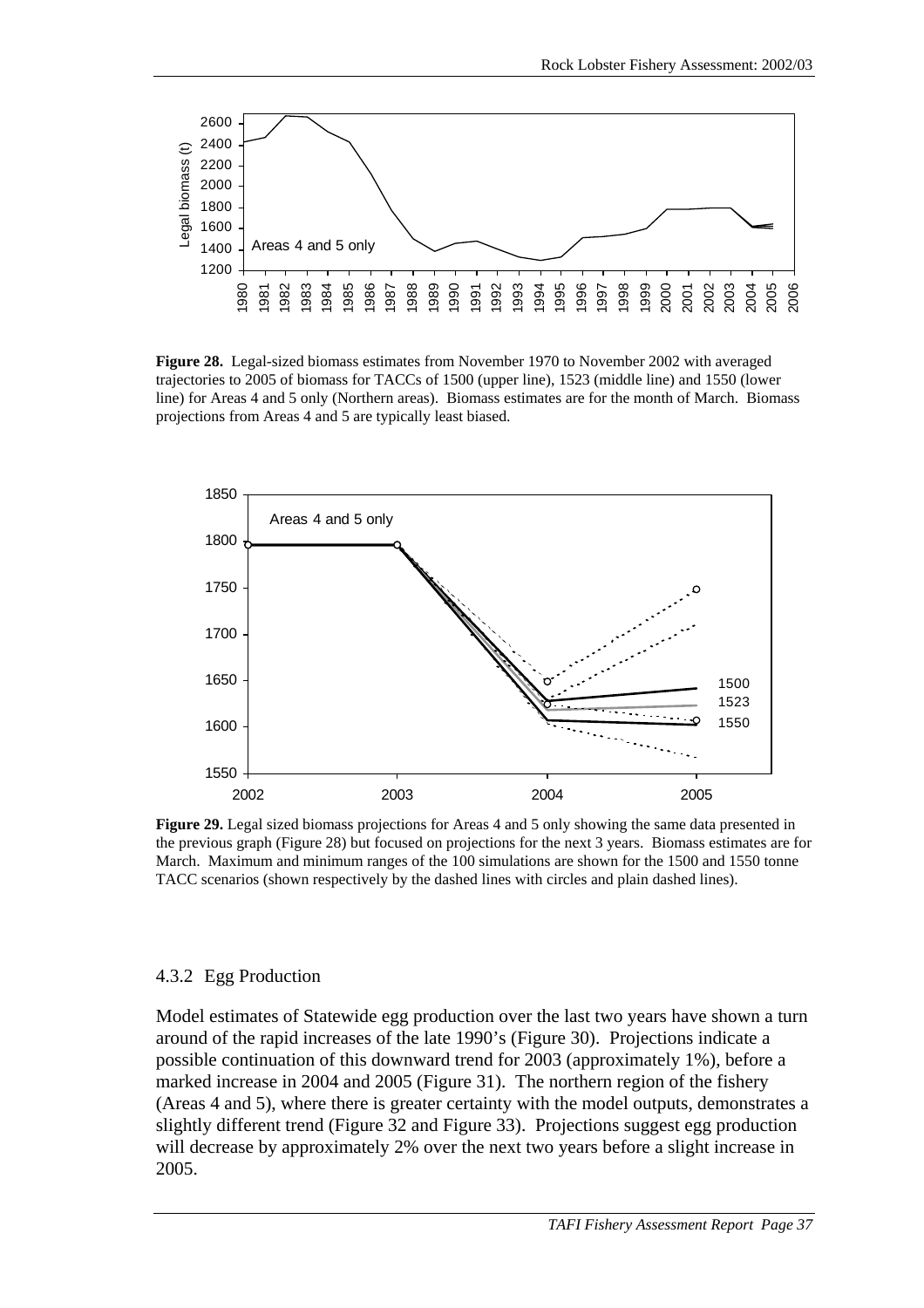<span id="page-45-0"></span>As with biomass, we are concerned that the model is failing to predict the probable regional distribution of fishing effort that will occur over the next few years. For this reason we have less confidence in the projections for areas 4 and 5 combined than in previous assessments. As with biomass, the regional projections are not presented.



**Figure 30.** Averaged Statewide egg production as percent of virgin under 3 TACC scenarios: 1500 (upper line), 1523 (middle line) and 1550 (lower line). All trajectories are the average of 100 simulations.



**Figure 31.** Statewide egg production projections (as % of virgin) showing the same data presented in the previous graph (Figure 30) but focused on projections for the next 3 years. Maximum and minimum ranges of the 100 simulations are shown for the 1500 and 1550 tonne TACC scenarios (shown respectively by the dashed lines with circles and plain dashed lines).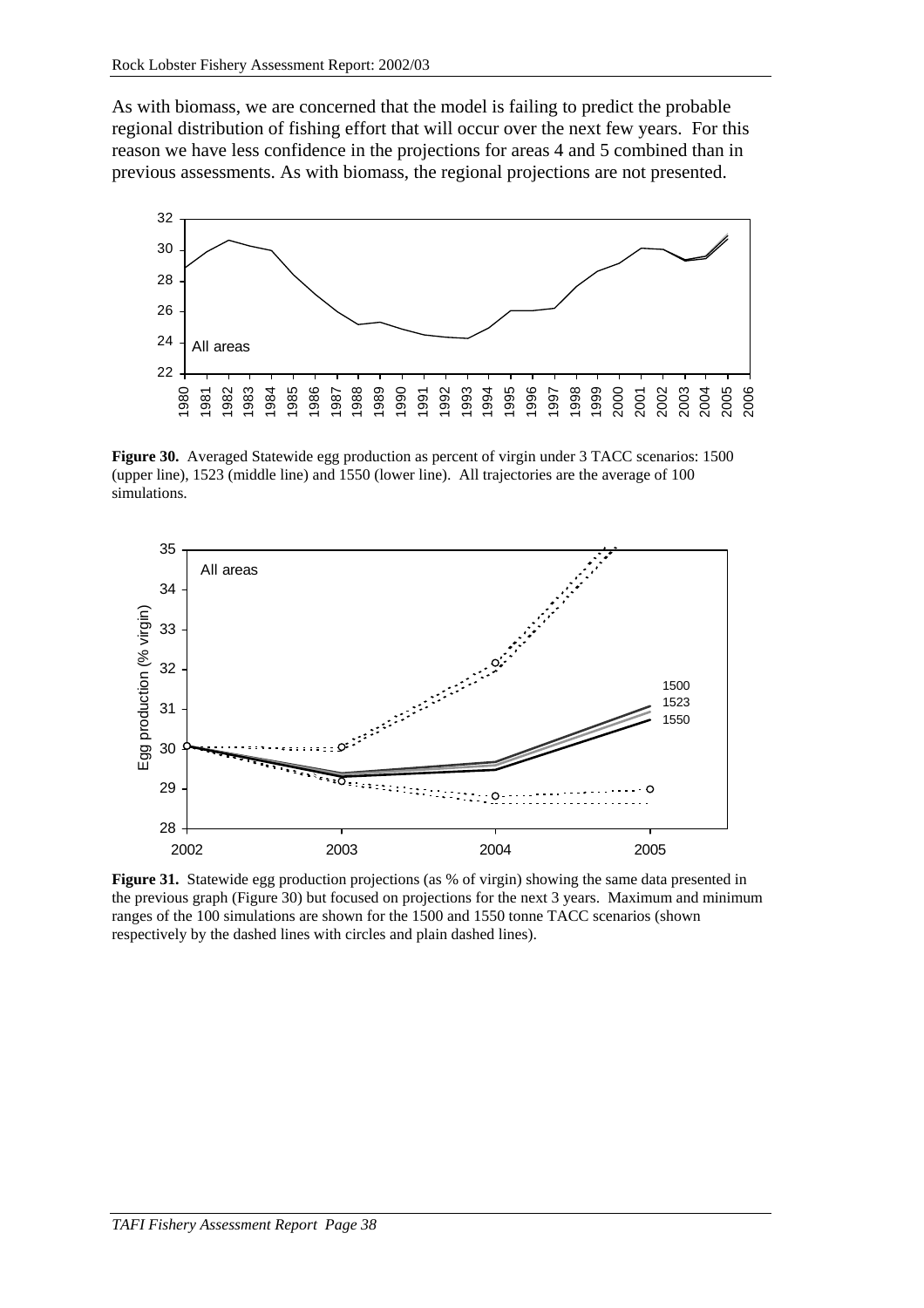<span id="page-46-0"></span>

**Figure 32.** Mean egg production as percent of virgin in the north of the State (Areas 4 and 5) under 3 TACC scenarios: 1500 (upper line), 1523 (middle line) and 1550 (lower line). Means are drawn from 100 simulations.



**Figure 33.** Egg production projections (as % of virgin) from Areas 4 and 5 combined showing the same data presented in the previous graph (Figure 32) but focused on projections for the next 3 years. Maximum and minimum ranges of the 100 simulations are shown for the 1500 and 1550 tonne TACC scenarios (shown respectively by the dashed lines with circles and plain dashed lines).

### **5. Temporal trends in the spatial distribution of commercial catch**

Since the introduction of quota, there has been much discussion about the impact of the management change on the distribution effort. Any effect of QMS on the location of effort and catch is difficult to assess as there are other factors influencing distribution. Some of these other factors controlling the distribution of catch and effort include the response of the fleet to weather, and regional differences in catch rate driven by recruitment and catchability. Frusher *et al*., 2003 examined this issue of spatial change in effort in relation to QMS and concluded that there was limited evidence of any change in location of effort between blocks. That analysis also examined possible shift in effort to different depths.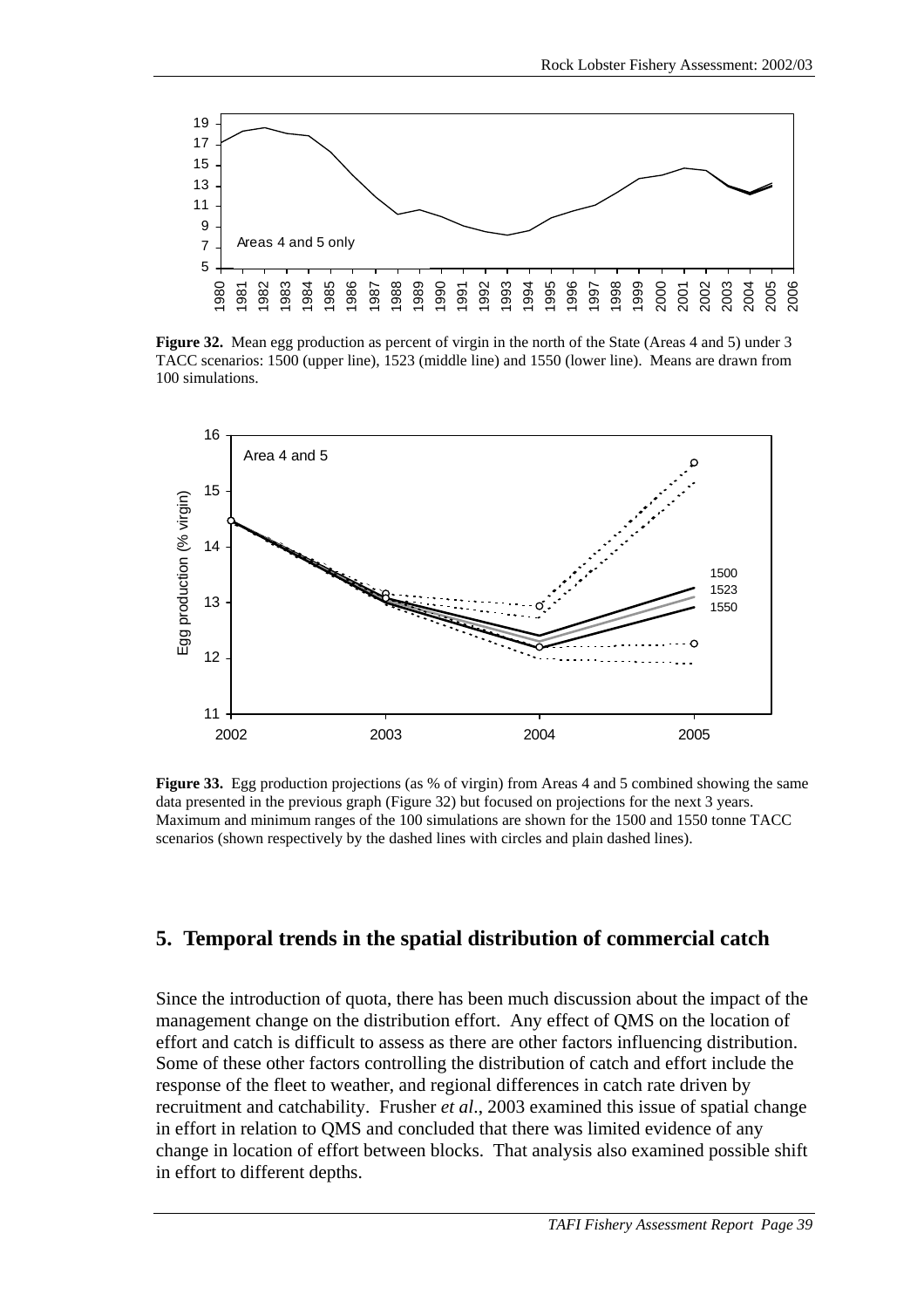The issue was re-examined in 2003 by Justin Welch from the School of Geomatics, University of Tasmania using a different approach and his results are shown here. Catch data is recorded in commercial logbooks at the fairly coarse spatial resolution of ½ degree blocks. Depth of shots is also recorded and this provides additional clues about the location of catch. For instance, if 2/3 of the seabed in a block is known to lie deeper than 50 m then a reported catch in 10 m must have come from the remaining  $1/3^{rd}$  of the block. Reported catch from commercial logbooks was mapped in this way by combining catch at depth data with bathymetry data from around Tasmania.

Data from different months were grouped to cover the period of high catch-rates from November to January, the subsequent lower catch-rate period from February to April, and the male-only period from May to September. Maps produced by the analysis are shown in Figure 34. The analysis concluded that:

- This method of using depth information to refine spatial location of catch appears effective in improving resolution. This process may be of value for other spatial management issues, such as evaluating the impact of proposed MPAs.
- Large numbers of lobsters are harvested from the south west of Tasmania throughout the year although less so in 2002/03.
- Early season catches from King Island have been relatively larger over the last 3 years.
- There appears to be some evidence of increased lobster harvesting on the east and northwest coasts in recent years.
- Catch appears to be taken further out to sea in recent years during months after the initial high catch period from November to January (note this does not imply that total catch from deeper waters is increasing).

**Figure 34**. (following pages) Spatial distribution of commercial catch (kg) around the Tasmanian coast from 1996 to 2003 for three temporal periods: Nov-Jan; Feb-Apr; and May-Sept. Location of catch is inferred from logbook records based on reported block and depth.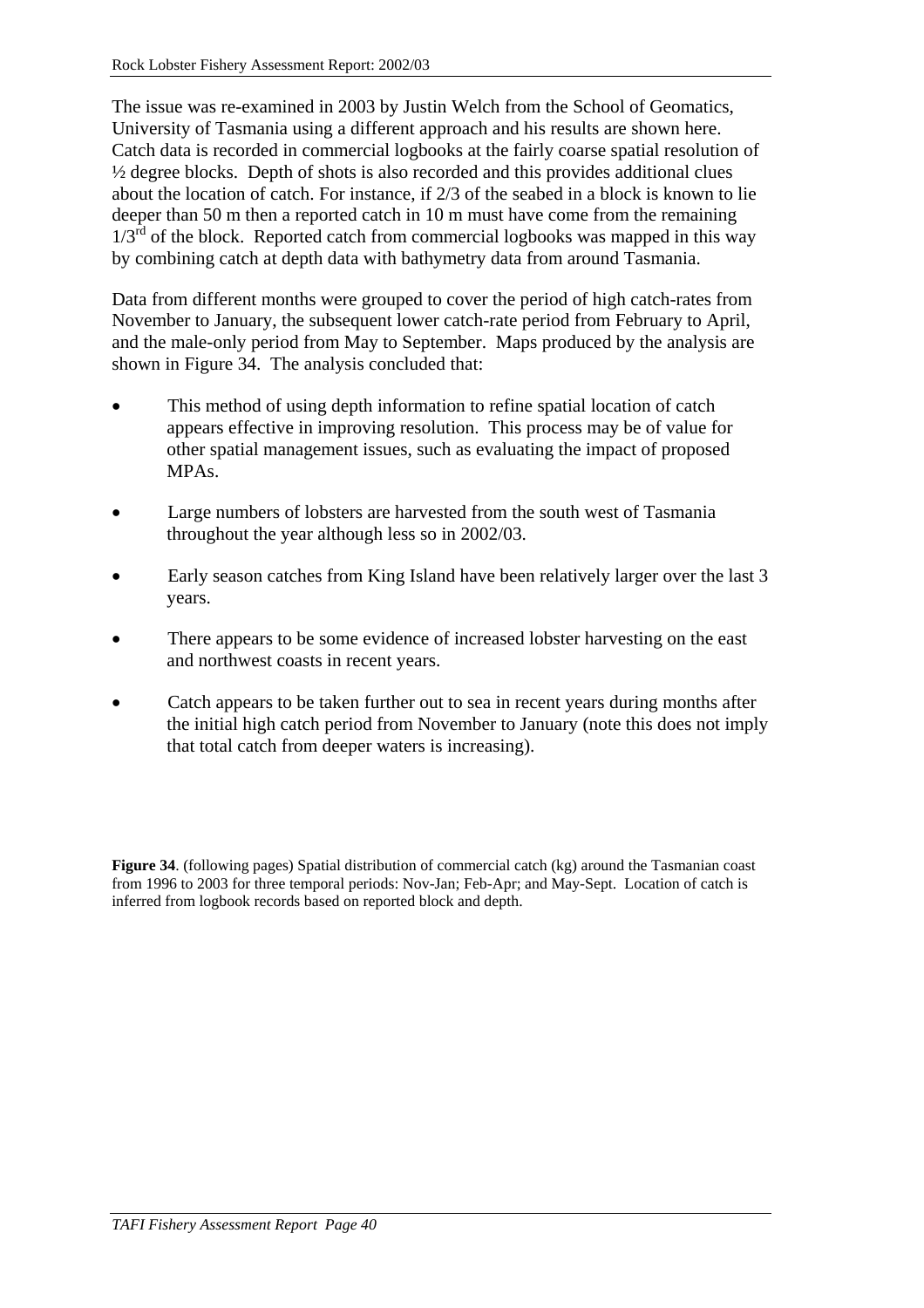

*TAFI Fishery Assessment Report Page 41*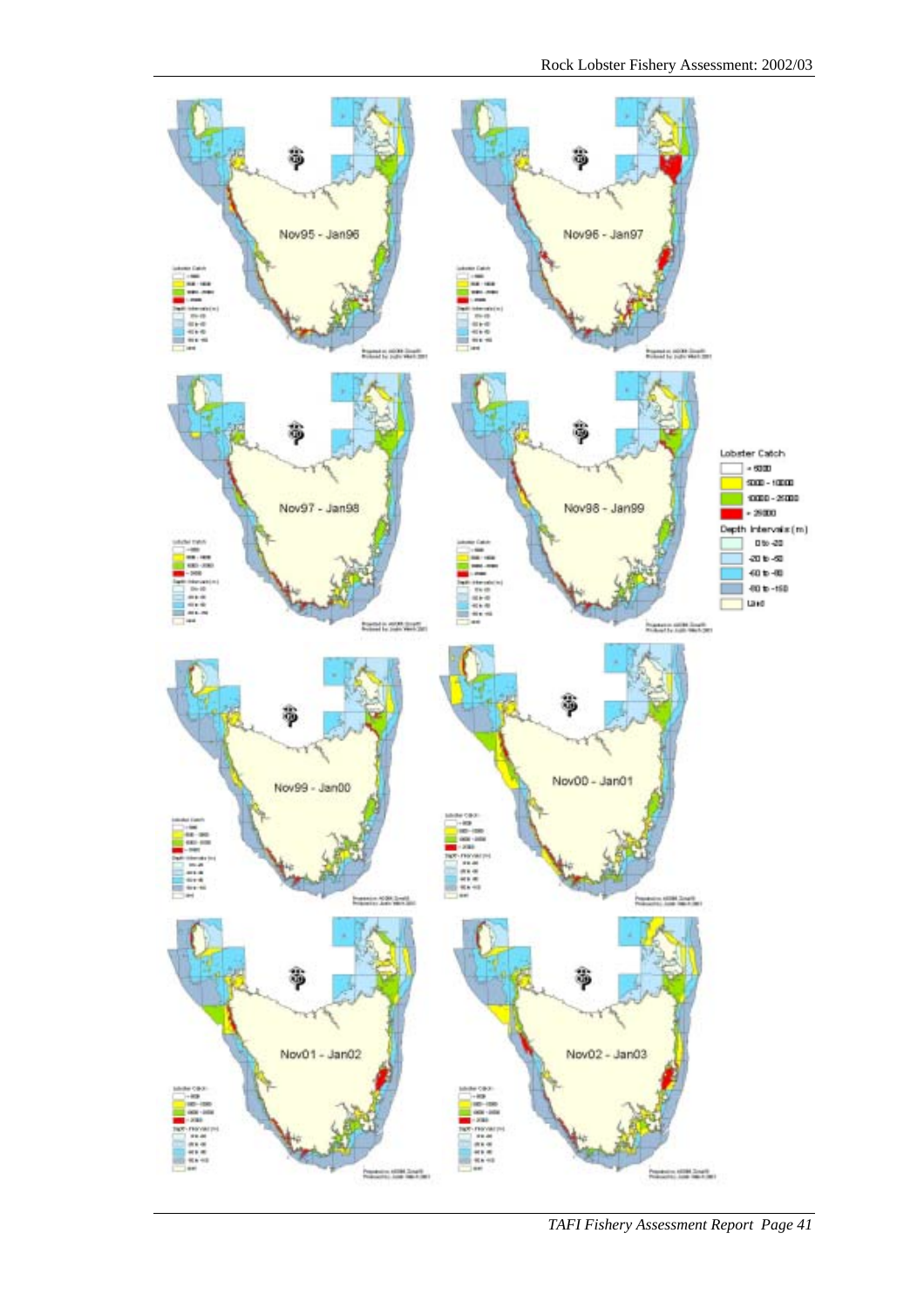

*TAFI Fishery Assessment Report Page 42*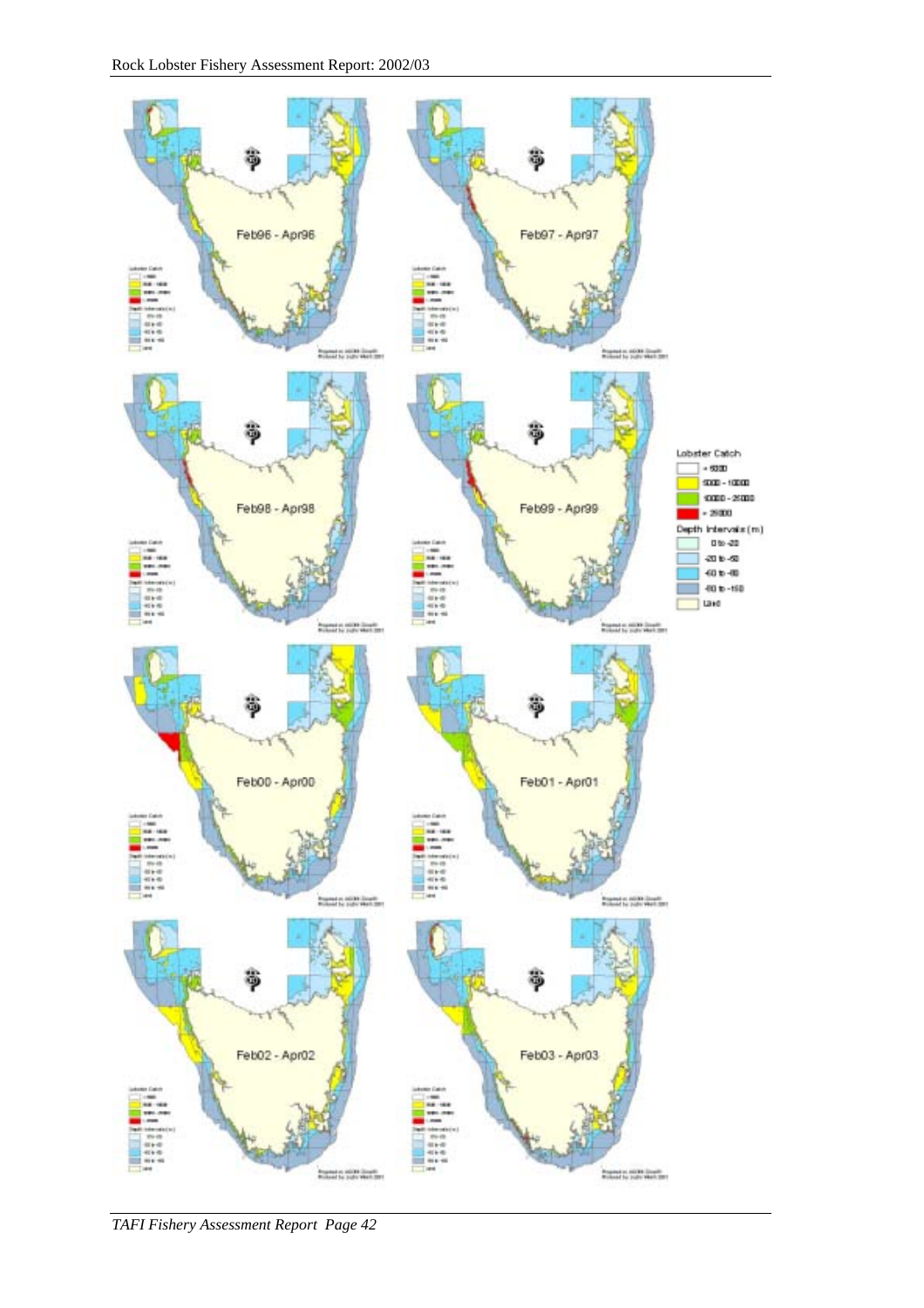

*TAFI Fishery Assessment Report Page 43*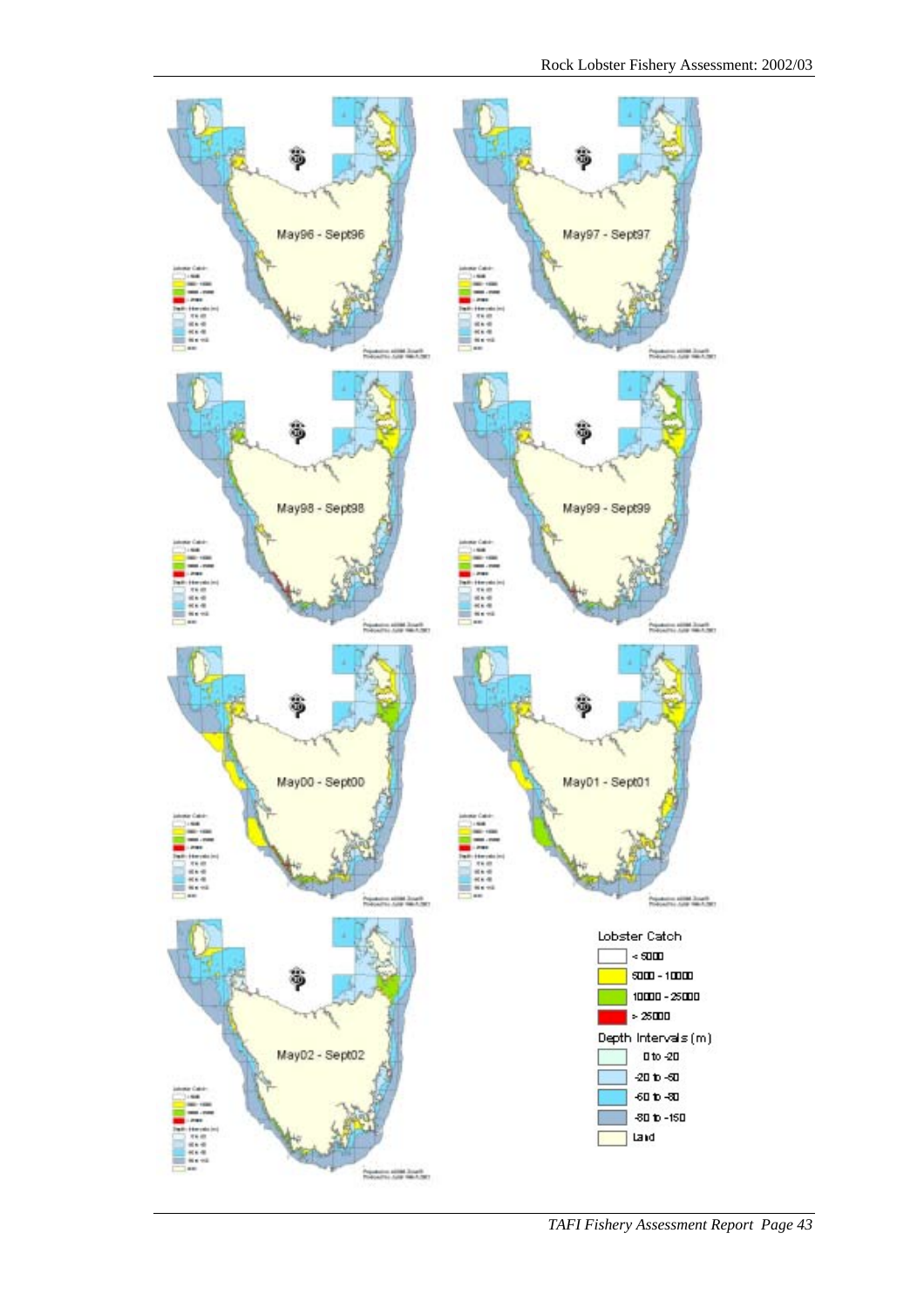# **6. Recruitment**

Recruitment of rock lobsters is monitored at several sites around the Tasmanian coast as part of TAFI's puerulus monitoring program. Puerulus collectors are designed to mimic natural rocky reef with crevices that provide shelter for puerulus swimming in to shore from oceanic areas (Figure 35). Arrays of these collectors have been deployed at Recherche Bay (Area 1), South Arm (Area 2), Bicheno (Area 3), Flinders Island (Area 4) and King Island (Area 5). Several attempts have been made to establish sites in the remaining areas on the west coast, however, all of these attempts have failed due to low catch rates. Most recently, 3 sites were tested near Woolnorth in 2002/2003 but almost no puerulus were captured.

The objectives of the puerulus monitoring project are to provide a measure of actual recruitment of juveniles into the population. This information has a number of practical benefits including early warning of large increases or declines in settlement, improved basis for future projections of the assessment model, and contributing to an improved understanding larval sources. Analyses are presented below that compare estimated larval recruitment from the stock assessment model with observed larval recruitment from the puerulus-monitoring project.

The estimates of larval recruitment from the stock assessment model are derived from commercial catch and effort data and research catch-sampling data. Estimates of recruitment are hindcast based on a model of growth. This means that catch and effort data from 2003 are used to estimate larval recruitment from some years previous, say 1997. We have contrasted these model estimates with actual observed puerulus catches; where the pattern between the two indices is close it implies that puerulus catches will be of value as a model input for future projections of the fishery.





**Figure 35.** Crevice style puerulus collector (left) and a newly settled puerulus (right).

For the purposes of contrasting model estimated recruitment and puerulus catches, the annual puerulus catch was fitted to the recruitment data by standard least squares regression of the simple linear model:

Recruitment =  $a + b$  puerulus catch.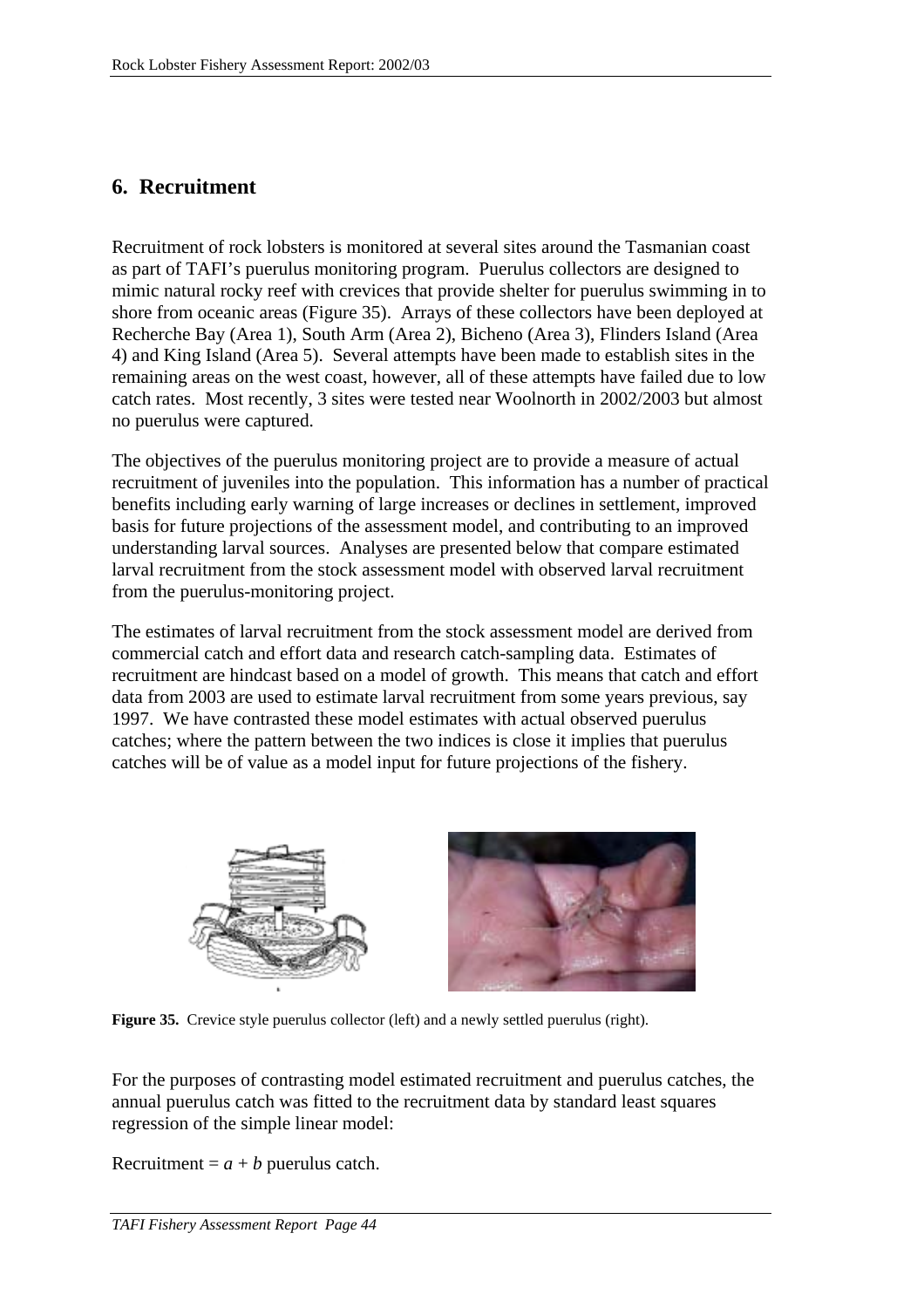### **6.1 South East Coast (Area 1)**

Model estimates of recruitment and puerulus catches from area 1 show close similarity, however, there is little signal in the data (ie no extremes of high or low estimates) so this relationship is difficult to evaluate.



**Figure 36.** Puerulus catches from Recherche Bay (RB) contrasted with estimated recruitment from the stock assessment model. The consistent pattern between the two indices suggests that the puerulus monitoring program is predicting future recruitment to the fishery with reasonable accuracy, however, there is little variation in the signal. The subsequent years of puerulus catch indicte that recruitment to the fishery in Area 1is likely to remain stable.

### **6.2 East Coast (Area 2 and 3)**

The Bicheno puerulus monitoring site lies close to the boundary between Areas 2 and 3 and puerulus catches from this site were contrasted with model estimates from both areas [\(Figure 37\)](#page-53-0). Pueurlus catches appear to contribute to quantifying future recruitment to both these areas.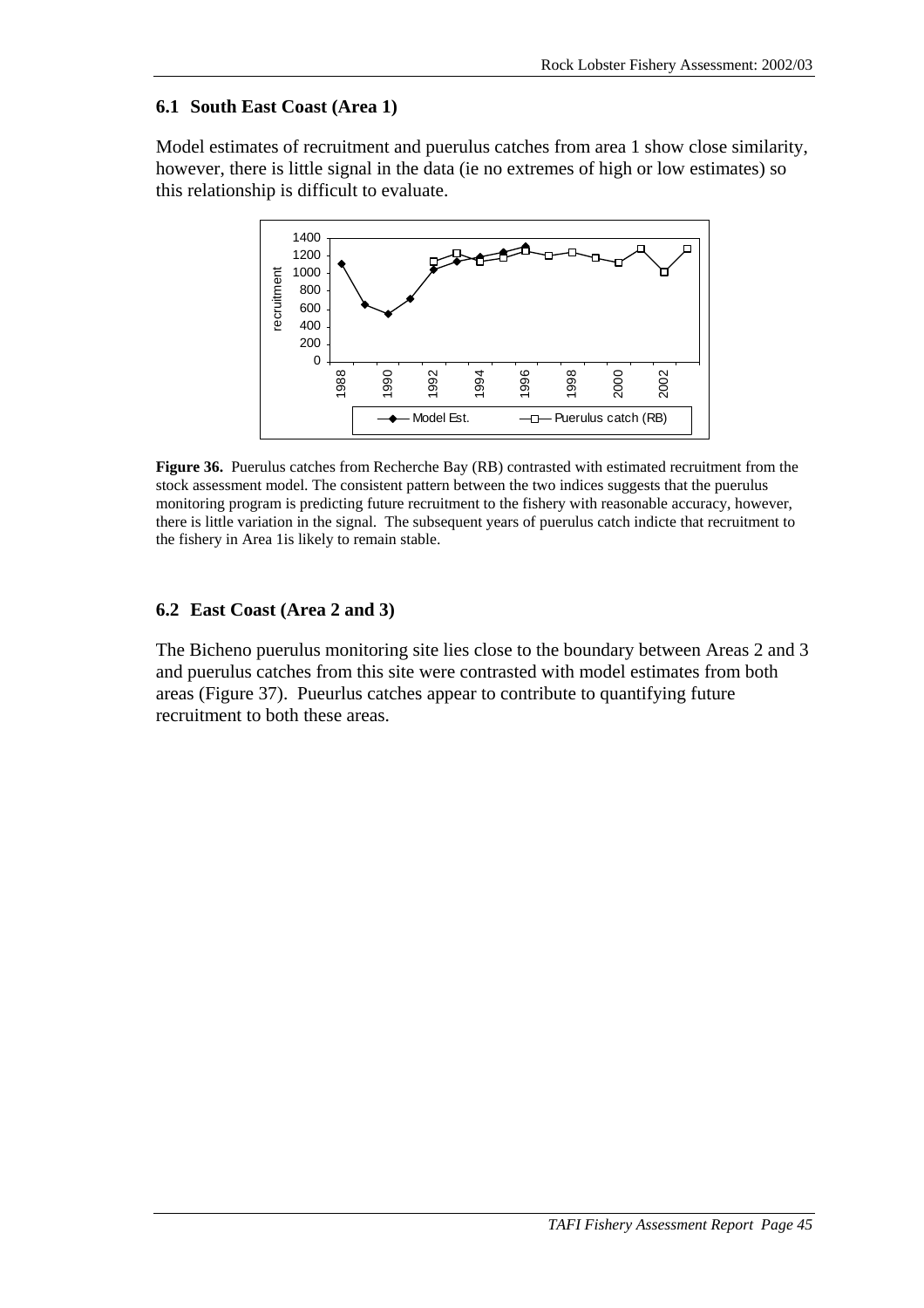<span id="page-53-0"></span>

**Figure 37.** Puerulus catches from Bicheno (Bic) contrasted with estimated recruitment from the stock assessment model for Area 3 (upper) and Area 2 (lower). A second pueurlus model is shown for Area 3 with a lag of 2 years. The consistent pattern between the puerulus and model recruitment indices suggests that the puerulus monitoring program is predicting future recruitment to the fishery. The subsequent years of puerulus catch indicte that recruitment to the fishery in Areas 2 and 3 are likely to remain stable.

#### **6.3 North East Coast (Area 4)**

Puerulus catch data from Area 4 has only been collected since 1996 so there is less data than at other sites. The three years of overlap between model estimated recruitment and puerulus catches exhibit a close fit, however, this comparison is not robust as it is based on such a short time series (Figure 38).



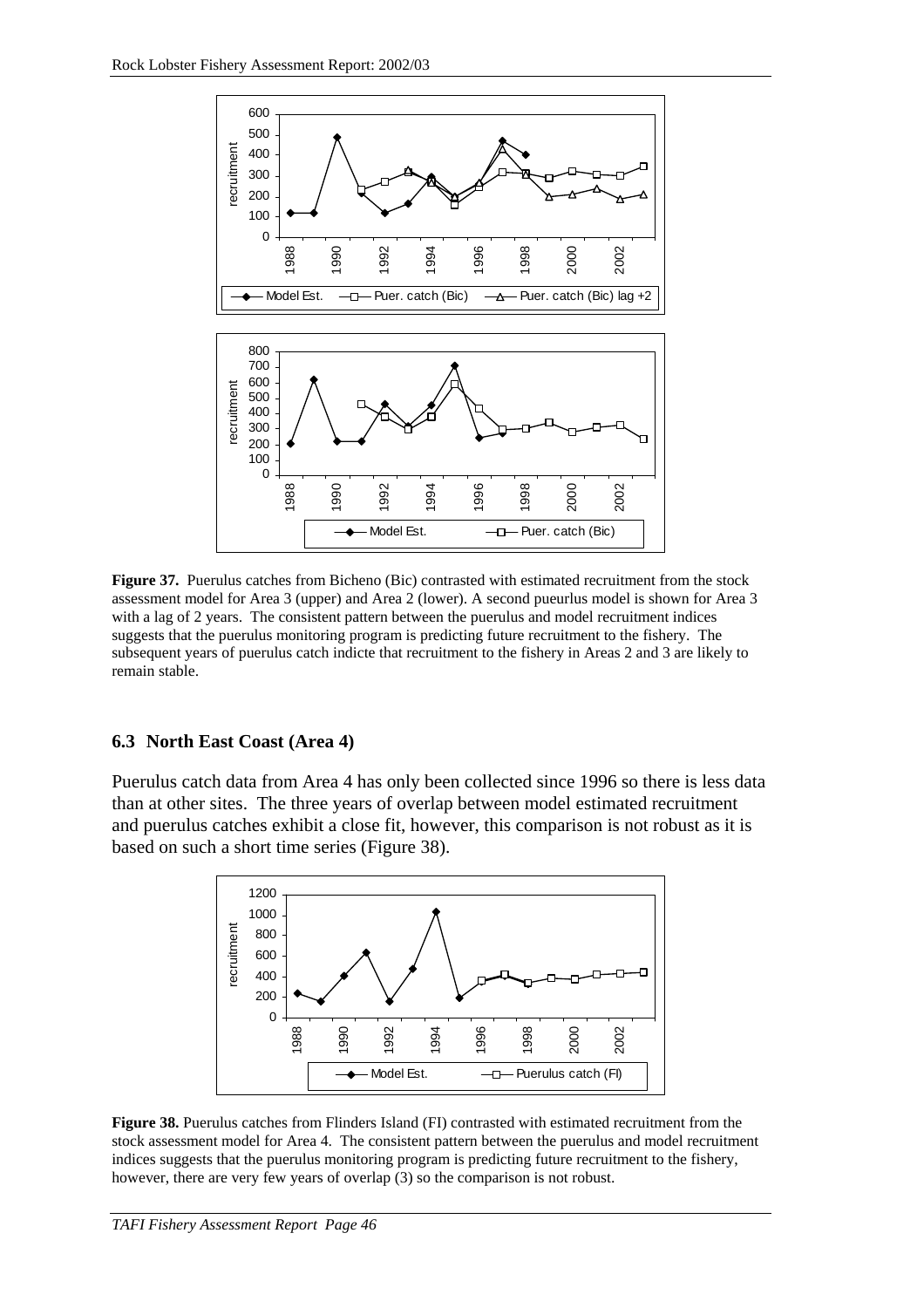### **6.4 North West Coast (Area 5)**

Puerulus monitoring at King Island has been irregular with missing months in all years sampled except one. For this reason, comparisons between model estimated recruitment and puerulus catch are less likely to be close than for other Areas. Nonetheless, puerulus catch broadly followed the same trend as model estimated recruitment, with the exception of data for 1992.



**Figure 39.** Puerulus catches from King Island (KI) contrasted with estimated recruitment from the stock assessment model for Area 5. The pattern between the puerulus and model recruitment indices was reasonably consistent, although with a notable exception in 1992.

### **6.5 West Coast (Area 6-8)**

Three puerulus monitoring sites were established in area 5 at Woolnorth Point in late 2001 in an attempt to extend coverage of the puerulus-monitoring program down the west coast. Unfortunately the catches were too low to be of value. Since 1989, 10 sites along the west coast have been monitored for various periods and all have failed to detect significant levels of puerulus settlement.

# **7. Aquaculture**

In July 2001, 7 permits were issued to allow Rock Lobster ongrowing trials to be conducted using puerulus and early-stage juveniles harvested from the wild. Each permit was for the harvest of 50,000 puerulus. Of the 7 permits issued, only 4 submitted harvest plans and were eligible to collect puerulus.

The permits were issued through the *Living Marine Resources Management Act 1995* and it was envisaged that animals would be on-grown to a marketable small size (eg 200-300 g). Issue of permits followed four years of discussions with the original intent to develop an industry based on puerulus harvest and ongrowing. However, this aim was later modified to the development of grow-out methodologies to complement hatchery production of puerulus.

Research on the production of puerulus from eggs has been underway since 2000 and has been directed at a broad range of issues including broodstock manipulation, larval health, nutrition and system design. No puerulus have been reared to date although some larvae have survived for over 12 months and grown through to stage 11.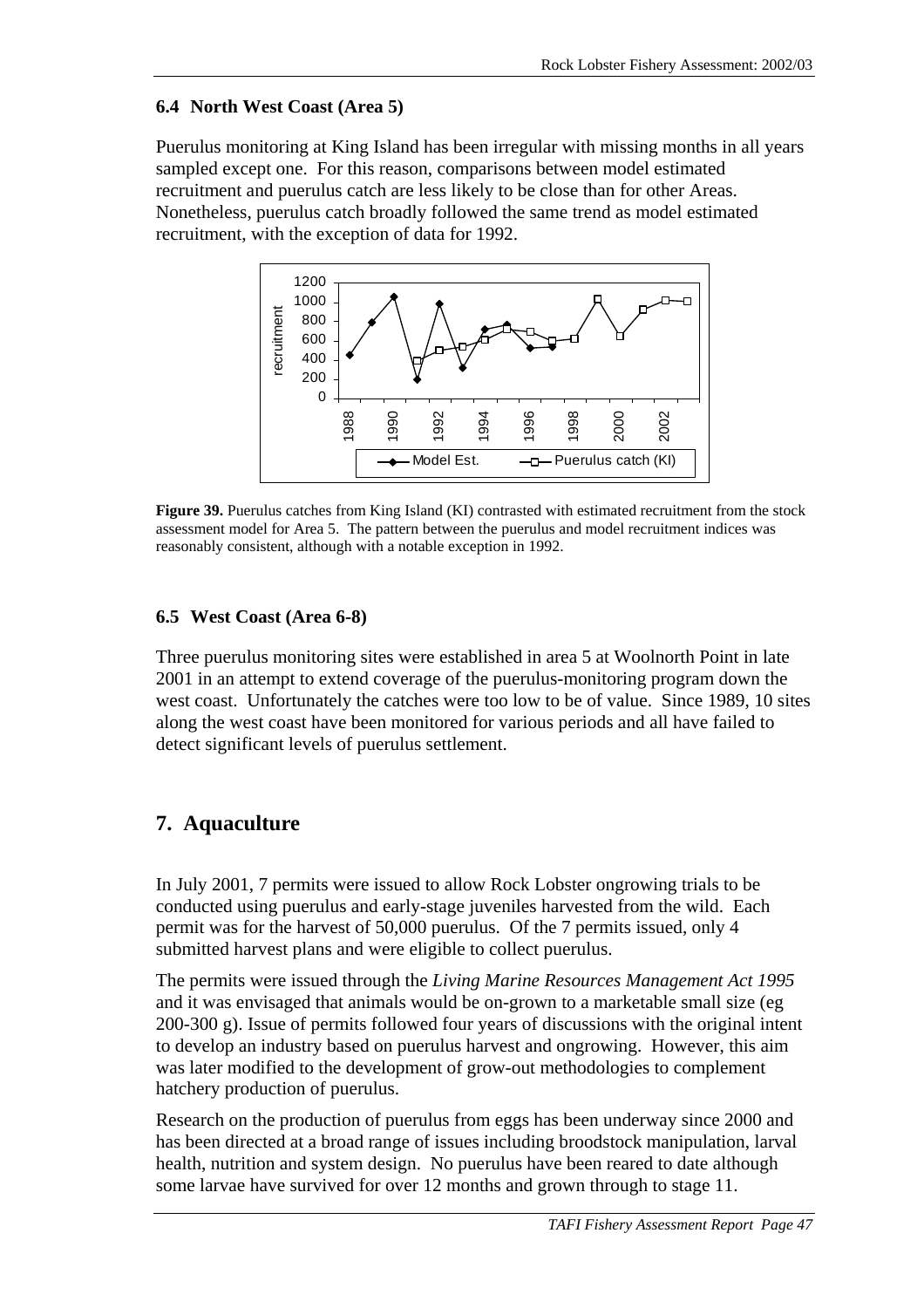After year one, three of the four eligible permits collected only 1408, around 1% of their quota. Collection by these three permit holders was mainly as bycatch of existing gear. Only two of these three permits were renewed in the next year and again only low numbers (316) were collected opportunistically.

One of the permit holders deployed large numbers of collectors and evaluated sites. This operation evaluated the potential to collect large numbers of puerulus. Over 5000 animals were collected in the two years of the trial. Over 2000 of these were collected from a trial with only 200 collectors hauled twice. Scaling up this operation to obtain the quota of 50,000 puerulus thus appears feasible.

Despite the initial interest in the trialing of rock lobster growout through the collection of puerulus, most permit holders have found the collection of puerulus problematic. It appears that the cost of the trials, the limited success in harvesting puerulus, the lack of financial return and the realisation that closure of the life cycle of the rock lobster is unlikely in the foreseeable future has diminished enthusiasm of permit holders.

Two permit holders remain active and it appears probable that these will be extended to 2006.

# **8. By-Product**

By-product differs from by-catch as animals are retained for sale rather than discarded at sea. Most by-catch species in the Tasmanian rock lobster fishery are released unharmed or with unknown discard mortality wheras by-product catch involves defined fishing mortality. By-product of species captured in lobster traps has been reported through the general fish logbook system since 1995 so that catch of these species in lobster pots is included in separate assessments. Seventeen types of by-product have been reported although these groupings may have overlap with others (eg "morwong other" with "jackass" and "banded morwong"), or include several species (eg "shark", "octopus", "flathead", "mullet", "whiting", "leatherjacket" and "gurnard/latchet"). Some records appear spurious, such as a reported 20 kg catch of tuna, but are included here for completeness. These records that appear spurious represent very small catches and are insignificant to the assessment of overall by-product catches. Total reported by-product of most fish types was small; only two types of fish had reported annual catches for the fleet of greater than 1 tonne - cod and octopus ([Figure 40\)](#page-56-0). Catches of cod have declined since 1996/97 while no clear pattern is apparent in octopus catches.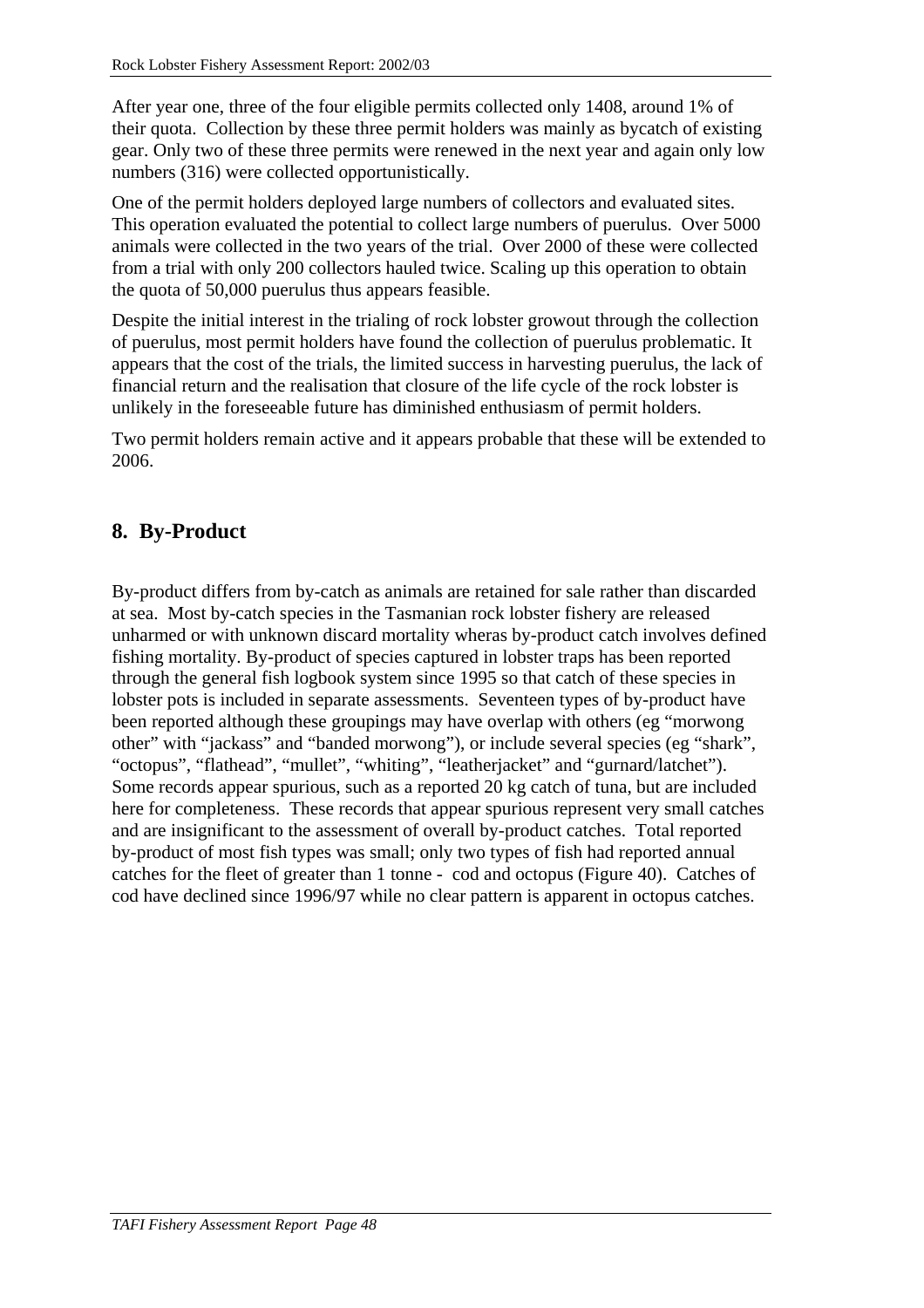<span id="page-56-0"></span>

**Figure 40.** Reported by-product from rock lobster pots, January 1995 to August 2002. Data is grouped into quota years (March to February) so annual catches are incomplete for the 1995/96 and the 2002/03 quota years. Catches of minor species are shown in upper plot, those with greater catch are shown in the lower. Values for catches of octopus are shown on the right-hand axis of the lower plot.

## **9. By-Catch**

Results on research on the bycatch of the lobster fishery have been published in previous assessment reports (Frusher and Gibson 1998; Gardner *et al.*, 2001). General conclusions were that although bycatch enters lobster pots, the majority is released alive or escapes through mandatory escape gaps. Although this research is extensive it has relied largely on bycatch data collected on research fishing voyages. Traps used on these voyages are similar, but not identical to those used by commercial and recreational fishers [\(Figure 41\)](#page-57-0). A study of by-catch in the Tasmanian rock lobster fishery is underway and is directed at assessing the impact of escape gaps in lobster traps and value of research by-catch data for assessing the impact of the fishery. In October 2003, sampling was conducted with four commercial vessels, and one research vessel.

Areas 1, 4, 6 and 8 are sampled in the study. In each of the areas a commercial vessel carried out 8- 24 shots on suitable lobster habitat, each in which 10-50 pots were set with bait over a day or night. In each shot, approximately half of the traps were set with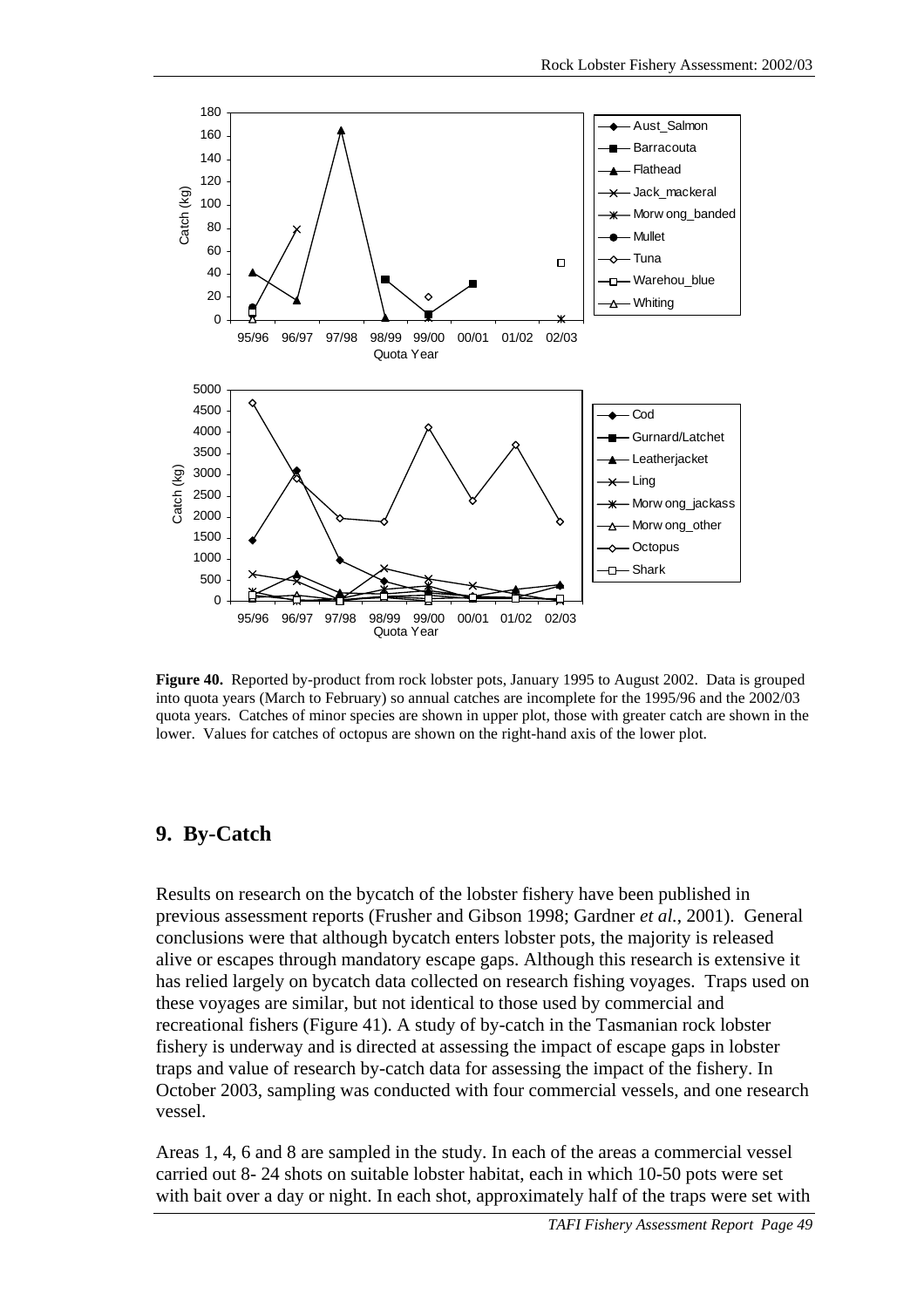<span id="page-57-0"></span>escape gaps open and the other half closed. Each vessel had an observer recording identity and quantity of species caught in each trap. The research vessel sampled an area in the southwest. All research traps had their escape gaps closed and were set over night. Identity and quantity of species caught in each trap were recorded.

A total of 2320 traps were set in the study, including 200 traps set by the research vessel. 3102 by-catch individuals were recorded, 207 of which were found in research traps. Of the recorded by-catch from the commercial vessels:

- 1751 individual by-catch specimens were collected in the traps with closed escape gaps and 1144 in traps with open escape gaps. Thus, approximately 60% of the bycatch was found in traps with closed escape gaps.
- A total of 25 species were recorded as by-catch. Hermit crabs were the most frequent by-catch species, followed by rough rock crabs and draughtboard sharks. The finfish species caught in the greatest number were bearded rock cod, red gurnard perch, blue-throated leatherjacket, and Degan's leatherjacket. The by-catch species composition varied between the different areas sampled.
- The data collected will be further analysed for differences between open and closed escape gaps on different by-catch species, trap types or areas. Calibration between research traps and commercial traps will be attempted to improve the extrapolation of bycatch in research traps to the whole fishery.



**Figure 41.** Steel research trap (left) and standard "beehive" trap (right) used in the commercial and recreational fisheries. Note that some fishers also use steel traps although designs differ from the research trap shown here.

# **10. Protected species**

Detailed reporting of trends in protected species interactions were reported in previous assessments. No interactions with protected species were reported this year although numerous sightings of protected vertebrate species clearly occurred.

Improved reporting of interactions with protected species commenced at end of the 2002/03 assessment year. Each fisher is now equipped with logbook containing a protected species interaction section to improve reporting. Data collected through this new logbook will be reported in the next assessment report.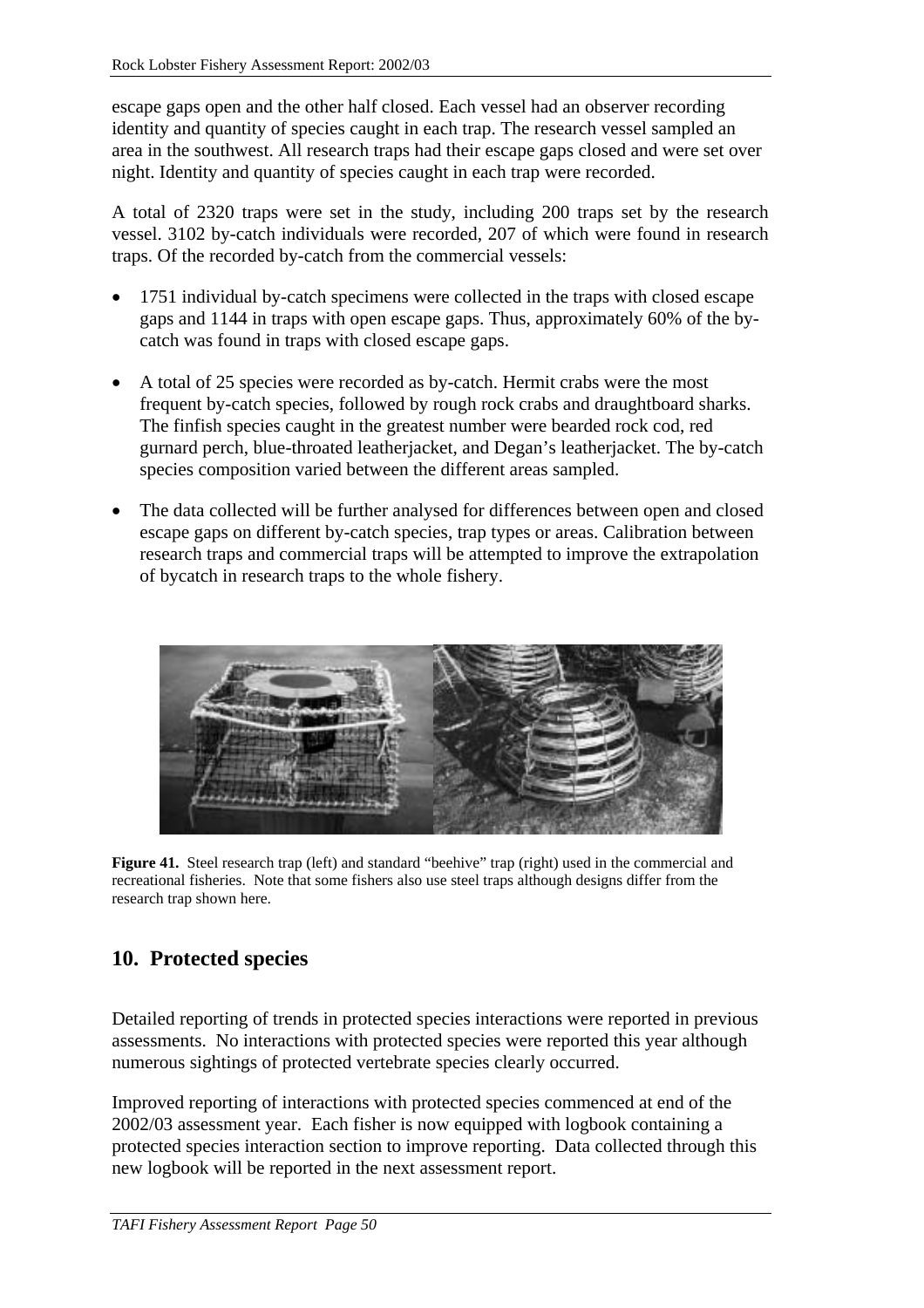# **11. Marine Protected Areas**

Research focused on marine protected areas or MPAs has been conducted through the FRDC project "The use of marine protected areas as a fisheries management tool" (FRDC 1999/162; C. Buxton, M. Haddon, N. Barrett, G. Edgar and C. Gardner). The project investigated two issues in relation to the Tasmanian rock lobster fishery and results are summarised here. First, the effect of MPAs on lobster stocks was examined by modelling the implementation of MPAs in different regions around the coast. Secondly, the community structure in existing no-take MPAs has been monitored to evaluate possible ecological effects of harvest of exploited species, including rock lobsters. Summaries are presented here with detailed results to be presented in the final report to the project, due in 2004.

## **11.1 Evaluation of MPAs as a Fisheries Management Tool**

The effect of introducing a large MPA into a managed commercial fishery was investigated using a spatially explicit, size-structured model. The stock dynamics approximated the biology of Tasmanian rock lobsters in that adult movement was very limited while larval dispersal was widespread. The strategy used to explore the effects of MPAs involved:

- Initiating a stock of numerous populations in an equilibrium, unfished state.
- Harvesting to deplete the model populations to a known level using selective fishing mortality.
- Introducing the maximum sustainable harvest rate for the given level of depletion either with or without a large MPA.

If introducing an MPA displaced a significant amount of fishing effort into the area that remained open to fishing, then fishing mortality (*F*) was observed to rise in the open area. There was an asymmetry to the effect of this increase in *F* depending on the level of stock depletion, with three main outcomes:

- 1) If the population was only lightly depleted and was above the  $B_{MSY}$  level then fishing the open areas harder increased the level of depletion that, at the same time, rendered the stock more productive. Depending on the exact level of depletion and the degree of increase in *F*, a new equilibrium was produced.
- 2) If the depletion level was high and the population was below  $B_{MSY}$  then fishing the stock harder merely depleted it further, making it even less productive. If the excess harvest rate was maintained this led to a fishery collapse.
- 3) If the stock was already depleted to such an extent that the fishery was close to collapse, then the displaced effort was so ineffective that the MPA could act to increase recruitment levels and make the whole stock relatively more productive.

Of these, outcome 2 seem most probable in the Tasmanian lobster fishery, that is, large MPAs are expected to lead to increased depletion of stocks.

The model suggested that: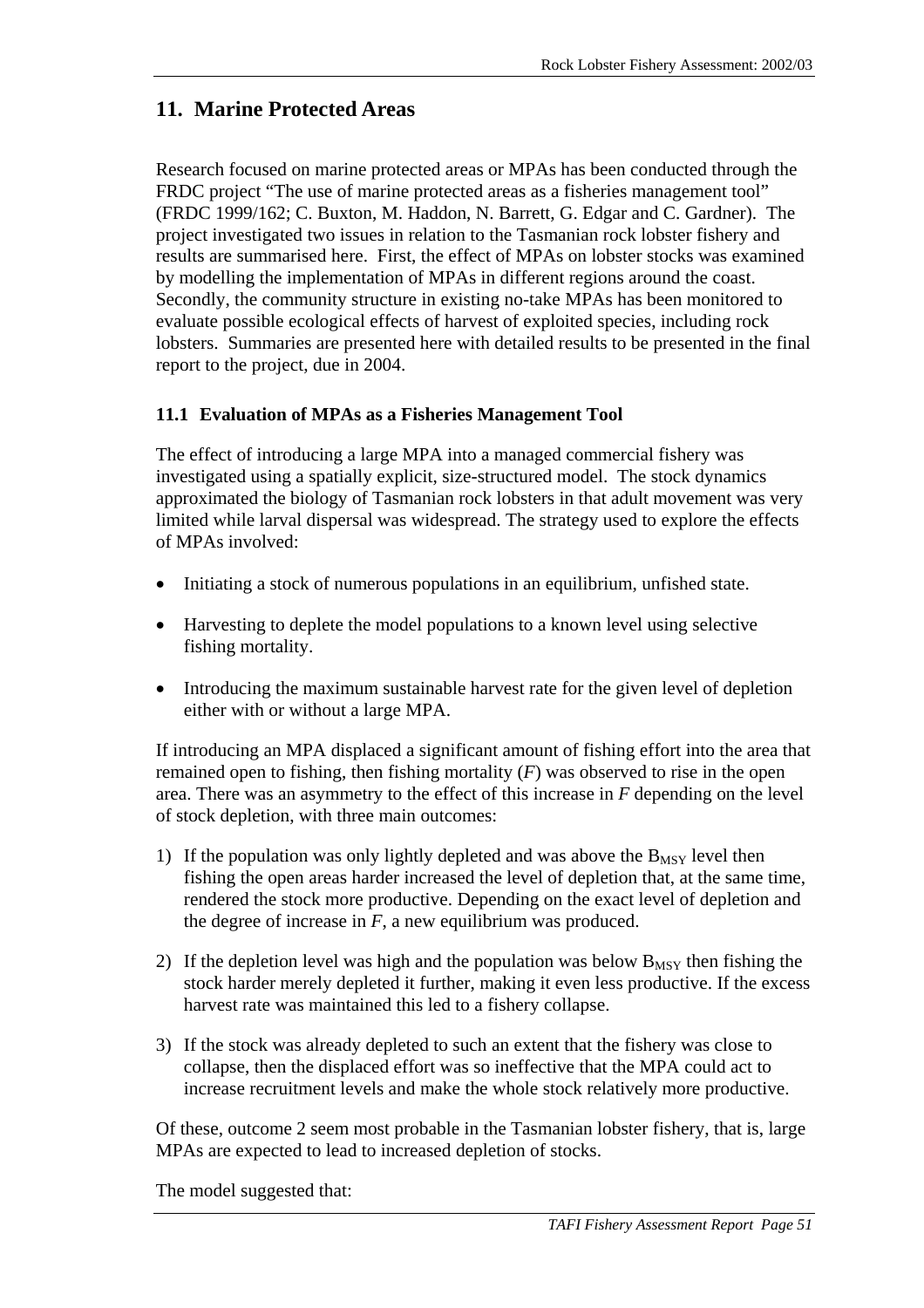- The introduction of large MPAs may not be beneficial if there is no reduction in catch at least equivalent to that displaced from the MPA.
- An MPA with no concomitant catch reduction could lead to further stock depletion in the open regions. This further depletion could in turn lead to a new equilibrium or fishery collapse, which would depend on the level of stock depletion when the MPA was introduced.
- If the fishery was close to or already collapsed an MPA was likely to be beneficial to stock recovery because of its contribution to recruitment.

Although MPAs in most areas are predicted to lead to depletion of stocks and resultant declines in overall egg-production, they may have some positive roles for managing regional issues in the fishery. For example, MPAs placed in northern areas would tend to raise egg production in those areas, albeit at the expense of egg production across the rest of the State (Gardner *et al.,* 2000). This would help address the current management target of egg production greater than 25% of virgin in each stock assessment area. Note that MPAs are only one of several management tools that could be used to address this issue, with alternative options including split regional size limits, translocation of lobsters, maximum size limits or restriction on the harvest of legal but immature females.

Other possible positive uses of MPAs in reference to the rock lobster fishery include management of recreational catch, which is not constrained by a quota, and as sites for research. Areas closed to rock lobster fishing for research purposes ideally should be small so that the negative impacts of MPAs predicted by modelling are minimised.

## **11.2 Fished and unfished areas monitoring program**

Tasmania's first 'no-take' MPAs were established a decade ago. At this time a monitoring program was initiated to document changes occurring in the MPAs and to compare these with changes at external (fished) reference locations. By surveying reef fishes, invertebrates and plants on an annual basis, a comprehensive database has been established allowing some understanding of natural variability at this temporal scale and the extent that fishing, introduced species and range-extensions of habitat modifying species can influence this.

Changes within the MPAs over this period indicate that fishing has had a substantial influence on the demographic structure of many species, particularly those targeted by fishers, although the magnitude of change detected depends on the susceptibility of species to capture, the remoteness of protected locations and MPA design. Changes within the remote Maria Island MPA (the largest) relative to reference sites have included increases in the abundance of lobsters and net-susceptible fish (eg bastard trumpeter *Latridopsis forsteri*), increases in the mean size of rock lobsters and a decrease in the abundance of prey species such as urchins and abalone.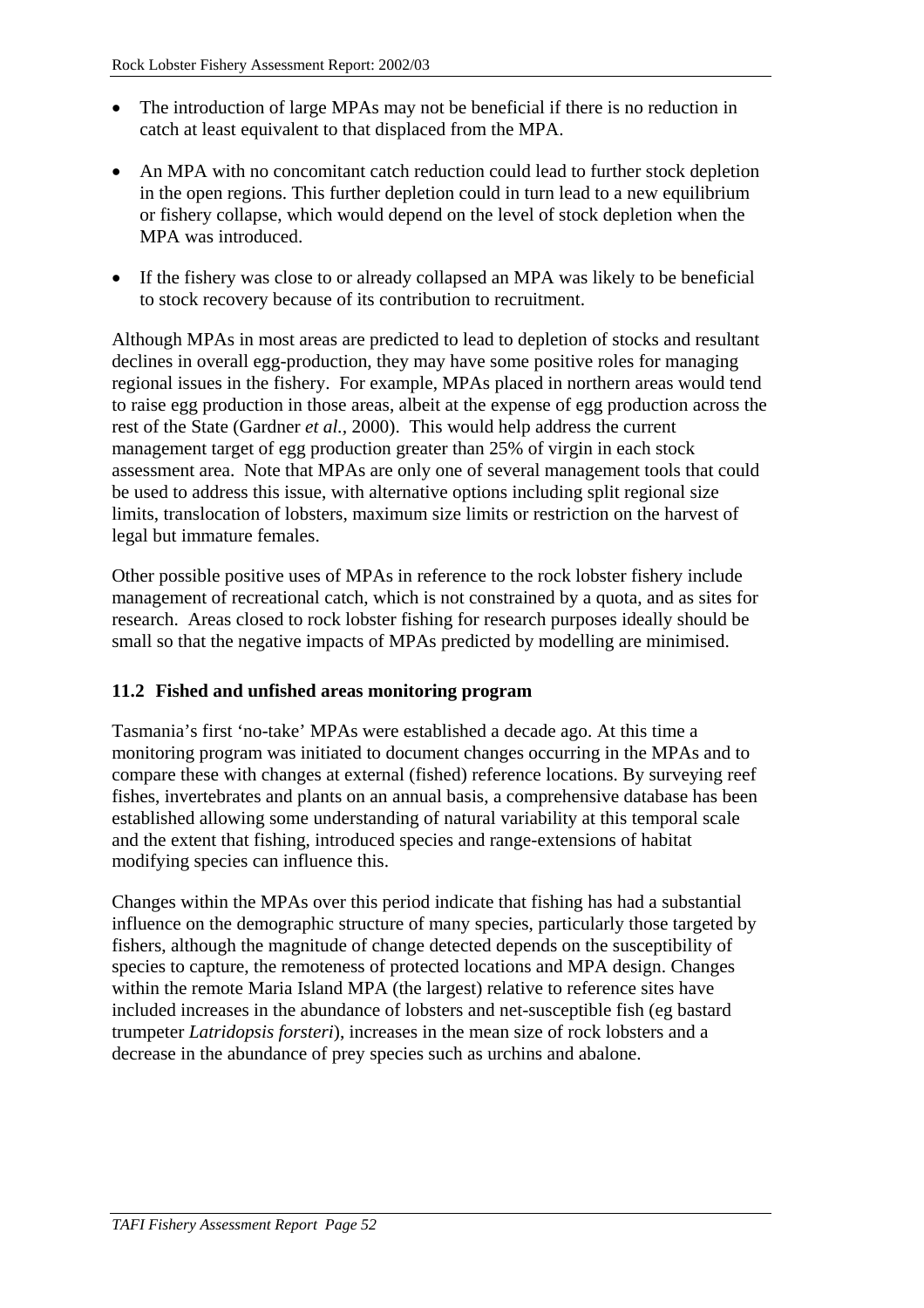A 30% decline in the abundance of common urchins (*Heliocidaris erythrogramma)* within the Maria Island reserve may be the first Tasmanian evidence of cascading ecosystem effects related to protection from fishing, while a strong decline in abalone numbers suggests an inverse relationship between exploited predatory species (presumably lobsters) and abalone [\(Figure 42\)](#page-61-0). These results show MPAs at the Maria Island scale (7km) can be effective reference areas for determining and understanding the effects of fishing in the absence of historical baseline data.

These findings highlight the value of small MPAs for research on the impacts of fishing. Observations of future changes within the Tasmanian reserves provide the only real opportunity of quantifying the extent of these and placing them in perspective with the natural variability of coastal systems. This highlights the important role that reserves have as a reference for conservation based management.

Increased fishing effort and reduction of lobster biomass should clearly be avoided given the apparent relationship between lobsters, urchins (*Heliocidaris erythrogramma)* and other invertebrates and algal species. These findings support the current management policy of stock rebuilding that was initiated in the early 1990's through changes to closed seasons and has been driven by QMS since 1998. Although MPAs provide a valuable resource for reference sites on the effects of fishing, they appear counter-productive as a management tool to reduce the impact of lobster fishing on ecosystems, at least in terms of commercial fishing. This is due to the displacement of fishing effort and subsequent decline in total lobster biomass.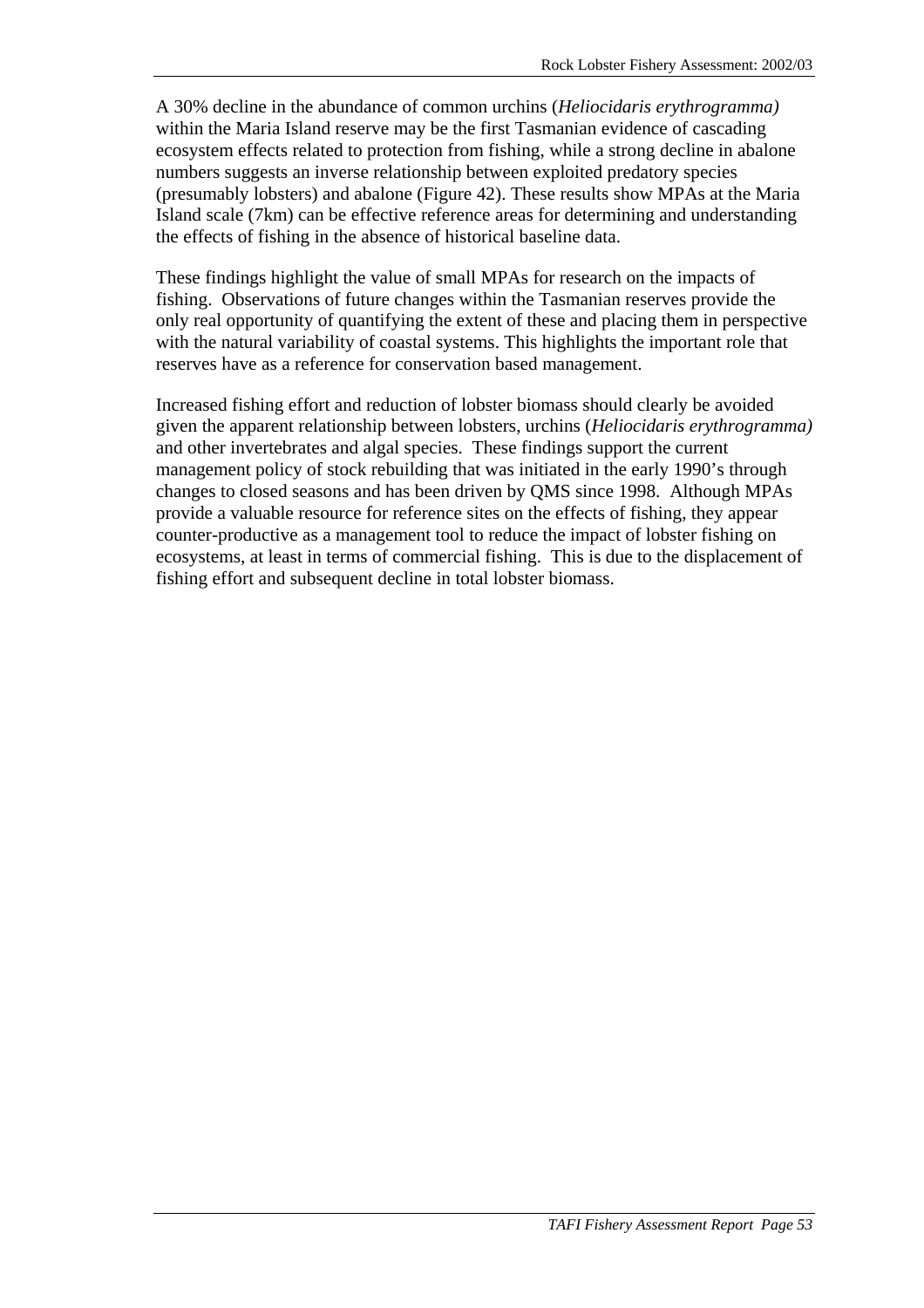<span id="page-61-0"></span>

**Figure 42.** Mean abundance per site of mobile megafaunal invertebrates within the Maria Island marine reserve and at external reference sites during autumn surveys between 1992 and 2002. Abundances are number per site (N/200 m<sup>2</sup> +/- se). *Comanthus trichoptera* (common featherstar), *Heliocidaris erythrogramma* (common urchin), *Haliotis rubra* (abalone), *Turbo undulatus* (large turbo), *Goniocidaris tuberia* (pencil urchin), *Jasus edwardsii* (rock lobster), *Nectria ocellata* (ocellate seastar), *Petricia vernicina* (velvet star), *Tosia australis* (biscuit star), *Plagusia chabrus* (red bait crab) and *Trizopagurus strigimanus* (red hermit crab).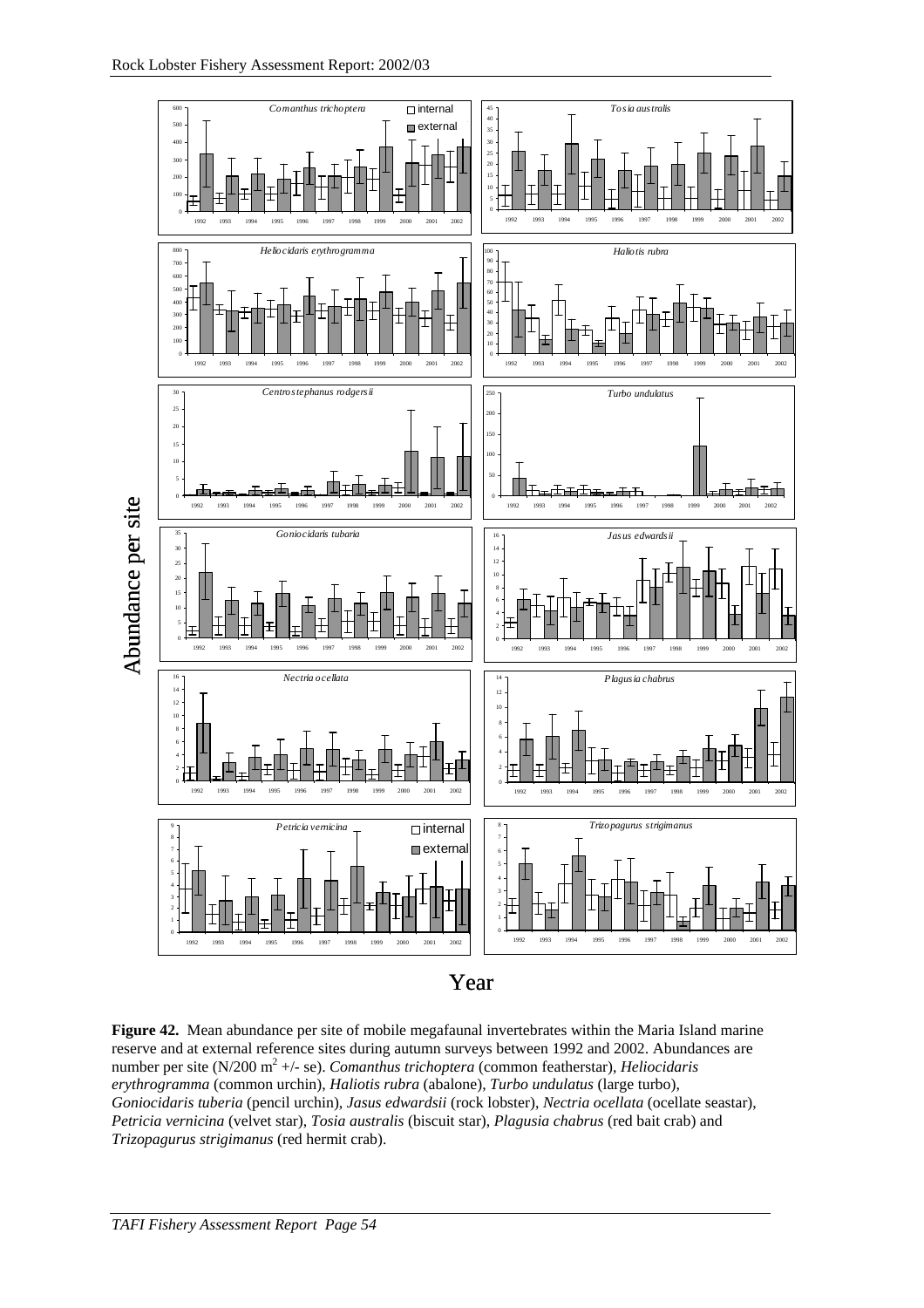# **12. Maturation of Female Lobsters**

A feature of the Tasmanian lobster fishery is the large spatial variation in growth rates with moult increments of females from northern areas around 5 mm across a range of sizes, while those in the south have moult increments of 1 mm and perhaps less (Punt *et al*., 1997). Indeed, females in the south rarely reach the minimum legal size of 105 mm CL. Information on size at onset of maturity (SOM) is fundamental for many aspects of fisheries management as it influences analyses of size limits and estimation or prediction of the reproductive output of stocks. In the context of Tasmania, where there is such large spatial variation in growth, information on spatial variation in SOM has added importance for managers charged with the task of managing sustainable harvests.

Size at onset of maturity was reviewed in 2003 using catch sampling data collected from 1963 to 2002. A total of 141685 female rock lobsters were sampled during this period using baited traps set from commercial and research vessels. Data were collected for general stock assessment purposes rather than research targeted at collecting maturity data. Sites for sampling were distributed around the Tasmanian coast covering most areas important to lobster fishing. All sites were sampled on more than 2 occasions, usually over a period of several years.

Females were classified as mature based on the development of ovigerous setae on the endopodite of pleopods. In some cases, pleopods had slight development of setae and observers classed these animals as "partially setose"; these were classed as immature for analyses conducted here (Gardner and Mills, unpublished). The latitude, longitude and depth from each site was based on the midpoint of all trap locations recorded at the site.

### **12.1 Statistical analyses**

Sample sizes were variable and ranged between 119 and 34028 females at a single site. Data were analysed from 81 sites although it was not possible to obtain reliable estimates of SOM from 31 of these. Problems with data included small sample sizes; also, some of the samples from southern sites contained few immature animals due to their slower growth rates and selectivity of traps used for sampling. Hence, despite large samples of several hundred animals, poor model fits were obtained on occasion as samples contained mainly mature females. Those analyses were excluded from results presented here.

The proportion of females that were classed mature (P) was modelled for each site with a logistic function of the form:  $P = e^{(a+bx)}/(1 + e^{(a+bx)})$ , maximising the Log likelihood derived from using the logit transformation (Neter *et al*., 1990). These models were then used to estimate the size at which 50% and 95% of the population were mature (L50% and L95%). Estimation of uncertainty around these estimates followed the method of Turner *et al*. (2002). Briefly, 95% confidence limits around model fits were estimated from 1000 simulations for each area in a bootstrapping routine where data were randomly sampled with replacement from each of the 5 mm size bins (Haddon, 2001). The middle 95% of the bootstrap replicates constituted the confidence interval. Confidence limits derived by this method reflect the uneven distribution of certainty around estimates of SOM; we typically had less certainty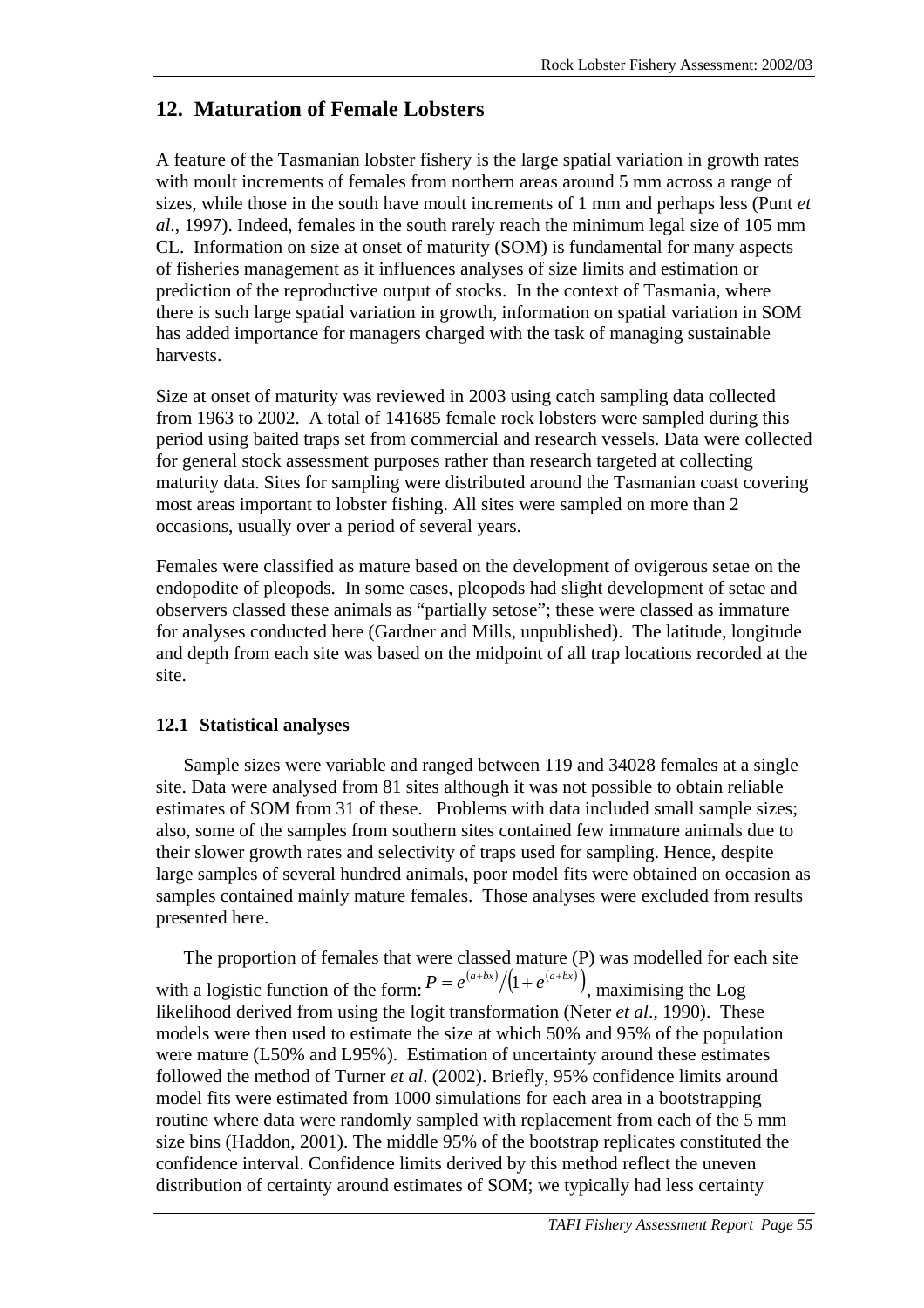towards the lower bound due to smaller sample sizes of individuals classed as immature than those classed as mature.

The effects of latitude, longitude, depth and second degree interactions on SOM was analysed using standard least square regression on the estimates of SOM of each of the 50 sites.

## **12.2 Results**

Standard least squares regression indicated that the factors of depth, depth x latitude, depth x longitude, depth x density and longitude x density did not significantly affect L50% (P>0.12). These factors were subsequently removed from the full model and the effect of remaining factors examined. Of these, latitude, longitude and their interaction appeared to have most significant and substantial influence on L50% (F-ratio and probability respectively: 99.8,<0.0001; 13.4,<0.001; 13.5,<0.001).

Given the apparent importance of latitude, longitude and their interaction, a linear model based solely on these factors was used to estimate parameters that describe the spatial pattern of L50% around Tasmania (L50% =  $112.422 - 10.266$ Lat + 2.733Long  $+$  (-41.876Lat x –146.406Long)). This model is shown in [Figure 43.](#page-64-0)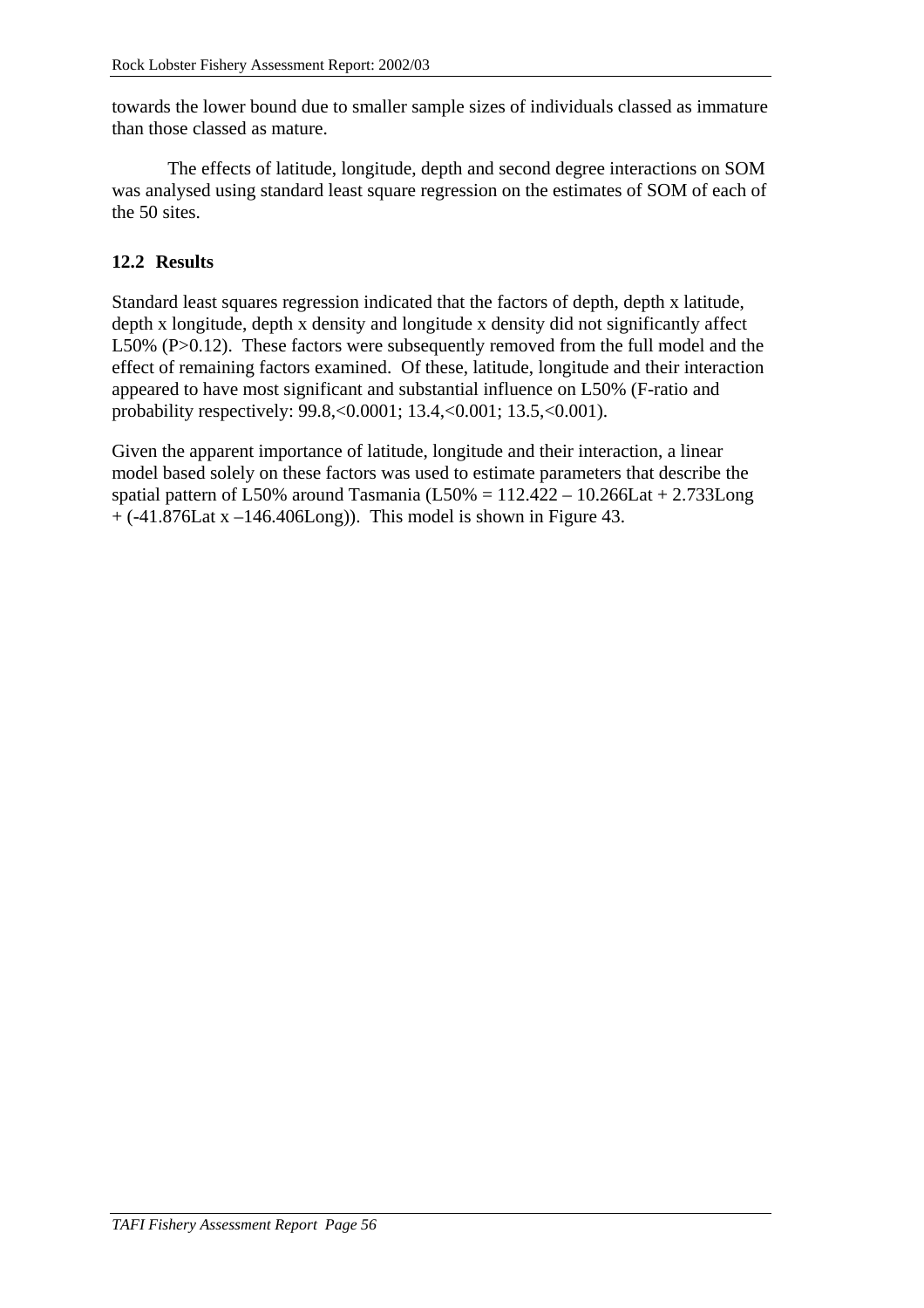<span id="page-64-0"></span>

**Figure 43.** Spatial variation in L50% for female southern rock lobsters *Jasus edwardsii* around Tasmania. The 50 sample sites where real estimates of L50% were collected are shown by points. Contour lines indicate the continuum of changing SOM with latitude and longitude as estimated from the sites shown.

# **13. Trends in population fertility**

Estimates of regional egg production given in Section [4.1.4](#page-28-0) assume that all females that reach mature size will produce eggs each year. However, recent tank-based research has indicated that there is potential for sperm limitation and subsequent infertility in lobster populations (MacDiarmid and Butler, 1999). If sperm limitation, caused by lack of males, was impacting on Tasmanian lobster populations then we would expect to see increasing incidence of infertility in lobsters collected during catch-sampling.

Patterns in change in sex ratio through time are unclear due to a sharp decline in the number of females in the catch in 2000 and 2001 [\(Figure 44\)](#page-65-0). This pattern appears to be caused by a change in catchability of females rather than a change in the population structure because the decline occurred across all sites in area 8 and then recovered in 2002. Nonetheless, the general trends in both areas appears to be that sex ratios are shifting towards the more natural distribution of 1:1, which would be expected with the current trend of stock rebuilding.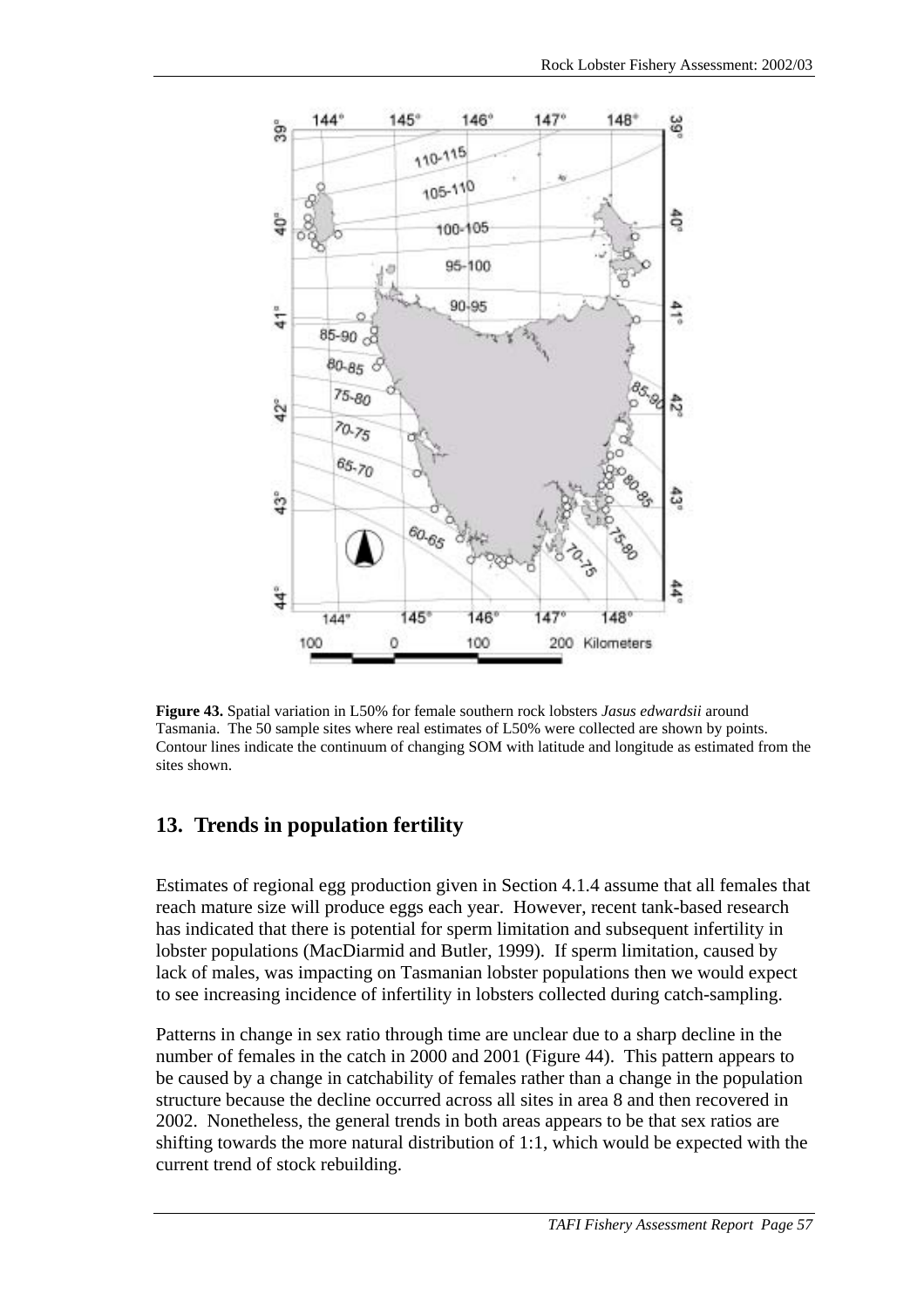<span id="page-65-0"></span>When females fail to mate with a male the ovaries are resorbed which produces marked change in pigmentation of the haemolymph so that the underside of the tail appears bright red (MacDiarmid and Butler, 1999). The presence of females with this condition has been monitored in research sampling since 1992 but is observed only rarely. Of those sites where infertility has been recorded, the incidence remains very low (Figure 45).



**Figure 44.** The proportion of lobsters in research catches that were female. A proportion of 0.5 equates to a ratio of 1:1 while a proportion of 0.7 equates to a ratio of 7 females : 3 males.



**Figure 45.** Proportion of females in research catch sampling with evidence of resorption of ovaries. Sites where no observations of females with resorbed ovaries were recorded are not shown.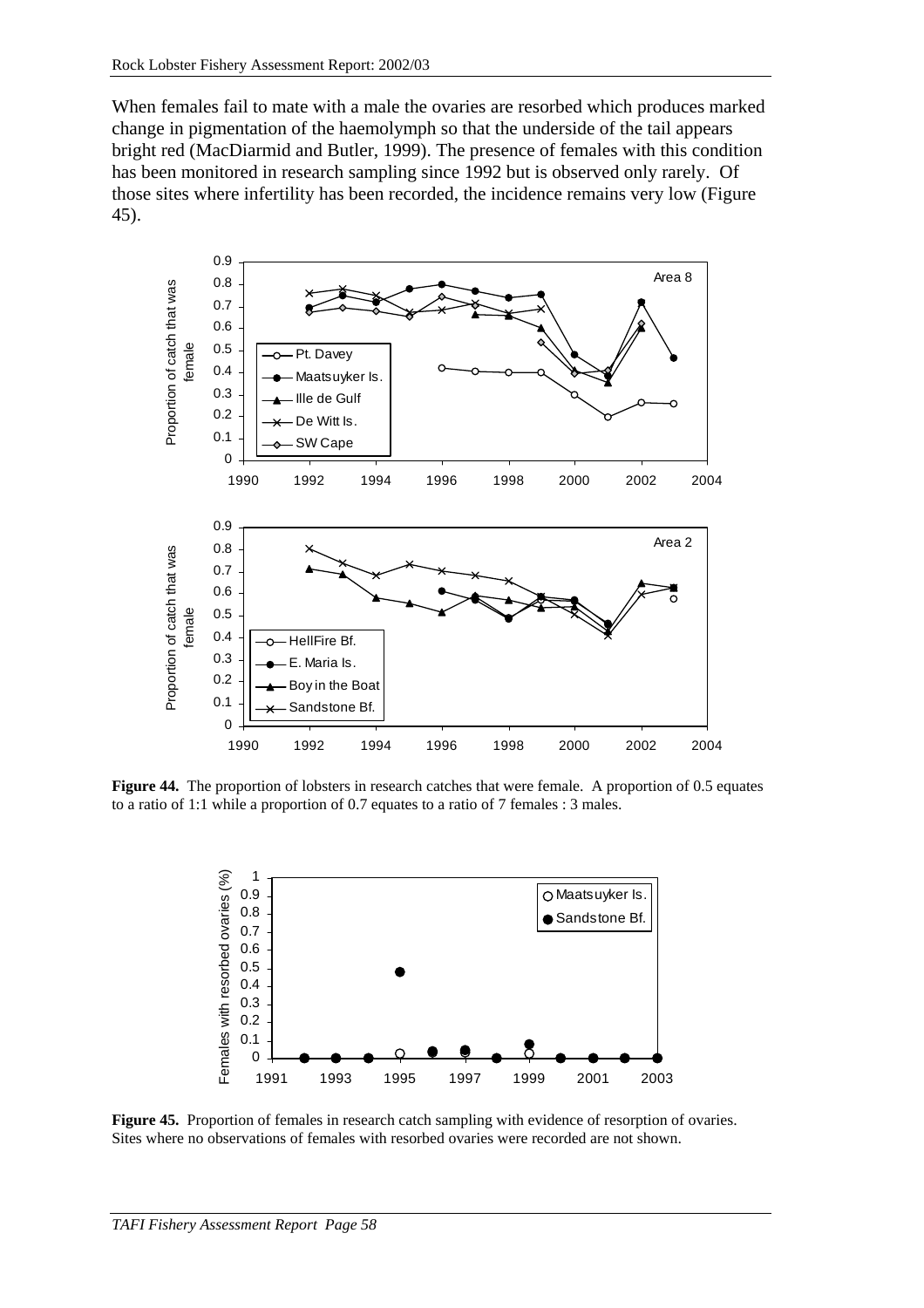In summary, the risk of infertility in the population caused by lack of males appears low. However, MacDiarmid and Butler (1999) noted that fertility can also be affected by reduced brood size, rather than complete failure of females to produce eggs. This could be assessed in Tasmanian populations by conducting a survey to determine current fecundity:size relationships and comparison with data collected in 1989.

# **14. Species interaction - predators**

## **14.1 Predation of pot caught rock lobsters by the Maori octopus (***Octopus maorum***)**

This section reports on aspects of octopus-lobster interaction research conducted by Dr Jayson Semmens and Julian Harrington with support from ARC.

Data from research fishing conducted by TAFI between January 1993 and December 2001 was examined to determine if the number of octopus caught and the number of lobsters killed by octopus in rock lobster pots varies over a range of spatial and temporal scales. Lobsters and octopus were caught in baited commercial cane pots or meshed steel pots, with 67% of all pots having the escape gaps closed. To measure spatial variations, data from four broad locations (fishing grids 2, 5 and 8 and Crayfish Point Reserve) were compared, while within each location data were analysed to examine temporal variation annually, seasonally and with moon phase. The effect of lobster density on the catch rates of octopus and lobster mortality was also examined over these spatial and temporal scales.

A brief summary of the results of this study is presented here. The analysis of the scientific fishing data provides rates of lobster mortality and octopus catches, with a maximum value for any spatial or temporal parameter being one dead lobster or captured octopus per 100 pot lifts. If this ratio of octopus kills per unit effort is applied to the commercial fishery data, it estimates 12 910 lobsters were killed by octopus in 2002 (using the figure of 1 291 000 pot lifts in 2002). This equates to 0.8% of the total commercial catch (1 546 130 lobsters) for that year.

Significant differences in catches of octopus between locations and years were evident in this study; however, no significant differences in lobster mortality were evident at these scales. Although differences in octopus and lobster mortality rates varied with season and moon phase, no trends were evident when comparing between locations. The hypothesis that locations or times of the year that demonstrate higher lobster catch rates would have corresponding higher catch rates of octopus and lobster mortality was not proven correct in this study. However, although significant differences were not evident, lobster mortality rates did roughly parallel lobster catch rates.

To test if differences in estimates of mortality rate from octopus predation occur between scientifically collected data and commercial catch return data, data for research pots with escape gaps open (to allow a more direct comparison) was collated for a small subset of the total data set. This data was then compared to matching commercial data. Estimates of percent of the catch killed (total kills divided by total lobsters caught per year) was more than double, and kills per pot (total pots set divided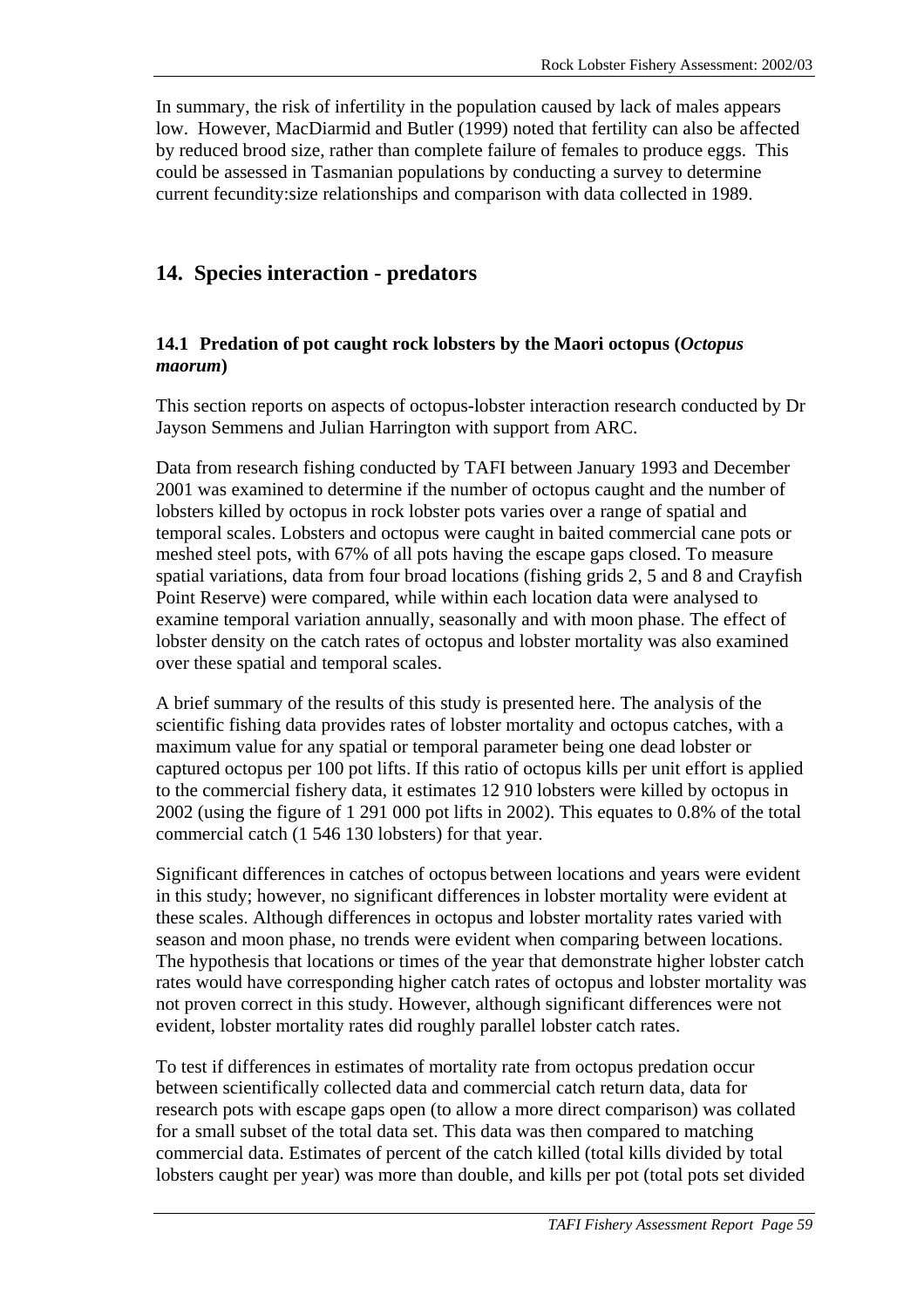by lobster kills per year) substantially higher in the commercial data compared to the research data from the same areas and time periods.

## **14.2 Predation of rock lobsters by draughtboard sharks**

This section summarises research on lobster-draughtboard shark interaction conducted by Cynthia Awruch.

Over the last few years, the population status of many bycatch species in the rock lobster fishery has grown in importance to assessments. The draughtboard shark (*Cephalloscyllium laticeps*) is commonly caught in the rock lobster pots and, unlike most species; do not escape through escape gaps due to its size (Frusher and Gibson, 1999).

A recent change in assessment of the Tasmanian rock lobster fishery has been the increased focus of an environmentally sustainable management. For proper ecosystem assessment of fisheries there is a need to understand the ecology of the major components. To build our knowledge on these issues relating to rock lobster, a research was developed in 2000 to look at the interaction between lobsters and draughtboard sharks.

The draughtboard shark is an upper trophic level predator in southern temperature reefs. In many ecosystems these types of species have been lost through increased fishing pressure, which has resulted in a cascading effect in the ecosystem (Pauly *et al*., 1998).

During the period June 2002 to August 2003, 918 draughtboard sharks were collected as bycatch from lobster pots or gillnets. The gut contents of 516 of these sharks were analysed.

As can be seen in the [Figure 46,](#page-68-0) nearly a quarter (23%) of the sharks analysed had rock lobster in their gut contents. The proportion of the lobster in the gut of female sharks was higher than in males, 25% and 19% respectively. Lobsters from small sizes up to very large animals of 181 mm tail length were recorded.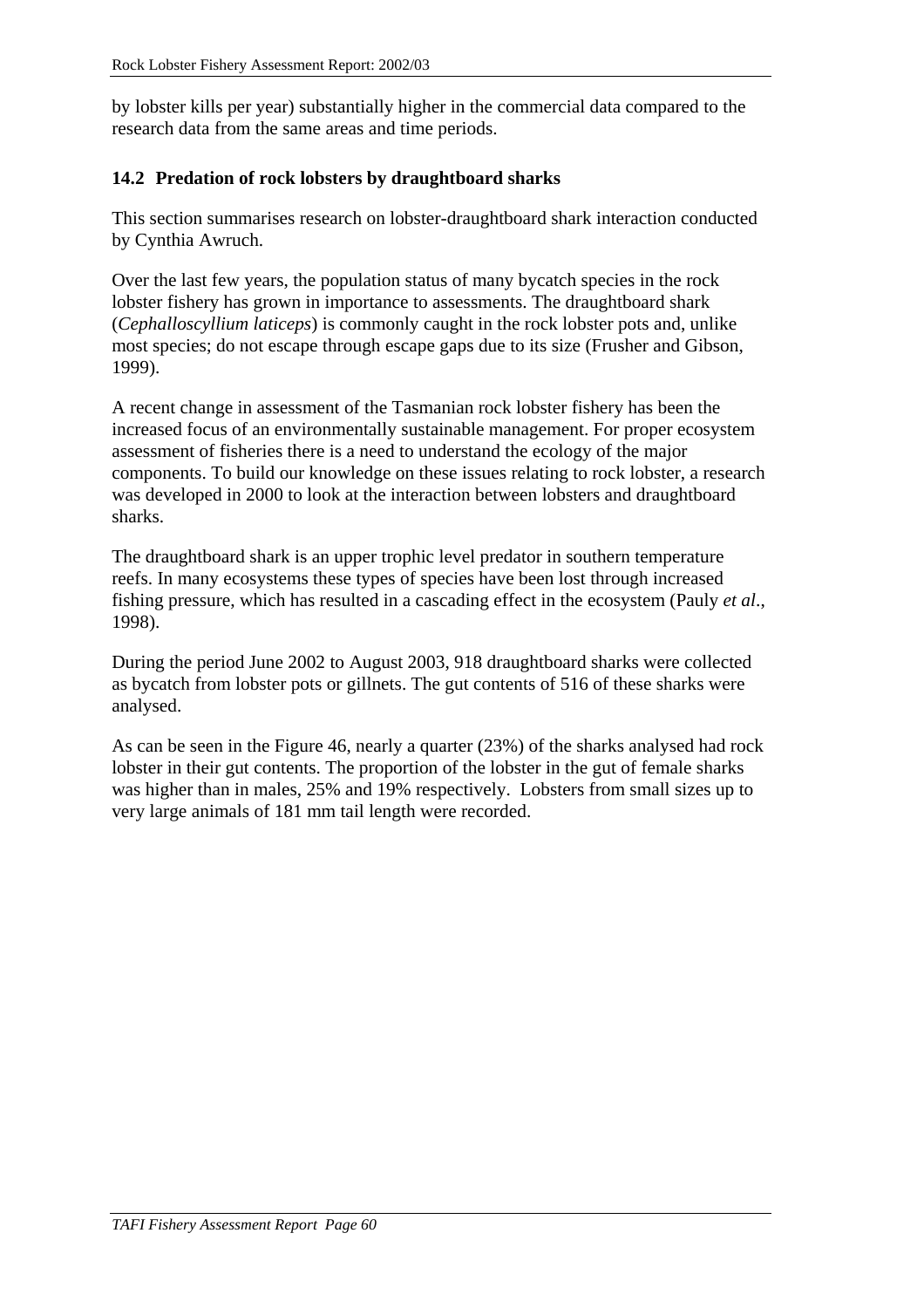<span id="page-68-0"></span>

**Figure 46.** Percentage of draughtboard sharks with lobsters in stomachs.

To determine if there is any specific time of the year when the draughtboard sharks eat lobsters, the presence of the lobsters as part of the stomach contents of the sharks was plotted for each month. For females, January, April and July were the months with greatest proportion of lobster. Peak periods for males were in December, January, April and July. Neither female nor male sharks were found with lobsters in June, July, September and October 2002 [\(Figure 47\)](#page-69-0). These periods of greatest predation did not appear to correspond to periods of moulting in lobsters when lobsters would be expected to be most vulnerable.

Other components of draughtboard shark diets include finfish and also octopus, which are also lobster predators. Clearly the ecosystem interactions between lobsters and these natural predators are complex and much remains to be investigated.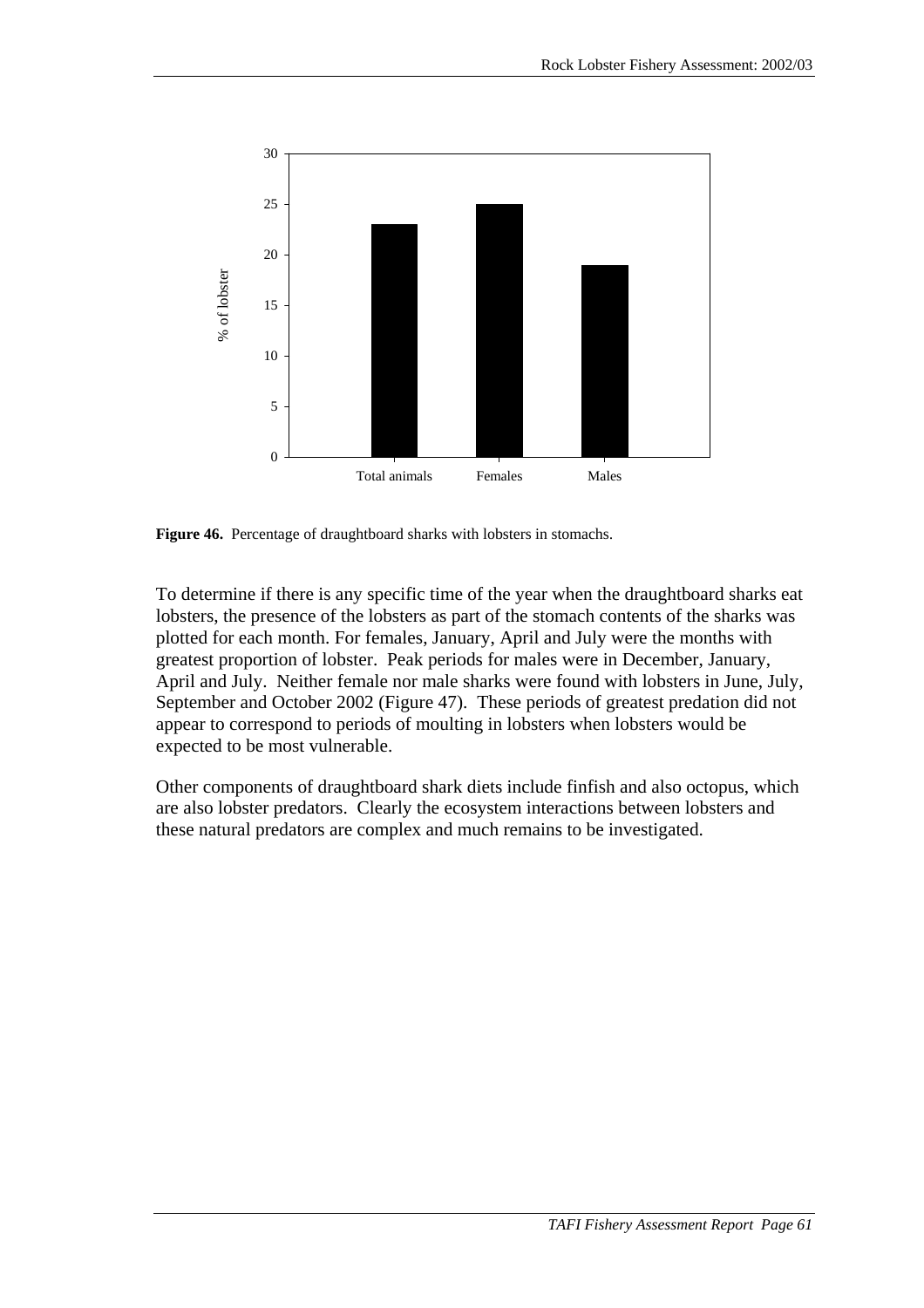<span id="page-69-0"></span>

**Figure 47.** The percentage of individual male and female draftboard sharks with lobsters in their gut contents for each month sampled.

# **15. Commercial Fishery Industry Issues**

Since the last stock assessment, several new issues that are of concern to industry have emerged. These include the expansion of effort in the trawl component of the South-East Fishery (SEF) from the deeper waters off the continental slope to the sallower waters of the upper shelf break and a further encroachment into waters < 30 fathoms. The primary concern of industry is the potential damage to 'light', mainly coralline, benthic habitats. The removal of habitat permanently lost to the fishery would have long-term consequences for the sustainability of the fishery in these waters.

The Stock Assessment Working Group noted the decline in catch-rates at King Island. The trend in catch rates, particularly in statistical blocks 3C4, 4C2 and 4D1 need to be closely monitored as these blocks make a significant contribution to the fishery.

Industry have expressed their concern in regard to the potential impacts of any 'notake' MPAs that may be established as part of the South-East regional Marine Planning Process (EA 2003). The Tasmanian rock lobster fishery operates in six of the Broad Areas of Interest (BOAI) in which it is planned MPAs will be established. These are the Apollo, Bass Basin, Zeehan, Tasman Fracture, Huon and Banks Strait BAOI. The catch from the statistical blocks that lie within the BAOI contributed approximately 967 tonnes to fishery (63.3% of the TAC) in 2001-2002. The creation of any substantial 'no-take' MPAs in the South-East Marine Region that prohibit rock lobster fishing could necessitate a reduction in the TAC.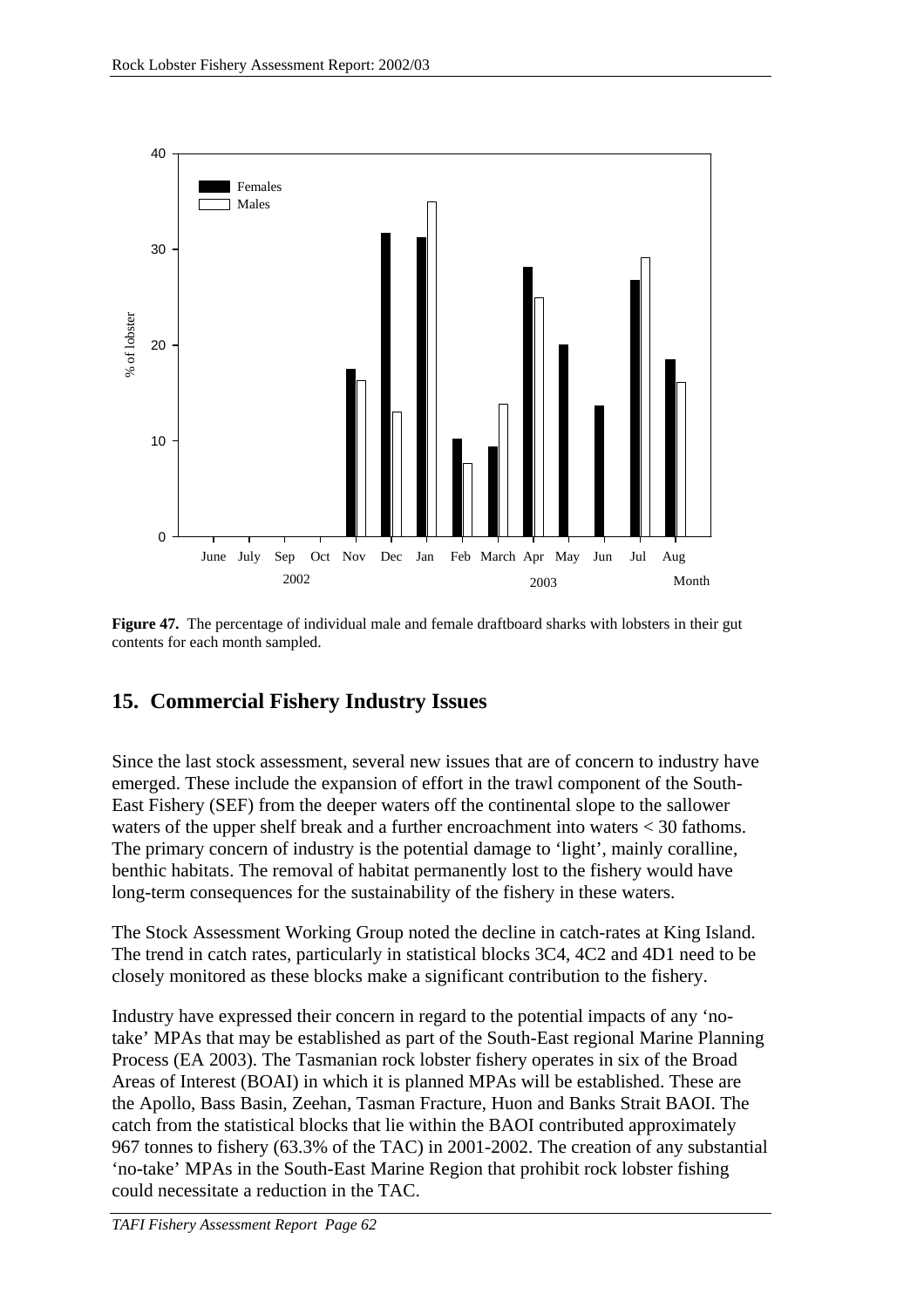The continued low egg production in the north of the state, assessment areas three, four, five and six are still of some concern, particularly given the projected decline in egg production in areas three and five. Industry is conscious of the need to obtain a target level of egg production 25% of virgin in all assessment areas. The continued uncertainty in relation to 'source – sink' dynamics within the fishery and the need to adopt a precautionary approach to management highlights the need increase egg production in the north of the state. Further measures to enhance egg production in the north of the state may have to be considered.

Industry notes two of the trigger points attached to performance indictors for the fishery are close to being activated. After period of stabilisation the number of vessels operating in the fishery appears to be declining. Industry still believes that the size of the fleet should be maintained at approximately 220 vessels if possible. The continued increase in the recreational catch particularly in Area 1, the south-east which has the lowest catch rate of all the assessment areas should concern not only commercial fishers but recreational fishers and fisheries managers as well. The need to develop a cost-efficient methodology to monitor the recreational catch should be given a higher priority particularly as the recreational catch moves closer to the trigger point every season.

An emerging issue for industry is the price differential between the different size classes of rock lobster. High grading of catch is likely to increase in order to maximize returns, mainly in relation to the lower value smaller < 800gm and larger, > 2kg. As a result, fleet dynamics and catch rates may be affected. A careful analysis of any decline in catch rates will be required as catch rates (CPUE) remains one of the primary drivers of the stock assessment.

Industry acknowledges two specific refinements to the assessment process. First, as mentioned in the previous assessment, there is a need to incorporate depth stratification into assessments. In addition to improving the accuracy of the assessment, depth stratification will help identify which areas make a more important contribution than others to the fishery, and will assist in identify any changes to fisher behaviour. Second the incorporation of weather into the standardization process for the assessment model. This is an important development as fishers have long maintained that changes in weather patterns greatly influences both catch rates and catchability, which are important drivers in the assessment process.

# **16. Appendix 1: Standardisation of Catch-rates**

### **16.1 Background**

The Tasmanian rock lobster fishery has a long history stretching back to the  $19<sup>th</sup>$ century. Fisheries data useful for stock assessment purposes is available from the 1970s. The commercial fishery constitutes the major impact on the resource for the State as a whole and as a result of the way in which it is managed, provides the most reliable source of timely information. The performance of the commercial fishery is used as a proxy for the performance of the whole fishery (including recreational and indigenous fishing for which data collection is more problematic). The quantity and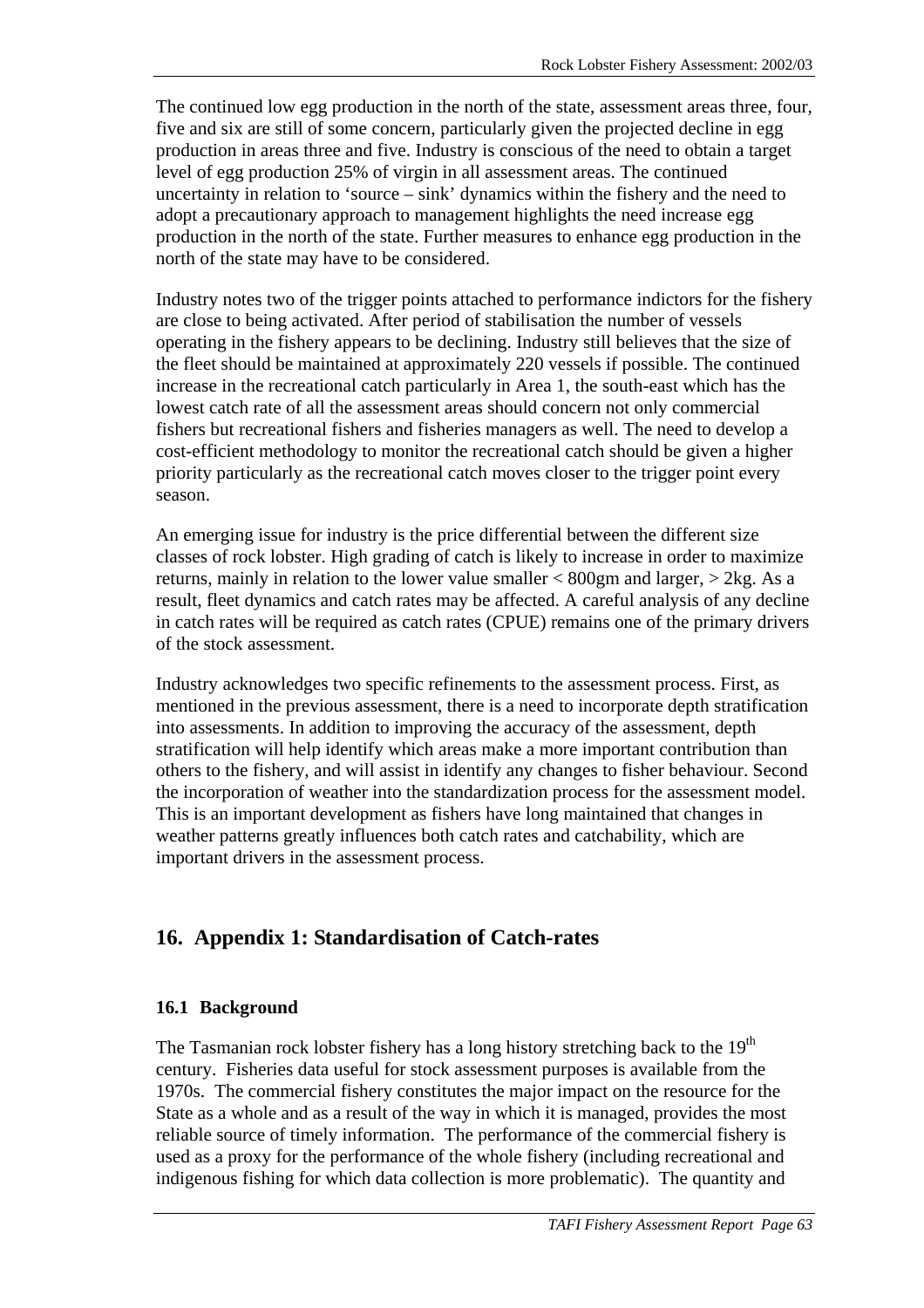detail of information provided by the commercial fishery has increased through time. These improvements have often been associated with changes to the management. Thus, from 1970 to the early 1980s, catch and effort data are available in monthly totals for the eight assessment regions around Tasmania. After 1983, monthly data is available at the resolution of one-degree statistical blocks. After 1992, fisheries data is available at a resolution of half-degree statistical blocks with daily records of catch and effort. From the mid-1980s depth information is available as a set of depth categories and after the early 1990s it is available as an estimate of the average depth of activity.

Quota Management was introduced into the Tasmanian rock lobster fishery in 1998/1999 (with a quota year running from March  $1<sup>st</sup>$  to late February). Since then the behaviour and composition of the fishing fleet has altered significantly and this has had some effects upon the perception of the state of the fishery when such things as catchrate data are considered. It has been reported by the commercial industry, for example, that there is now far more effort in relatively shallow water in Area 6, and perhaps in Area 7, than in the past because the shallow water animals are of a higher value as a result of their deeper colour. The problem for the assessment is that catch-rates are lower in shallower water and this gives the impression of decreased biomass when the change is really only one of fishing behaviour. The stock assessment model that is used to assess the status of the rock lobster stock around Tasmania is primarily driven by catch-rate data. The formal basis behind this problem of changes to fishing behaviour affecting the assessment is the assumption that catch-rates are an index of relative stock abundance. It is clear that there are important implications to the suggestion that fisher behaviour is altering catch-rates rather than changes to the stock biomass.

In fact, there are many factors that are likely to have an impact on observed catch-rates that have nothing to do with changes in the stock biomass. These factors would include the precise location where fishing occurred, who was doing the fishing, whether they were fishing at night or at day, and, of course, the depth of fishing. It is standard stock assessment practice to standardise commercial catch and effort data in an attempt to remove the influence of such factors as location, depth, vessel, and night/day. These attempts make the assumption that any variation left in the catch-rate data after standardisation will be more closely related to what is happening to the stock biomass.

The most commonly used method of standardisation is to include the various factors thought to effect catch-rates into a general linear model (a standard statistical method) and to include year as a factor, in this way the parameters derived for each year become the indices of relative abundance. Any trends in these indices of relative abundance are assumed to relate more closely to changes in the stock biomass than the trends in the raw catch-rate data.

Detailed catch and effort data with associated vessel, depth, and location information is only available from 1993 onwards for the Tasmanian rock lobster fishery, so it was decided to provide a standardisation of data from that period to see if it were possible to detect and remove the effect of depth of fishing, among other things, on catch-rates.

# **16.2 Methods**

First, the behaviour of the fishing fleet was characterised in terms of depth of fishing in the different Areas. This permitted the development of a set of depth categories that satisfactorily represent the depths over which fishing occurs.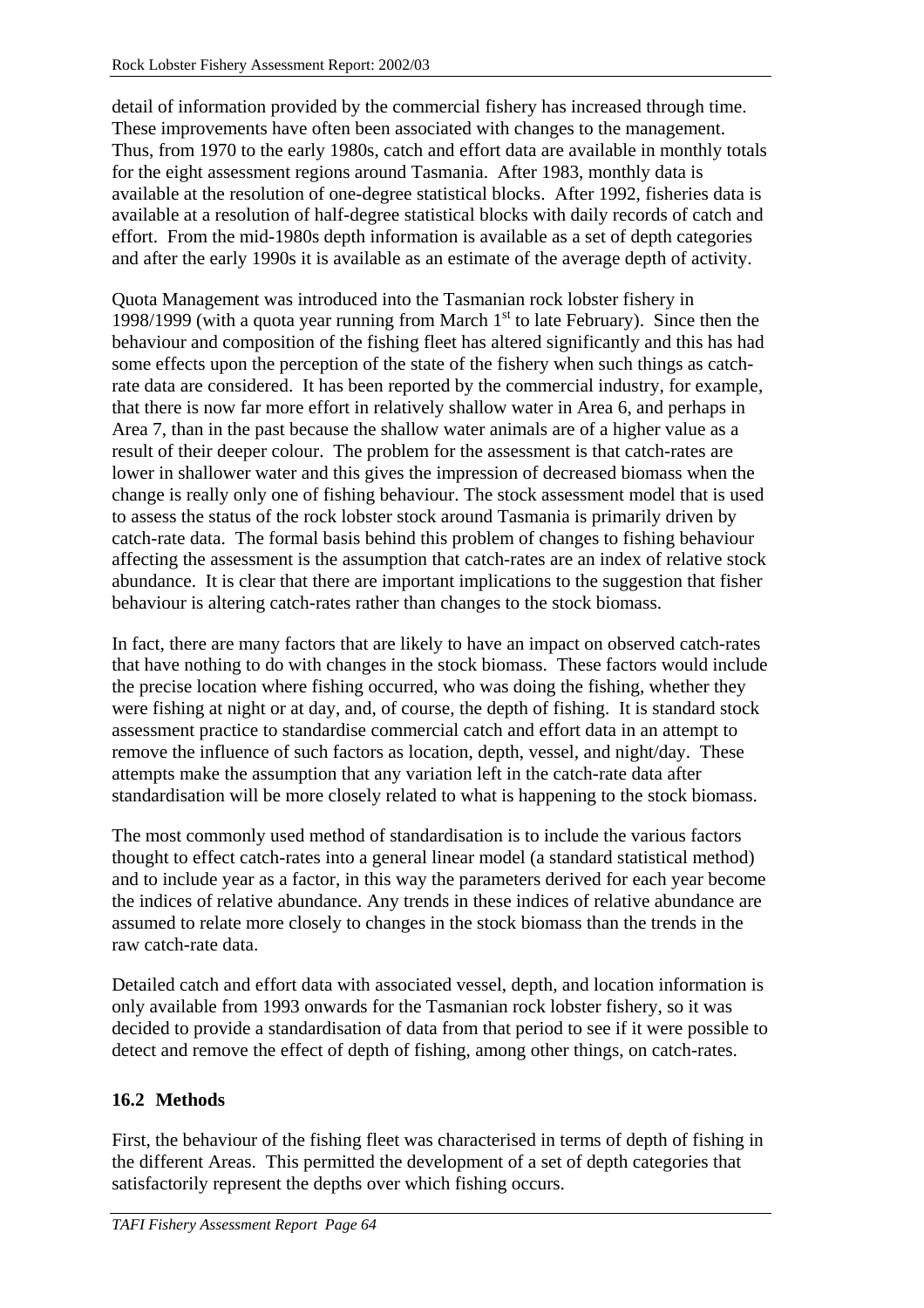The General Linear Models (GLMs) were all conducted using SAS version 8.02 (Proc GLM). The analysis was conducted to provide standardised catch-rates for each month of the fishery; this was necessary because of the enormous differences in catch-rate exhibited through the yearly cycle. The factors available for analysis included vessel distinguishing mark, depth-category, half-degree statistical block, and the day/night flag. By including Year\*Month as a dummy variable into the statistical model, the parameter estimates for each Year\*Month combination constitute the indices of relative abundance. When these are examined, they should provide a cleaner representation of the status of the rock lobster stock through time with the affects of the factors of vessel, depth-category, statistical block, and day/night accounted for.

It should be noted that the output from a GLM does not guarantee that a relation exists between stock size and standardised catch per unit effort. It is possible that factors not included in the GLM (through no other information being available) may still be obscuring any effects of changes in stock biomass.

It is possible to define the so-called 'full statistical model' for the set of factors being considered. This would include all of the factors and the entire set of interaction terms possible between them. It would be difficult to provide a real interpretation for some of the interaction terms possible and their value in describing the data is marginal. However, there is no doubt that the more terms used in a statistical model the more likely we are to describe a larger proportion of the variation in the available data. But just adding more and more parameters to a model is not necessarily an improvement when there can be correlations among them. To illustrate the point with an extremity, we could obtain a perfect fit simply by having the same number of explanatory variables as we had data points. What is required is a compromise between the variability of the data described by the statistical model and the model's complexity.

One-way of selecting such a compromise, which is becoming more accepted as such a criterion, is the use of the Akaike's Information Criterion (AIC). In our own case, after log-transformation, the residuals of the statistical model are normal and additive. The AIC is usually based around a maximum likelihood framework but in the special case of a least squares estimation with normally distributed additive errors, the AIC can be expressed as:

$$
AIC = nLn(\hat{\sigma}^2) + 2K
$$

where

$$
\hat{\sigma}^2 = \frac{\sum \varepsilon^2}{n}
$$

is the maximum likelihood estimator of the variance,  $\sigma^2$ ,  $\epsilon^2$  is the estimated sum of squared residuals for the candidate model, K is the total number of estimated parameters, including the intercept and  $\sigma^2$ , and n is the total number of observations (Burnham & Anderson, 1998). The optimum statistical model is the one that gives rise to the smallest AIC.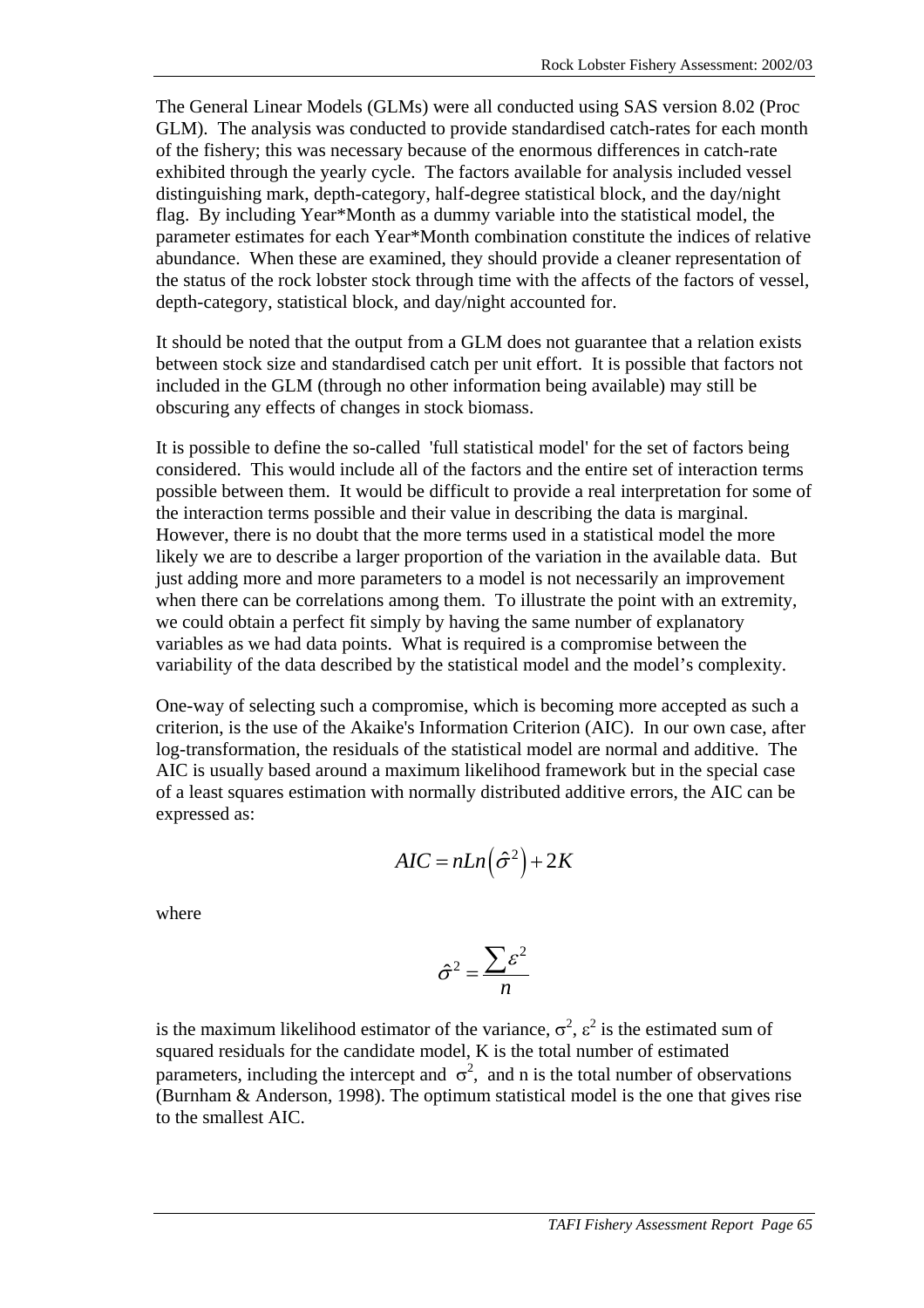## **16.3 Results and Discussion**

A set of general linear models were generated, one for each of the eight assessment areas. The statistical models used a number of factors including the quota year, months within those years, a set of 10-fathom depth categories, the statistical blocks within the eight Areas, the vessels (vessel distinguishing marks), and the day/night flag. Thus, the statistical model fitted to the raw data was:

 $Ln(CE) = Qyear + Month + DepthCategory + Block + Board + DayRight$ 

A similar set of models were also generated for year x month combinations, permitting the trends to be considered on a monthly time-scale. The patterns observed were very similar to those seen in the annual analyses. Depth categories deeper than 100 fathoms were left out of the analysis because of the very small number of observations present in any of the areas. The GLM invariably accounted for a much greater proportion of the available variation than the simple geometric means [\(Table 11\)](#page-74-0). However, the difference between the standardised trend and the geometric mean catch-rate was rarely large (Figure 48).



*TAFI Fishery Assessment Report Page 66*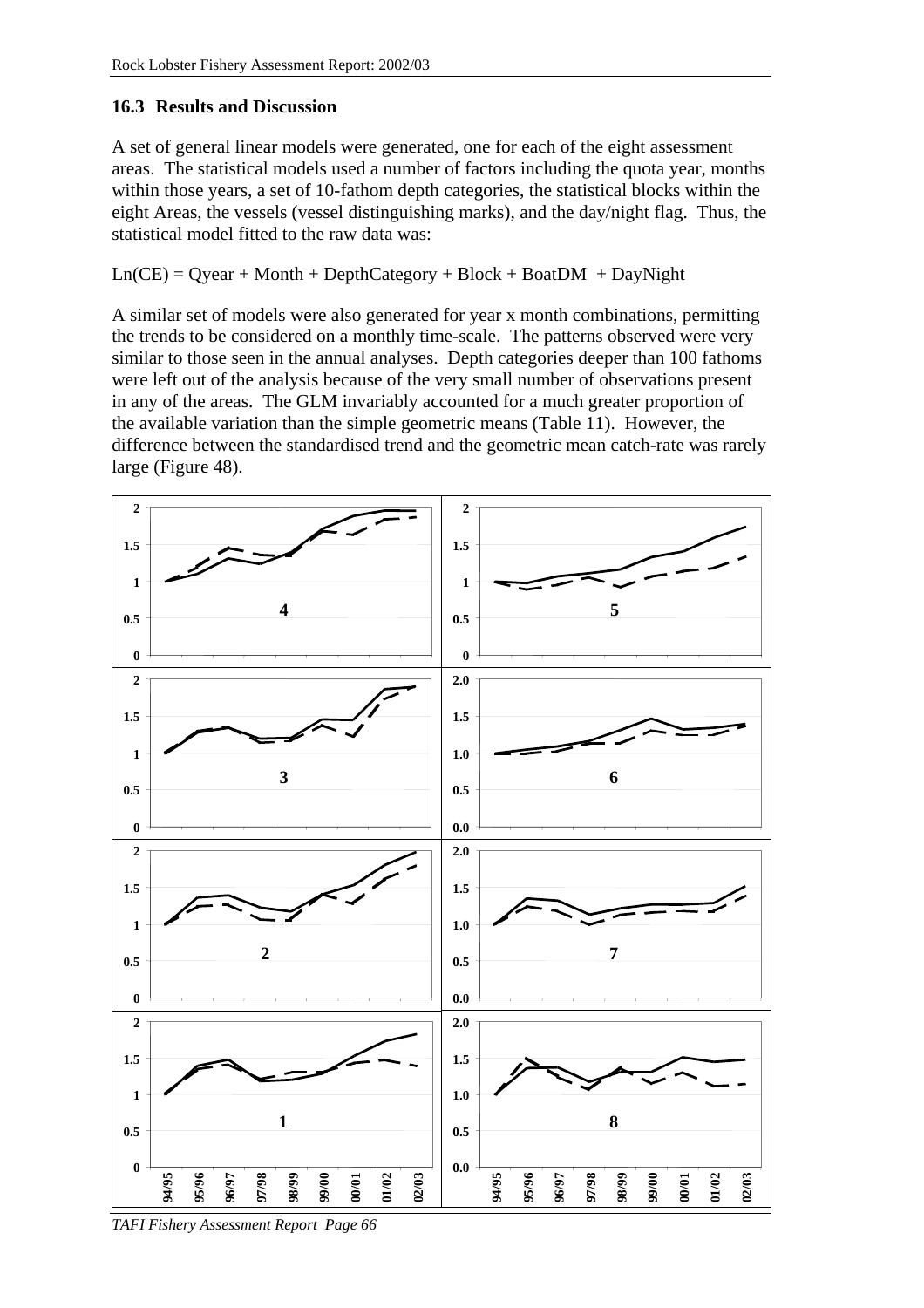<span id="page-74-0"></span>**Figure 48.** Regional rock lobster catch-rates standardised to the 94/95 quota year. Standardised catch rate (solid line) with the Totals catch rate (dashed line) for each of the eight regions across the quota years 94/95 to 02/03. In all cases, the solid line (standardised catch-rate) tends to lie above the other two lines, although the perceived trend is not always increasing faster than the un-standardised catch-rates (see Regions 3, 4, and 6). Fortunately, in all regions the standardised catch-rates were all higher in 2002/2003 than in 2001/2002, although in some instances the increase was only minor.

**Table 11.** A comparison of the percent of available variability in the catch-rate data accounted for first by the simple geometric mean catch-rate and then by the optimal general linear model used to standardize the catch-rates. The number of records relates to how many catch-rate records were available from the 94/95 quota year to the 02/03 quota year. Depth categories greater than 100 fathoms were omitted from consideration because of low numbers of records at those depths.

| Area | <b>GeoMean % Variation</b> | % Variation | <b>Records</b> |
|------|----------------------------|-------------|----------------|
|      | 2.44                       | 48.99       | 44393          |
| 2    | 5.68                       | 57.13       | 38767          |
| 3    | 4.55                       | 47.85       | 41534          |
| 4    | 6.48                       | 43.09       | 58624          |
| 5    | 3.05                       | 40.03       | 75303          |
| 6    | 2.17                       | 37.12       | 38517          |
| 7    | 1.57                       | 38.3        | 28017          |
| 8    | 1.57                       | 43.66       | 85338          |

The effect of depth on catch-rates in Area 6 is of special interest. To investigate this we compared the geometric mean catch-rates for Area 6 with those obtained from the standardisation both with and without depth as a factor (Figure 49). When the effects of depth are factored into the standardisation the catch-rates do indeed increase, although not as much as the simple geometric mean catch-rates. It can, therefore be concluded that while there is an effect of changing depths through the last few years it has only been minor.



**Figure 49.** The standardized catch rates with depth included (solid line), depth excluded (dotted line), and the arithmetic mean catch rates (dashed line) for Region 6. Note the left-hand axis, the y-axis, has a different scale to that in Fig. 2. This is a relative scale and does not equate to kg/potlift.

The major factors in the analysis were those of month and vessel, though depth accounted for significant variation in some Areas [\(Table 12\)](#page-75-0). Because there are so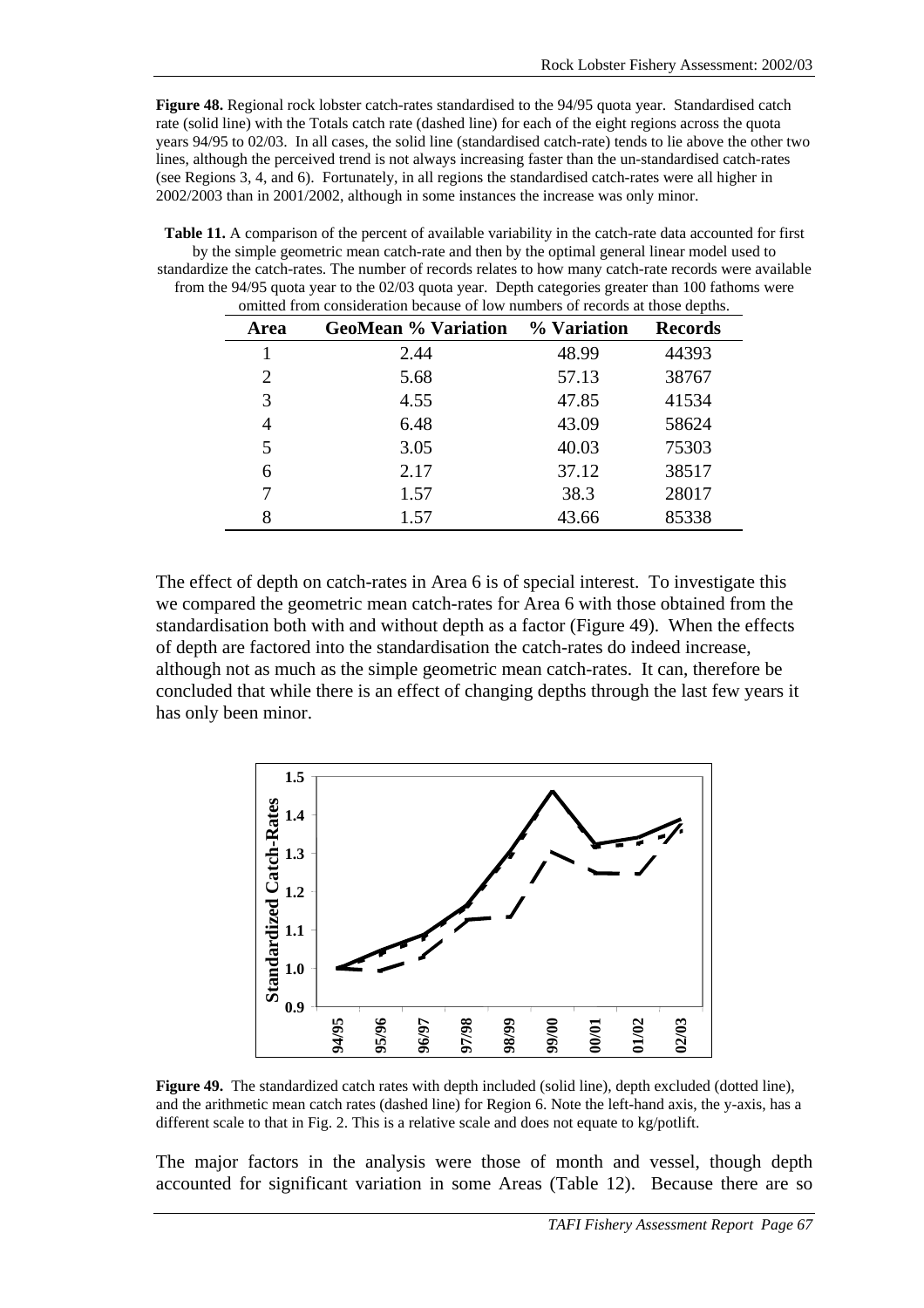<span id="page-75-0"></span>many data points, virtually every factor that is included provides a statistically significant contribution. However, the impact that each makes on the final standardised catch-rate trends can become sufficiently minor as to be insignificant to the fishery statistics. In the data presented, four trends are compared.

**Table 12.** A comparison of the components of variation accounted for by different model factors. Statistical models were built in the descending order illustrated. Thus, Quota year accounted for 2.42 % of variation in Area 1 but 6.47% in Area 4. Month accounted for 39.25% in Area 2, vessel accounted for 8.13 % in Area 7 and depth accounted from 2.93% in Area 7. The lower half of the table transforms the amounts of variation accounted for by the various factors into proportional contributions to the total variation accounted for in the model. The bolded cells relate to those that accounted for more than 10% of the total described.

| <b>Factor</b> | Area 1 | Area 2 | Area 3 | Area 4 | Area 5 | Area 6 | Area 7 | Area 8 |
|---------------|--------|--------|--------|--------|--------|--------|--------|--------|
| Qyear         | 2.42   | 5.66   | 4.53   | 6.47   | 3.04   | 2.15   | 1.54   | 1.56   |
| Month         | 36.81  | 39.25  | 33.42  | 18.45  | 20.58  | 15.17  | 17.14  | 26.98  |
| <b>Block</b>  | 2.21   | 0.35   | 1.68   | 2.40   | 4.25   | 5.39   | 0.57   | 5.12   |
| Depth         | 0.20   | 0.95   | 0.47   | 1.38   | 1.54   | 1.78   | 2.93   | 0.88   |
| Vessel        | 5.59   | 8.35   | 6.76   | 10.12  | 7.61   | 10.06  | 8.13   | 7.39   |
| DayNight      | 1.40   | 2.27   | 0.70   | 3.99   | 2.79   | 2.17   | 7.47   | 1.51   |
| Month*Depth   | 0.79   | 0.28   | 0.27   | 0.30   | 0.29   | 0.92   | 1.35   | 0.84   |
| Total $R^2$   | 49.43  | 57.11  | 47.83  | 43.12  | 40.10  | 37.64  | 39.12  | 44.29  |
|               |        |        |        |        |        |        |        |        |
| Qyear         | 4.90   | 9.92   | 9.46   | 15.00  | 7.57   | 5.71   | 3.94   | 3.51   |
| Month         | 74.47  | 68.74  | 69.87  | 42.79  | 51.32  | 40.30  | 43.80  | 60.92  |
| <b>Block</b>  | 4.47   | 0.61   | 3.52   | 5.57   | 10.61  | 14.33  | 1.46   | 11.56  |
| Depth         | 0.41   | 1.67   | 0.99   | 3.21   | 3.85   | 4.73   | 7.48   | 2.00   |
| Vessel        | 11.31  | 14.61  | 14.14  | 23.46  | 18.97  | 26.73  | 20.77  | 16.70  |
| DayNight      | 2.83   | 3.97   | 1.46   | 9.26   | 6.95   | 5.76   | 19.09  | 3.42   |
| Month*Depth   | 1.61   | 0.48   | 0.56   | 0.71   | 0.72   | 2.44   | 3.45   | 1.89   |
| Total $R^2$   | 100.00 | 100.00 | 100.00 | 100.00 | 100.00 | 100.00 | 100.00 | 100.00 |

# **17. Appendix 2: Update of the Commercial Fleet Dynamics Model**

## **17.1 Background**

The original fleet dynamics model developed for the Tasmanian fishery by Punt and Kennedy (1997) used a relationship between the area, the month of fishing, and the expected catch-rates in each area in each month, to predict the harvest rate in the different regions in each month. Without the catch-rate information this would have been equivalent to the geometric mean harvest rate expected in each area in each month. Because the fishers usually respond very effectively to changing catch-rates it appeared to be a sensible strategy to include the expected catch-rates (as indicative of the available biomass) in the statistical description. When this is done there is a clear improvement in the ability to predict where fishing will occur.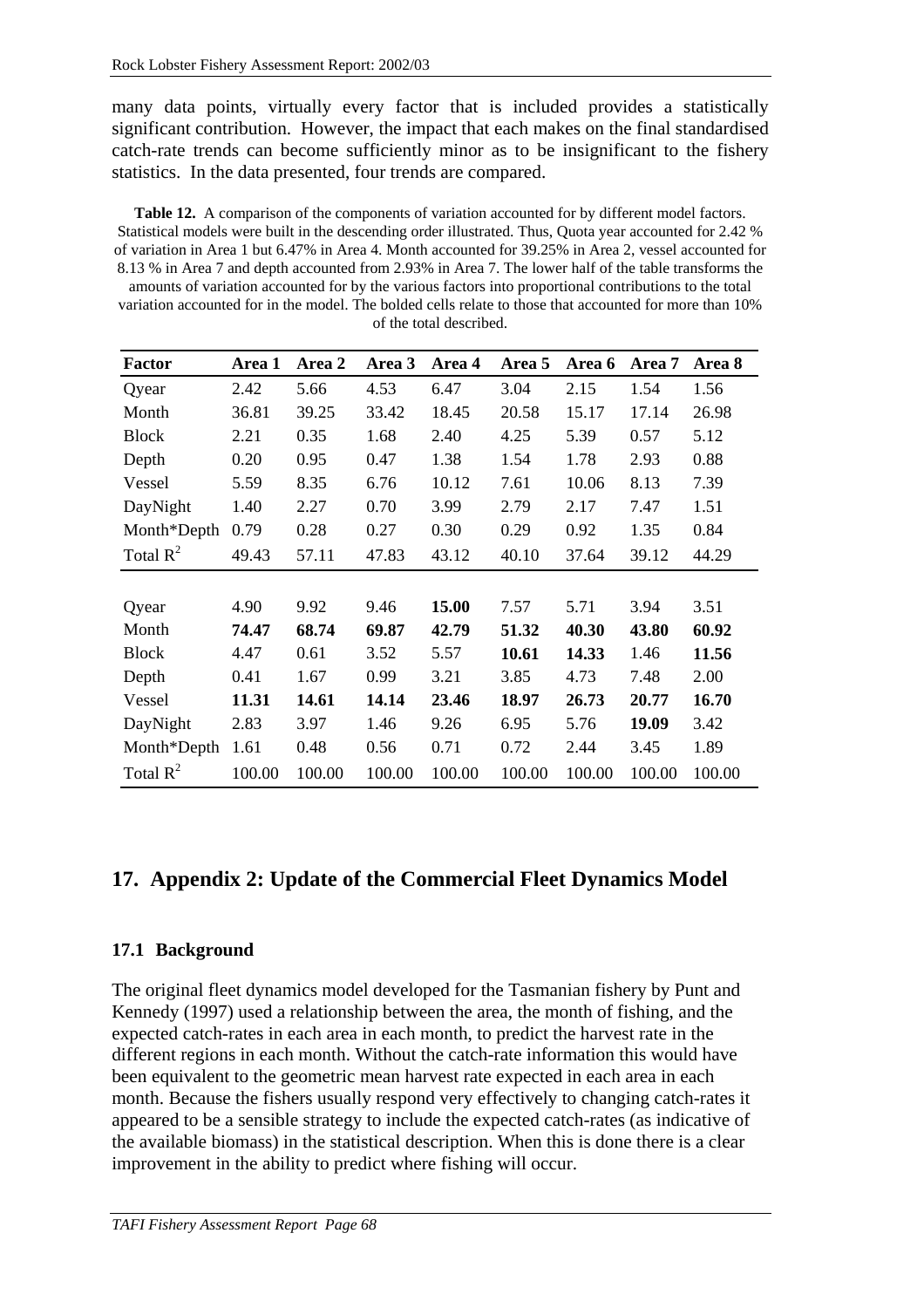The fleet dynamics model originally defined in the assessment model Fortran 77 code was:

 $Ln(H) = Area + Month + Area*CPUE + Month*CPUE.$ 

In practice, the model parameters for the Area\*CPUE components were all set to zero so the simpler model using just the first two terms and the last term was used.

Ln(*H*) is the natural log of predicted harvest rate, Area and Region are dummy variables designating the 12 months and 8 assessment regions. CPUE was the expected catch-rates, in kgs per pot, from the assessment model fit to the fishery data. The harvest rate definition used was idiosyncratic to the particular assessment model code because it was not the usual proportion of the available biomass that is taken as catch but, rather, was that amount multiplied by 1,000. This was because the predicted catch from the model is in kilograms while the predicted available biomass is presented as tonnes, thus:

 $H =$  Catch in kg / Biomass in tonnes

The original fleet dynamics model used data generated by the model for the years 1990 to 1995. As part of the FRDC funded project "Impact of Management Change to an ITQ System in the Tasmanian Rock Lobster Fishery" (1999/140; Frusher *et al*., 2003) the various current models along with new alternatives were investigated so as to recalibrate the fleet dynamics to more closely match fleet behaviour since the introduction of the quota management system. At the time of those analyses there were only two complete years of data following the introduction of the ITQ system and it was questionable whether the fleet dynamics had stabilised within the new system.

Frusher *et al*. (2003) were able to show that there were a number of trends in the data relating to both spatial and temporal fishing patterns. Fishing inshore to target better quality red coloured lobsters and increased fishing effort into the winter months when prices are highest were two of the major changes identified. The winter fishing trend had commenced prior to the introduction of quota whereas the increased effort in inshore waters appears to be a more recent trend. In some cases it was uncertain whether there had been a qualitative change in how the trends were proceeding following ITQ introduction but it remained clear that fleet dynamics were not stable or stabilising.

In 2003 there are now 5 years of data post-introduction of ITQs for the Tasmanian rock lobster fishery and a further attempt has been made to re-calibrate the fleet dynamics model.

# **17.2 Methods**

Similar to the attempts made by Frusher *et al.* (2003), a data set was developed consisting of 13 years (1990/1991 to 2002/2003) with the required predicted harvest rates, for each month and area, along with the predicted catch-rates for each of the combinations. This was used as the basis for generating various statistical descriptions of the fleet dynamics, and the best model, as determined by the amount of variability described and the AIC (see Section [16\)](#page-70-0).

The final statistical model selected was the same as used originally, i.e: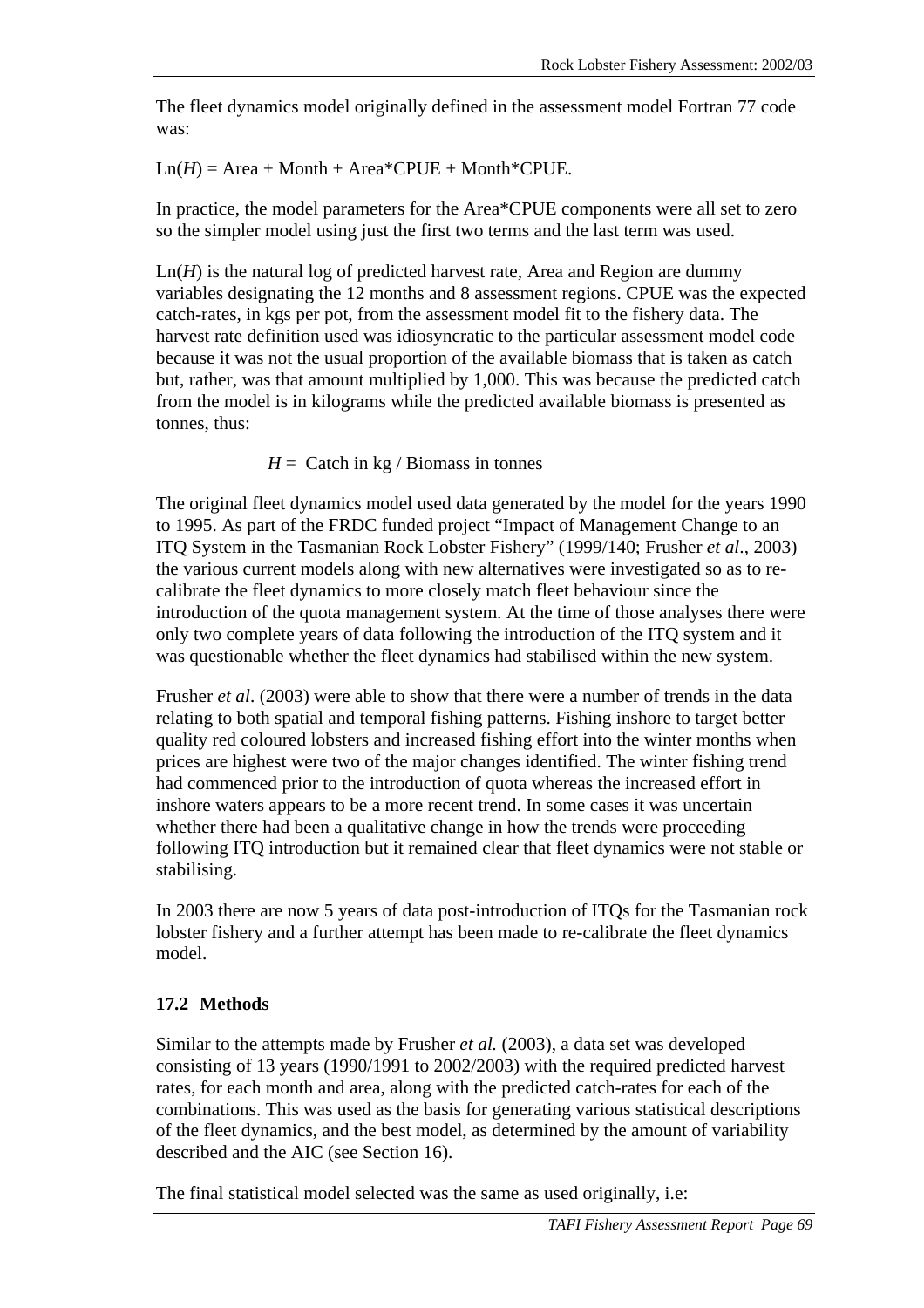$Ln(H) = Area + Month + Area*CPUE + Month*CPUE$ 

this time, parameters were also estimated for the Area\*CPUE interaction term. While these new parameter estimates were included in this year's assessment there are problems developing for this approach deriving from how the fleet dynamics has been changing since the introduction of quota. These were investigated using autocorrelation at a one-year time lag.

#### **17.3 Results and Discussion**

Since the introduction of quota, various trends have developed in how the fishers behave that were not expressed to the same extent prior to quota. These trends are most apparent in regions 2, 3, 4, and 8, but other regions also show steady increases, decreases or stability in a manner different to that prior to quota (Figure 50).



Figure 50. Catches, in tonnes, for each of the 8 assessment regions against the quota years March 1<sup>st</sup> to Feb  $28^{th}/29^{th}$ . In each case the horizontal line is the average catch taken in each region through the 13 year time-period. The quota system was introduced in the 1998/1999 quota year.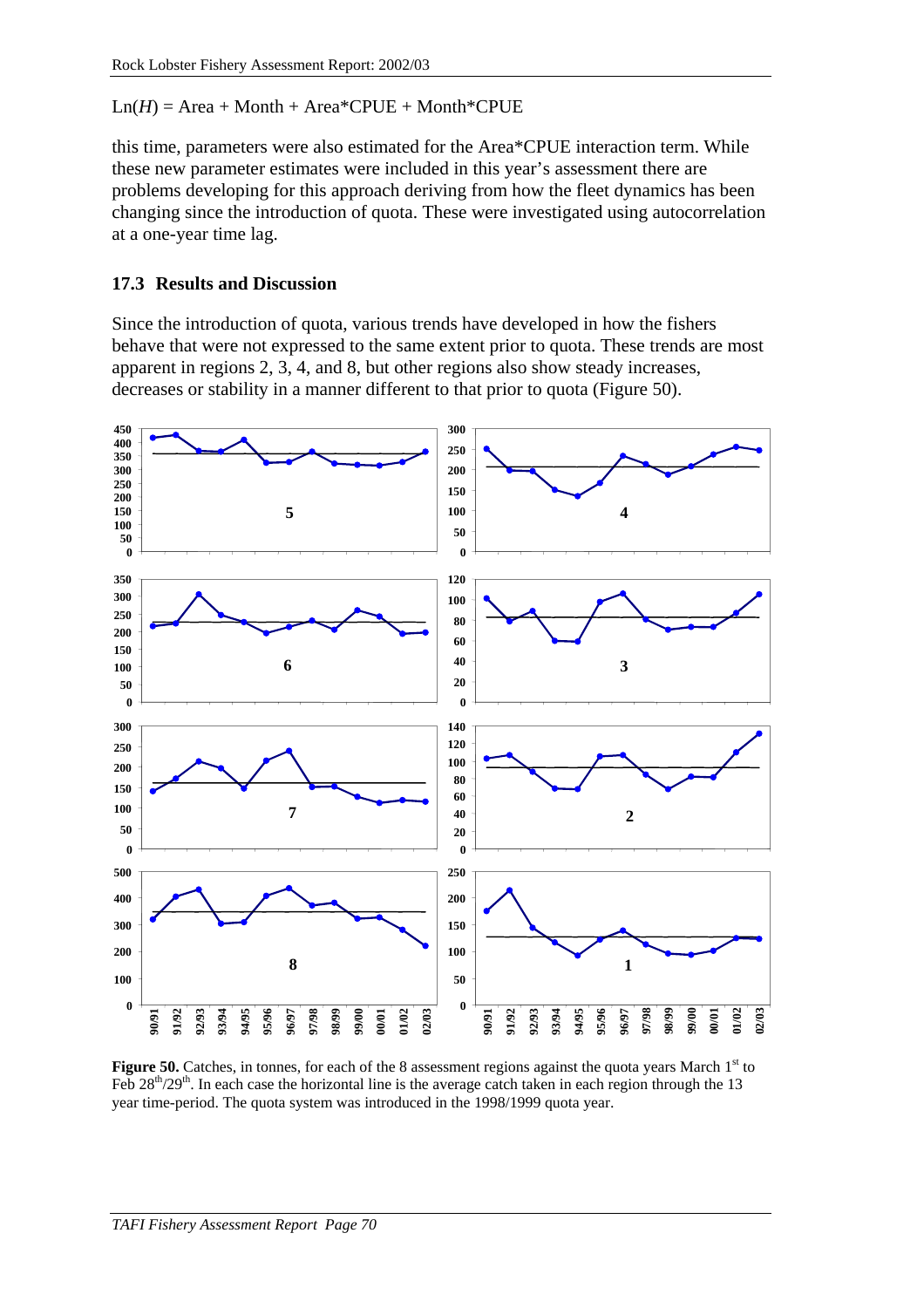One way of describing such trends is by considering the autocorrelation that exists within the time-series of catches in each region. That is, how much does a high catch in one year signal a high catch the next? If there is a trend present then one would expect the autocorrelation to be large, whereas if there is variation without a general pattern then the autocorrelation (time lagged one year) would be expected to be small.

In the earlier period, used to describe the fleet dynamics in the original model, only regions 1 and 4 show indications of trends in the catches taken each year. Since the introduction of quota management relatively high autocorrelation levels corresponding to trends are seen in all regions except region 6 (Table 13, [Figure 51\)](#page-79-0).

|        | 2002/2003. |        |
|--------|------------|--------|
| Region | 90/95      | 98/03  |
|        | 0.5458     | 0.6967 |
| 2      | 0.2247     | 0.8654 |
| 3      | $-0.1650$  | 0.9144 |
| 4      | 0.6515     | 0.8671 |
| 5      | $-0.1353$  | 0.7358 |
| 6      | 0.0428     | 0.0760 |
|        | $-0.2175$  | 0.6313 |
|        | $-0.1280$  | 0.7775 |

**Table 13. Autocorrelation coefficient for two different sets of five years, calculated as the correlation between the first four years with the last four years i.e. a time-lag of 1 year.** The 90/95 period is for the 1990/1991 to 1995/1996 seasons, while the 98/03 is for the period 1998/1999 to

The trends that have developed since the introduction of quotas, in how catches are being distributed around the State, may become exaggerated in the projections of the model into the future and may confuse the statistical fleet dynamics model. Instead of describing the variation inherent in the fleet dynamics, the presence of trends can introduce biased predicted levels of effort in particular regions.

While the predictions for the whole fishery will remain useful, the particular predictions by assessment region may become biased if the projections are pushed too far into the future. Ways of avoiding this problem should be investigated by attempting to develop alternative fleet dynamics models that are less affected by recent trends.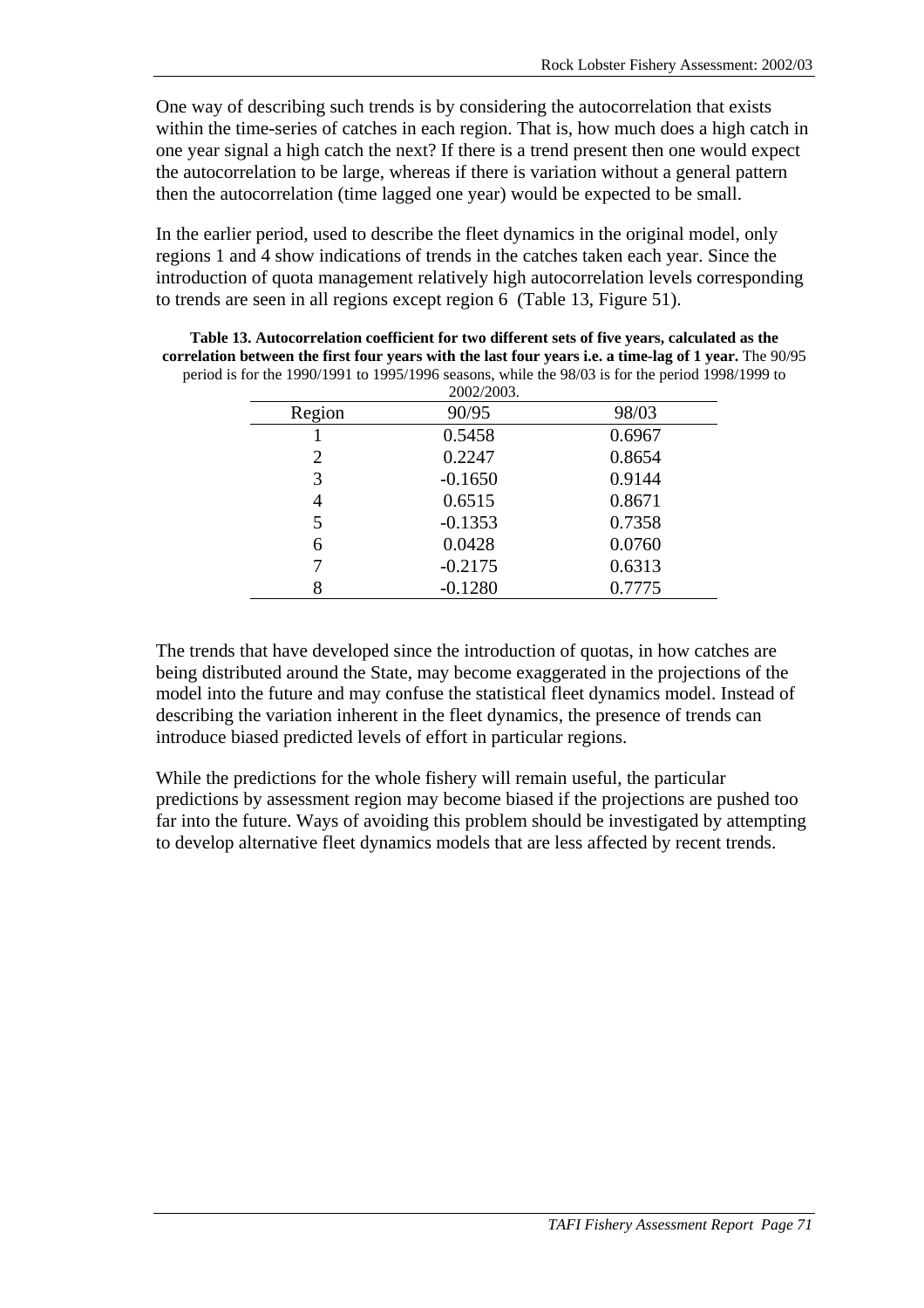<span id="page-79-0"></span>

**Figure 51.** The autocorrelation in each assessment area for the years since the introduction of quota on the y-axis and the early years, 90/91 to 95/96, on the x-axis. The low point near the origin represents area 6. In all the other areas the level of autocorrelation has increased, in some cases markedly. The diagonal line represents the line of equality.

# **18. Appendix 3: List of Management Objectives and Strategies**

There are eight policy objectives in the current rock lobster fishery policy document (Anon, 1997). Although this document remains current, the introduction of the *Environment Protection and Biodiversity Conservation Act 1999* and the subsequent assessment of the fishery for export exemption under Parts 13 & 13A of the *Act,* has meant that these objectives are now interpreted, for the purposes of managing the fishery, under an overriding policy of ecologically sustainable development. The strategies adopted to achieve the existing objectives remain the management tools that are currently utilised.

To provide for ecologically sustainable development, the management objectives have recently been expanded and modified and will shortly be released for public comment as part of a new policy document. In line with the draft objectives, a number of changes to the management strategies are also proposed in the new policy document.

The proposed policy objectives listed in the draft plan are:

- The fishery shall be conducted at catch levels that maintain ecologically viable stock levels at an agreed point or range and within acceptable levels of probability.
- Where the fishery assessment suggests that the fish stock is below defined reference points, then the fishery will be managed to promote recovery to ecologically viable levels within a nominated timeframe.
- An appropriate compliance strategy that minimises the opportunity for illegal activity through monitoring, compliance and enforcement measures that are supported and aided by industry.
- Optimise the economic value of the fishery within the constraints of objective 1.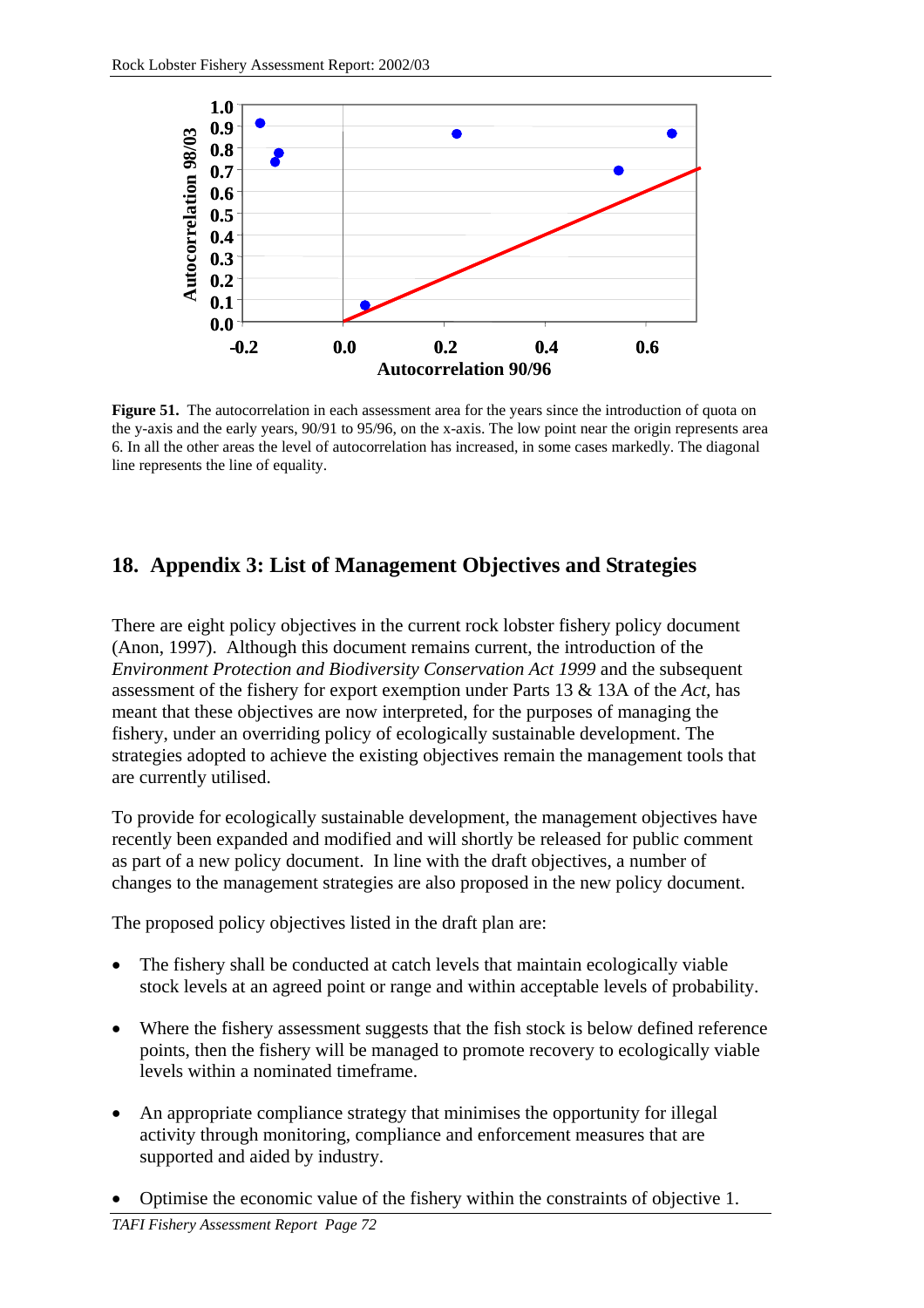- Recover a financial contribution from both commercial and recreational rock lobster fishers to contribute to the real costs of management, compliance and research.
- Ensure that the rock lobster fishing fleet continues to provide employment and an economic return to Tasmanian coastal communities.
- The fishery is conducted in a manner, which minimises the effect on by-catch or by-product species.
- The fishery is conducted in a manner, which minimises mortality of, or injuries to, endangered threatened or protected species and avoids or minimises impacts on threatened ecological communities.
- The fishery is conducted in a manner that minimises the impact of fishing operations on the ecosystem generally.
- Maintain a fishery that is conducted in an orderly manner recognising different participants need to access shared fishing grounds.
- Provide reasonable recreational access to the fishery.
- Provide access to the fishery for Aboriginal people to undertake cultural activities.
- To promote and maintain handling and processing practices that attempt to ensure the highest quality rock lobster product.

# **19. Appendix 4: List of Performance Indicators and Trigger Point Strategies**

#### **19.1 Performance Indicators**

The performance indicators for the Tasmanian rock lobster fishery are identified in the rock lobster fishery policy document (Anon, 1997). These are:

#### 19.1.1 Catch per unit effort (CPUE)

Catch per unit of effort (or catch-rate) is commonly used as an index of abundance. For the purpose of the Management Plan, CPUE is defined as the kilograms of lobster caught per pot lift and will be calculated separately from both commercial catch returns and independent research surveys.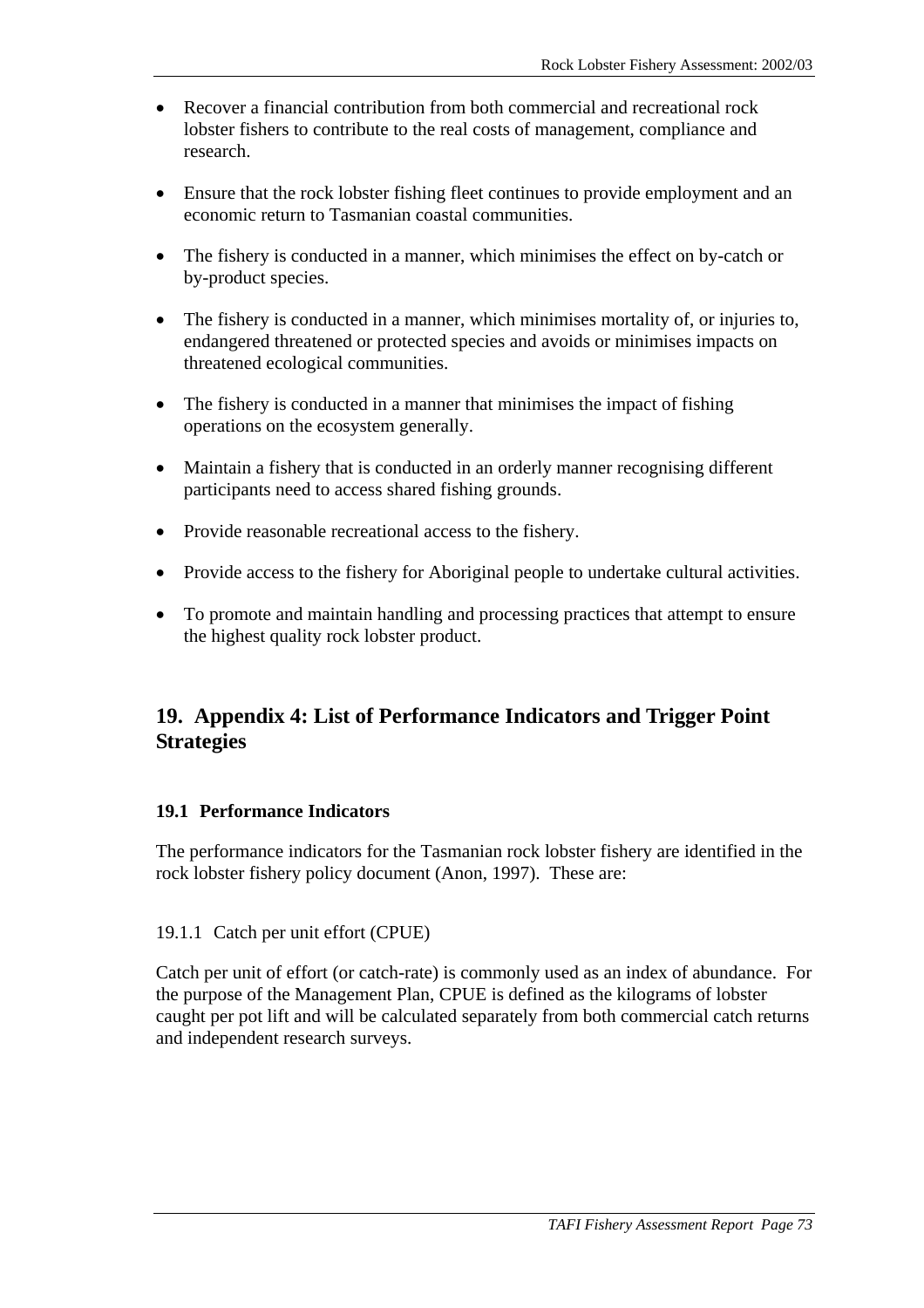#### 19.1.2 Biomass

- While CPUE can provide a relative index of abundance, it does not provide an actual estimate of biomass. For the purpose of the Management Plan, biomass will be defined as the estimated tonnage of legal-sized lobster on the bottom at a stated point in time. Changes in the biomass are important because this will affect the catch-rate, productivity, sustainable harvest level and egg production of the fishery.
- Biomass will be estimated by two different techniques. The first will be a length structured, spatial stock assessment model of the rock lobster fishery and the second method will be through independent research surveys in selected regions of the fishery. While these two techniques are different, the stock assessment model incorporates research data, which implies that the two sources of biomass estimates are not completely independent.

#### 19.1.3 Egg production

- Maintenance of sufficient levels of egg production is crucial to prevent declining recruitment and eventual recruitment failure of the fishery. Unfortunately there is a high degree of uncertainty in terms of both the level of egg production required and whether there are certain regions, which are most important as the source of future recruitment. In light of this uncertainty, it is important to apply a precautionary approach and to ensure that both global and regional egg production does not fall below the lowest levels that have been experienced in the past.
- Both global and regional egg production will be estimated through the previously mentioned stock assessment model of the rock lobster fishery. For the purpose of this Management Plan, the term Egg<sub>low</sub> will refer to the value of the lowest level of annual egg production experienced between 1970 and 1995 on a global or regional basis (depending on context). The  $Egg_{low}$  value will be used as a limit against which egg production in future years will be compared.

#### 19.1.4 Relative abundance of undersized lobster

- CPUE, Biomass and Egg production reflect the performance of the fishery over the preceding fishing season. In contrast, a measure of the undersized component of the resource can give an indication of expected future harvests. This would allow for adjustments to catch levels to be made prior to problems being reflected in the fishery. For the purpose of the Management Plan, undersized lobster will be defined as the kilograms of lobster caught per pot lift in specified length classes. The size of the length classes will represent annual growth increments, taking into account the different regional growth rates.
- The relative abundance of undersized lobster will be estimated from independent and fishery dependent research surveys in selected regions of the fishery.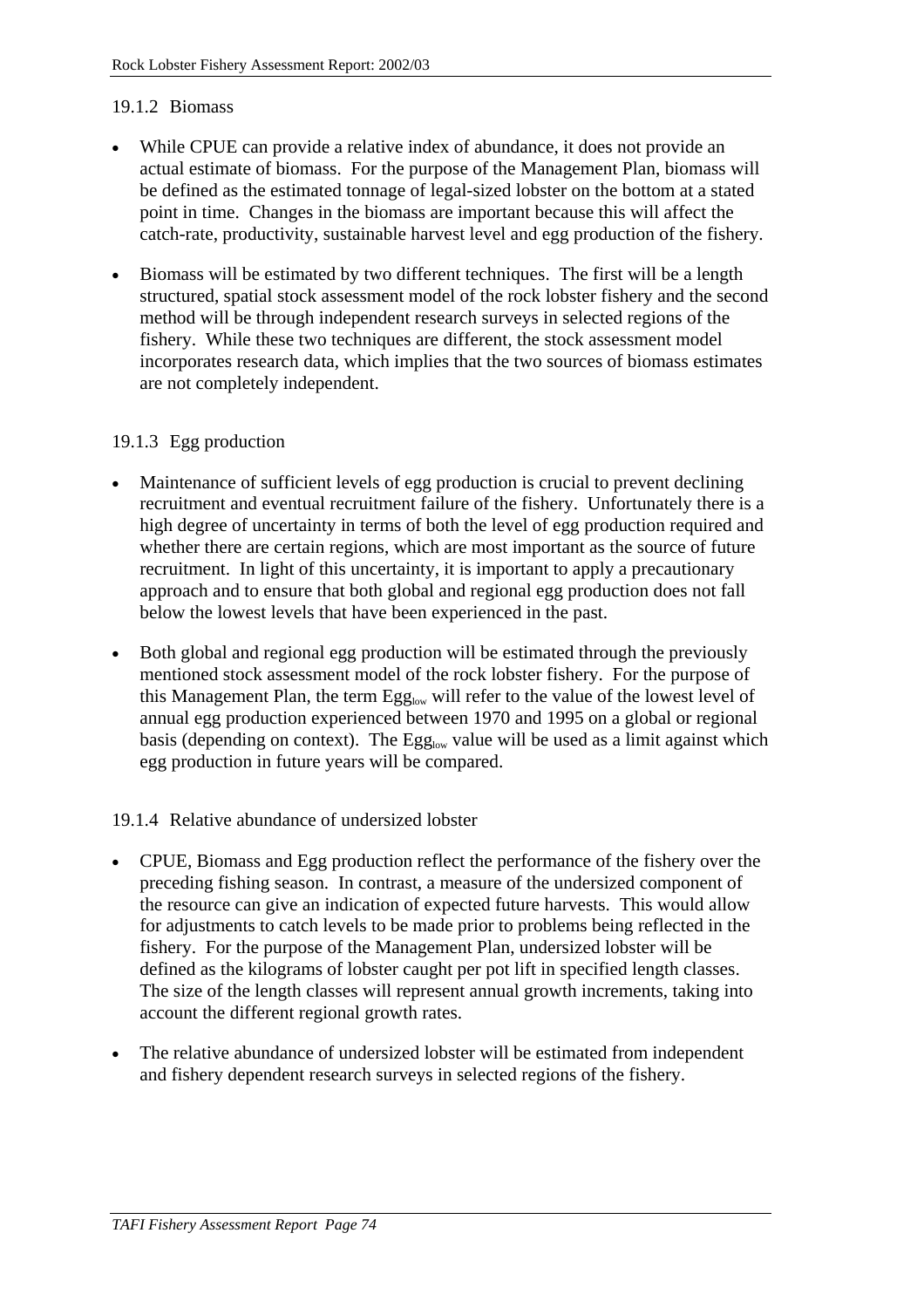## 19.1.5 The total annual commercial catch

• The total annual commercial catch may fall below the TACC for a number of reasons, that must be accounted for before any action is taken. The total commercial catch will be monitored against the TACC for the fishery.

## 19.1.6 The size of the commercial rock lobster fishing fleet

As the restructuring process occurs it is likely that the number of active commercial licenses and vessels operating in the rock lobster fishery will decline. It is important to monitor this decline to assess possible social and economic impacts on the coastal communities where commercial rock lobster fishing is an important industry.

#### 19.1.7 The recreational catch

The recreational catch will be monitored through the continuation of recreational surveys. The recreational catch is not limited directly. While this is of little concern as the catch appears to have fallen over the past ten years, it is important to monitor the catch and to take corrective action if it increases above what it may have been in the past. In the last 10 years the recreational catch has ranged from 5% and 11% of the commercial catch.

#### **19.2 Trigger Points**

The trigger points for the Tasmanian rock lobster fishery are listed in the rock lobster fishery policy document (Anon, 1997).

#### 19.2.1 Catch per unit effort (CPUE)

- Annual CPUE from commercial catch returns falls below 95% of the CPUE for the reference year with the lowest catch-rate (i.e. 1993, 1994, or 1995). For the first year of the Management Plan only, catch-rate will be permitted to fall to 90% of that in the reference year with the lowest catch-rate. The analysis to assess this trigger point must standardise CPUE to take account of possible biases caused by changing fishing patterns on at least a monthly and regional basis.
- Annual CPUE from commercial catch returns for any region falls below 75% of the CPUE for the reference year with the lowest catch-rate for that region, unless at least three other years for the same region between 1970 and 1995 had a lower catch-rate. The analysis to assess this trigger point must standardise CPUE to take account of possible biases caused by changing fishing patterns on at least a depth stratified and monthly basis. This analysis should also take into account any other mitigating factors that might artificially affect regional catch-rates.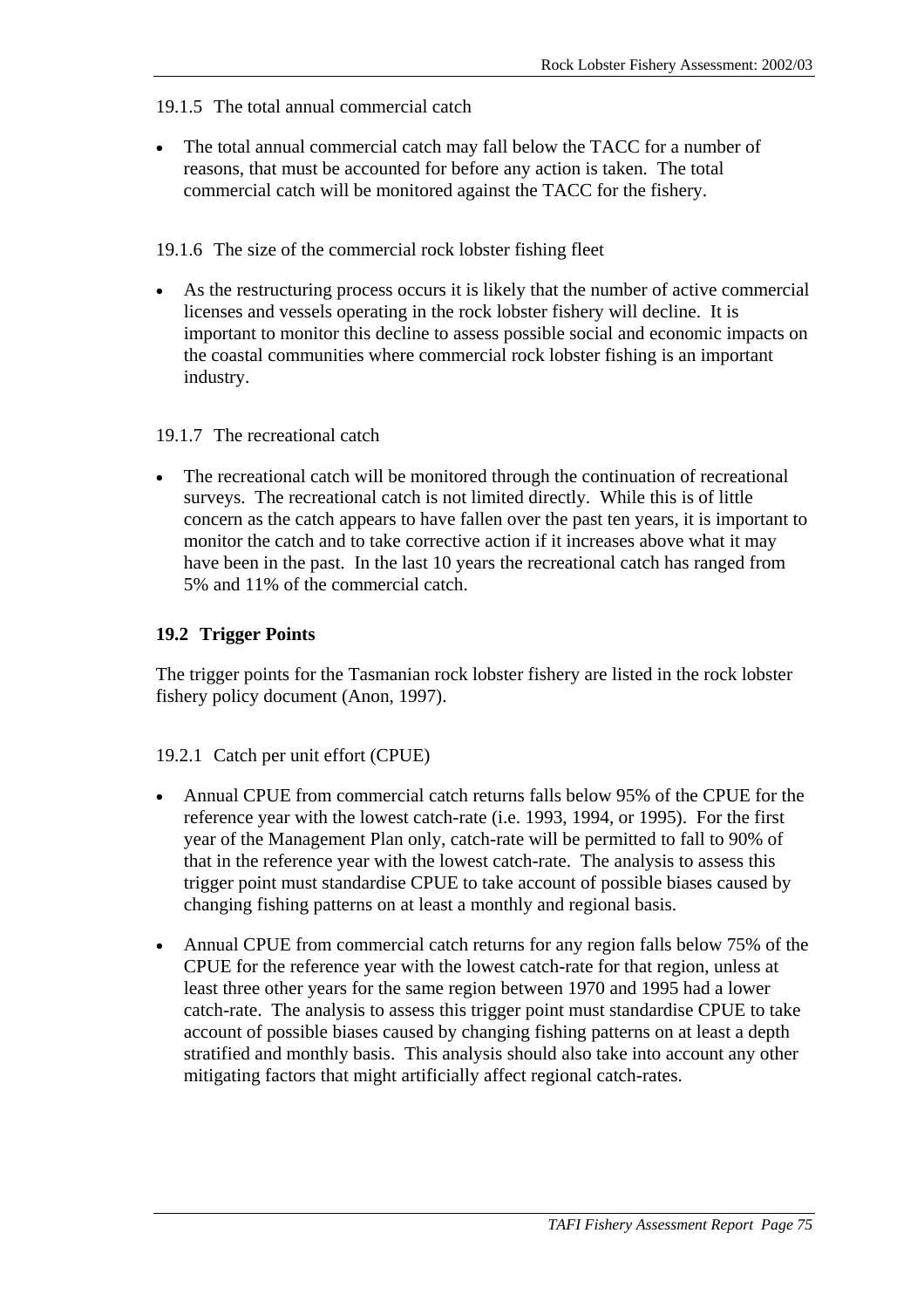• CPUE from research surveys in available regions declines significantly from matching surveys (location and month) from that of the reference year with the lowest matching survey catch-rate. The analysis of this trigger point should consider mitigating factors such as variations in catchability due to weather or variation in moult timing or seasonal influences.

#### 19.2.2 Legal-sized biomass

- The estimate of global (Statewide) legal-sized biomass from the stock assessment model falls below 95% of that estimated for the reference year with the lowest biomass.
- The legal-sized biomass estimate from the stock assessment model for any region falls below 75% of that estimated for the reference year with the lowest biomass in the related region.
- Legal-sized biomass estimates from research surveys in available regions declines significantly from one survey year to the next (technique being developed). Biomass specific research surveys will not commence till the 1997/98 season, hence it is not possible to use a past reference year in the trigger point. An exception to this trigger can be invoked if the stock assessment model or other models can adequately demonstrate that the decline in biomass seen through research surveys results in a biomass that remains higher than that which existed in the reference years.

## 19.2.3 Egg Production

- The estimate of global (Statewide) egg production falls below that of  $Egg_{low}$ . An exception to this can be invoked if the estimated egg production is within 5% of  $Egg<sub>low</sub>$  provided that the reduction is restricted to areas with egg production levels which exceed 40% of that of the estimated unfished (virgin) stock.
- Any regional estimates of egg production falls to less than 95% of the related egg<sub>low</sub> unless the affected regions have egg production levels which exceed 40% of that of the estimated unfished stock.
- For regions in which the estimated value of  $Egg_{low}$  is less than 10% of that of the estimated unfished stock, no reduction in egg production below that of  $Egg_{low}$  is permissible.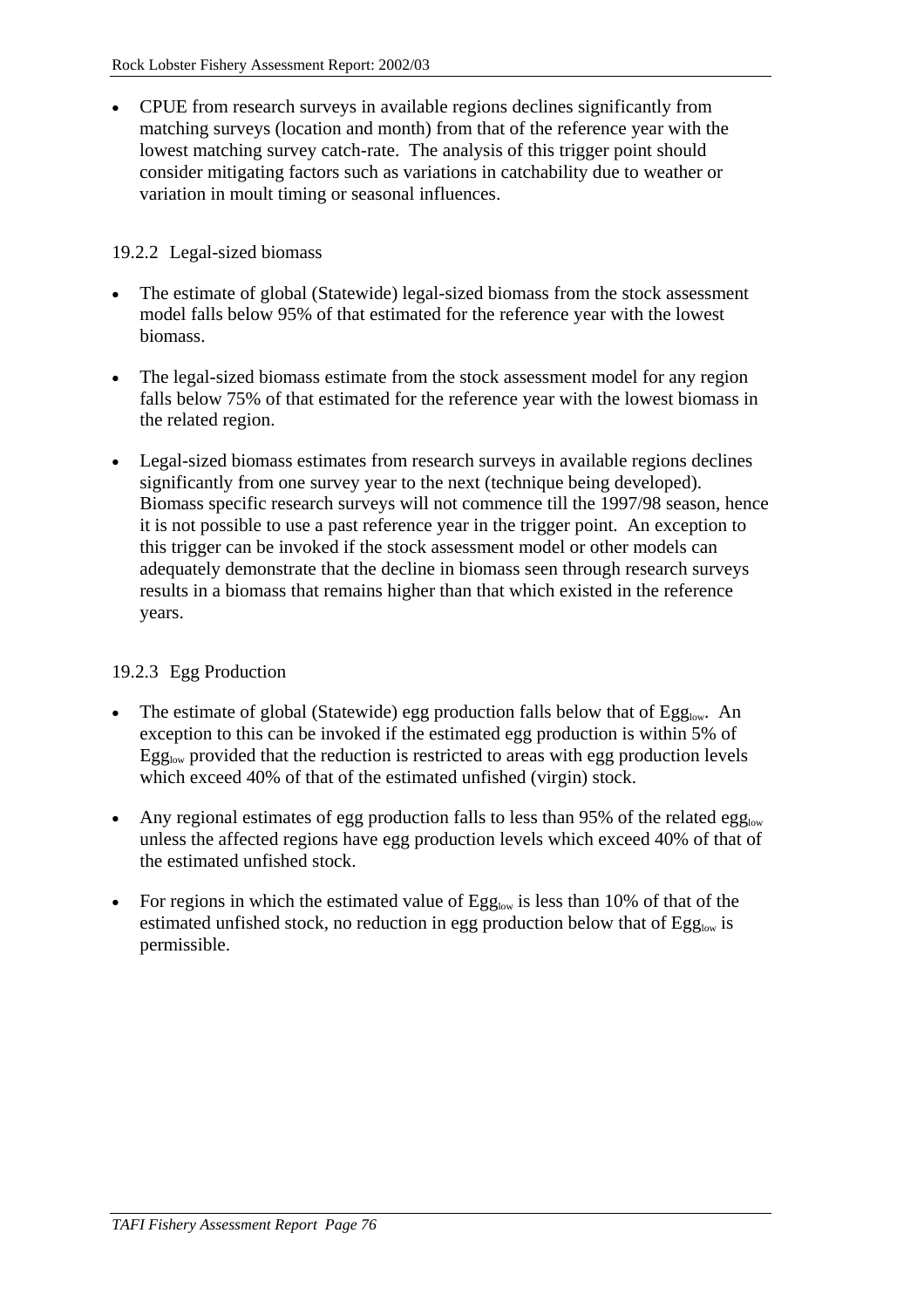- 19.2.4 Relative abundance of undersized lobster
- Annual CPUE of undersized lobster in the pre-recruit size class falls below 95% of that estimated for the reference years already mentioned, for the same sampling region and sampling period. The analysis of this trigger point should consider mitigating factors such as variations in catchability due to weather or variations in moult timing. $<sup>1</sup>$ </sup>

#### 19.2.5 The total annual catch

The total annual commercial catch falls below 95% of the TACC for any year. The analysis will consider the reasons for the actual catch falling below the TACC, these may include weather factors, quota availability factors or market factors.

## 19.2.6 The size of the commercial rock lobster fleet

The number of commercial licenses operating in the fishery falls below 220. The analysis will consider factors that have caused the number of licenses to fall to this level. Action may be taken to ensure there is no further decline in the number of licenses if it is considered necessary by the industry or the Government.

## 19.2.7 The recreational catch

 $\overline{a}$ 

The recreational catch exceeds 10% of the TACC in a year there will be a review of the recreational management arrangements.

<sup>&</sup>lt;sup>1</sup> The Tasmanian rock lobster stock assessment working group considered this trigger point to be of questionable value, given the large annual variation in natural recruitment. It was suggested that future management plans incorporate a trigger based on trends in relative abundance of undersize lobsters over periods of several years.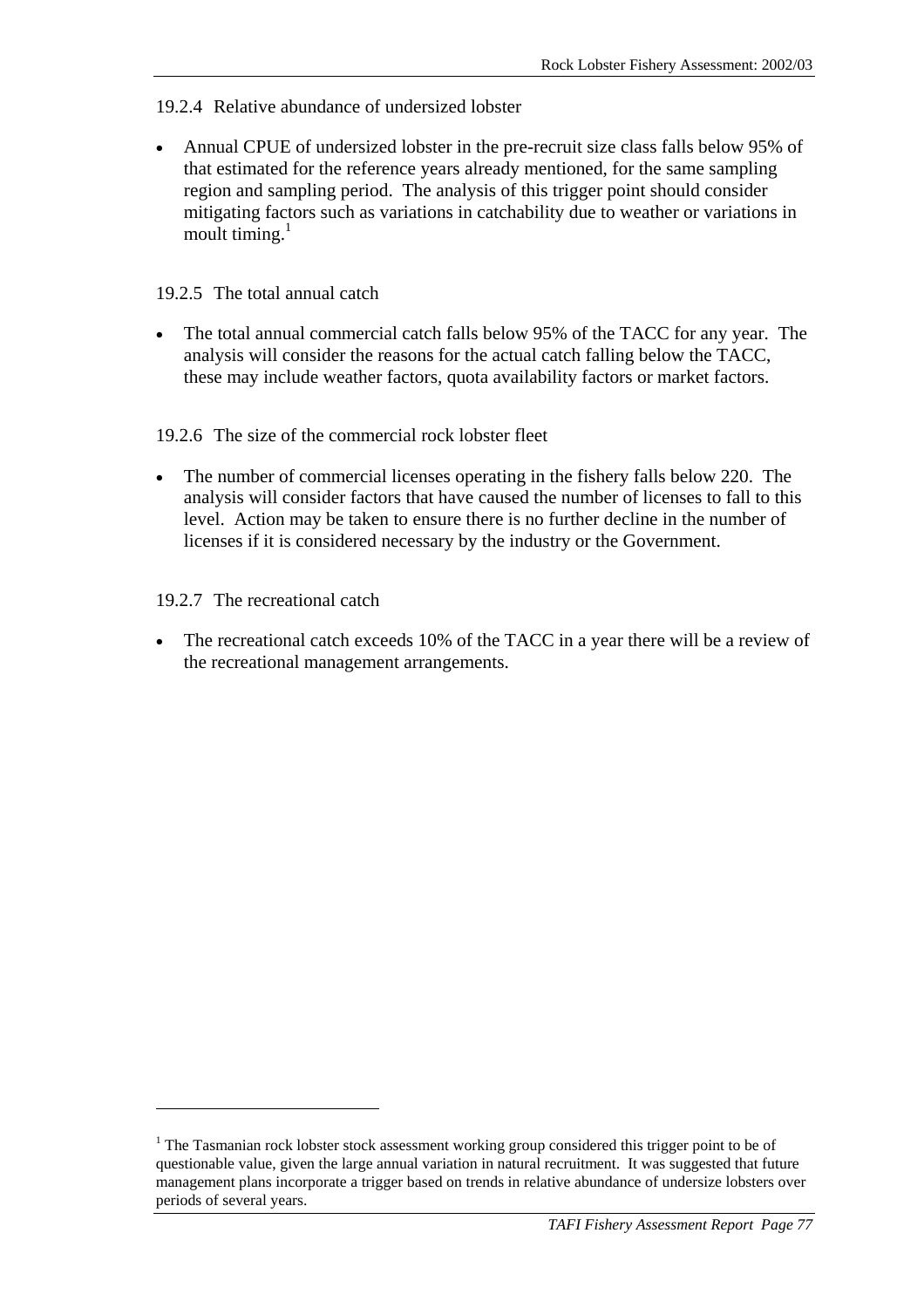# **20. Appendix 5: Summary of Rules**

**Table 14.** Summary of rules for the Tasmanian Rock Lobster Fishery.

| COMMERCIAL                   |                                                                                                                                                           |
|------------------------------|-----------------------------------------------------------------------------------------------------------------------------------------------------------|
| Management zone              | one management zone for the State                                                                                                                         |
| Limited entry                | 314 licenses                                                                                                                                              |
| Limited seasons              | In 2001: closed season 24-28 February (both sexes); $1st October$<br>$-2nd$ November (both sexes); 1 <sup>st</sup> May-1 <sup>st</sup> October (females). |
| Limits of pots on<br>vessels | minimum of 15 pots, maximum of 50 pots                                                                                                                    |
| Quota                        | Total allowable catch of 1523 tonnes                                                                                                                      |
| Restrictions on              | pots cannot be set, or pulled, between two hours after sunset and                                                                                         |
| setting pots                 | two hours before sunrise                                                                                                                                  |
|                              | pots must be hauled no longer than 48 hours after being set                                                                                               |
| Restrictions on pot          | maximum size of $1250$ mm x $1250$ mm x $750$ mm.                                                                                                         |
| size                         |                                                                                                                                                           |
| Escape gaps                  | one escape gap at least 57 mm high and 400 mm wide and not                                                                                                |
|                              | more than 150 mm from the inside lower edge of the pot, or two                                                                                            |
|                              | escape gaps at least 57 mm high and 200 mm wide and not more                                                                                              |
|                              | than 150 mm from the inside lower edge of the pot                                                                                                         |
| Minimum size limits          | 105 mm CL for females, 110 mm CL for males                                                                                                                |
| Berried females              | taking of berried females prohibited                                                                                                                      |

# **COMMERCIAL**

#### **RECREATIONAL**

| License                | rock lobster potting licence - 1 recreational pot per person, rock         |
|------------------------|----------------------------------------------------------------------------|
| requirements           | lobster diving licence, rock lobster ring license $-4$ rings per           |
|                        | person.                                                                    |
| Daily limit            | 5 per recreational license holder                                          |
| Possession limit       | 10 for holders of recreational licenses, 5 for those without a rec.        |
|                        | license (a receipt of purchase is required if more are held). No           |
|                        | possession on state waters without a recreational license.                 |
| Limited seasons        | In 2001: closed season $1st$ May-2 <sup>nd</sup> November (females); $1st$ |
|                        | September-2nd November (males).                                            |
| Restrictions on        | as per commercial fishers                                                  |
| setting pots           |                                                                            |
| Restrictions on gear   | Pots as per commercial fishers, rings no more than 1 m in                  |
|                        | diameter, capture by glove only when diving.                               |
| Escape gaps            | as per commercial fishers                                                  |
| Minimum size limits    | as per commercial fishers                                                  |
| <b>Berried</b> females | as per commercial fishers                                                  |
| Sale or barter of      | prohibited                                                                 |
| lobsters               |                                                                            |
| Marking                | All recreational lobsters must be tail clipped within 5 minutes of         |
|                        | landing. No tail-clipped lobsters to be sold.                              |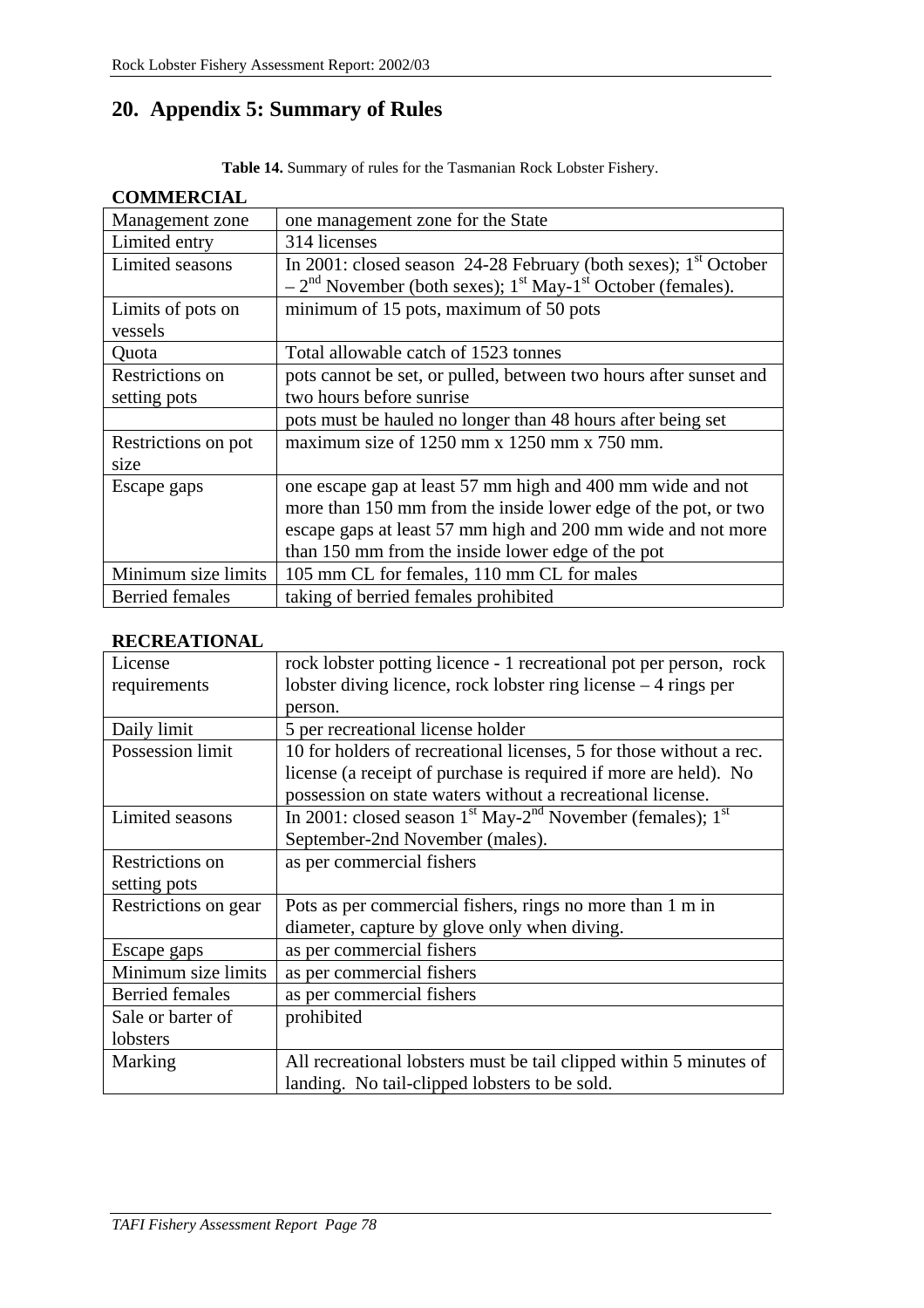# **21. Acknowledgments**

| Membership of the RLAWG:       |                                         |
|--------------------------------|-----------------------------------------|
| Dr Caleb Gardner (Chairperson) | Crustacean Section Leader, TAFI         |
| Dr Stewart Frusher             | Wild Fisheries Program Leader, TAFI     |
| Assoc. Prof. Malcolm Haddon    | Resource Modelling Section Leader, TAFI |
| Ms Hilary Revill               | DPIWE, Manager - commercial fishery     |
| Mr Rod Pearn                   | DPIWE, Manager - commercial fishery     |
| Dr Howel Williams              | DPIWE, Manager – recreational fishery   |
| Mr Neil Stump                  | President, Rock Lobster Fisherman's     |
|                                | Association                             |
| Mr Rodney Treloggen            | <b>Executive Officer, Rock Lobster</b>  |
|                                | Fisherman's Association                 |
| Mr Charles Wessing             | <b>Industry Representative</b>          |

This report includes contributions from a range of sources:

- *Marine Protected Areas* Prof. Colin Buxton, Assoc. Prof. Malcolm Haddon, , Dr Neville Barrett, Dr Graham Edgar and Dr Caleb Gardner - (FRDC 1999/162).
- *Aquaculture* Carl Waterworth (DPIWE) and Dr Arthur Ritar (TAFI).
- *Recreational fishing* Dr Jeremy Lyle and Alastair Morton (TAFI) through funding by the Recreational trust fund and FRDC.

*Recruitment* – Pip Cohen (TAFI).

*Bycatch*- Hanna Wernstrom, TAFI and Lund University, Sweden.

*Predator interactions* - Cynthia Awruch and Jayson Semmens through funding from ARC.

*Industry summary* - Neil Stump (TRLFA).

*Mapping of catch* - Justin Welch (School of Geomatics, University of Tasmania).

Michel Bermudes, Shane Fava, Pip Cohen, Sam Ibbott, Craig Mackinnon, Dane Jones and Julian Harrington are thanked for their field support and data analysis. Prof Colin Buxton and Dr Howell Williams are thanked for their comments on the draft Report.

## **22. References**

ABARE 2003, Australian Fisheries Statistics 2002, Canberra.

Anon, 1997. The rock lobster fishery policy document.

Aslin, H. and Byron, I.G. 2003. Community perceptions of fishing: implications for industry image, marketing and sustainability. Bureau of Rural Sciences.

Burnham, K.P. and Anderson, D.R. 1998. Model selection and inference: a practical informationtheoretic approach. Springer-Verlag, New York.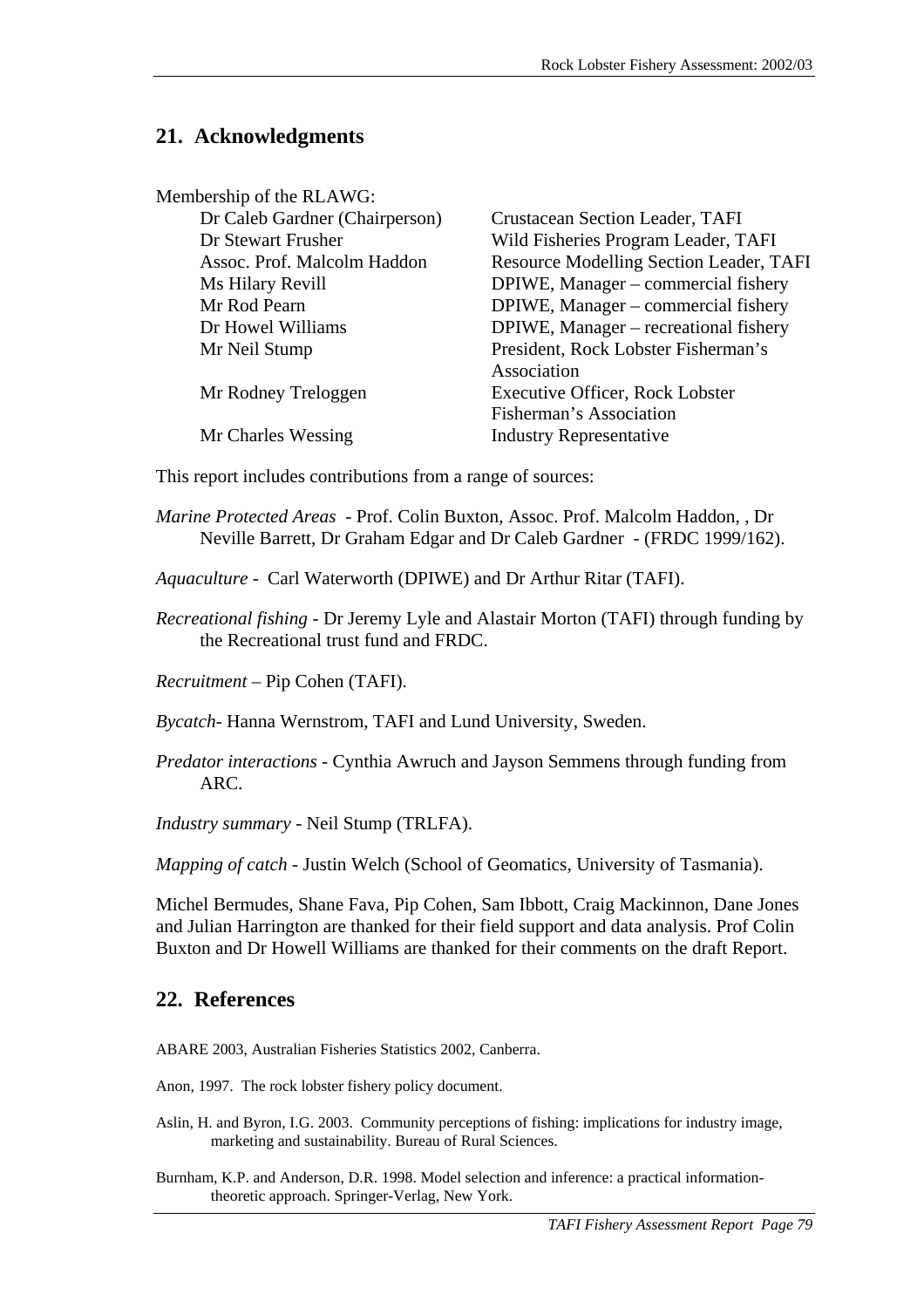- EconSearch, 2003a. Economic Indicators for the SA Southern Zone Rock Lobster Fishery 2001/02, report prepared for Primary Industries and Resources South Australia, March.
- EconSearch, 2003b. Economic Indicators for the SA Northern Zone Rock Lobster Fishery 2001/02, report prepared for Primary Industries and Resources South Australia, March.
- Forward, J. and Lyle, J.M. 2002. A survey of the 2000/01 Tasmanian recreational rock lobster fishery and options for future assessment. MRFC Final Report, TAFI. 36 pp.
- Frusher, S.D., 1997a. Stock Assessment Report : Rock Lobster. Dept. Prim. Ind. Fish. Internal Report No. 35, 79pp.
- Frusher, S.D., 1997b. Update to the July 1997 Rock Lobster Stock Assessment Report. Hobart: Marine Resources Division, Department of Primary Industry and Fisheries.
- Frusher, S. and Gibson, I., 1998. Bycatch in the Tasmanian rock lobster fishery. In *Australian Society for Fish Biology Workshop Proceedings: Establishing meaningful targets for bycatch reduction in Australian Fisheries* (ed. C. Buxton and S. Eayrs), pp. 73-81. Hobart: Australian Society for Fish Biology.
- Frusher, S.D. and Hoenig J.M., 2001. Estimating natural and fishing mortality and tag reporting rate of southern rock lobster from a multi-year tagging model. Canadian Journal of Fisheries and Aquatic Sciences 58, 2490-2501.
- Frusher, S.D., Eaton, L. and Bradshaw, M., 2003. Impact of management change to an ITQ system in the Tasmanian rock lobster fishery. FRDC Final Report, 1999/140.
- Frusher, S., Gardner, C., Mackinnon, C. and Haddon, M., 2003. Tasmanian rock lobster fishery 2001/02. Tasmanian Aquaculture and Fisheries Institute Fishery Assessment Report. Tasmania, Australia.
- Gardner, C., 1999. Tasmanian Rock Lobster Fishery 1998. Tasmanian Aquaculture and Fisheries Institute Fishery Assessment Report.
- Gardner, C., 2000. Evaluation of accuracy of the rock lobster stock assessment model for hindcasting and projection. TAFI Internal Report.
- Gardner, C., Frusher, S. and Ibbott, S., 2000. Preliminary modelling of the effect of marine reserves on the catch, egg production, and biomass of rock lobsters in Tasmania. Tasmanian Aquaculture and Fisheries Institute Technical Report 12. 36 pp.
- Gardner, C., Frusher, S.D. and Eaton, L., 2001. Tasmanian rock lobster fishery 1999/2000. Tasmanian Aquaculture and Fisheries Institute Fishery Assessment Report. Tasmania, Australia. 90 pp.
- Gardner, C., Frusher, S.D., Eaton, L. Haddon, M. and Mackinnon, C., 2002. Tasmanian rock lobster fishery 2000/2001. Tasmanian Aquaculture and Fisheries Institute Fishery Assessment Report. Tasmania, Australia. 117 pp.
- Gardner, C., Frusher, S., Haddon, M., Buxton, C. (in press) Movements of the southern rock lobster Jasus edwardsii in Tasmania, Australia. Bulletin of Marine Science.
- Lyle, J.M., Henry, G.W., West, L.D., Campbell, D., Reid, D.D. and Murphy, J.J., 2003. National recreational fishing survey. In: The National Recreational and Indigenous Fishing Survey (Editors, G.W. Henry and J.M. Lyle). NSW Fisheries Final Report Series 48.
- MacDiarmid, A. B., and Butler, M.J. IV., 1999. Sperm economy and limitation in spiny lobsters. Behavioural Ecology and Sociobiology. 46: 14-24.
- Neter, J., Kutner, M.H., Nachtsheim, C.J. and Wasserman, W., 1990. Applied Linear Statistical Models. 4th Ed. Irwin, Chicago.